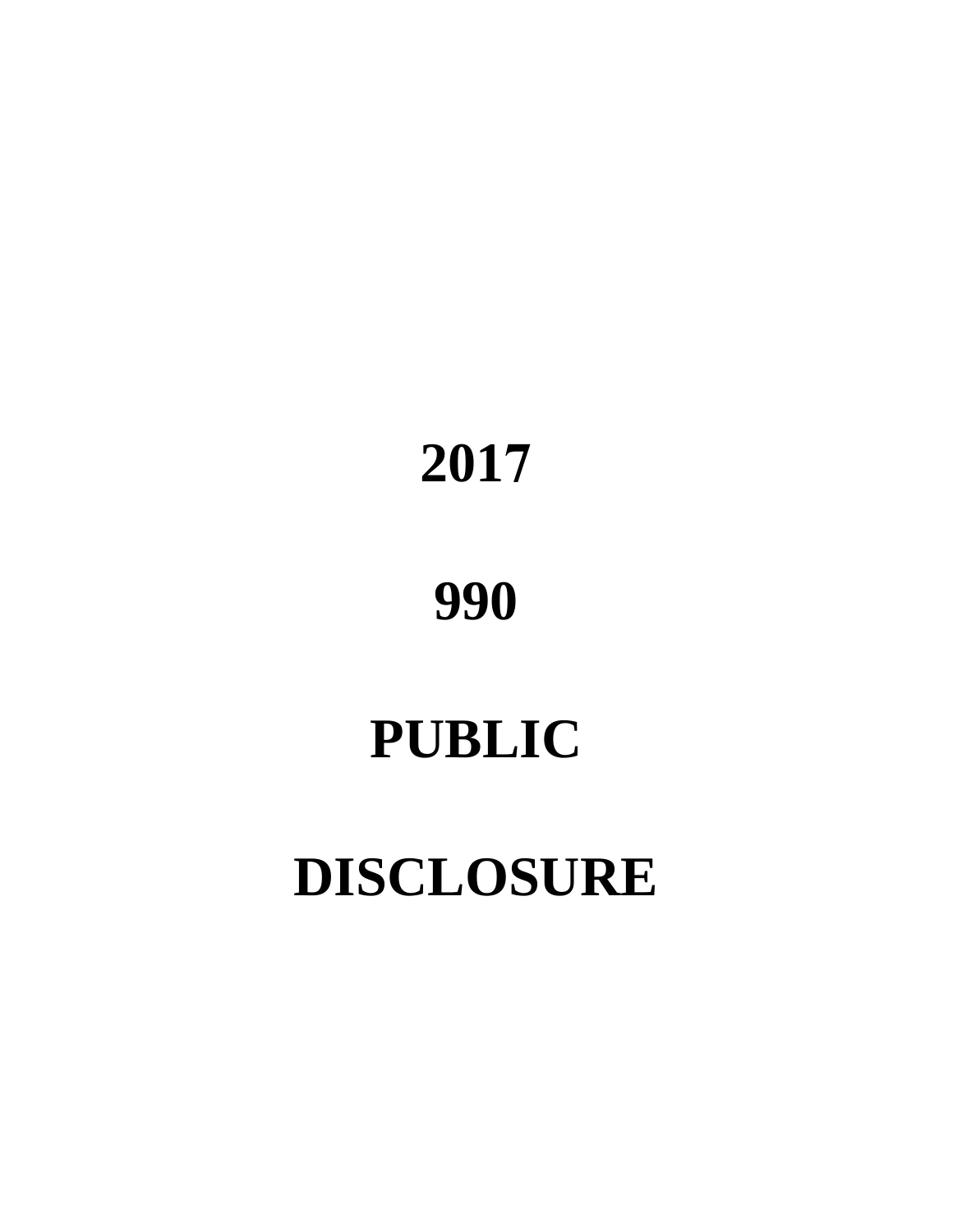|                                |                                  |                                                                                                                                             | ** PUBLIC DISCLOSURE COPY **                                                                                                                                               |                                                 |                                                     |                                                                                       |
|--------------------------------|----------------------------------|---------------------------------------------------------------------------------------------------------------------------------------------|----------------------------------------------------------------------------------------------------------------------------------------------------------------------------|-------------------------------------------------|-----------------------------------------------------|---------------------------------------------------------------------------------------|
|                                |                                  |                                                                                                                                             | <b>Return of Organization Exempt From Income Tax</b>                                                                                                                       |                                                 |                                                     | OMB No. 1545-0047                                                                     |
|                                |                                  | Form 990                                                                                                                                    | Under section 501(c), 527, or 4947(a)(1) of the Internal Revenue Code (except private foundations)                                                                         |                                                 |                                                     |                                                                                       |
|                                |                                  | Department of the Treasury                                                                                                                  | Do not enter social security numbers on this form as it may be made public.                                                                                                |                                                 |                                                     | <b>Open to Public</b>                                                                 |
|                                |                                  | Internal Revenue Service                                                                                                                    | Go to www.irs.gov/Form990 for instructions and the latest information.                                                                                                     |                                                 |                                                     | Inspection                                                                            |
|                                |                                  |                                                                                                                                             | 2017<br>JUL 1,<br>A For the 2017 calendar year, or tax year beginning                                                                                                      | and ending JUN 30, 2018                         |                                                     |                                                                                       |
|                                | <b>B</b> Check if<br>applicable: |                                                                                                                                             | <b>C</b> Name of organization                                                                                                                                              |                                                 | D Employer identification number                    |                                                                                       |
|                                | Address<br>]change               |                                                                                                                                             | CALIFORNIA STATE UNIVERSITY SAN MARCOS<br>CORPORATION                                                                                                                      |                                                 |                                                     |                                                                                       |
|                                | ]Name<br>]change                 |                                                                                                                                             |                                                                                                                                                                            |                                                 | 33-0397688                                          |                                                                                       |
|                                | Initial<br>return                |                                                                                                                                             | Doing business as<br>Number and street (or P.O. box if mail is not delivered to street address)<br>Room/suite                                                              | E Telephone number                              |                                                     |                                                                                       |
|                                | Final<br>return/                 |                                                                                                                                             | 333 S TWIN OAK VALLEY ROAD                                                                                                                                                 |                                                 |                                                     | $760 - 750 - 4700$                                                                    |
|                                | termin-<br>ated                  |                                                                                                                                             | City or town, state or province, country, and ZIP or foreign postal code                                                                                                   | G Gross receipts \$                             |                                                     | 22,070,330.                                                                           |
|                                | Amended<br>Ireturn               |                                                                                                                                             | SAN MARCOS, CA<br>92096                                                                                                                                                    |                                                 | H(a) Is this a group return                         |                                                                                       |
|                                | Applica-<br>Ition                |                                                                                                                                             | F Name and address of principal officer: BELLA NEWBERG                                                                                                                     |                                                 | for subordinates?                                   | $\Box$ Yes $\Box X$ No                                                                |
|                                | pending                          |                                                                                                                                             | SAME AS C ABOVE                                                                                                                                                            |                                                 |                                                     | $H(b)$ Are all subordinates included? $\Box$ Yes $\Box$<br><b>No</b>                  |
|                                |                                  | <b>I</b> Tax-exempt status: $X \overline{301(c)(3)}$                                                                                        | $501(c)$ (<br>$4947(a)(1)$ or<br>$\sqrt{\bullet}$ (insert no.)                                                                                                             | 527                                             |                                                     | If "No," attach a list. (see instructions)                                            |
|                                |                                  |                                                                                                                                             | J Website: WWW.CSUSM.EDU/CORP                                                                                                                                              |                                                 | $H(c)$ Group exemption number $\blacktriangleright$ |                                                                                       |
|                                |                                  |                                                                                                                                             | K Form of organization: $X$ Corporation<br>Other $\blacktriangleright$<br>Trust<br>Association                                                                             |                                                 |                                                     | L Year of formation: $1990 \text{ m}$ State of legal domicile: $\overline{\text{CA}}$ |
|                                | Part I                           | <b>Summary</b>                                                                                                                              |                                                                                                                                                                            |                                                 |                                                     |                                                                                       |
|                                | 1                                |                                                                                                                                             | Briefly describe the organization's mission or most significant activities: TO PROVIDE FINANCIAL AND PROGRAM                                                               |                                                 |                                                     |                                                                                       |
|                                |                                  |                                                                                                                                             | ADMINISTRATIVE SUPPORT TO CALIFORNIA STATE UNIVERSITY SAN MARCOS.                                                                                                          |                                                 |                                                     |                                                                                       |
| Governance                     | 2                                | Check this box $\blacktriangleright$ $\Box$ if the organization discontinued its operations or disposed of more than 25% of its net assets. |                                                                                                                                                                            |                                                 |                                                     |                                                                                       |
|                                | З                                | Number of voting members of the governing body (Part VI, line 1a)                                                                           | 3                                                                                                                                                                          | 10<br>2                                         |                                                     |                                                                                       |
|                                | 4                                |                                                                                                                                             | $\overline{\mathbf{4}}$                                                                                                                                                    | 795                                             |                                                     |                                                                                       |
|                                | 5                                |                                                                                                                                             | 5                                                                                                                                                                          | 45                                              |                                                     |                                                                                       |
| Activities &                   | 6                                |                                                                                                                                             |                                                                                                                                                                            |                                                 | 6<br>7a                                             | $\overline{0}$ .                                                                      |
|                                |                                  |                                                                                                                                             |                                                                                                                                                                            |                                                 | 7b                                                  | $\overline{0}$ .                                                                      |
|                                |                                  |                                                                                                                                             |                                                                                                                                                                            | <b>Prior Year</b>                               |                                                     | <b>Current Year</b>                                                                   |
|                                | 8                                |                                                                                                                                             | Contributions and grants (Part VIII, line 1h)                                                                                                                              | 11,879,250.                                     |                                                     | 13,055,233.                                                                           |
| Revenue                        | 9                                |                                                                                                                                             | Program service revenue (Part VIII, line 2g)                                                                                                                               | 4,488,485.                                      |                                                     | 8,950,714.                                                                            |
|                                | 10                               |                                                                                                                                             |                                                                                                                                                                            |                                                 | $-13,377.$                                          | 33,003.                                                                               |
|                                | 11                               |                                                                                                                                             | Other revenue (Part VIII, column (A), lines 5, 6d, 8c, 9c, 10c, and 11e)                                                                                                   |                                                 | 13,572.                                             | $-108, 380.$                                                                          |
|                                | 12                               |                                                                                                                                             | Total revenue - add lines 8 through 11 (must equal Part VIII, column (A), line 12)                                                                                         | 16, 367, 930.                                   |                                                     | 21,930,570.                                                                           |
|                                | 13                               |                                                                                                                                             | Grants and similar amounts paid (Part IX, column (A), lines 1-3)                                                                                                           | 2,075,936.                                      |                                                     | 2,729,729.                                                                            |
|                                |                                  |                                                                                                                                             |                                                                                                                                                                            |                                                 | 0.                                                  | $\overline{0}$ .                                                                      |
|                                |                                  |                                                                                                                                             | Salaries, other compensation, employee benefits (Part IX, column (A), lines 5-10)                                                                                          | 9,161,068.                                      |                                                     | 9,777,240.                                                                            |
|                                |                                  |                                                                                                                                             |                                                                                                                                                                            |                                                 | $\overline{0}$ .                                    | σ.                                                                                    |
| Expenses                       |                                  |                                                                                                                                             | $0$ .<br><b>b</b> Total fundraising expenses (Part IX, column (D), line 25)                                                                                                |                                                 |                                                     |                                                                                       |
|                                |                                  |                                                                                                                                             |                                                                                                                                                                            | 4,554,872.                                      |                                                     | 7,377,310.                                                                            |
|                                | 18                               |                                                                                                                                             | Total expenses. Add lines 13-17 (must equal Part IX, column (A), line 25)                                                                                                  | 15,791,876.                                     |                                                     | 19,884,279.                                                                           |
|                                | 19                               |                                                                                                                                             |                                                                                                                                                                            |                                                 | 576,054.                                            | 2,046,291.                                                                            |
| Net Assets or<br>Fund Balances |                                  |                                                                                                                                             |                                                                                                                                                                            | <b>Beginning of Current Year</b><br>40,058,912. |                                                     | <b>End of Year</b><br>65,022,015.                                                     |
|                                | 20                               | Total assets (Part X, line 16)                                                                                                              |                                                                                                                                                                            | 28,877,205.                                     |                                                     | 51,756,016.                                                                           |
|                                | 21                               |                                                                                                                                             | Total liabilities (Part X, line 26)                                                                                                                                        | 11, 181, 707.                                   |                                                     | 13, 265, 999.                                                                         |
|                                | 22<br>Part II                    | <b>Signature Block</b>                                                                                                                      |                                                                                                                                                                            |                                                 |                                                     |                                                                                       |
|                                |                                  |                                                                                                                                             | Under penalties of perjury, I declare that I have examined this return, including accompanying schedules and statements, and to the best of my knowledge and belief, it is |                                                 |                                                     |                                                                                       |
|                                |                                  |                                                                                                                                             | true, correct, and complete. Declaration of preparer (other than officer) is based on all information of which preparer has any knowledge.                                 |                                                 |                                                     |                                                                                       |
|                                |                                  |                                                                                                                                             |                                                                                                                                                                            |                                                 |                                                     |                                                                                       |

| Sign<br>Here | Signature of officer<br>Date<br>BELLA NEWBERG,<br>EXECUTIVE DIRECTOR<br>Type or print name and title |                      |      |                                                   |  |  |  |  |  |  |
|--------------|------------------------------------------------------------------------------------------------------|----------------------|------|---------------------------------------------------|--|--|--|--|--|--|
|              | Print/Type preparer's name                                                                           | Preparer's signature | Date | <b>PTIN</b><br>Check                              |  |  |  |  |  |  |
| Paid         |                                                                                                      |                      |      | $\vert 0\,4$ / $2\,6$ / $1\,9\vert$ self-employed |  |  |  |  |  |  |
| Preparer     | ALDRICH CPAS AND ADVISORS, LLP<br>Firm's name                                                        |                      |      | Firm's EIN                                        |  |  |  |  |  |  |
| Use Only     | Firm's address 37676 HAZARD CENTER DRIVE, STE 1300                                                   |                      |      |                                                   |  |  |  |  |  |  |
|              | SAN DIEGO, CA 92108<br>Phone no. $6198104940$                                                        |                      |      |                                                   |  |  |  |  |  |  |
|              | May the IRS discuss this return with the preparer shown above? (see instructions)                    |                      |      | х<br>Yes<br><b>No</b>                             |  |  |  |  |  |  |
|              |                                                                                                      |                      |      |                                                   |  |  |  |  |  |  |

732001 11-28-17 **For Paperwork Reduction Act Notice, see the separate instructions.** LHA Form (2017)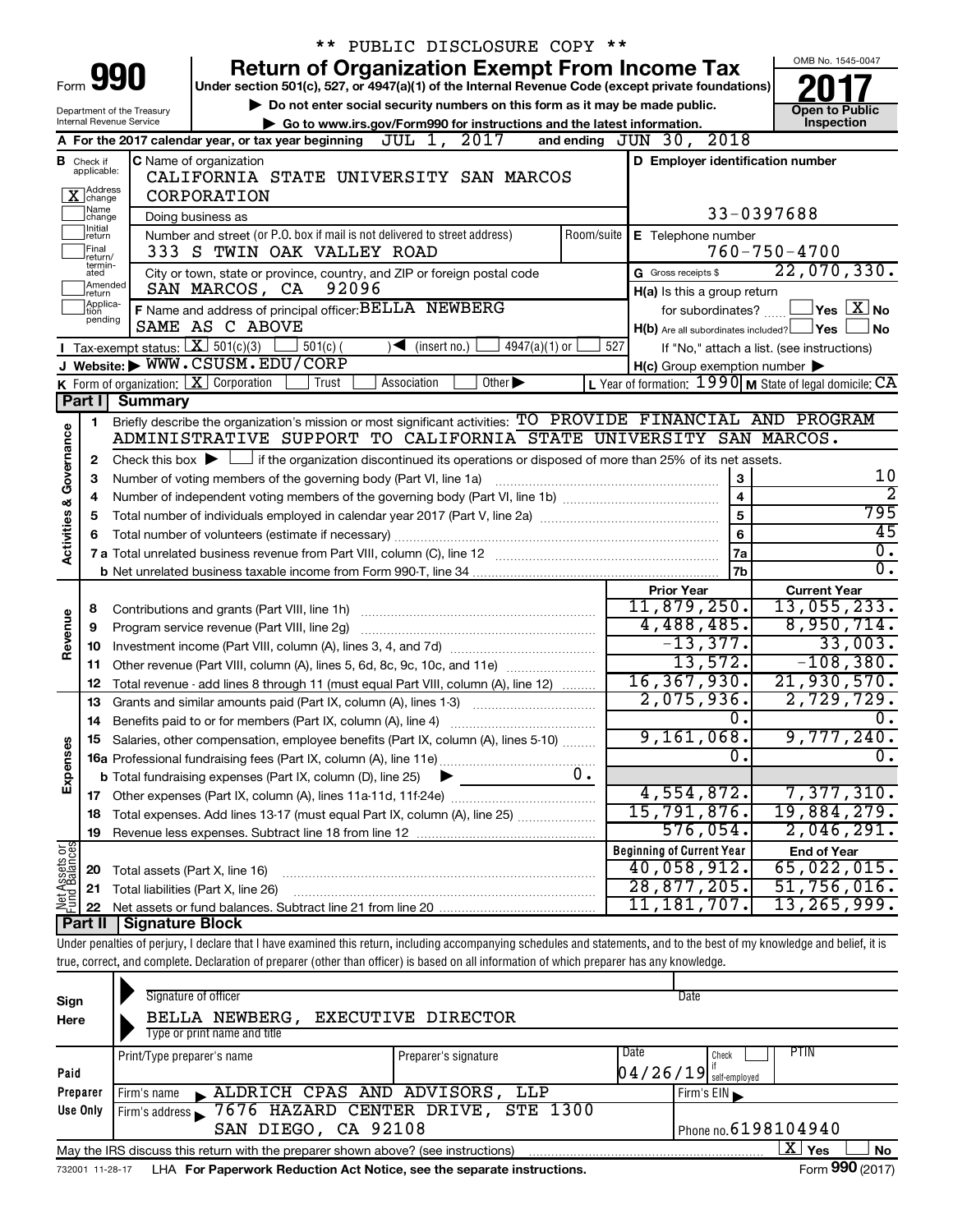|              | CALIFORNIA STATE UNIVERSITY SAN MARCOS<br>CORPORATION<br>33-0397688<br>Page 2<br>Form 990 (2017)                                                                                                                                   |
|--------------|------------------------------------------------------------------------------------------------------------------------------------------------------------------------------------------------------------------------------------|
|              | Part III   Statement of Program Service Accomplishments                                                                                                                                                                            |
|              | $\boxed{\text{X}}$                                                                                                                                                                                                                 |
| 1            | Briefly describe the organization's mission:<br>THE CALIFORNIA STATE UNIVERSITY SAN MARCOS, CORPORATION IS A                                                                                                                       |
|              | NON-PROFIT TAX EXEMPT ORGANIZATION ESTABLISHED TO PROVIDE                                                                                                                                                                          |
|              | ADMINISTRATIVE AND OTHER BUSINESS SERVICES TO CALIFORNIA STATE                                                                                                                                                                     |
|              | UNIVERSITY SAN MARCOS.<br>SERVICES INCLUDE THE ADMINISTRATION OF                                                                                                                                                                   |
| $\mathbf{2}$ | Did the organization undertake any significant program services during the year which were not listed on the<br>$\boxed{\text{X}}$ Yes<br>No.<br>prior Form 990 or 990-EZ?<br>If "Yes," describe these new services on Schedule O. |
| 3            | $\Box$ Yes $[\overline{\mathrm{X}}]$ No<br>Did the organization cease conducting, or make significant changes in how it conducts, any program services?                                                                            |
| 4            | If "Yes," describe these changes on Schedule O.<br>Describe the organization's program service accomplishments for each of its three largest program services, as measured by expenses.                                            |
|              | Section 501(c)(3) and 501(c)(4) organizations are required to report the amount of grants and allocations to others, the total expenses, and<br>revenue, if any, for each program service reported.                                |
|              | $2, 114, 439$ $\cdot$ ) (Revenue \$<br>$11, 302, 395$ $\cdot$ including grants of \$<br>) (Expenses \$<br>4a (Code:                                                                                                                |
|              | ADMINISTRATION OF RESEARCH AND TRAINING GRANTS AWARDED TO THE CAMPUS                                                                                                                                                               |
|              | FACULTY FROM VARIOUS FEDERAL, STATE, AND OTHER GOVERNMENTAL AGENCIES                                                                                                                                                               |
|              | AND PRIVATE FOUNDATIONS. FEDERAL GRANT REVENUES TOTALED \$11.6 MILLION                                                                                                                                                             |
|              | WHILE STATE AND LOCAL GOVERNMENT AGENCY GRANT REVENUES TOTALED APPROX                                                                                                                                                              |
|              | \$1.3 MILLION. GRANTS AND AWARDS FROM PRIVATE FOUNDATIONS AND OTHER                                                                                                                                                                |
|              | NON-GOVERNMENTAL ENTITIES TOTALED \$161,000.                                                                                                                                                                                       |
|              |                                                                                                                                                                                                                                    |
|              |                                                                                                                                                                                                                                    |
|              |                                                                                                                                                                                                                                    |
|              |                                                                                                                                                                                                                                    |
|              |                                                                                                                                                                                                                                    |
|              | $\overline{500,000\cdot)}$ (Revenue \$<br>3, 100, 351. including grants of \$<br>5,876,991.<br>) (Expenses \$<br>4b (Code:<br>DEVELOPMENT AND MANAGEMENT OF THE ON-CAMPUS AND AFFILIATED OFF-CAMPUS                                |
|              | STUDENT HOUSING PROGRAM WHICH PROVIDES HOUSING AND STUDENT-LIFE                                                                                                                                                                    |
|              | <b>ACTIVITIES FOR APPROXIMATELY 1500 STUDENTS.</b>                                                                                                                                                                                 |
|              |                                                                                                                                                                                                                                    |
|              |                                                                                                                                                                                                                                    |
|              |                                                                                                                                                                                                                                    |
|              |                                                                                                                                                                                                                                    |
|              |                                                                                                                                                                                                                                    |
|              |                                                                                                                                                                                                                                    |
|              |                                                                                                                                                                                                                                    |
|              |                                                                                                                                                                                                                                    |
| 4с           | $115, 290.$ (Revenue \$)<br>2,430,688.<br>1,621,358.<br>including grants of \$<br>(Code:<br>(Expenses \$                                                                                                                           |
|              | FINANCIAL AND ADMINISTRATIVE SUPPORT SERVICES TO VARIOUS CAMPUS<br>PROVIDE                                                                                                                                                         |
|              | OTHER CAMPUS PROGRAMS FOR WHICH SERVICES WERE<br>PROGRAMS AND ACTIVITIES.                                                                                                                                                          |
|              | INCLUDE FACULTY RESEARCH DEVELOPMENT AND VARIOUS<br>PROVIDED<br>COMMUNITY                                                                                                                                                          |
|              | OUTREACH<br>PROGRAMS.                                                                                                                                                                                                              |
|              |                                                                                                                                                                                                                                    |
|              |                                                                                                                                                                                                                                    |
|              |                                                                                                                                                                                                                                    |
|              |                                                                                                                                                                                                                                    |
|              |                                                                                                                                                                                                                                    |
|              |                                                                                                                                                                                                                                    |
|              |                                                                                                                                                                                                                                    |
| 4d -         | Other program services (Describe in Schedule O.)                                                                                                                                                                                   |
|              | 643,035.<br>(Expenses \$<br>(Revenue \$<br>including grants of \$<br>16,024,104.<br>Total program service expenses                                                                                                                 |
| 4е           | Form 990 (2017)                                                                                                                                                                                                                    |
|              | 732002 11-28-17                                                                                                                                                                                                                    |
|              | 3                                                                                                                                                                                                                                  |
|              | 13030426 310575 20557.004<br>2017.05050 CALIFORNIA STATE UNIVERSITY 20557_31                                                                                                                                                       |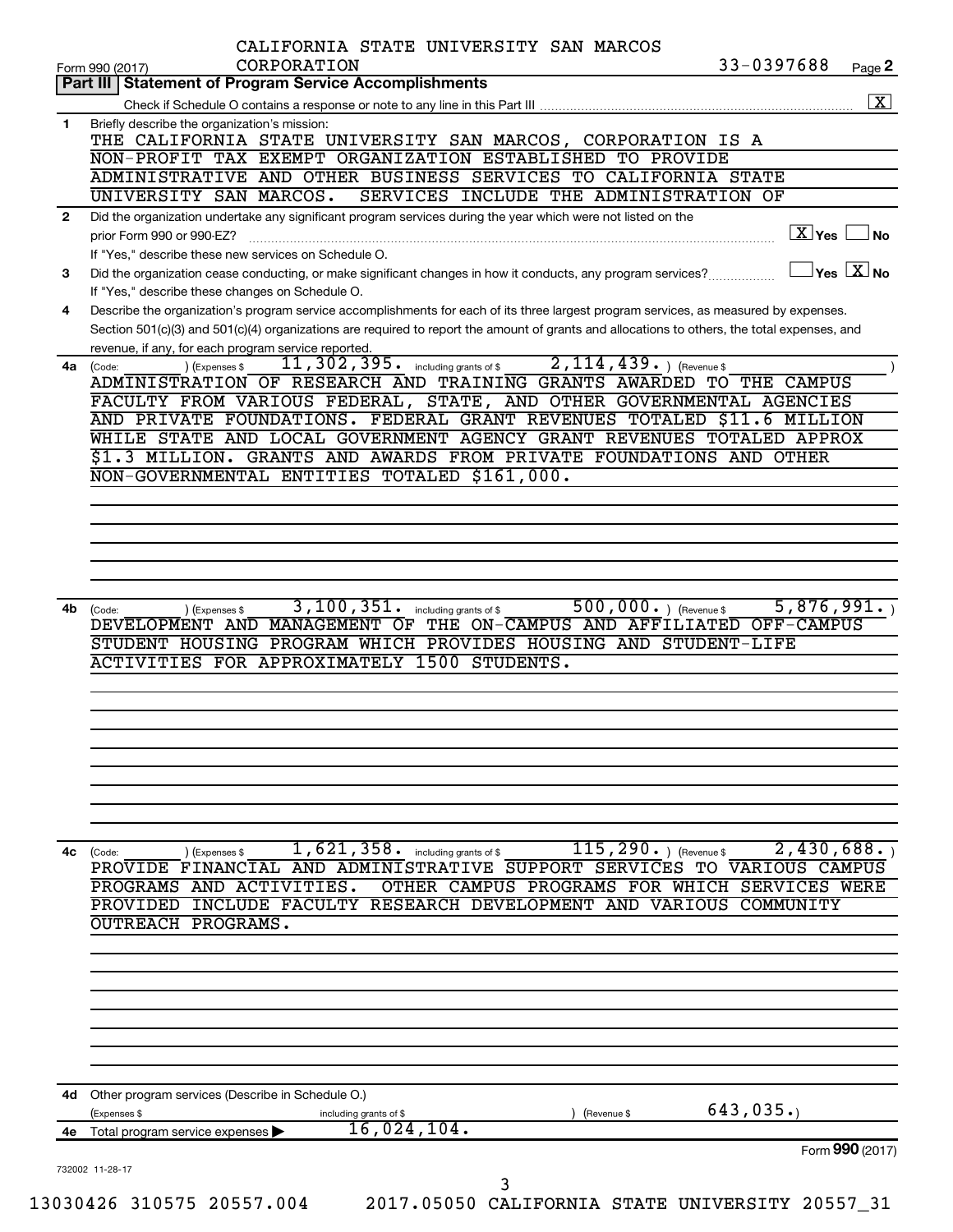|  |  | CALIFORNIA STATE UNIVERSITY SAN MARCOS |  |  |
|--|--|----------------------------------------|--|--|
|--|--|----------------------------------------|--|--|

|    | Part IV   Checklist of Required Schedules                                                                                            |                 |                         |     |
|----|--------------------------------------------------------------------------------------------------------------------------------------|-----------------|-------------------------|-----|
|    |                                                                                                                                      |                 | Yes                     | No. |
| 1. | Is the organization described in section 501(c)(3) or $4947(a)(1)$ (other than a private foundation)?                                |                 |                         |     |
|    |                                                                                                                                      | 1               | х                       |     |
| 2  |                                                                                                                                      | $\mathbf{2}$    | $\overline{\textbf{x}}$ |     |
| 3  | Did the organization engage in direct or indirect political campaign activities on behalf of or in opposition to candidates for      |                 |                         |     |
|    |                                                                                                                                      | з               |                         | x   |
| 4  | Section 501(c)(3) organizations. Did the organization engage in lobbying activities, or have a section 501(h) election in effect     |                 |                         |     |
|    |                                                                                                                                      | 4               |                         | х   |
| 5  | Is the organization a section 501(c)(4), 501(c)(5), or 501(c)(6) organization that receives membership dues, assessments, or         |                 |                         |     |
|    |                                                                                                                                      | 5               |                         | х   |
| 6  | Did the organization maintain any donor advised funds or any similar funds or accounts for which donors have the right to            |                 |                         |     |
|    | provide advice on the distribution or investment of amounts in such funds or accounts? If "Yes," complete Schedule D, Part I         | 6               |                         | х   |
| 7  | Did the organization receive or hold a conservation easement, including easements to preserve open space,                            |                 |                         |     |
|    | the environment, historic land areas, or historic structures? If "Yes," complete Schedule D, Part II                                 | $\overline{7}$  |                         | х   |
|    | Did the organization maintain collections of works of art, historical treasures, or other similar assets? If "Yes," complete         |                 |                         |     |
| 8  |                                                                                                                                      |                 |                         | x   |
|    |                                                                                                                                      | 8               |                         |     |
| 9  | Did the organization report an amount in Part X, line 21, for escrow or custodial account liability, serve as a custodian for        |                 |                         |     |
|    | amounts not listed in Part X; or provide credit counseling, debt management, credit repair, or debt negotiation services?            |                 |                         | x   |
|    | If "Yes," complete Schedule D, Part IV                                                                                               | 9               |                         |     |
| 10 | Did the organization, directly or through a related organization, hold assets in temporarily restricted endowments, permanent        |                 |                         |     |
|    |                                                                                                                                      | 10              |                         | х   |
| 11 | If the organization's answer to any of the following questions is "Yes," then complete Schedule D, Parts VI, VII, VIII, IX, or X     |                 |                         |     |
|    | as applicable.                                                                                                                       |                 |                         |     |
|    | a Did the organization report an amount for land, buildings, and equipment in Part X, line 10? If "Yes," complete Schedule D,        |                 |                         |     |
|    | Part VI                                                                                                                              | 11a             | X                       |     |
|    | <b>b</b> Did the organization report an amount for investments - other securities in Part X, line 12 that is 5% or more of its total |                 |                         |     |
|    |                                                                                                                                      | 11 <sub>b</sub> |                         | x   |
|    | c Did the organization report an amount for investments - program related in Part X, line 13 that is 5% or more of its total         |                 |                         |     |
|    |                                                                                                                                      | 11c             |                         | х   |
|    | d Did the organization report an amount for other assets in Part X, line 15 that is 5% or more of its total assets reported in       |                 |                         |     |
|    |                                                                                                                                      | 11d             |                         | x   |
|    | e Did the organization report an amount for other liabilities in Part X, line 25? If "Yes," complete Schedule D, Part X              | 11e             | X                       |     |
| f  | Did the organization's separate or consolidated financial statements for the tax year include a footnote that addresses              |                 |                         |     |
|    | the organization's liability for uncertain tax positions under FIN 48 (ASC 740)? If "Yes," complete Schedule D, Part X               | 11f             | X                       |     |
|    | 12a Did the organization obtain separate, independent audited financial statements for the tax year? If "Yes," complete              |                 |                         |     |
|    | Schedule D, Parts XI and XII                                                                                                         | 12a             | X                       |     |
|    | b Was the organization included in consolidated, independent audited financial statements for the tax year?                          |                 |                         |     |
|    | If "Yes," and if the organization answered "No" to line 12a, then completing Schedule D, Parts XI and XII is optional                | 12b             | X                       |     |
| 13 |                                                                                                                                      | 13              |                         | х   |
|    | 14a Did the organization maintain an office, employees, or agents outside of the United States?                                      | 14a             |                         | x   |
|    | <b>b</b> Did the organization have aggregate revenues or expenses of more than \$10,000 from grantmaking, fundraising, business,     |                 |                         |     |
|    | investment, and program service activities outside the United States, or aggregate foreign investments valued at \$100,000           |                 |                         |     |
|    |                                                                                                                                      | 14b             |                         | х   |
| 15 | Did the organization report on Part IX, column (A), line 3, more than \$5,000 of grants or other assistance to or for any            |                 |                         |     |
|    |                                                                                                                                      | 15              |                         | х   |
| 16 | Did the organization report on Part IX, column (A), line 3, more than \$5,000 of aggregate grants or other assistance to             |                 |                         |     |
|    |                                                                                                                                      | 16              |                         | х   |
| 17 | Did the organization report a total of more than \$15,000 of expenses for professional fundraising services on Part IX,              |                 |                         |     |
|    |                                                                                                                                      | 17              |                         | х   |
| 18 | Did the organization report more than \$15,000 total of fundraising event gross income and contributions on Part VIII, lines         |                 |                         |     |
|    |                                                                                                                                      | 18              |                         | х   |
| 19 | Did the organization report more than \$15,000 of gross income from gaming activities on Part VIII, line 9a? If "Yes,"               |                 |                         |     |
|    |                                                                                                                                      | 19              |                         | x   |
|    |                                                                                                                                      |                 |                         |     |

Form (2017) **990**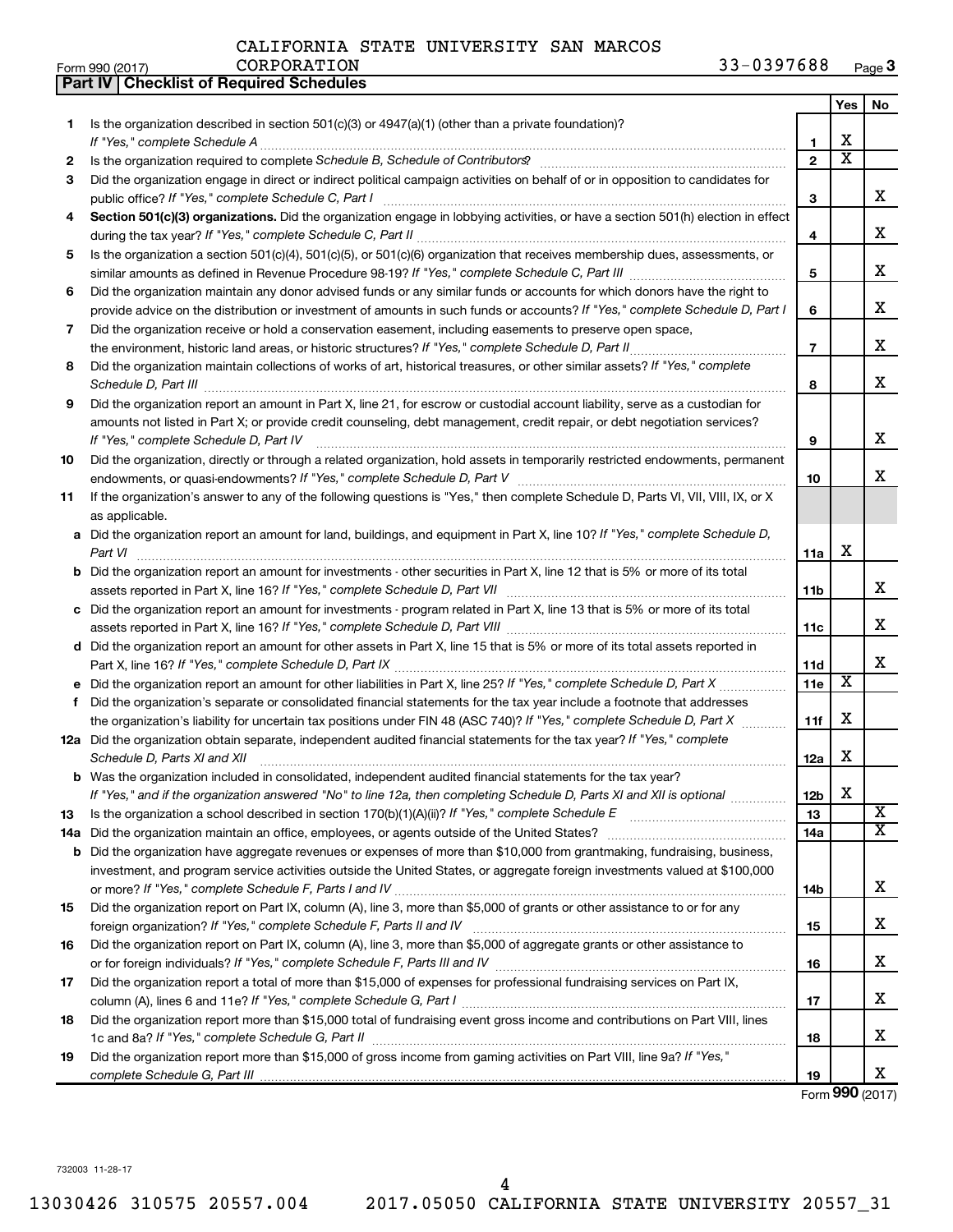| Form 990 (2017) | CORPORATION | 33-0397688 | Page 4 |
|-----------------|-------------|------------|--------|
|-----------------|-------------|------------|--------|

|    | <b>Part IV   Checklist of Required Schedules (continued)</b>                                                                        |     |     |                         |
|----|-------------------------------------------------------------------------------------------------------------------------------------|-----|-----|-------------------------|
|    |                                                                                                                                     |     | Yes | No                      |
|    | 20a Did the organization operate one or more hospital facilities? If "Yes," complete Schedule H                                     | 20a |     | X                       |
|    |                                                                                                                                     | 20b |     |                         |
| 21 | Did the organization report more than \$5,000 of grants or other assistance to any domestic organization or                         |     |     |                         |
|    |                                                                                                                                     | 21  | X   |                         |
| 22 | Did the organization report more than \$5,000 of grants or other assistance to or for domestic individuals on                       |     |     |                         |
|    |                                                                                                                                     | 22  | х   |                         |
| 23 | Did the organization answer "Yes" to Part VII, Section A, line 3, 4, or 5 about compensation of the organization's current          |     |     |                         |
|    | and former officers, directors, trustees, key employees, and highest compensated employees? If "Yes," complete                      |     |     |                         |
|    |                                                                                                                                     | 23  | X   |                         |
|    | 24a Did the organization have a tax-exempt bond issue with an outstanding principal amount of more than \$100,000 as of the         |     |     |                         |
|    | last day of the year, that was issued after December 31, 2002? If "Yes," answer lines 24b through 24d and complete                  |     |     |                         |
|    | Schedule K. If "No", go to line 25a                                                                                                 | 24a | X   |                         |
|    |                                                                                                                                     | 24b |     | х                       |
|    | c Did the organization maintain an escrow account other than a refunding escrow at any time during the year to defease              |     |     |                         |
|    |                                                                                                                                     | 24c |     | X                       |
|    |                                                                                                                                     | 24d |     | $\overline{\textbf{x}}$ |
|    | 25a Section 501(c)(3), 501(c)(4), and 501(c)(29) organizations. Did the organization engage in an excess benefit                    |     |     |                         |
|    |                                                                                                                                     | 25a |     | X                       |
|    | <b>b</b> Is the organization aware that it engaged in an excess benefit transaction with a disqualified person in a prior year, and |     |     |                         |
|    | that the transaction has not been reported on any of the organization's prior Forms 990 or 990-EZ? If "Yes," complete               |     |     |                         |
|    | Schedule L, Part I                                                                                                                  | 25b |     | X                       |
| 26 | Did the organization report any amount on Part X, line 5, 6, or 22 for receivables from or payables to any current or               |     |     |                         |
|    | former officers, directors, trustees, key employees, highest compensated employees, or disqualified persons? If "Yes,"              |     |     |                         |
|    | complete Schedule L, Part II                                                                                                        | 26  |     | х                       |
| 27 | Did the organization provide a grant or other assistance to an officer, director, trustee, key employee, substantial                |     |     |                         |
|    | contributor or employee thereof, a grant selection committee member, or to a 35% controlled entity or family member                 |     |     |                         |
|    |                                                                                                                                     | 27  |     | х                       |
| 28 | Was the organization a party to a business transaction with one of the following parties (see Schedule L, Part IV                   |     |     |                         |
|    | instructions for applicable filing thresholds, conditions, and exceptions):                                                         |     |     |                         |
|    | a A current or former officer, director, trustee, or key employee? If "Yes," complete Schedule L, Part IV                           | 28a |     | х                       |
|    | <b>b</b> A family member of a current or former officer, director, trustee, or key employee? If "Yes," complete Schedule L, Part IV | 28b |     | $\overline{\mathbf{X}}$ |
|    | c An entity of which a current or former officer, director, trustee, or key employee (or a family member thereof) was an officer,   |     |     |                         |
|    | director, trustee, or direct or indirect owner? If "Yes," complete Schedule L, Part IV                                              | 28c |     | х                       |
| 29 |                                                                                                                                     | 29  |     | $\overline{\mathbf{X}}$ |
| 30 | Did the organization receive contributions of art, historical treasures, or other similar assets, or qualified conservation         |     |     |                         |
|    |                                                                                                                                     | 30  |     | Χ                       |
| 31 | Did the organization liquidate, terminate, or dissolve and cease operations?                                                        |     |     |                         |
|    |                                                                                                                                     | 31  |     | х                       |
| 32 | Did the organization sell, exchange, dispose of, or transfer more than 25% of its net assets? If "Yes," complete                    |     |     |                         |
|    | Schedule N, Part II                                                                                                                 | 32  |     | х                       |
| 33 | Did the organization own 100% of an entity disregarded as separate from the organization under Regulations                          |     |     |                         |
|    |                                                                                                                                     | 33  |     | x                       |
| 34 | Was the organization related to any tax-exempt or taxable entity? If "Yes," complete Schedule R, Part II, III, or IV, and           |     |     |                         |
|    | Part V, line 1                                                                                                                      | 34  | X   |                         |
|    |                                                                                                                                     | 35a |     | х                       |
|    | b If "Yes" to line 35a, did the organization receive any payment from or engage in any transaction with a controlled entity         |     |     |                         |
|    |                                                                                                                                     | 35b |     |                         |
| 36 | Section 501(c)(3) organizations. Did the organization make any transfers to an exempt non-charitable related organization?          |     |     |                         |
|    |                                                                                                                                     | 36  | X   |                         |
| 37 | Did the organization conduct more than 5% of its activities through an entity that is not a related organization                    |     |     |                         |
|    |                                                                                                                                     | 37  |     | x                       |
| 38 | Did the organization complete Schedule O and provide explanations in Schedule O for Part VI, lines 11b and 19?                      |     |     |                         |
|    |                                                                                                                                     | 38  | Х   |                         |
|    |                                                                                                                                     |     |     | Form 990 (2017)         |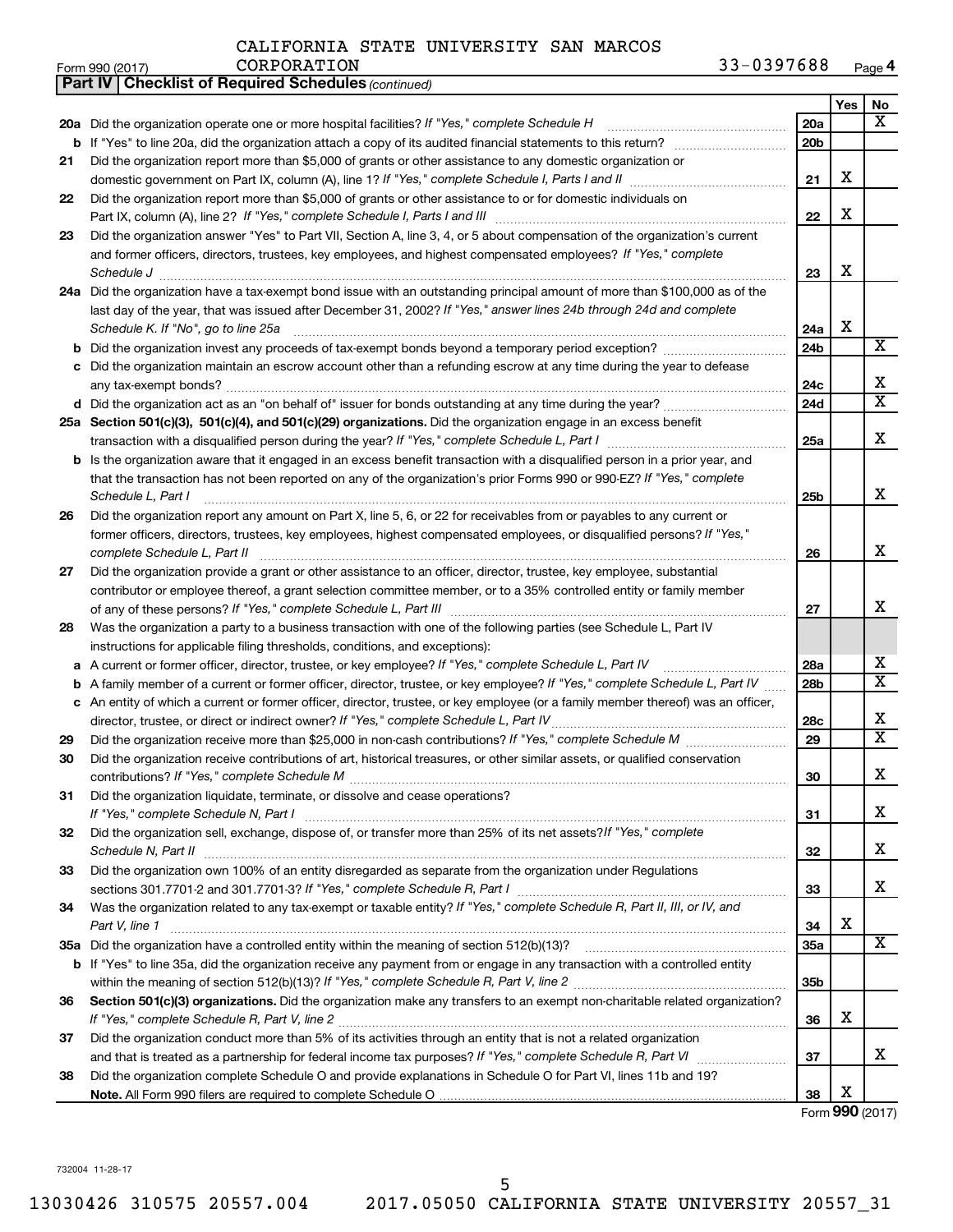| Form 990 (2017) | CORPORATION | 33-0397688 | Page 5 |
|-----------------|-------------|------------|--------|
|-----------------|-------------|------------|--------|

| <b>Part V</b> | <b>Statements Regarding Other IRS Filings and Tax Compliance</b>                                                                                                                                                        |                 |                 |                         |
|---------------|-------------------------------------------------------------------------------------------------------------------------------------------------------------------------------------------------------------------------|-----------------|-----------------|-------------------------|
|               | Check if Schedule O contains a response or note to any line in this Part V                                                                                                                                              |                 |                 |                         |
|               |                                                                                                                                                                                                                         |                 | Yes             | No                      |
|               | 1a                                                                                                                                                                                                                      | 282             |                 |                         |
|               | 1 <sub>b</sub><br><b>b</b> Enter the number of Forms W-2G included in line 1a. Enter -0- if not applicable <i>manumumumum</i>                                                                                           | <sup>0</sup>    |                 |                         |
|               | c Did the organization comply with backup withholding rules for reportable payments to vendors and reportable gaming                                                                                                    |                 |                 |                         |
|               |                                                                                                                                                                                                                         | 1c              | х               |                         |
|               | 2a Enter the number of employees reported on Form W-3, Transmittal of Wage and Tax Statements,                                                                                                                          |                 |                 |                         |
|               | filed for the calendar year ending with or within the year covered by this return<br>2a                                                                                                                                 | 795             |                 |                         |
|               |                                                                                                                                                                                                                         | 2 <sub>b</sub>  | X               |                         |
|               |                                                                                                                                                                                                                         |                 |                 |                         |
|               | 3a Did the organization have unrelated business gross income of \$1,000 or more during the year?                                                                                                                        | 3a              |                 | x                       |
|               | <b>b</b> If "Yes," has it filed a Form 990-T for this year? If "No," to line 3b, provide an explanation in Schedule O                                                                                                   | 3 <sub>b</sub>  |                 |                         |
|               | 4a At any time during the calendar year, did the organization have an interest in, or a signature or other authority over, a                                                                                            |                 |                 |                         |
|               | financial account in a foreign country (such as a bank account, securities account, or other financial account)?                                                                                                        | 4a              |                 | x                       |
|               | <b>b</b> If "Yes," enter the name of the foreign country: $\blacktriangleright$                                                                                                                                         |                 |                 |                         |
|               | See instructions for filing requirements for FinCEN Form 114, Report of Foreign Bank and Financial Accounts (FBAR).                                                                                                     |                 |                 | х                       |
|               |                                                                                                                                                                                                                         | 5a              |                 | $\overline{\mathbf{X}}$ |
|               | <b>b</b> Did any taxable party notify the organization that it was or is a party to a prohibited tax shelter transaction?                                                                                               | 5 <sub>b</sub>  |                 |                         |
|               |                                                                                                                                                                                                                         | 5 <sub>c</sub>  |                 |                         |
|               | 6a Does the organization have annual gross receipts that are normally greater than \$100,000, and did the organization solicit<br>any contributions that were not tax deductible as charitable contributions?           |                 |                 | x                       |
|               | b If "Yes," did the organization include with every solicitation an express statement that such contributions or gifts                                                                                                  | 6a              |                 |                         |
|               | were not tax deductible?                                                                                                                                                                                                | 6b              |                 |                         |
| 7             | Organizations that may receive deductible contributions under section 170(c).                                                                                                                                           |                 |                 |                         |
|               | a Did the organization receive a payment in excess of \$75 made partly as a contribution and partly for goods and services provided to the payor?                                                                       | 7a              |                 | x                       |
|               |                                                                                                                                                                                                                         | 7b              |                 |                         |
|               | c Did the organization sell, exchange, or otherwise dispose of tangible personal property for which it was required                                                                                                     |                 |                 |                         |
|               | to file Form 8282?                                                                                                                                                                                                      | 7с              |                 | x                       |
|               | 7d<br>d If "Yes," indicate the number of Forms 8282 filed during the year manufactured in the second of the number of Forms 8282 filed during the year manufactured in the second of the S                              |                 |                 |                         |
|               | e Did the organization receive any funds, directly or indirectly, to pay premiums on a personal benefit contract?                                                                                                       | 7e              |                 | х                       |
| Ť.            | Did the organization, during the year, pay premiums, directly or indirectly, on a personal benefit contract?                                                                                                            | 7f              |                 | $\overline{\mathbf{X}}$ |
| g             | If the organization received a contribution of qualified intellectual property, did the organization file Form 8899 as required?                                                                                        | 7g              |                 |                         |
|               | h If the organization received a contribution of cars, boats, airplanes, or other vehicles, did the organization file a Form 1098-C?                                                                                    | 7h              |                 |                         |
| 8             | Sponsoring organizations maintaining donor advised funds. Did a donor advised fund maintained by the                                                                                                                    |                 |                 |                         |
|               | sponsoring organization have excess business holdings at any time during the year?                                                                                                                                      | 8               |                 |                         |
| 9             | Sponsoring organizations maintaining donor advised funds.                                                                                                                                                               |                 |                 |                         |
|               | a Did the sponsoring organization make any taxable distributions under section 4966?                                                                                                                                    | 9а              |                 |                         |
| b             |                                                                                                                                                                                                                         | 9b              |                 |                         |
| 10            | Section 501(c)(7) organizations. Enter:                                                                                                                                                                                 |                 |                 |                         |
| а             | 10a<br>Initiation fees and capital contributions included on Part VIII, line 12 [100] [100] [100] [100] [100] [100] [                                                                                                   |                 |                 |                         |
| b             | 10 <sub>b</sub><br>Gross receipts, included on Form 990, Part VIII, line 12, for public use of club facilities                                                                                                          |                 |                 |                         |
| 11            | Section 501(c)(12) organizations. Enter:                                                                                                                                                                                |                 |                 |                         |
|               | 11a                                                                                                                                                                                                                     |                 |                 |                         |
|               | b Gross income from other sources (Do not net amounts due or paid to other sources against                                                                                                                              |                 |                 |                         |
|               | amounts due or received from them.)<br>11b                                                                                                                                                                              |                 |                 |                         |
|               | 12a Section 4947(a)(1) non-exempt charitable trusts. Is the organization filing Form 990 in lieu of Form 1041?<br><b>b</b> If "Yes," enter the amount of tax-exempt interest received or accrued during the year<br>12b | 12a             |                 |                         |
|               |                                                                                                                                                                                                                         |                 |                 |                         |
| 13            | Section 501(c)(29) qualified nonprofit health insurance issuers.                                                                                                                                                        | 13а             |                 |                         |
|               | Note. See the instructions for additional information the organization must report on Schedule O.                                                                                                                       |                 |                 |                         |
|               | <b>b</b> Enter the amount of reserves the organization is required to maintain by the states in which the                                                                                                               |                 |                 |                         |
|               | 13 <sub>b</sub>                                                                                                                                                                                                         |                 |                 |                         |
|               | 13с                                                                                                                                                                                                                     |                 |                 |                         |
|               | 14a Did the organization receive any payments for indoor tanning services during the tax year?                                                                                                                          | 14a             |                 | x                       |
|               |                                                                                                                                                                                                                         | 14 <sub>b</sub> |                 |                         |
|               |                                                                                                                                                                                                                         |                 | Form 990 (2017) |                         |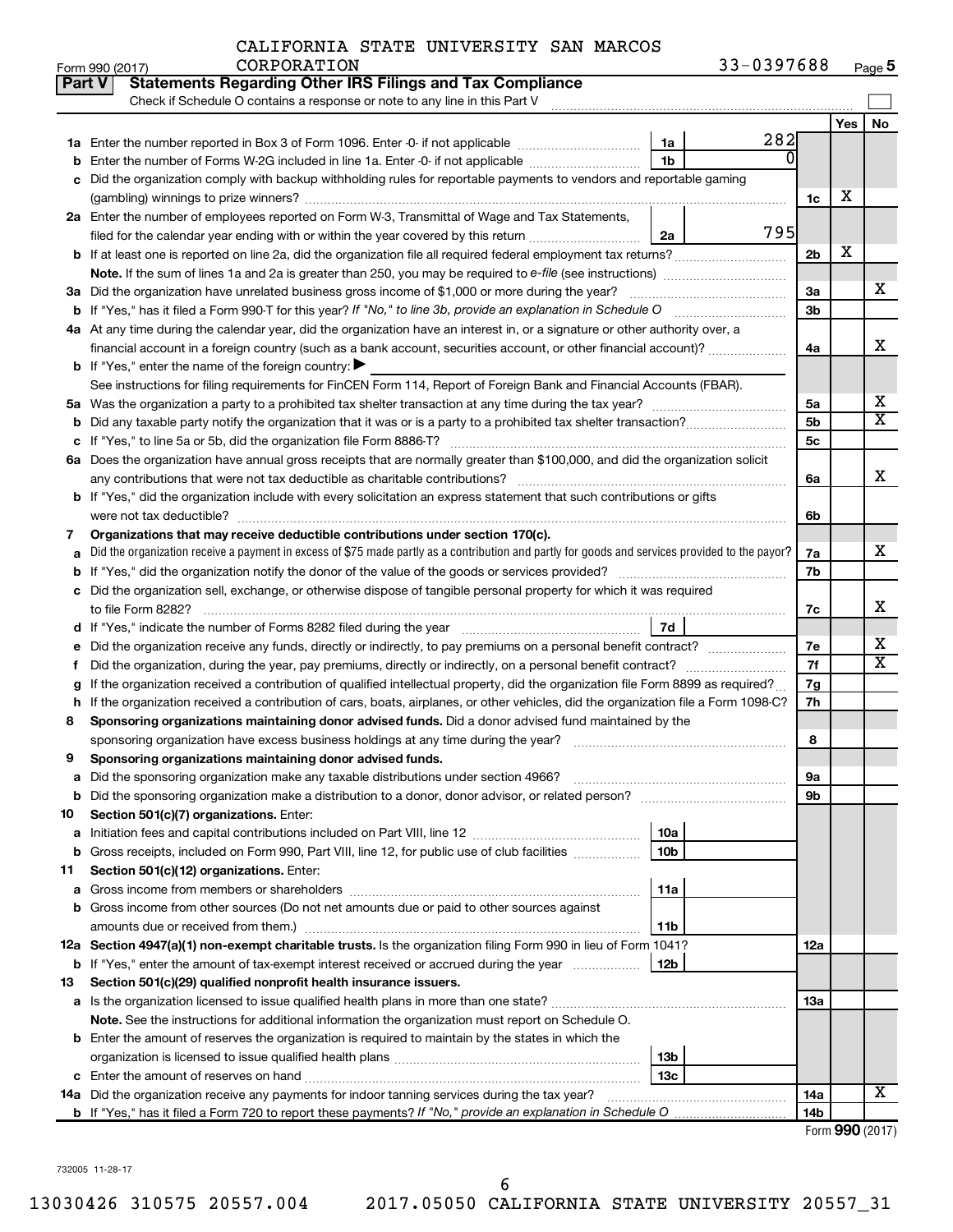Form 990 (2017) Page **6** CORPORATION 33-0397688

|     |                                                                                                                                                                                                                                                                                              |    |                 |                 |                         | $\boxed{\textbf{X}}$    |
|-----|----------------------------------------------------------------------------------------------------------------------------------------------------------------------------------------------------------------------------------------------------------------------------------------------|----|-----------------|-----------------|-------------------------|-------------------------|
|     | <b>Section A. Governing Body and Management</b>                                                                                                                                                                                                                                              |    |                 |                 |                         |                         |
|     |                                                                                                                                                                                                                                                                                              |    | 10 <sub>l</sub> |                 | Yes                     | No                      |
|     | 1a Enter the number of voting members of the governing body at the end of the tax year                                                                                                                                                                                                       | 1a |                 |                 |                         |                         |
|     | If there are material differences in voting rights among members of the governing body, or if the governing                                                                                                                                                                                  |    |                 |                 |                         |                         |
|     | body delegated broad authority to an executive committee or similar committee, explain in Schedule O.                                                                                                                                                                                        |    |                 |                 |                         |                         |
| b   | Enter the number of voting members included in line 1a, above, who are independent                                                                                                                                                                                                           | 1b | 2               |                 |                         |                         |
| 2   | Did any officer, director, trustee, or key employee have a family relationship or a business relationship with any other                                                                                                                                                                     |    |                 |                 |                         |                         |
|     | officer, director, trustee, or key employee?                                                                                                                                                                                                                                                 |    |                 | $\mathbf{2}$    |                         | x                       |
| 3   | Did the organization delegate control over management duties customarily performed by or under the direct supervision                                                                                                                                                                        |    |                 |                 |                         |                         |
|     |                                                                                                                                                                                                                                                                                              |    |                 | 3               |                         | х                       |
| 4   | Did the organization make any significant changes to its governing documents since the prior Form 990 was filed?                                                                                                                                                                             |    |                 | $\overline{4}$  |                         | $\overline{\mathbf{x}}$ |
| 5   |                                                                                                                                                                                                                                                                                              |    |                 | 5               |                         | $\overline{\mathbf{X}}$ |
| 6   |                                                                                                                                                                                                                                                                                              |    |                 | 6               |                         | $\overline{\mathbf{X}}$ |
| 7a  | Did the organization have members, stockholders, or other persons who had the power to elect or appoint one or                                                                                                                                                                               |    |                 |                 |                         |                         |
|     |                                                                                                                                                                                                                                                                                              |    |                 | 7a              |                         | X                       |
| b   | Are any governance decisions of the organization reserved to (or subject to approval by) members, stockholders, or                                                                                                                                                                           |    |                 |                 |                         |                         |
|     |                                                                                                                                                                                                                                                                                              |    |                 | 7b              |                         | x                       |
| 8   | Did the organization contemporaneously document the meetings held or written actions undertaken during the year by the following:                                                                                                                                                            |    |                 |                 |                         |                         |
| а   |                                                                                                                                                                                                                                                                                              |    |                 | 8а              | х                       |                         |
|     | Each committee with authority to act on behalf of the governing body? [11] [12] [22] [23] [23] [23] [23] [24] [                                                                                                                                                                              |    |                 | 8b              | $\overline{\textbf{X}}$ |                         |
| 9   | Is there any officer, director, trustee, or key employee listed in Part VII, Section A, who cannot be reached at the                                                                                                                                                                         |    |                 |                 |                         |                         |
|     |                                                                                                                                                                                                                                                                                              |    |                 | 9               |                         | х                       |
|     | Section B. Policies (This Section B requests information about policies not required by the Internal Revenue Code.)                                                                                                                                                                          |    |                 |                 |                         |                         |
|     |                                                                                                                                                                                                                                                                                              |    |                 |                 | Yes                     | No                      |
|     |                                                                                                                                                                                                                                                                                              |    |                 | 10a             |                         | x                       |
|     | <b>b</b> If "Yes," did the organization have written policies and procedures governing the activities of such chapters, affiliates,                                                                                                                                                          |    |                 |                 |                         |                         |
|     |                                                                                                                                                                                                                                                                                              |    |                 | 10b             |                         |                         |
|     | 11a Has the organization provided a complete copy of this Form 990 to all members of its governing body before filing the form?                                                                                                                                                              |    |                 | 11a             | X                       |                         |
|     | <b>b</b> Describe in Schedule O the process, if any, used by the organization to review this Form 990.                                                                                                                                                                                       |    |                 |                 |                         |                         |
|     | 12a Did the organization have a written conflict of interest policy? If "No," go to line 13                                                                                                                                                                                                  |    |                 | 12a             | х                       |                         |
|     | Were officers, directors, or trustees, and key employees required to disclose annually interests that could give rise to conflicts?                                                                                                                                                          |    |                 | 12 <sub>b</sub> | $\overline{\mathbf{x}}$ |                         |
|     | c Did the organization regularly and consistently monitor and enforce compliance with the policy? If "Yes," describe                                                                                                                                                                         |    |                 |                 |                         |                         |
|     |                                                                                                                                                                                                                                                                                              |    |                 |                 | х                       |                         |
|     | in Schedule O how this was done manufactured and continuum and contact the state of the state of the state of                                                                                                                                                                                |    |                 | 12c<br>13       | $\overline{\mathbf{X}}$ |                         |
| 13. | Did the organization have a written whistleblower policy? [11] manufaction manufaction manufaction manufaction<br>Did the organization have a written document retention and destruction policy? [111] manuscription manuscription have a written document retention and destruction policy? |    |                 | 14              | $\overline{\mathtt{x}}$ |                         |
| 14  |                                                                                                                                                                                                                                                                                              |    |                 |                 |                         |                         |
| 15  | Did the process for determining compensation of the following persons include a review and approval by independent                                                                                                                                                                           |    |                 |                 |                         |                         |
|     | persons, comparability data, and contemporaneous substantiation of the deliberation and decision?                                                                                                                                                                                            |    |                 |                 | х                       |                         |
| а   |                                                                                                                                                                                                                                                                                              |    |                 | 15a             | $\overline{\textbf{x}}$ |                         |
|     | b Other officers or key employees of the organization manufactured content to content of the organization manufactured content of the organization manufactured content of the organization manufactured content of the organi                                                               |    |                 | 15b             |                         |                         |
|     | If "Yes" to line 15a or 15b, describe the process in Schedule O (see instructions).                                                                                                                                                                                                          |    |                 |                 |                         |                         |
|     | 16a Did the organization invest in, contribute assets to, or participate in a joint venture or similar arrangement with a                                                                                                                                                                    |    |                 |                 |                         |                         |
|     | taxable entity during the year?                                                                                                                                                                                                                                                              |    |                 | 16a             |                         | х                       |
|     | b If "Yes," did the organization follow a written policy or procedure requiring the organization to evaluate its participation                                                                                                                                                               |    |                 |                 |                         |                         |
|     | in joint venture arrangements under applicable federal tax law, and take steps to safeguard the organization's                                                                                                                                                                               |    |                 |                 |                         |                         |
|     | exempt status with respect to such arrangements?                                                                                                                                                                                                                                             |    |                 | 16b             |                         |                         |
|     | <b>Section C. Disclosure</b>                                                                                                                                                                                                                                                                 |    |                 |                 |                         |                         |
| 17  | List the states with which a copy of this Form 990 is required to be filed $\blacktriangleright$ CA                                                                                                                                                                                          |    |                 |                 |                         |                         |
| 18  | Section 6104 requires an organization to make its Forms 1023 (or 1024 if applicable), 990, and 990-T (Section 501(c)(3)s only) available                                                                                                                                                     |    |                 |                 |                         |                         |
|     | for public inspection. Indicate how you made these available. Check all that apply.                                                                                                                                                                                                          |    |                 |                 |                         |                         |
|     | $\lfloor x \rfloor$ Upon request<br><b>X</b> Own website<br>Another's website<br>Other (explain in Schedule O)                                                                                                                                                                               |    |                 |                 |                         |                         |
| 19  | Describe in Schedule O whether (and if so, how) the organization made its governing documents, conflict of interest policy, and financial                                                                                                                                                    |    |                 |                 |                         |                         |
|     | statements available to the public during the tax year.                                                                                                                                                                                                                                      |    |                 |                 |                         |                         |
| 20  | State the name, address, and telephone number of the person who possesses the organization's books and records:                                                                                                                                                                              |    |                 |                 |                         |                         |
|     | CLINT ROBERTS, CONTROLLER - 760-750-4470                                                                                                                                                                                                                                                     |    |                 |                 |                         |                         |
|     | $92096 - 0001$<br>333 S. TWIN OAKS VALLEY ROAD, SAN MARCOS, CA                                                                                                                                                                                                                               |    |                 |                 |                         |                         |
|     | 732006 11-28-17                                                                                                                                                                                                                                                                              |    |                 |                 | Form 990 (2017)         |                         |
|     | 7                                                                                                                                                                                                                                                                                            |    |                 |                 |                         |                         |
|     | 13030426 310575 20557.004<br>2017.05050 CALIFORNIA STATE UNIVERSITY 20557_31                                                                                                                                                                                                                 |    |                 |                 |                         |                         |
|     |                                                                                                                                                                                                                                                                                              |    |                 |                 |                         |                         |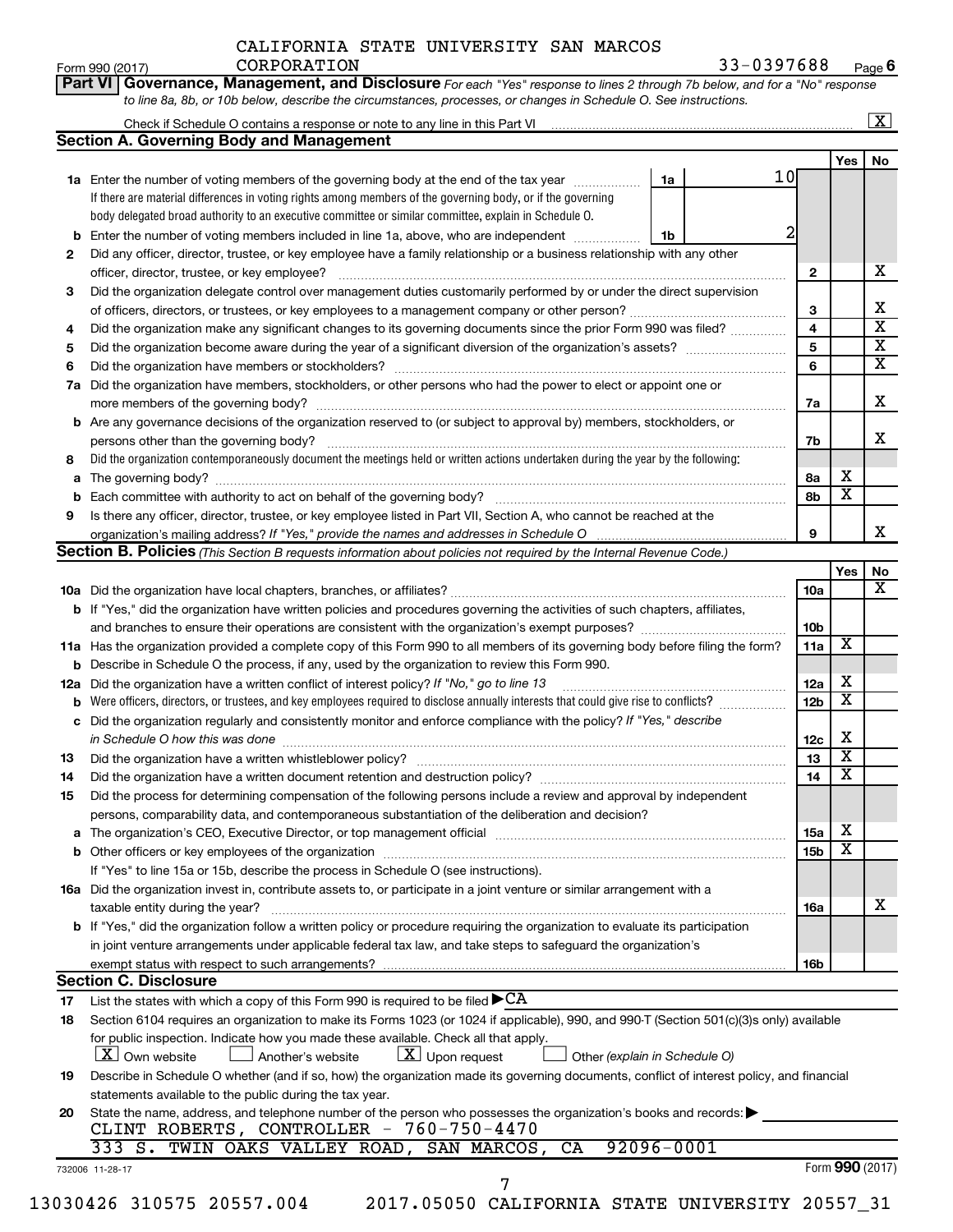$\Box$ 

|  | Part VII Compensation of Officers, Directors, Trustees, Key Employees, Highest Compensated |
|--|--------------------------------------------------------------------------------------------|
|  | <b>Employees, and Independent Contractors</b>                                              |

Check if Schedule O contains a response or note to any line in this Part VII

CORPORATION

**Section A. Officers, Directors, Trustees, Key Employees, and Highest Compensated Employees**

**1a**  Complete this table for all persons required to be listed. Report compensation for the calendar year ending with or within the organization's tax year.

**•** List all of the organization's current officers, directors, trustees (whether individuals or organizations), regardless of amount of compensation.

**•** List all of the organization's **current** key employees, if any. See instructions for definition of "key employee." Enter -0- in columns  $(D)$ ,  $(E)$ , and  $(F)$  if no compensation was paid.

**•** List the organization's five current highest compensated employees (other than an officer, director, trustee, or key employee) who received report-

**•** List all of the organization's former officers, key employees, and highest compensated employees who received more than \$100,000 of able compensation (Box 5 of Form W-2 and/or Box 7 of Form 1099-MISC) of more than \$100,000 from the organization and any related organizations. reportable compensation from the organization and any related organizations.

**•** List all of the organization's former directors or trustees that received, in the capacity as a former director or trustee of the organization, more than \$10,000 of reportable compensation from the organization and any related organizations.

List persons in the following order: individual trustees or directors; institutional trustees; officers; key employees; highest compensated employees; and former such persons.

Check this box if neither the organization nor any related organization compensated any current officer, director, or trustee.  $\Box$ 

| (A)                            | (B)                    |                               |                                 | (C)         |              |                                   |        | (D)             |                                                                                                                                                                                                 | (F)                          |
|--------------------------------|------------------------|-------------------------------|---------------------------------|-------------|--------------|-----------------------------------|--------|-----------------|-------------------------------------------------------------------------------------------------------------------------------------------------------------------------------------------------|------------------------------|
| Name and Title                 | Average                |                               | (do not check more than one     |             | Position     |                                   |        | Reportable      | Reportable                                                                                                                                                                                      | Estimated                    |
|                                | hours per              |                               | box, unless person is both an   |             |              |                                   |        | compensation    | (E)<br>compensation<br>from related<br>organizations<br>(W-2/1099-MISC)<br>152, 175.<br>О.<br>0.<br>243,850.<br>$\mathbf 0$ .<br>$\mathbf 0$ .<br>102,904.<br>0.<br>137,344.<br>163, 115.<br>0. | amount of                    |
|                                | week                   |                               | officer and a director/trustee) |             |              |                                   |        | from            |                                                                                                                                                                                                 | other                        |
|                                | (list any              |                               |                                 |             |              |                                   |        | the             |                                                                                                                                                                                                 | compensation                 |
|                                | hours for              |                               |                                 |             |              |                                   |        | organization    |                                                                                                                                                                                                 | from the                     |
|                                | related                |                               |                                 |             |              |                                   |        | (W-2/1099-MISC) |                                                                                                                                                                                                 | organization                 |
|                                | organizations<br>below |                               |                                 |             |              |                                   |        |                 |                                                                                                                                                                                                 | and related<br>organizations |
|                                | line)                  | ndividual trustee or director | nstitutional trustee            | Officer     | key employee | Highest compensated<br>  employee | Former |                 |                                                                                                                                                                                                 |                              |
| MATTHEW J. CEPPI<br>(1)        | 3.00                   |                               |                                 |             |              |                                   |        |                 |                                                                                                                                                                                                 |                              |
| CHAIRMAN                       |                        | $\mathbf X$                   |                                 | $\mathbf X$ |              |                                   |        | 0.              |                                                                                                                                                                                                 | 38,715.                      |
| SHARON WHITEHURST-PAYNE<br>(2) | 1.00                   |                               |                                 |             |              |                                   |        |                 |                                                                                                                                                                                                 |                              |
| VICE CHAIRMAN                  |                        | X                             |                                 | $\mathbf X$ |              |                                   |        | $\mathbf 0$ .   |                                                                                                                                                                                                 | 0.                           |
| CYNTHIA CHAVEZ METOYER<br>(3)  | 1.00                   |                               |                                 |             |              |                                   |        |                 |                                                                                                                                                                                                 |                              |
| <b>SECRETARY</b>               |                        | X                             |                                 | X           |              |                                   |        | 0.              | 116,654.                                                                                                                                                                                        | 49,723.                      |
| NEAL HOSS<br>(4)               | 1.00                   |                               |                                 |             |              |                                   |        |                 |                                                                                                                                                                                                 |                              |
| TREASURER                      |                        | X                             |                                 | $\rm X$     |              |                                   |        | 0.              | 246, 400.                                                                                                                                                                                       | 76,536.                      |
| (5)<br>CHARLES RAGLAND         | 1.00                   |                               |                                 |             |              |                                   |        |                 |                                                                                                                                                                                                 |                              |
| VICE CHAIRMAN                  |                        | Χ                             |                                 | X           |              |                                   |        | $\mathbf 0$     |                                                                                                                                                                                                 | 0.                           |
| (6)<br>DR. GRAHAM OBEREM       | 1.00                   |                               |                                 |             |              |                                   |        |                 |                                                                                                                                                                                                 |                              |
| <b>DIRECTOR</b>                |                        | X                             |                                 |             |              |                                   |        | 0.              |                                                                                                                                                                                                 | 84,583.                      |
| (7)<br>DAWNMARIE MYERS         | 1.00                   |                               |                                 |             |              |                                   |        |                 |                                                                                                                                                                                                 |                              |
| <b>DIRECTOR</b>                |                        | X                             |                                 |             |              |                                   |        | 13,766.         |                                                                                                                                                                                                 | $\mathbf 0$ .                |
| (8)<br><b>BRANDON LOSEY</b>    | 1.00                   |                               |                                 |             |              |                                   |        |                 |                                                                                                                                                                                                 |                              |
| <b>DIRECTOR</b>                |                        | X                             |                                 |             |              |                                   |        | о.              |                                                                                                                                                                                                 | 0.                           |
| (9)<br><b>JASON SCHREIBER</b>  | 1.00                   |                               |                                 |             |              |                                   |        |                 |                                                                                                                                                                                                 |                              |
| <b>DIRECTOR</b>                |                        | х                             |                                 |             |              |                                   |        | $\mathbf 0$ .   |                                                                                                                                                                                                 | 36,605.                      |
| (10) DAVID CHANG               | 1.00                   |                               |                                 |             |              |                                   |        |                 |                                                                                                                                                                                                 |                              |
| <b>DIRECTOR</b>                |                        | X                             |                                 |             |              |                                   |        | 0.              |                                                                                                                                                                                                 | $0$ .                        |
| (11) DR. CHARLES DE LEONE      | 1.00                   |                               |                                 |             |              |                                   |        |                 |                                                                                                                                                                                                 |                              |
| <b>DIRECTOR</b>                |                        | X                             |                                 |             |              |                                   |        | 26,251.         |                                                                                                                                                                                                 | 58,258.                      |
| (12) DR. REGINA EISENBACH      | 1.00                   |                               |                                 |             |              |                                   |        |                 |                                                                                                                                                                                                 |                              |
| <b>DIRECTOR</b>                |                        | X                             |                                 |             |              |                                   |        | 0.              |                                                                                                                                                                                                 | 65, 115.                     |
| (13) REX ANDRADE               | 1.00                   |                               |                                 |             |              |                                   |        |                 |                                                                                                                                                                                                 |                              |
| <b>DIRECTOR</b>                |                        | X                             |                                 |             |              |                                   |        | 3,300.          |                                                                                                                                                                                                 | 0.                           |
| (14) JENNIFER WILLIAMS         | 1.00                   |                               |                                 |             |              |                                   |        |                 |                                                                                                                                                                                                 |                              |
| <b>DIRECTOR</b>                |                        | $\mathbf X$                   |                                 |             |              |                                   |        | 0.              | 114,588.                                                                                                                                                                                        | 41,067.                      |
| (15) COLLIN BOGIE              | 1.00                   |                               |                                 |             |              |                                   |        |                 |                                                                                                                                                                                                 |                              |
| <b>DIRECTOR</b>                |                        | $\mathbf X$                   |                                 |             |              |                                   |        | 5,318.          | $\mathbf 0$ .                                                                                                                                                                                   | $\mathbf 0$ .                |
| (16) XAVIER MARTINEZ           | 1.00                   |                               |                                 |             |              |                                   |        |                 |                                                                                                                                                                                                 |                              |
| <b>DIRECTOR</b>                |                        | X                             |                                 |             |              |                                   |        | $\mathbf 0$     | $\mathbf 0$ .                                                                                                                                                                                   | 0.                           |
| (17) BELLA NEWBERG             | 40.00                  |                               |                                 |             |              |                                   |        |                 |                                                                                                                                                                                                 |                              |
| SECRETARY/EXECUTIVE DIRECTOR   |                        |                               |                                 | $\mathbf X$ |              |                                   |        | 0.              | 155, 765.                                                                                                                                                                                       | 66,010.                      |
| 732007 11-28-17                |                        |                               |                                 |             |              |                                   |        |                 |                                                                                                                                                                                                 | Form 990 (2017)              |

8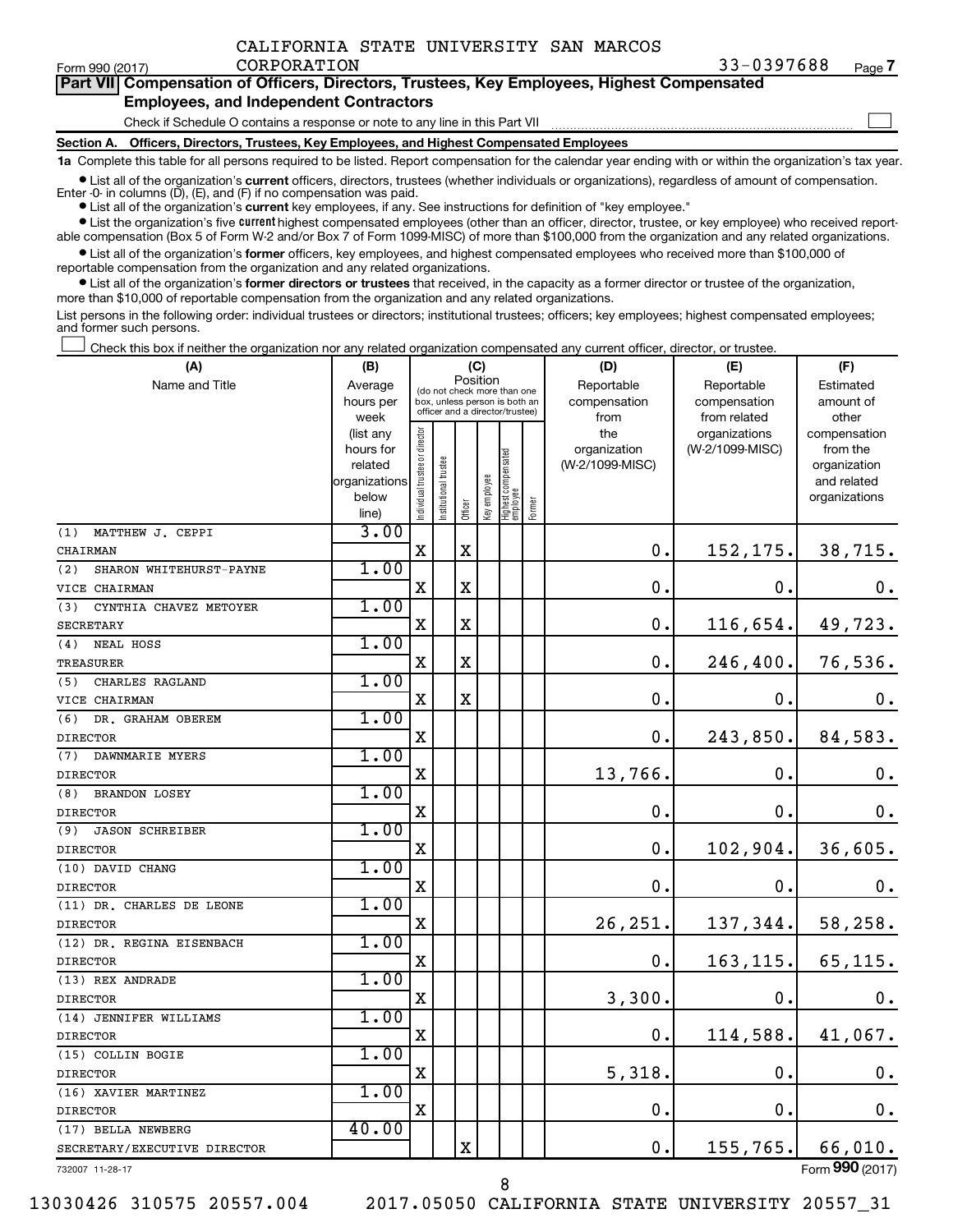|              | CADIFURNIA SIAIL UNIVERSIII SAN MARCUS<br>33-0397688<br>CORPORATION<br>Page 8<br>Form 990 (2017)                                                                                                                                                                                                                                                              |                                                                      |                                                                                                                    |                       |         |              |                                 |                                           |                                                   |                                               |                                        |                                                                          |                  |
|--------------|---------------------------------------------------------------------------------------------------------------------------------------------------------------------------------------------------------------------------------------------------------------------------------------------------------------------------------------------------------------|----------------------------------------------------------------------|--------------------------------------------------------------------------------------------------------------------|-----------------------|---------|--------------|---------------------------------|-------------------------------------------|---------------------------------------------------|-----------------------------------------------|----------------------------------------|--------------------------------------------------------------------------|------------------|
|              | Part VII Section A. Officers, Directors, Trustees, Key Employees, and Highest Compensated Employees (continued)                                                                                                                                                                                                                                               |                                                                      |                                                                                                                    |                       |         |              |                                 |                                           |                                                   |                                               |                                        |                                                                          |                  |
|              | (A)<br>Name and title                                                                                                                                                                                                                                                                                                                                         | (B)<br>Average<br>hours per<br>week                                  | (C)<br>Position<br>(do not check more than one<br>box, unless person is both an<br>officer and a director/trustee) |                       |         |              |                                 | (D)<br>Reportable<br>compensation<br>from | (E)<br>Reportable<br>compensation<br>from related |                                               | (F)<br>Estimated<br>amount of<br>other |                                                                          |                  |
|              |                                                                                                                                                                                                                                                                                                                                                               | (list any<br>hours for<br>related<br>organizations<br>below<br>line) | Individual trustee or director                                                                                     | Institutional trustee | Officer | Key employee | Highest compensated<br>employee | Former                                    | the<br>organization<br>(W-2/1099-MISC)            | organizations<br>(W-2/1099-MISC)              |                                        | compensation<br>from the<br>organization<br>and related<br>organizations |                  |
|              |                                                                                                                                                                                                                                                                                                                                                               |                                                                      |                                                                                                                    |                       |         |              |                                 |                                           |                                                   |                                               |                                        |                                                                          |                  |
|              |                                                                                                                                                                                                                                                                                                                                                               |                                                                      |                                                                                                                    |                       |         |              |                                 |                                           |                                                   |                                               |                                        |                                                                          |                  |
|              |                                                                                                                                                                                                                                                                                                                                                               |                                                                      |                                                                                                                    |                       |         |              |                                 |                                           |                                                   |                                               |                                        |                                                                          |                  |
|              |                                                                                                                                                                                                                                                                                                                                                               |                                                                      |                                                                                                                    |                       |         |              |                                 |                                           |                                                   |                                               |                                        |                                                                          |                  |
|              |                                                                                                                                                                                                                                                                                                                                                               |                                                                      |                                                                                                                    |                       |         |              |                                 | 516,612.                                  |                                                   |                                               |                                        |                                                                          |                  |
|              | 1b Sub-total                                                                                                                                                                                                                                                                                                                                                  |                                                                      |                                                                                                                    |                       |         |              |                                 |                                           | $\overline{0}$ .                                  | $48,635.$ 1, $432,795.$<br>48,635. 1,432,795. | 0.                                     | 516,612.                                                                 | $\overline{0}$ . |
| $\mathbf{2}$ | Total number of individuals (including but not limited to those listed above) who received more than \$100,000 of reportable<br>compensation from the organization $\blacktriangleright$                                                                                                                                                                      |                                                                      |                                                                                                                    |                       |         |              |                                 |                                           |                                                   |                                               |                                        |                                                                          | 0                |
| З            | Did the organization list any former officer, director, or trustee, key employee, or highest compensated employee on<br>line 1a? If "Yes," complete Schedule J for such individual                                                                                                                                                                            |                                                                      |                                                                                                                    |                       |         |              |                                 |                                           |                                                   |                                               | 3                                      | Yes                                                                      | No<br>х          |
| 4<br>5       | For any individual listed on line 1a, is the sum of reportable compensation and other compensation from the organization<br>and related organizations greater than \$150,000? If "Yes," complete Schedule J for such individual<br>Did any person listed on line 1a receive or accrue compensation from any unrelated organization or individual for services |                                                                      |                                                                                                                    |                       |         |              |                                 |                                           |                                                   |                                               | 4                                      | X                                                                        |                  |
|              |                                                                                                                                                                                                                                                                                                                                                               |                                                                      |                                                                                                                    |                       |         |              |                                 |                                           |                                                   |                                               | 5                                      |                                                                          | Χ                |
| 1            | <b>Section B. Independent Contractors</b><br>Complete this table for your five highest compensated independent contractors that received more than \$100,000 of compensation from                                                                                                                                                                             |                                                                      |                                                                                                                    |                       |         |              |                                 |                                           |                                                   |                                               |                                        |                                                                          |                  |
|              | the organization. Report compensation for the calendar year ending with or within the organization's tax year.                                                                                                                                                                                                                                                |                                                                      |                                                                                                                    |                       |         |              |                                 |                                           |                                                   |                                               |                                        |                                                                          |                  |
|              | (A)<br>Name and business address                                                                                                                                                                                                                                                                                                                              |                                                                      |                                                                                                                    | <b>NONE</b>           |         |              |                                 |                                           | (B)<br>Description of services                    |                                               |                                        | (C)<br>Compensation                                                      |                  |
|              |                                                                                                                                                                                                                                                                                                                                                               |                                                                      |                                                                                                                    |                       |         |              |                                 |                                           |                                                   |                                               |                                        |                                                                          |                  |
|              |                                                                                                                                                                                                                                                                                                                                                               |                                                                      |                                                                                                                    |                       |         |              |                                 |                                           |                                                   |                                               |                                        |                                                                          |                  |
|              |                                                                                                                                                                                                                                                                                                                                                               |                                                                      |                                                                                                                    |                       |         |              |                                 |                                           |                                                   |                                               |                                        |                                                                          |                  |
| 2            | Total number of independent contractors (including but not limited to those listed above) who received more than<br>\$100,000 of compensation from the organization                                                                                                                                                                                           |                                                                      |                                                                                                                    |                       |         | U            |                                 |                                           |                                                   |                                               |                                        | $\sim$ 000 (2017)                                                        |                  |

CALIFORNIA CUAUR UNIVERSITY SAN MARCOS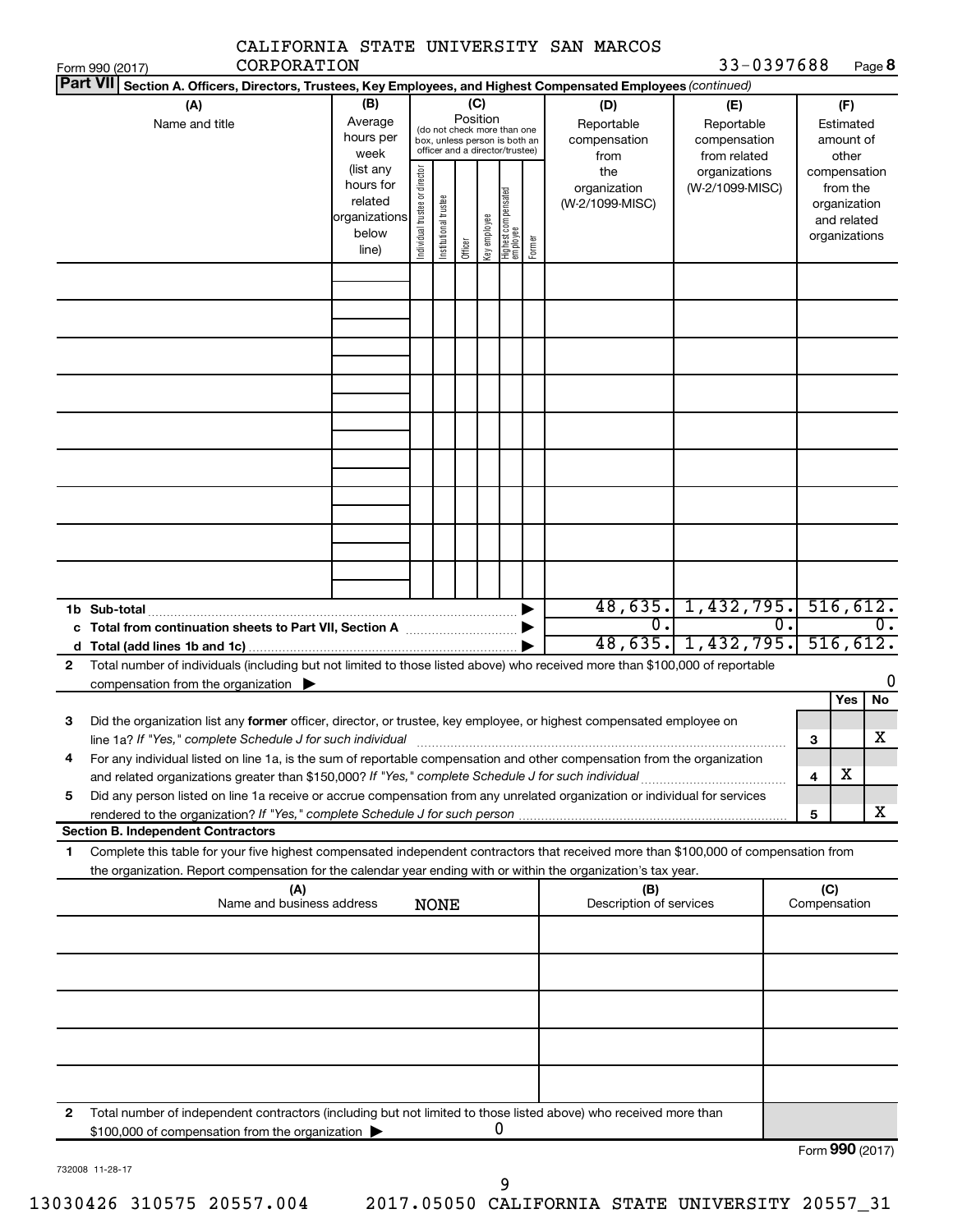| CALIFORNIA STATE UNIVERSITY SAN MARCOS |  |  |  |  |  |
|----------------------------------------|--|--|--|--|--|
|----------------------------------------|--|--|--|--|--|

|                                                           | <b>Part VIII</b> | <b>Statement of Revenue</b>                                                                                           |                |                      |               |                                          |                                  |                                                                    |
|-----------------------------------------------------------|------------------|-----------------------------------------------------------------------------------------------------------------------|----------------|----------------------|---------------|------------------------------------------|----------------------------------|--------------------------------------------------------------------|
|                                                           |                  |                                                                                                                       |                |                      |               |                                          |                                  |                                                                    |
|                                                           |                  |                                                                                                                       |                |                      | Total revenue | Related or<br>exempt function<br>revenue | Unrelated<br>business<br>revenue | (D)<br>Revenuè excluded<br>trom tax under<br>sections<br>512 - 514 |
|                                                           |                  | <b>1 a</b> Federated campaigns                                                                                        | 1a             |                      |               |                                          |                                  |                                                                    |
| Contributions, Gifts, Grants<br>and Other Similar Amounts |                  | <b>b</b> Membership dues                                                                                              | 1b             |                      |               |                                          |                                  |                                                                    |
|                                                           |                  | c Fundraising events                                                                                                  | 1c             |                      |               |                                          |                                  |                                                                    |
|                                                           |                  | d Related organizations<br>.                                                                                          | 1d             |                      |               |                                          |                                  |                                                                    |
|                                                           |                  | e Government grants (contributions)                                                                                   | 1e             | 12,893,958.          |               |                                          |                                  |                                                                    |
|                                                           |                  | f All other contributions, gifts, grants, and                                                                         |                |                      |               |                                          |                                  |                                                                    |
|                                                           |                  | similar amounts not included above                                                                                    | 1f             | 161,275.             |               |                                          |                                  |                                                                    |
|                                                           |                  | g Noncash contributions included in lines 1a-1f: \$                                                                   |                |                      |               |                                          |                                  |                                                                    |
|                                                           |                  |                                                                                                                       |                |                      | 13,055,233.   |                                          |                                  |                                                                    |
|                                                           |                  |                                                                                                                       |                | Business Code        |               |                                          |                                  |                                                                    |
| Program Service<br>Revenue                                | 2 a              | STUDENT HOUSING RELATED                                                                                               |                | 900099               | 5,876,991.    | 5,876,991                                |                                  |                                                                    |
|                                                           | b                | CAMPUS PROGRAMS                                                                                                       |                | 900099               | 2,430,688.    | 2,430,688.                               |                                  |                                                                    |
|                                                           |                  | COMMISSIONS BOOKSTORE                                                                                                 |                | 900099               | 337, 245.     | 337, 245.                                |                                  |                                                                    |
|                                                           | d                | OTHER COMMISSIONS                                                                                                     |                | 900099               | 159,259.      | 159,259.                                 |                                  |                                                                    |
|                                                           |                  | CAMPUS DINING SERVICES                                                                                                |                | 900099               | 146,531.      | 146,531                                  |                                  |                                                                    |
|                                                           |                  | All other program service revenue                                                                                     |                |                      |               |                                          |                                  |                                                                    |
|                                                           |                  |                                                                                                                       |                |                      | 8,950,714.    |                                          |                                  |                                                                    |
|                                                           | 3                | Investment income (including dividends, interest, and                                                                 |                |                      |               |                                          |                                  |                                                                    |
|                                                           |                  |                                                                                                                       |                |                      | 26,694.       |                                          |                                  | 26,694.                                                            |
|                                                           | 4                | Income from investment of tax-exempt bond proceeds                                                                    |                |                      |               |                                          |                                  |                                                                    |
|                                                           | 5                |                                                                                                                       |                |                      |               |                                          |                                  |                                                                    |
|                                                           |                  |                                                                                                                       | (i) Real       | (ii) Personal        |               |                                          |                                  |                                                                    |
|                                                           |                  | 6 a Gross rents                                                                                                       | 31,380.        |                      |               |                                          |                                  |                                                                    |
|                                                           |                  | <b>b</b> Less: rental expenses                                                                                        | 139,760.       |                      |               |                                          |                                  |                                                                    |
|                                                           |                  | c Rental income or (loss)                                                                                             | $-108,380.$    |                      |               |                                          |                                  |                                                                    |
|                                                           |                  | <b>d</b> Net rental income or (loss)                                                                                  |                |                      | $-108,380.$   |                                          |                                  | $-108,380.$                                                        |
|                                                           |                  | 7 a Gross amount from sales of                                                                                        | (i) Securities | (ii) Other           |               |                                          |                                  |                                                                    |
|                                                           |                  | assets other than inventory                                                                                           |                | 6,309.               |               |                                          |                                  |                                                                    |
|                                                           |                  | <b>b</b> Less: cost or other basis                                                                                    |                |                      |               |                                          |                                  |                                                                    |
|                                                           |                  | and sales expenses                                                                                                    |                | 0.                   |               |                                          |                                  |                                                                    |
|                                                           |                  |                                                                                                                       |                | 6, 309.              |               |                                          |                                  |                                                                    |
|                                                           |                  |                                                                                                                       |                | ▶                    | 6,309.        |                                          |                                  | 6,309.                                                             |
| <b>Other Revenue</b>                                      |                  | 8 a Gross income from fundraising events (not<br>including \$<br><u> 1980 - John Barn Barn, amerikan ba</u>           | of             |                      |               |                                          |                                  |                                                                    |
|                                                           |                  | contributions reported on line 1c). See                                                                               |                |                      |               |                                          |                                  |                                                                    |
|                                                           |                  |                                                                                                                       |                |                      |               |                                          |                                  |                                                                    |
|                                                           |                  |                                                                                                                       |                |                      |               |                                          |                                  |                                                                    |
|                                                           |                  | c Net income or (loss) from fundraising events                                                                        |                |                      |               |                                          |                                  |                                                                    |
|                                                           |                  | 9 a Gross income from gaming activities. See                                                                          |                |                      |               |                                          |                                  |                                                                    |
|                                                           |                  |                                                                                                                       |                |                      |               |                                          |                                  |                                                                    |
|                                                           |                  |                                                                                                                       |                |                      |               |                                          |                                  |                                                                    |
|                                                           |                  |                                                                                                                       |                |                      |               |                                          |                                  |                                                                    |
|                                                           |                  | 10 a Gross sales of inventory, less returns                                                                           |                |                      |               |                                          |                                  |                                                                    |
|                                                           |                  |                                                                                                                       |                |                      |               |                                          |                                  |                                                                    |
|                                                           |                  | <b>b</b> Less: cost of goods sold $\ldots$ $\ldots$ <b>b</b>                                                          |                |                      |               |                                          |                                  |                                                                    |
|                                                           |                  | c Net income or (loss) from sales of inventory                                                                        |                |                      |               |                                          |                                  |                                                                    |
|                                                           |                  | Miscellaneous Revenue                                                                                                 |                | <b>Business Code</b> |               |                                          |                                  |                                                                    |
|                                                           | 11a              |                                                                                                                       |                |                      |               |                                          |                                  |                                                                    |
|                                                           | b                | <u> 1990 - Johann Barbara, martin amerikan basar dan berasal dalam basar dalam basar dalam basar dalam basar dala</u> |                |                      |               |                                          |                                  |                                                                    |
|                                                           | с                | the control of the control of the control of the control of the control of                                            |                |                      |               |                                          |                                  |                                                                    |
|                                                           |                  |                                                                                                                       |                |                      |               |                                          |                                  |                                                                    |
|                                                           |                  |                                                                                                                       |                |                      |               |                                          |                                  |                                                                    |
|                                                           | 12               |                                                                                                                       |                |                      | 21,930,570.   | 8,950,714.                               | 0.1                              | $-75,377.$                                                         |
|                                                           | 732009 11-28-17  |                                                                                                                       |                |                      |               |                                          |                                  | Form 990 (2017)                                                    |

10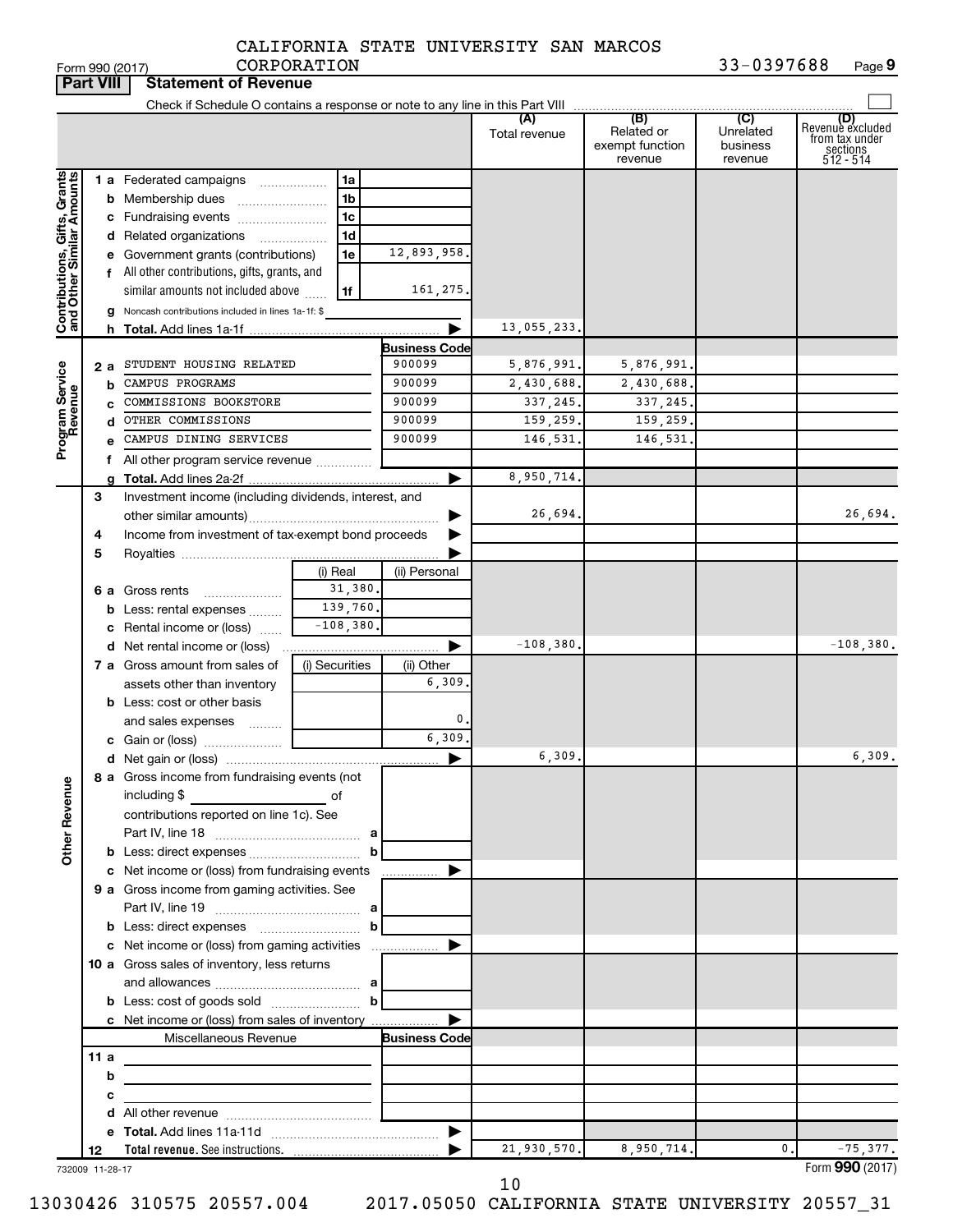#### Form 990 (2017) Page **10** CALIFORNIA STATE UNIVERSITY SAN MARCOS CORPORATION

|    | <b>Part IX Statement of Functional Expenses</b>                                                                                                           |                        |                                    |                                           |                                |
|----|-----------------------------------------------------------------------------------------------------------------------------------------------------------|------------------------|------------------------------------|-------------------------------------------|--------------------------------|
|    | Section 501(c)(3) and 501(c)(4) organizations must complete all columns. All other organizations must complete column (A).                                |                        |                                    |                                           |                                |
|    | Check if Schedule O contains a response or note to any line in this Part IX                                                                               |                        |                                    |                                           |                                |
|    | Do not include amounts reported on lines 6b,<br>7b, 8b, 9b, and 10b of Part VIII.                                                                         | (A)<br>Total expenses  | (B)<br>Program service<br>expenses | (C)<br>Management and<br>general expenses | (D)<br>Fundraising<br>expenses |
| 1. | Grants and other assistance to domestic organizations                                                                                                     |                        |                                    |                                           |                                |
|    | and domestic governments. See Part IV, line 21<br>$\mathbf{r}$                                                                                            | 1,395,479.             | 1,395,479.                         |                                           |                                |
| 2  | Grants and other assistance to domestic                                                                                                                   |                        |                                    |                                           |                                |
|    | individuals. See Part IV, line 22                                                                                                                         | 1,334,250.             | 1,334,250.                         |                                           |                                |
| 3  | Grants and other assistance to foreign                                                                                                                    |                        |                                    |                                           |                                |
|    | organizations, foreign governments, and foreign                                                                                                           |                        |                                    |                                           |                                |
|    | individuals. See Part IV, lines 15 and 16                                                                                                                 |                        |                                    |                                           |                                |
| 4  | Benefits paid to or for members                                                                                                                           |                        |                                    |                                           |                                |
| 5  | Compensation of current officers, directors,                                                                                                              |                        |                                    |                                           |                                |
|    | trustees, and key employees                                                                                                                               | 47,402.                | 47,402.                            |                                           |                                |
| 6  | Compensation not included above, to disqualified                                                                                                          |                        |                                    |                                           |                                |
|    | persons (as defined under section 4958(f)(1)) and                                                                                                         |                        |                                    |                                           |                                |
|    | persons described in section 4958(c)(3)(B)                                                                                                                |                        |                                    |                                           |                                |
| 7  | Other salaries and wages                                                                                                                                  | 7,673,800.             | 6,730,659.                         | 943,141.                                  |                                |
| 8  | Pension plan accruals and contributions (include                                                                                                          |                        |                                    |                                           |                                |
|    | section 401(k) and 403(b) employer contributions)                                                                                                         | 479,231.               | 479,231.                           |                                           |                                |
| 9  | Other employee benefits                                                                                                                                   | 1,098,093.             | 856,630.                           | 241, 463.                                 |                                |
| 10 |                                                                                                                                                           | 478, 714.              | 418,408.                           | 60, 306.                                  |                                |
| 11 | Fees for services (non-employees):                                                                                                                        |                        |                                    |                                           |                                |
|    |                                                                                                                                                           |                        |                                    |                                           |                                |
|    |                                                                                                                                                           | 40,604.                | 36,774.                            | 3,830.                                    |                                |
|    |                                                                                                                                                           | 65, 383.               |                                    | 65, 383.                                  |                                |
|    |                                                                                                                                                           |                        |                                    |                                           |                                |
|    | e Professional fundraising services. See Part IV, line 17                                                                                                 |                        |                                    |                                           |                                |
| f  | Investment management fees                                                                                                                                |                        |                                    |                                           |                                |
|    | g Other. (If line 11g amount exceeds 10% of line 25,                                                                                                      |                        |                                    |                                           |                                |
|    | column (A) amount, list line 11g expenses on Sch O.)                                                                                                      | 1,929,043.<br>28, 294. | 1,312,441.<br>28, 294.             | 616,602.                                  |                                |
| 12 |                                                                                                                                                           | 1,352,893.             | 1,268,084.                         | 84,809.                                   |                                |
| 13 |                                                                                                                                                           | 97, 274.               | 75,968.                            | 21,306.                                   |                                |
| 14 |                                                                                                                                                           |                        |                                    |                                           |                                |
| 15 |                                                                                                                                                           | 44,400.                | 2,404.                             | 41,996.                                   |                                |
| 16 |                                                                                                                                                           | 387,390.               | 372, 299.                          | 15,091.                                   |                                |
| 17 | Travel                                                                                                                                                    |                        |                                    |                                           |                                |
| 18 | Payments of travel or entertainment expenses                                                                                                              |                        |                                    |                                           |                                |
| 19 | for any federal, state, or local public officials<br>Conferences, conventions, and meetings                                                               | 350, 447.              | 337,595.                           | 12,852.                                   |                                |
| 20 | Interest                                                                                                                                                  | 716, 557.              | 711,089.                           | 5,468.                                    |                                |
| 21 |                                                                                                                                                           |                        |                                    |                                           |                                |
| 22 | Depreciation, depletion, and amortization                                                                                                                 | 1,605,821.             |                                    | 1,605,821.                                |                                |
| 23 | Insurance                                                                                                                                                 | 91,310.                | 53,508.                            | 37,802.                                   |                                |
| 24 | Other expenses. Itemize expenses not covered<br>above. (List miscellaneous expenses in line 24e. If line<br>24e amount exceeds 10% of line 25, column (A) |                        |                                    |                                           |                                |
|    | amount, list line 24e expenses on Schedule O.)                                                                                                            |                        |                                    |                                           |                                |
|    | REPAIRS AND MAINTENANCE                                                                                                                                   | 197,368.               | 197,368.                           | 0.                                        |                                |
|    | OTHER STUDENT AMENITIES                                                                                                                                   | 177,545.               | 177,545.                           | σ.                                        |                                |
|    | <b>OTHER EXPENSES</b>                                                                                                                                     | 173,997 <b>.</b>       | 86,711.                            | 87,286.                                   |                                |
|    | <b>CATERING/MEALS</b>                                                                                                                                     | 51,705.                | 51,705.                            | 0.                                        |                                |
|    | e All other expenses                                                                                                                                      | 67, 279.               | 50, 260.                           | 17,019.                                   |                                |
| 25 | Total functional expenses. Add lines 1 through 24e                                                                                                        | 19,884,279.            | 16,024,104.                        | 3,860,175.                                | $\overline{0}$ .               |
| 26 | Joint costs. Complete this line only if the organization                                                                                                  |                        |                                    |                                           |                                |
|    | reported in column (B) joint costs from a combined<br>educational campaign and fundraising solicitation.                                                  |                        |                                    |                                           |                                |
|    | Check here $\blacktriangleright$<br>if following SOP 98-2 (ASC 958-720)                                                                                   |                        |                                    |                                           |                                |
|    |                                                                                                                                                           |                        |                                    |                                           |                                |

732010 11-28-17

Form (2017) **990**

11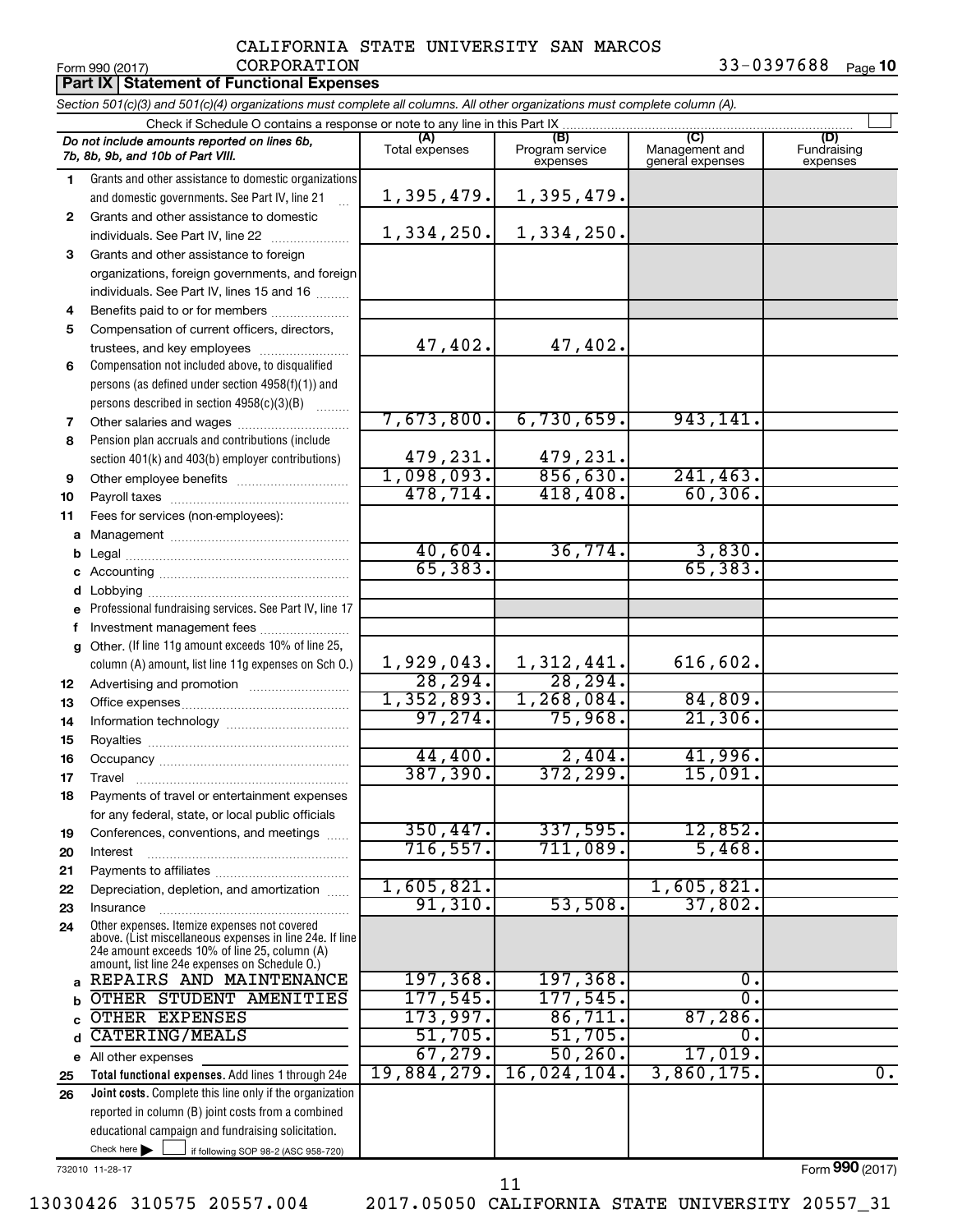| Form 990 (2017) |  |  |
|-----------------|--|--|

 $\overline{1}$ 

| Form 990 (2017) | CORPORATION                                                                                       | ৩ ୪ ୪ | Page |  |
|-----------------|---------------------------------------------------------------------------------------------------|-------|------|--|
|                 | <b>Part X   Balance Sheet</b>                                                                     |       |      |  |
|                 | $O$ beel if $O$ ebeel ile $O$ equipment is a companion of probable for a line in this $D$ eat $V$ |       |      |  |

|                             |          |                                                                                                                                            |  |               | (A)<br>Beginning of year |                         | (B)<br>End of year                  |
|-----------------------------|----------|--------------------------------------------------------------------------------------------------------------------------------------------|--|---------------|--------------------------|-------------------------|-------------------------------------|
|                             | 1        |                                                                                                                                            |  |               | 5,913,162.               | $\mathbf{1}$            | 646, 614.                           |
|                             | 2        |                                                                                                                                            |  |               | 1,718,932.               | $\mathbf{2}$            | 10, 714, 153.                       |
|                             | з        |                                                                                                                                            |  |               |                          | 3                       |                                     |
|                             | 4        |                                                                                                                                            |  |               | 3,880,292.               | $\overline{\mathbf{4}}$ | 6,497,395.                          |
|                             | 5        | Loans and other receivables from current and former officers, directors,                                                                   |  |               |                          |                         |                                     |
|                             |          | trustees, key employees, and highest compensated employees. Complete                                                                       |  |               |                          |                         |                                     |
|                             |          | Part II of Schedule L                                                                                                                      |  |               |                          | 5                       |                                     |
|                             | 6        | Loans and other receivables from other disqualified persons (as defined under                                                              |  |               |                          |                         |                                     |
|                             |          | section $4958(f)(1)$ , persons described in section $4958(c)(3)(B)$ , and contributing                                                     |  |               |                          |                         |                                     |
|                             |          | employers and sponsoring organizations of section 501(c)(9) voluntary                                                                      |  |               |                          |                         |                                     |
|                             |          | employees' beneficiary organizations (see instr). Complete Part II of Sch L                                                                |  |               |                          | 6                       |                                     |
| Assets                      | 7        |                                                                                                                                            |  |               |                          | $\overline{7}$          |                                     |
|                             | 8        |                                                                                                                                            |  |               |                          | 8                       |                                     |
|                             | 9        | Prepaid expenses and deferred charges                                                                                                      |  |               | 30, 257.                 | 9                       | 8,217.                              |
|                             |          | 10a Land, buildings, and equipment: cost or other                                                                                          |  |               |                          |                         |                                     |
|                             |          | basis. Complete Part VI of Schedule D  10a                                                                                                 |  | 58,986,272.   |                          |                         |                                     |
|                             |          |                                                                                                                                            |  | 16, 167, 117. | 26,814,349.              | 10 <sub>c</sub>         | 42,819,155.                         |
|                             | 11       |                                                                                                                                            |  | 1,640,839.    | 11                       | 4, 279, 900.            |                                     |
|                             | 12       |                                                                                                                                            |  |               | 12                       |                         |                                     |
|                             | 13       |                                                                                                                                            |  | 13            |                          |                         |                                     |
|                             | 14       |                                                                                                                                            |  |               | 14                       |                         |                                     |
|                             | 15       |                                                                                                                                            |  |               | 61,081.                  | 15                      | 56,581.                             |
|                             | 16       |                                                                                                                                            |  |               | 40,058,912.              | 16                      | 65,022,015.                         |
|                             | 17       |                                                                                                                                            |  |               | 3,819,400.               | 17                      | 5,616,657.                          |
|                             | 18       |                                                                                                                                            |  |               | 18                       |                         |                                     |
|                             | 19       |                                                                                                                                            |  |               | 3,993,029.               | 19                      | 9,987,555.                          |
|                             | 20       |                                                                                                                                            |  |               | 18,974,815.              | 20                      | 18,950,023.                         |
|                             | 21       | Escrow or custodial account liability. Complete Part IV of Schedule D                                                                      |  |               |                          | 21                      |                                     |
| Liabilities                 | 22       | Loans and other payables to current and former officers, directors, trustees,                                                              |  |               |                          |                         |                                     |
|                             |          | key employees, highest compensated employees, and disqualified persons.                                                                    |  |               |                          |                         |                                     |
|                             |          |                                                                                                                                            |  |               |                          | 22<br>23                |                                     |
|                             | 23<br>24 | Secured mortgages and notes payable to unrelated third parties                                                                             |  |               |                          | 24                      |                                     |
|                             | 25       | Unsecured notes and loans payable to unrelated third parties<br>Other liabilities (including federal income tax, payables to related third |  |               |                          |                         |                                     |
|                             |          | parties, and other liabilities not included on lines 17-24). Complete Part X of                                                            |  |               |                          |                         |                                     |
|                             |          | Schedule D                                                                                                                                 |  |               | 2,089,961.               | 25                      | 17, 201, 781.                       |
|                             | 26       |                                                                                                                                            |  |               | 28,877,205.              | 26                      | 51,756,016.                         |
|                             |          | Organizations that follow SFAS 117 (ASC 958), check here $\blacktriangleright \begin{array}{c} \boxed{X} \\ \end{array}$ and               |  |               |                          |                         |                                     |
|                             |          | complete lines 27 through 29, and lines 33 and 34.                                                                                         |  |               |                          |                         |                                     |
|                             | 27       |                                                                                                                                            |  |               | 11,181,707.              | 27                      | 13, 265, 999.                       |
|                             | 28       |                                                                                                                                            |  |               |                          | 28                      |                                     |
|                             | 29       | Permanently restricted net assets                                                                                                          |  |               |                          | 29                      |                                     |
|                             |          | Organizations that do not follow SFAS 117 (ASC 958), check here ▶ □                                                                        |  |               |                          |                         |                                     |
|                             |          | and complete lines 30 through 34.                                                                                                          |  |               |                          |                         |                                     |
|                             | 30       |                                                                                                                                            |  |               |                          | 30                      |                                     |
|                             | 31       | Paid-in or capital surplus, or land, building, or equipment fund                                                                           |  |               |                          | 31                      |                                     |
| Net Assets or Fund Balances | 32       | Retained earnings, endowment, accumulated income, or other funds                                                                           |  |               |                          | 32                      |                                     |
|                             | 33       |                                                                                                                                            |  |               | 11, 181, 707.            | 33                      | 13, 265, 999.                       |
|                             | 34       |                                                                                                                                            |  |               | 40,058,912.              | 34                      | 65,022,015.                         |
|                             |          |                                                                                                                                            |  |               |                          |                         | $F_{\text{orm}}$ QQ $\Omega$ (2017) |

Form (2017) **990**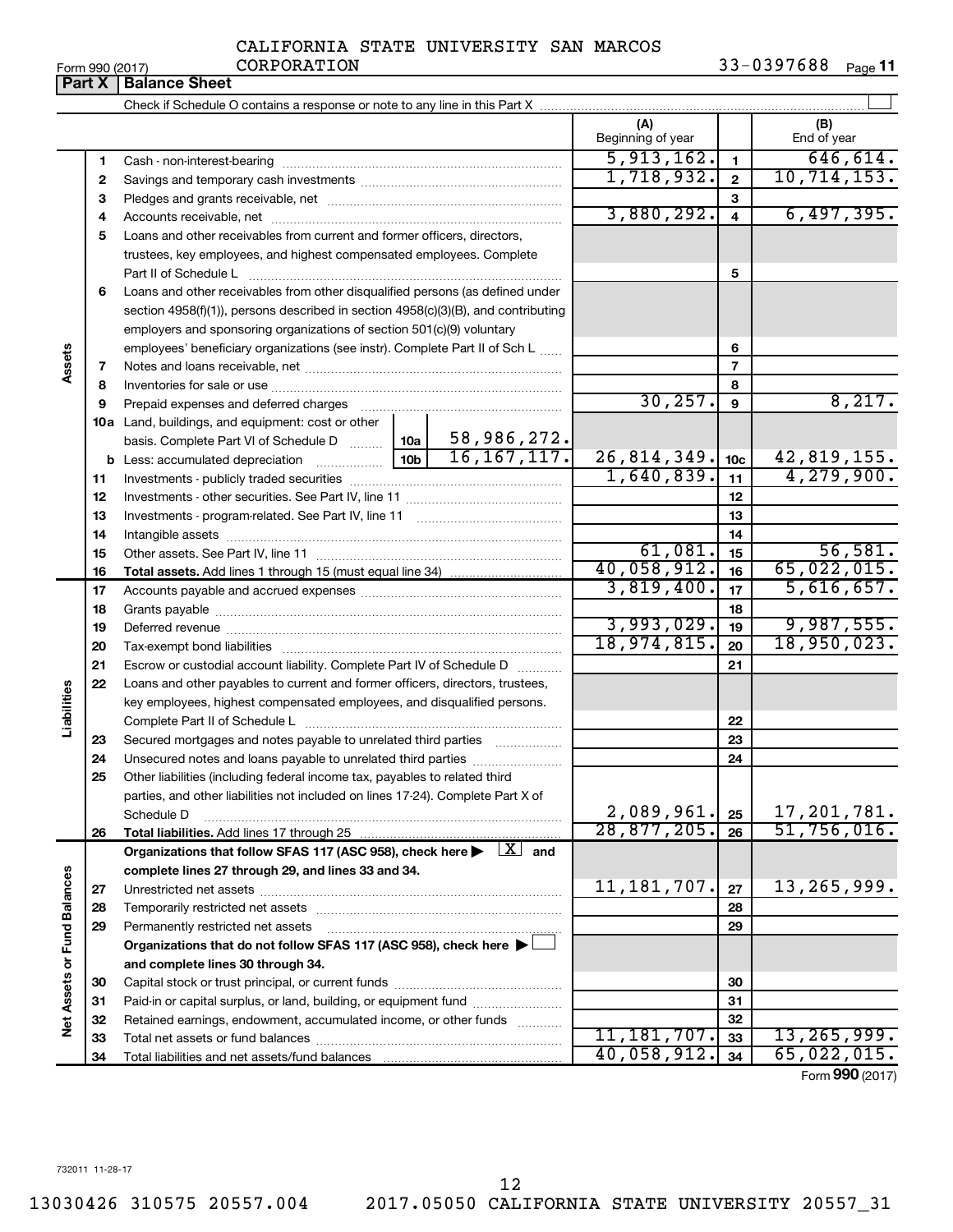|    | CORPORATION<br>Form 990 (2017)                                                                                                                                                                                                                                                                                                                                                                                                                                               |                | 33-0397688    |                           |     | Page 12          |  |  |
|----|------------------------------------------------------------------------------------------------------------------------------------------------------------------------------------------------------------------------------------------------------------------------------------------------------------------------------------------------------------------------------------------------------------------------------------------------------------------------------|----------------|---------------|---------------------------|-----|------------------|--|--|
|    | <b>Part XI Reconciliation of Net Assets</b>                                                                                                                                                                                                                                                                                                                                                                                                                                  |                |               |                           |     |                  |  |  |
|    |                                                                                                                                                                                                                                                                                                                                                                                                                                                                              |                |               |                           |     |                  |  |  |
|    |                                                                                                                                                                                                                                                                                                                                                                                                                                                                              |                |               |                           |     |                  |  |  |
| 1  |                                                                                                                                                                                                                                                                                                                                                                                                                                                                              | 1              |               | 21,930,570.               |     |                  |  |  |
| 2  |                                                                                                                                                                                                                                                                                                                                                                                                                                                                              | $\overline{2}$ |               | 19,884,279.<br>2,046,291. |     |                  |  |  |
| З  | 3<br>Revenue less expenses. Subtract line 2 from line 1<br>4                                                                                                                                                                                                                                                                                                                                                                                                                 |                |               |                           |     |                  |  |  |
| 4  |                                                                                                                                                                                                                                                                                                                                                                                                                                                                              |                | 11, 181, 707. |                           |     |                  |  |  |
| 5  |                                                                                                                                                                                                                                                                                                                                                                                                                                                                              | 5              |               |                           |     | 38,001.          |  |  |
| 6  | Donated services and use of facilities                                                                                                                                                                                                                                                                                                                                                                                                                                       | 6              |               |                           |     |                  |  |  |
| 7  | Investment expenses                                                                                                                                                                                                                                                                                                                                                                                                                                                          | $\overline{7}$ |               |                           |     |                  |  |  |
| 8  | Prior period adjustments<br>$\begin{minipage}{0.5\textwidth} \begin{tabular}{ l l l } \hline \multicolumn{1}{ l l l } \hline \multicolumn{1}{ l l } \hline \multicolumn{1}{ l } \multicolumn{1}{ l } \hline \multicolumn{1}{ l } \multicolumn{1}{ l } \multicolumn{1}{ l } \hline \multicolumn{1}{ l } \multicolumn{1}{ l } \multicolumn{1}{ l } \hline \multicolumn{1}{ l } \multicolumn{1}{ l } \hline \multicolumn{1}{ l } \multicolumn{1}{ l } \hline \multicolumn{1}{ $ | 8              |               |                           |     |                  |  |  |
| 9  |                                                                                                                                                                                                                                                                                                                                                                                                                                                                              | $\mathbf{Q}$   |               |                           |     | $\overline{0}$ . |  |  |
| 10 | Net assets or fund balances at end of year. Combine lines 3 through 9 (must equal Part X, line 33,                                                                                                                                                                                                                                                                                                                                                                           |                |               |                           |     |                  |  |  |
|    | column (B))                                                                                                                                                                                                                                                                                                                                                                                                                                                                  | 10             |               | 13, 265, 999.             |     |                  |  |  |
|    | Part XII Financial Statements and Reporting                                                                                                                                                                                                                                                                                                                                                                                                                                  |                |               |                           |     |                  |  |  |
|    |                                                                                                                                                                                                                                                                                                                                                                                                                                                                              |                |               |                           |     |                  |  |  |
|    |                                                                                                                                                                                                                                                                                                                                                                                                                                                                              |                |               |                           | Yes | <b>No</b>        |  |  |
| 1  | Accounting method used to prepare the Form 990: $\Box$ Cash $\Box X$ Accrual<br>$\Box$ Other                                                                                                                                                                                                                                                                                                                                                                                 |                |               |                           |     |                  |  |  |
|    | If the organization changed its method of accounting from a prior year or checked "Other," explain in Schedule O.                                                                                                                                                                                                                                                                                                                                                            |                |               |                           |     |                  |  |  |
|    |                                                                                                                                                                                                                                                                                                                                                                                                                                                                              |                |               |                           |     |                  |  |  |
|    | If "Yes," check a box below to indicate whether the financial statements for the year were compiled or reviewed on a                                                                                                                                                                                                                                                                                                                                                         |                |               |                           |     |                  |  |  |
|    | separate basis, consolidated basis, or both:                                                                                                                                                                                                                                                                                                                                                                                                                                 |                |               |                           |     |                  |  |  |
|    | Both consolidated and separate basis<br>Separate basis<br>Consolidated basis                                                                                                                                                                                                                                                                                                                                                                                                 |                |               |                           |     |                  |  |  |
|    |                                                                                                                                                                                                                                                                                                                                                                                                                                                                              |                |               | 2 <sub>b</sub>            | х   |                  |  |  |
|    | If "Yes," check a box below to indicate whether the financial statements for the year were audited on a separate basis,                                                                                                                                                                                                                                                                                                                                                      |                |               |                           |     |                  |  |  |
|    | consolidated basis, or both:                                                                                                                                                                                                                                                                                                                                                                                                                                                 |                |               |                           |     |                  |  |  |
|    | $\lfloor x \rfloor$ Both consolidated and separate basis<br>Separate basis<br>Consolidated basis                                                                                                                                                                                                                                                                                                                                                                             |                |               |                           |     |                  |  |  |
|    | c If "Yes" to line 2a or 2b, does the organization have a committee that assumes responsibility for oversight of the audit,                                                                                                                                                                                                                                                                                                                                                  |                |               |                           |     |                  |  |  |
|    | review, or compilation of its financial statements and selection of an independent accountant?                                                                                                                                                                                                                                                                                                                                                                               |                |               | 2c                        | х   |                  |  |  |
|    | If the organization changed either its oversight process or selection process during the tax year, explain in Schedule O.                                                                                                                                                                                                                                                                                                                                                    |                |               |                           |     |                  |  |  |
|    | 3a As a result of a federal award, was the organization required to undergo an audit or audits as set forth in the Single Audit                                                                                                                                                                                                                                                                                                                                              |                |               |                           |     |                  |  |  |
|    |                                                                                                                                                                                                                                                                                                                                                                                                                                                                              |                |               | За                        | х   |                  |  |  |
|    | b If "Yes," did the organization undergo the required audit or audits? If the organization did not undergo the required audit                                                                                                                                                                                                                                                                                                                                                |                |               |                           |     |                  |  |  |
|    |                                                                                                                                                                                                                                                                                                                                                                                                                                                                              |                |               | 3 <sub>b</sub>            | х   |                  |  |  |

Form (2017) **990**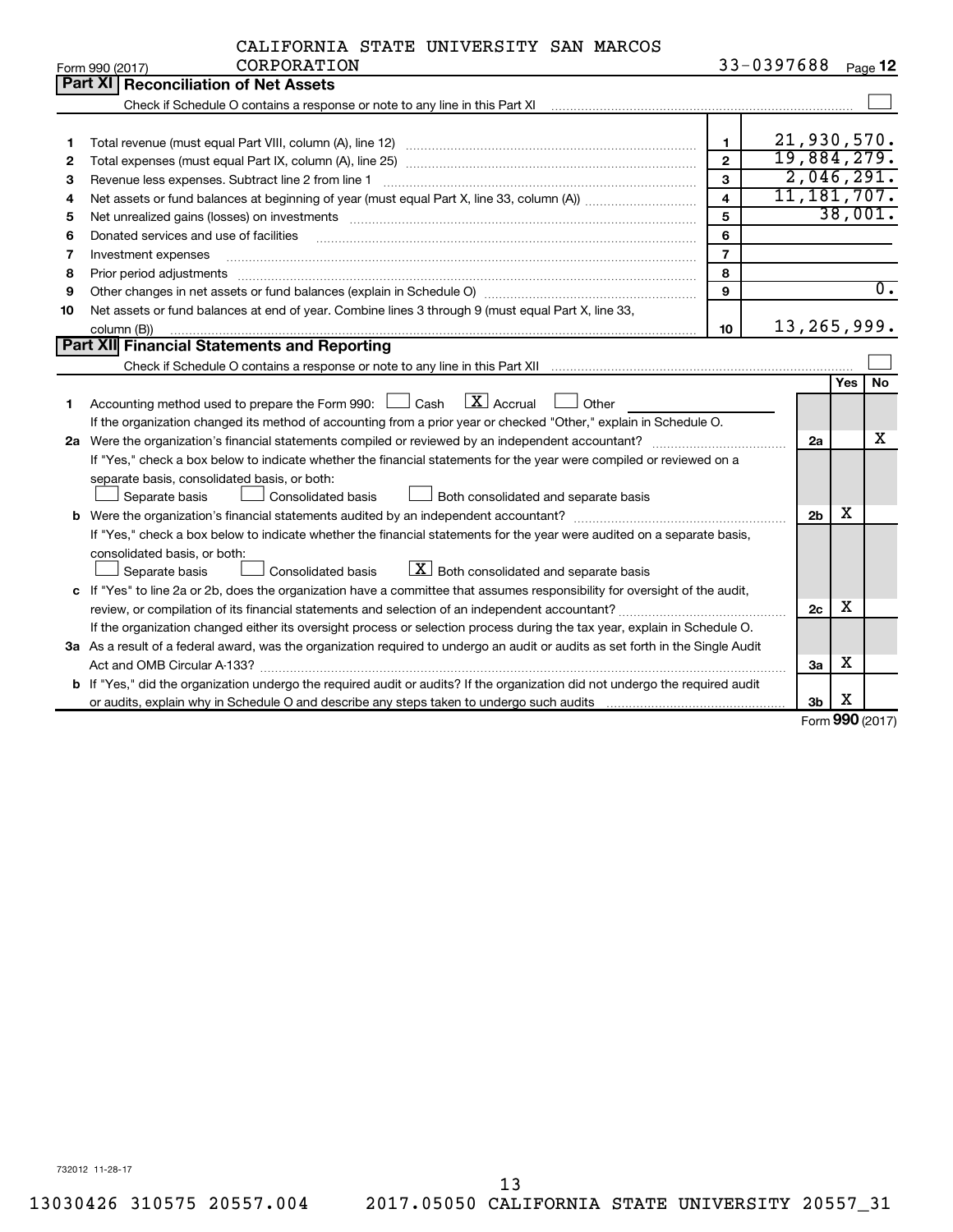|        | <b>SCHEDULE A</b>                             |                                                                          | <b>Public Charity Status and Public Support</b>                                                                                               |     |                                                                |                            |  | OMB No. 1545-0047                     |
|--------|-----------------------------------------------|--------------------------------------------------------------------------|-----------------------------------------------------------------------------------------------------------------------------------------------|-----|----------------------------------------------------------------|----------------------------|--|---------------------------------------|
|        | (Form 990 or 990-EZ)                          |                                                                          |                                                                                                                                               |     |                                                                |                            |  |                                       |
|        |                                               |                                                                          | Complete if the organization is a section 501(c)(3) organization or a section<br>4947(a)(1) nonexempt charitable trust.                       |     |                                                                |                            |  |                                       |
|        | Department of the Treasury                    |                                                                          | Attach to Form 990 or Form 990-EZ.                                                                                                            |     |                                                                |                            |  | <b>Open to Public</b>                 |
|        | Internal Revenue Service                      |                                                                          | Go to www.irs.gov/Form990 for instructions and the latest information.                                                                        |     |                                                                |                            |  | <b>Inspection</b>                     |
|        | Name of the organization                      |                                                                          | CALIFORNIA STATE UNIVERSITY SAN MARCOS                                                                                                        |     |                                                                |                            |  | <b>Employer identification number</b> |
|        |                                               | CORPORATION                                                              |                                                                                                                                               |     |                                                                |                            |  | 33-0397688                            |
|        | Part I                                        |                                                                          | Reason for Public Charity Status (All organizations must complete this part.) See instructions.                                               |     |                                                                |                            |  |                                       |
|        |                                               |                                                                          | The organization is not a private foundation because it is: (For lines 1 through 12, check only one box.)                                     |     |                                                                |                            |  |                                       |
| 1      |                                               |                                                                          | A church, convention of churches, or association of churches described in section 170(b)(1)(A)(i).                                            |     |                                                                |                            |  |                                       |
| 2      |                                               |                                                                          | A school described in section 170(b)(1)(A)(ii). (Attach Schedule E (Form 990 or 990-EZ).)                                                     |     |                                                                |                            |  |                                       |
| 3      |                                               |                                                                          | A hospital or a cooperative hospital service organization described in section 170(b)(1)(A)(iii).                                             |     |                                                                |                            |  |                                       |
| 4      |                                               |                                                                          | A medical research organization operated in conjunction with a hospital described in section 170(b)(1)(A)(iii). Enter the hospital's name,    |     |                                                                |                            |  |                                       |
|        | city, and state:                              |                                                                          |                                                                                                                                               |     |                                                                |                            |  |                                       |
| 5      | <u>x</u>                                      |                                                                          | An organization operated for the benefit of a college or university owned or operated by a governmental unit described in                     |     |                                                                |                            |  |                                       |
|        |                                               | section 170(b)(1)(A)(iv). (Complete Part II.)                            |                                                                                                                                               |     |                                                                |                            |  |                                       |
| 6      |                                               |                                                                          | A federal, state, or local government or governmental unit described in section 170(b)(1)(A)(v).                                              |     |                                                                |                            |  |                                       |
| 7      |                                               |                                                                          | An organization that normally receives a substantial part of its support from a governmental unit or from the general public described in     |     |                                                                |                            |  |                                       |
|        |                                               | section 170(b)(1)(A)(vi). (Complete Part II.)                            |                                                                                                                                               |     |                                                                |                            |  |                                       |
| 8<br>9 |                                               |                                                                          | A community trust described in section 170(b)(1)(A)(vi). (Complete Part II.)                                                                  |     |                                                                |                            |  |                                       |
|        |                                               |                                                                          | An agricultural research organization described in section 170(b)(1)(A)(ix) operated in conjunction with a land-grant college                 |     |                                                                |                            |  |                                       |
|        | university:                                   |                                                                          | or university or a non-land-grant college of agriculture (see instructions). Enter the name, city, and state of the college or                |     |                                                                |                            |  |                                       |
| 10     |                                               |                                                                          | An organization that normally receives: (1) more than 33 1/3% of its support from contributions, membership fees, and gross receipts from     |     |                                                                |                            |  |                                       |
|        |                                               |                                                                          | activities related to its exempt functions - subject to certain exceptions, and (2) no more than 33 1/3% of its support from gross investment |     |                                                                |                            |  |                                       |
|        |                                               |                                                                          | income and unrelated business taxable income (less section 511 tax) from businesses acquired by the organization after June 30, 1975.         |     |                                                                |                            |  |                                       |
|        |                                               | See section 509(a)(2). (Complete Part III.)                              |                                                                                                                                               |     |                                                                |                            |  |                                       |
| 11     |                                               |                                                                          | An organization organized and operated exclusively to test for public safety. See section 509(a)(4).                                          |     |                                                                |                            |  |                                       |
| 12     |                                               |                                                                          | An organization organized and operated exclusively for the benefit of, to perform the functions of, or to carry out the purposes of one or    |     |                                                                |                            |  |                                       |
|        |                                               |                                                                          | more publicly supported organizations described in section 509(a)(1) or section 509(a)(2). See section 509(a)(3). Check the box in            |     |                                                                |                            |  |                                       |
|        |                                               |                                                                          | lines 12a through 12d that describes the type of supporting organization and complete lines 12e, 12f, and 12g.                                |     |                                                                |                            |  |                                       |
| а      |                                               |                                                                          | Type I. A supporting organization operated, supervised, or controlled by its supported organization(s), typically by giving                   |     |                                                                |                            |  |                                       |
|        |                                               |                                                                          | the supported organization(s) the power to regularly appoint or elect a majority of the directors or trustees of the supporting               |     |                                                                |                            |  |                                       |
|        |                                               | organization. You must complete Part IV, Sections A and B.               |                                                                                                                                               |     |                                                                |                            |  |                                       |
| b      |                                               |                                                                          | Type II. A supporting organization supervised or controlled in connection with its supported organization(s), by having                       |     |                                                                |                            |  |                                       |
|        |                                               |                                                                          | control or management of the supporting organization vested in the same persons that control or manage the supported                          |     |                                                                |                            |  |                                       |
|        |                                               | organization(s). You must complete Part IV, Sections A and C.            |                                                                                                                                               |     |                                                                |                            |  |                                       |
| с      |                                               |                                                                          | Type III functionally integrated. A supporting organization operated in connection with, and functionally integrated with,                    |     |                                                                |                            |  |                                       |
|        |                                               |                                                                          | its supported organization(s) (see instructions). You must complete Part IV, Sections A, D, and E.                                            |     |                                                                |                            |  |                                       |
| d      |                                               |                                                                          | Type III non-functionally integrated. A supporting organization operated in connection with its supported organization(s)                     |     |                                                                |                            |  |                                       |
|        |                                               |                                                                          | that is not functionally integrated. The organization generally must satisfy a distribution requirement and an attentiveness                  |     |                                                                |                            |  |                                       |
|        |                                               |                                                                          | requirement (see instructions). You must complete Part IV, Sections A and D, and Part V.                                                      |     |                                                                |                            |  |                                       |
| е      |                                               |                                                                          | Check this box if the organization received a written determination from the IRS that it is a Type I, Type II, Type III                       |     |                                                                |                            |  |                                       |
|        |                                               |                                                                          | functionally integrated, or Type III non-functionally integrated supporting organization.                                                     |     |                                                                |                            |  |                                       |
|        | f Enter the number of supported organizations |                                                                          |                                                                                                                                               |     |                                                                |                            |  |                                       |
|        |                                               | g Provide the following information about the supported organization(s). |                                                                                                                                               |     |                                                                |                            |  |                                       |
|        | (i) Name of supported                         | (ii) EIN                                                                 | (iii) Type of organization<br>(described on lines 1-10                                                                                        |     | (iv) Is the organization listed<br>in your governing document? | (v) Amount of monetary     |  | (vi) Amount of other                  |
|        | organization                                  |                                                                          | above (see instructions))                                                                                                                     | Yes | No                                                             | support (see instructions) |  | support (see instructions)            |
|        |                                               |                                                                          |                                                                                                                                               |     |                                                                |                            |  |                                       |
|        |                                               |                                                                          |                                                                                                                                               |     |                                                                |                            |  |                                       |
|        |                                               |                                                                          |                                                                                                                                               |     |                                                                |                            |  |                                       |
|        |                                               |                                                                          |                                                                                                                                               |     |                                                                |                            |  |                                       |
|        |                                               |                                                                          |                                                                                                                                               |     |                                                                |                            |  |                                       |
|        |                                               |                                                                          |                                                                                                                                               |     |                                                                |                            |  |                                       |
|        |                                               |                                                                          |                                                                                                                                               |     |                                                                |                            |  |                                       |
|        |                                               |                                                                          |                                                                                                                                               |     |                                                                |                            |  |                                       |
|        |                                               |                                                                          |                                                                                                                                               |     |                                                                |                            |  |                                       |
|        |                                               |                                                                          |                                                                                                                                               |     |                                                                |                            |  |                                       |
| Total  |                                               |                                                                          |                                                                                                                                               |     |                                                                |                            |  |                                       |
|        |                                               |                                                                          | LHA For Paperwork Reduction Act Notice, see the Instructions for Form 990 or 990-EZ. 732021 10-06-17<br>14                                    |     |                                                                |                            |  | Schedule A (Form 990 or 990-EZ) 2017  |

| 13030426 310575 20557.004 |  |  |
|---------------------------|--|--|
|                           |  |  |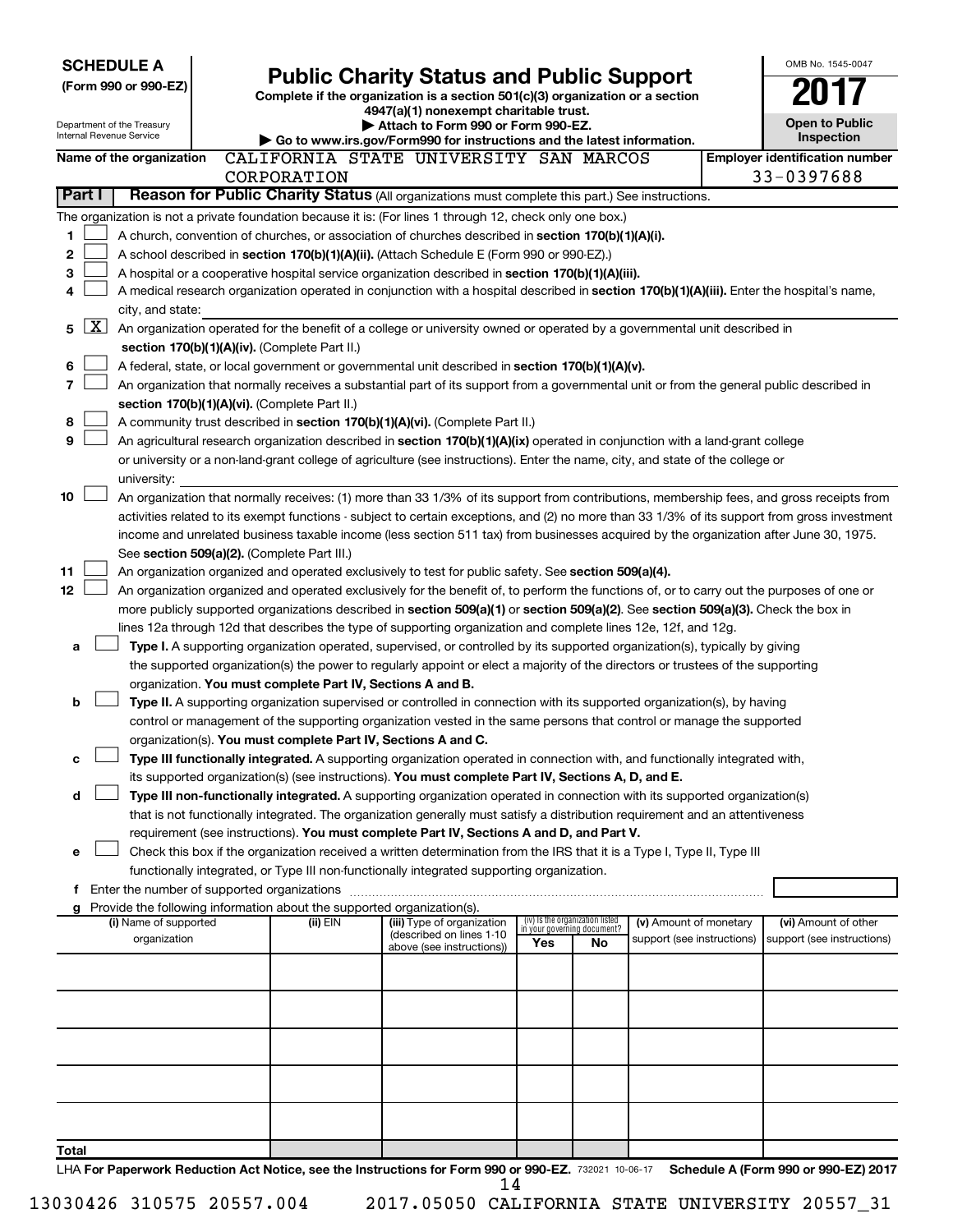#### Schedule A (Form 990 or 990-EZ) 2017  $CORPORTION$   $33-0397688$  Page

33-0397688 Page 2

(Complete only if you checked the box on line 5, 7, or 8 of Part I or if the organization failed to qualify under Part III. If the organization **Part II Support Schedule for Organizations Described in Sections 170(b)(1)(A)(iv) and 170(b)(1)(A)(vi)**

fails to qualify under the tests listed below, please complete Part III.)

|     | <b>Section A. Public Support</b>                                                                                                                                                                                                                                        |           |          |            |                                     |          |                                    |  |
|-----|-------------------------------------------------------------------------------------------------------------------------------------------------------------------------------------------------------------------------------------------------------------------------|-----------|----------|------------|-------------------------------------|----------|------------------------------------|--|
|     | Calendar year (or fiscal year beginning in)                                                                                                                                                                                                                             | (a) 2013  | (b) 2014 | $(c)$ 2015 | $(d)$ 2016                          | (e) 2017 | (f) Total                          |  |
|     | 1 Gifts, grants, contributions, and                                                                                                                                                                                                                                     |           |          |            |                                     |          |                                    |  |
|     | membership fees received. (Do not                                                                                                                                                                                                                                       |           |          |            |                                     |          |                                    |  |
|     | include any "unusual grants.")                                                                                                                                                                                                                                          | 7442507.  | 7442989. |            | 9838625.11879250.13055233.49658604. |          |                                    |  |
|     | 2 Tax revenues levied for the organ-                                                                                                                                                                                                                                    |           |          |            |                                     |          |                                    |  |
|     | ization's benefit and either paid to                                                                                                                                                                                                                                    |           |          |            |                                     |          |                                    |  |
|     | or expended on its behalf                                                                                                                                                                                                                                               |           |          |            |                                     |          |                                    |  |
|     | 3 The value of services or facilities                                                                                                                                                                                                                                   |           |          |            |                                     |          |                                    |  |
|     | furnished by a governmental unit to                                                                                                                                                                                                                                     |           |          |            |                                     |          |                                    |  |
|     | the organization without charge                                                                                                                                                                                                                                         |           |          |            |                                     |          |                                    |  |
|     | 4 Total. Add lines 1 through 3                                                                                                                                                                                                                                          | 7442507.  | 7442989. |            | 9838625.11879250.13055233.49658604. |          |                                    |  |
|     | 5 The portion of total contributions                                                                                                                                                                                                                                    |           |          |            |                                     |          |                                    |  |
|     | by each person (other than a                                                                                                                                                                                                                                            |           |          |            |                                     |          |                                    |  |
|     | governmental unit or publicly                                                                                                                                                                                                                                           |           |          |            |                                     |          |                                    |  |
|     | supported organization) included                                                                                                                                                                                                                                        |           |          |            |                                     |          |                                    |  |
|     | on line 1 that exceeds 2% of the                                                                                                                                                                                                                                        |           |          |            |                                     |          |                                    |  |
|     | amount shown on line 11,                                                                                                                                                                                                                                                |           |          |            |                                     |          |                                    |  |
|     | column (f)                                                                                                                                                                                                                                                              |           |          |            |                                     |          |                                    |  |
|     | 6 Public support. Subtract line 5 from line 4.                                                                                                                                                                                                                          |           |          |            |                                     |          | 49658604.                          |  |
|     | <b>Section B. Total Support</b>                                                                                                                                                                                                                                         |           |          |            |                                     |          |                                    |  |
|     | Calendar year (or fiscal year beginning in)                                                                                                                                                                                                                             | (a) 2013  | (b) 2014 | $(c)$ 2015 |                                     |          |                                    |  |
|     | 7 Amounts from line 4                                                                                                                                                                                                                                                   | 7442507.  | 7442989. | 9838625.   |                                     |          |                                    |  |
|     | 8 Gross income from interest,                                                                                                                                                                                                                                           |           |          |            |                                     |          |                                    |  |
|     | dividends, payments received on                                                                                                                                                                                                                                         |           |          |            |                                     |          |                                    |  |
|     | securities loans, rents, royalties,                                                                                                                                                                                                                                     |           |          |            |                                     |          |                                    |  |
|     | and income from similar sources                                                                                                                                                                                                                                         | 167, 373. | 145,952. | 154, 567.  | 153,431.                            | 58,074.  | 679,397.                           |  |
| 9   | Net income from unrelated business                                                                                                                                                                                                                                      |           |          |            |                                     |          |                                    |  |
|     | activities, whether or not the                                                                                                                                                                                                                                          |           |          |            |                                     |          |                                    |  |
|     | business is regularly carried on                                                                                                                                                                                                                                        |           |          |            |                                     |          |                                    |  |
|     | 10 Other income. Do not include gain                                                                                                                                                                                                                                    |           |          |            |                                     |          |                                    |  |
|     | or loss from the sale of capital                                                                                                                                                                                                                                        |           |          |            |                                     |          |                                    |  |
|     | assets (Explain in Part VI.)                                                                                                                                                                                                                                            | 376,193.  |          |            |                                     |          | 376, 193.                          |  |
|     | 11 Total support. Add lines 7 through 10                                                                                                                                                                                                                                |           |          |            |                                     |          | 50714194.                          |  |
| 12  | Gross receipts from related activities, etc. (see instructions)                                                                                                                                                                                                         |           |          |            |                                     | 12       | 23,532,439.                        |  |
|     | 13 First five years. If the Form 990 is for the organization's first, second, third, fourth, or fifth tax year as a section 501(c)(3)                                                                                                                                   |           |          |            |                                     |          |                                    |  |
|     | organization, check this box and stop here<br><b>Section C. Computation of Public Support Percentage</b>                                                                                                                                                                |           |          |            |                                     |          |                                    |  |
|     |                                                                                                                                                                                                                                                                         |           |          |            |                                     |          | 97.92                              |  |
|     |                                                                                                                                                                                                                                                                         |           |          |            |                                     | 14<br>15 | %<br>96.55                         |  |
|     |                                                                                                                                                                                                                                                                         |           |          |            |                                     |          | $\%$                               |  |
|     | 16a 33 1/3% support test - 2017. If the organization did not check the box on line 13, and line 14 is 33 1/3% or more, check this box and                                                                                                                               |           |          |            |                                     |          | $\blacktriangleright$ $\mathbf{X}$ |  |
|     | stop here. The organization qualifies as a publicly supported organization manufaction manufacture or the organization manufacture or the organization manufacture or the organization manufacture or the state of the state o                                          |           |          |            |                                     |          |                                    |  |
|     | b 33 1/3% support test - 2016. If the organization did not check a box on line 13 or 16a, and line 15 is 33 1/3% or more, check this box                                                                                                                                |           |          |            |                                     |          |                                    |  |
|     |                                                                                                                                                                                                                                                                         |           |          |            |                                     |          |                                    |  |
|     | 17a 10% -facts-and-circumstances test - 2017. If the organization did not check a box on line 13, 16a, or 16b, and line 14 is 10% or more,                                                                                                                              |           |          |            |                                     |          |                                    |  |
|     | and if the organization meets the "facts-and-circumstances" test, check this box and stop here. Explain in Part VI how the organization                                                                                                                                 |           |          |            |                                     |          |                                    |  |
|     | meets the "facts-and-circumstances" test. The organization qualifies as a publicly supported organization <i>manumumumum</i><br>b 10% -facts-and-circumstances test - 2016. If the organization did not check a box on line 13, 16a, 16b, or 17a, and line 15 is 10% or |           |          |            |                                     |          |                                    |  |
|     | more, and if the organization meets the "facts-and-circumstances" test, check this box and stop here. Explain in Part VI how the                                                                                                                                        |           |          |            |                                     |          |                                    |  |
|     | organization meets the "facts-and-circumstances" test. The organization qualifies as a publicly supported organization                                                                                                                                                  |           |          |            |                                     |          |                                    |  |
| 18. |                                                                                                                                                                                                                                                                         |           |          |            |                                     |          |                                    |  |
|     | Private foundation. If the organization did not check a box on line 13, 16a, 16b, 17a, or 17b, check this box and see instructions<br>Schedule A (Form 990 or 990-EZ) 2017                                                                                              |           |          |            |                                     |          |                                    |  |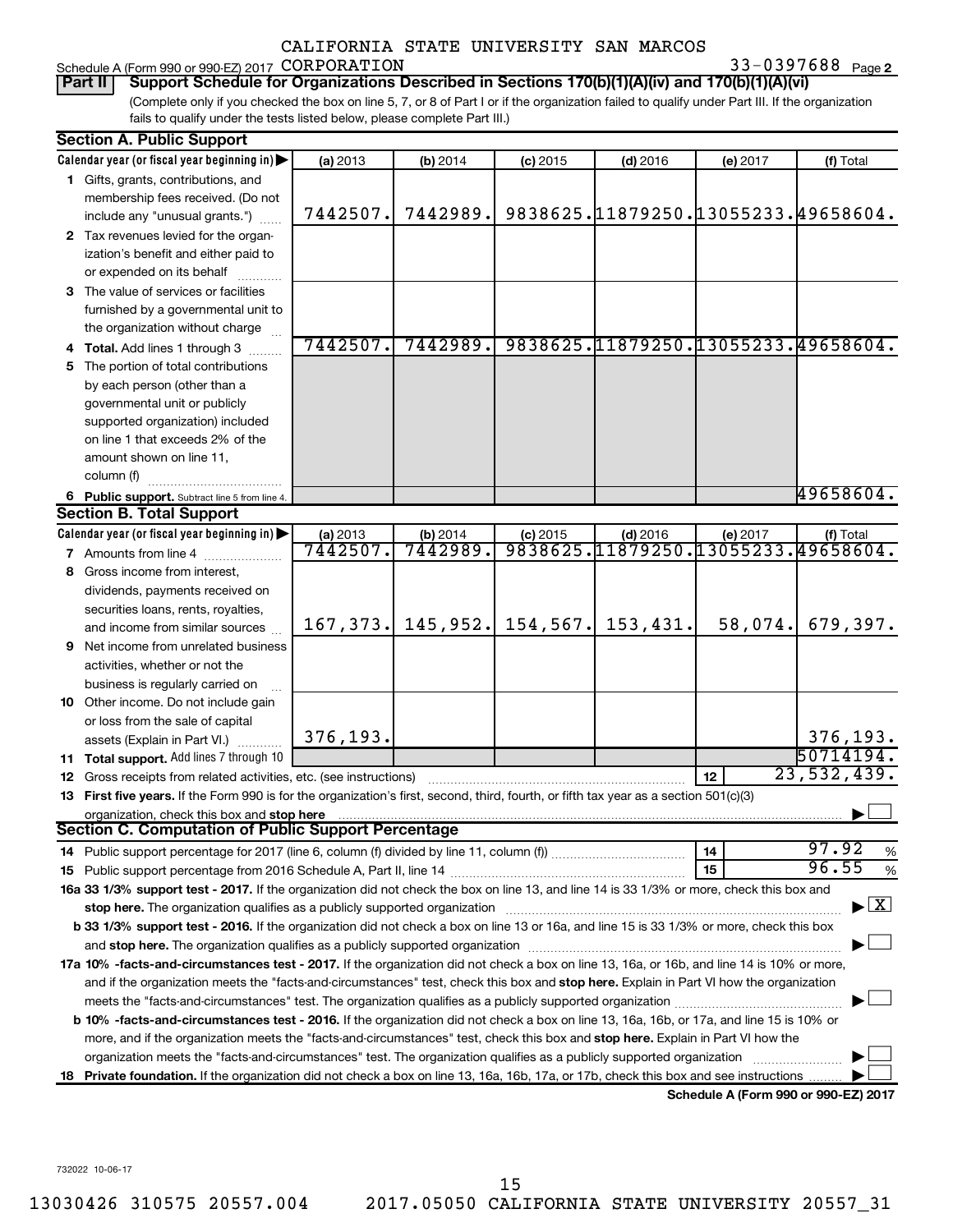#### Schedule A (Form 990 or 990-EZ) 2017  $CORPORTION$   $33-0397688$  Page

**Part III Support Schedule for Organizations Described in Section 509(a)(2)** 

33-0397688 Page 3

(Complete only if you checked the box on line 10 of Part I or if the organization failed to qualify under Part II. If the organization fails to qualify under the tests listed below, please complete Part II.)

| <b>Section A. Public Support</b>                                                                                                                                                                                                        |          |          |            |            |          |                                      |
|-----------------------------------------------------------------------------------------------------------------------------------------------------------------------------------------------------------------------------------------|----------|----------|------------|------------|----------|--------------------------------------|
| Calendar year (or fiscal year beginning in)                                                                                                                                                                                             | (a) 2013 | (b) 2014 | $(c)$ 2015 | $(d)$ 2016 | (e) 2017 | (f) Total                            |
| 1 Gifts, grants, contributions, and                                                                                                                                                                                                     |          |          |            |            |          |                                      |
| membership fees received. (Do not                                                                                                                                                                                                       |          |          |            |            |          |                                      |
| include any "unusual grants.")                                                                                                                                                                                                          |          |          |            |            |          |                                      |
| <b>2</b> Gross receipts from admissions,<br>merchandise sold or services per-<br>formed, or facilities furnished in<br>any activity that is related to the<br>organization's tax-exempt purpose                                         |          |          |            |            |          |                                      |
| 3 Gross receipts from activities that                                                                                                                                                                                                   |          |          |            |            |          |                                      |
| are not an unrelated trade or bus-                                                                                                                                                                                                      |          |          |            |            |          |                                      |
| iness under section 513                                                                                                                                                                                                                 |          |          |            |            |          |                                      |
| 4 Tax revenues levied for the organ-                                                                                                                                                                                                    |          |          |            |            |          |                                      |
| ization's benefit and either paid to                                                                                                                                                                                                    |          |          |            |            |          |                                      |
| or expended on its behalf                                                                                                                                                                                                               |          |          |            |            |          |                                      |
| 5 The value of services or facilities                                                                                                                                                                                                   |          |          |            |            |          |                                      |
| furnished by a governmental unit to                                                                                                                                                                                                     |          |          |            |            |          |                                      |
| the organization without charge                                                                                                                                                                                                         |          |          |            |            |          |                                      |
| 6 Total. Add lines 1 through 5                                                                                                                                                                                                          |          |          |            |            |          |                                      |
| 7a Amounts included on lines 1, 2, and                                                                                                                                                                                                  |          |          |            |            |          |                                      |
| 3 received from disqualified persons                                                                                                                                                                                                    |          |          |            |            |          |                                      |
| <b>b</b> Amounts included on lines 2 and 3 received<br>from other than disqualified persons that<br>exceed the greater of \$5,000 or 1% of the<br>amount on line 13 for the year                                                        |          |          |            |            |          |                                      |
| c Add lines 7a and 7b                                                                                                                                                                                                                   |          |          |            |            |          |                                      |
| 8 Public support. (Subtract line 7c from line 6.)                                                                                                                                                                                       |          |          |            |            |          |                                      |
| <b>Section B. Total Support</b>                                                                                                                                                                                                         |          |          |            |            |          |                                      |
| Calendar year (or fiscal year beginning in)                                                                                                                                                                                             | (a) 2013 | (b) 2014 | $(c)$ 2015 | $(d)$ 2016 | (e) 2017 | (f) Total                            |
| 9 Amounts from line 6                                                                                                                                                                                                                   |          |          |            |            |          |                                      |
| <b>10a</b> Gross income from interest,<br>dividends, payments received on<br>securities loans, rents, royalties,<br>and income from similar sources                                                                                     |          |          |            |            |          |                                      |
| <b>b</b> Unrelated business taxable income<br>(less section 511 taxes) from businesses<br>acquired after June 30, 1975                                                                                                                  |          |          |            |            |          |                                      |
| c Add lines 10a and 10b<br><b>11</b> Net income from unrelated business<br>activities not included in line 10b.<br>whether or not the business is<br>regularly carried on<br><b>12</b> Other income. Do not include gain                |          |          |            |            |          |                                      |
| or loss from the sale of capital<br>assets (Explain in Part VI.)                                                                                                                                                                        |          |          |            |            |          |                                      |
| <b>13</b> Total support. (Add lines 9, 10c, 11, and 12.)                                                                                                                                                                                |          |          |            |            |          |                                      |
| 14 First five years. If the Form 990 is for the organization's first, second, third, fourth, or fifth tax year as a section 501(c)(3) organization,                                                                                     |          |          |            |            |          |                                      |
| check this box and stop here <b>contained and the contained and stop here</b> check this box and stop here <b>contained and the contained and stop here</b> contained and stop here contained and and stop here contained and stop here |          |          |            |            |          |                                      |
| Section C. Computation of Public Support Percentage                                                                                                                                                                                     |          |          |            |            |          |                                      |
|                                                                                                                                                                                                                                         |          |          |            |            | 15       | ℅                                    |
| 16 Public support percentage from 2016 Schedule A, Part III, line 15                                                                                                                                                                    |          |          |            |            | 16       | %                                    |
| Section D. Computation of Investment Income Percentage                                                                                                                                                                                  |          |          |            |            |          |                                      |
|                                                                                                                                                                                                                                         |          |          |            |            | 17       | %                                    |
| 18 Investment income percentage from 2016 Schedule A, Part III, line 17                                                                                                                                                                 |          |          |            |            | 18       | %                                    |
| 19a 33 1/3% support tests - 2017. If the organization did not check the box on line 14, and line 15 is more than 33 1/3%, and line 17 is not                                                                                            |          |          |            |            |          |                                      |
| more than 33 1/3%, check this box and stop here. The organization qualifies as a publicly supported organization                                                                                                                        |          |          |            |            |          |                                      |
| b 33 1/3% support tests - 2016. If the organization did not check a box on line 14 or line 19a, and line 16 is more than 33 1/3%, and                                                                                                   |          |          |            |            |          |                                      |
| line 18 is not more than 33 1/3%, check this box and stop here. The organization qualifies as a publicly supported organization                                                                                                         |          |          |            |            |          |                                      |
|                                                                                                                                                                                                                                         |          |          |            |            |          |                                      |
| 732023 10-06-17                                                                                                                                                                                                                         |          |          | 16         |            |          | Schedule A (Form 990 or 990-EZ) 2017 |

13030426 310575 20557.004 2017.05050 CALIFORNIA STATE UNIVERSITY 20557\_31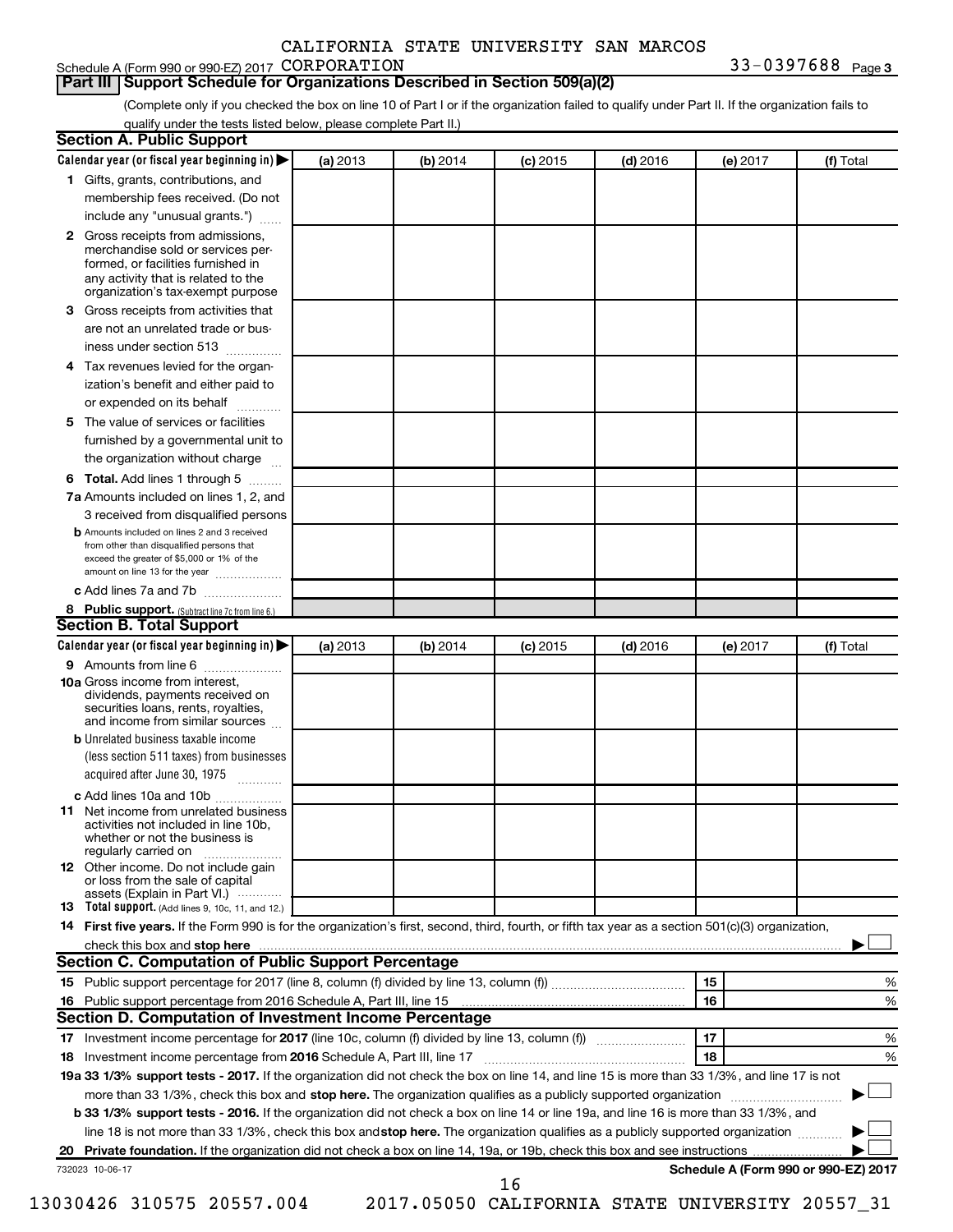#### Schedule A (Form 990 or 990-EZ) 2017  $CORPORTION$   $33-0397688$  Page **Part IV Supporting Organizations**

(Complete only if you checked a box in line 12 on Part I. If you checked 12a of Part I, complete Sections A and B. If you checked 12b of Part I, complete Sections A and C. If you checked 12c of Part I, complete Sections A, D, and E. If you checked 12d of Part I, complete Sections A and D, and complete Part V.)

#### **Section A. All Supporting Organizations**

- **1** Are all of the organization's supported organizations listed by name in the organization's governing documents? If "No," describe in Part VI how the supported organizations are designated. If designated by *class or purpose, describe the designation. If historic and continuing relationship, explain.*
- **2** Did the organization have any supported organization that does not have an IRS determination of status under section 509(a)(1) or (2)? If "Yes," explain in Part **VI** how the organization determined that the supported *organization was described in section 509(a)(1) or (2).*
- **3a** Did the organization have a supported organization described in section 501(c)(4), (5), or (6)? If "Yes," answer *(b) and (c) below.*
- **b** Did the organization confirm that each supported organization qualified under section 501(c)(4), (5), or (6) and satisfied the public support tests under section 509(a)(2)? If "Yes," describe in Part VI when and how the *organization made the determination.*
- **c** Did the organization ensure that all support to such organizations was used exclusively for section 170(c)(2)(B) purposes? If "Yes," explain in Part VI what controls the organization put in place to ensure such use.
- **4 a** *If* Was any supported organization not organized in the United States ("foreign supported organization")? *"Yes," and if you checked 12a or 12b in Part I, answer (b) and (c) below.*
- **b** Did the organization have ultimate control and discretion in deciding whether to make grants to the foreign supported organization? If "Yes," describe in Part VI how the organization had such control and discretion *despite being controlled or supervised by or in connection with its supported organizations.*
- **c** Did the organization support any foreign supported organization that does not have an IRS determination under sections 501(c)(3) and 509(a)(1) or (2)? If "Yes," explain in Part VI what controls the organization used *to ensure that all support to the foreign supported organization was used exclusively for section 170(c)(2)(B) purposes.*
- **5a** Did the organization add, substitute, or remove any supported organizations during the tax year? If "Yes," answer (b) and (c) below (if applicable). Also, provide detail in **Part VI,** including (i) the names and EIN *numbers of the supported organizations added, substituted, or removed; (ii) the reasons for each such action; (iii) the authority under the organization's organizing document authorizing such action; and (iv) how the action was accomplished (such as by amendment to the organizing document).*
- **b Type I or Type II only.** Was any added or substituted supported organization part of a class already designated in the organization's organizing document?
- **c Substitutions only.**  Was the substitution the result of an event beyond the organization's control?
- **6** Did the organization provide support (whether in the form of grants or the provision of services or facilities) to **Part VI.** support or benefit one or more of the filing organization's supported organizations? If "Yes," provide detail in anyone other than (i) its supported organizations, (ii) individuals that are part of the charitable class benefited by one or more of its supported organizations, or (iii) other supporting organizations that also
- **7** Did the organization provide a grant, loan, compensation, or other similar payment to a substantial contributor regard to a substantial contributor? If "Yes," complete Part I of Schedule L (Form 990 or 990-EZ). (defined in section 4958(c)(3)(C)), a family member of a substantial contributor, or a 35% controlled entity with
- **8** Did the organization make a loan to a disqualified person (as defined in section 4958) not described in line 7? *If "Yes," complete Part I of Schedule L (Form 990 or 990-EZ).*
- **9 a** Was the organization controlled directly or indirectly at any time during the tax year by one or more in section 509(a)(1) or (2))? If "Yes," provide detail in **Part VI.** disqualified persons as defined in section 4946 (other than foundation managers and organizations described
- **b** Did one or more disqualified persons (as defined in line 9a) hold a controlling interest in any entity in which the supporting organization had an interest? If "Yes," provide detail in Part VI.
- **c** Did a disqualified person (as defined in line 9a) have an ownership interest in, or derive any personal benefit from, assets in which the supporting organization also had an interest? If "Yes," provide detail in Part VI.
- **10 a** Was the organization subject to the excess business holdings rules of section 4943 because of section supporting organizations)? If "Yes," answer 10b below. 4943(f) (regarding certain Type II supporting organizations, and all Type III non-functionally integrated
	- **b** Did the organization have any excess business holdings in the tax year? (Use Schedule C, Form 4720, to *determine whether the organization had excess business holdings.)*

732024 10-06-17

**Schedule A (Form 990 or 990-EZ) 2017**

33-0397688 Page 4

**1**

**2**

**3a**

**3b**

**3c**

**4a**

**4b**

**4c**

**5a**

**5b 5c**

**6**

**7**

**8**

**9a**

**9b**

**9c**

**10a**

**10b**

**Yes No**

13030426 310575 20557.004 2017.05050 CALIFORNIA STATE UNIVERSITY 20557\_31 17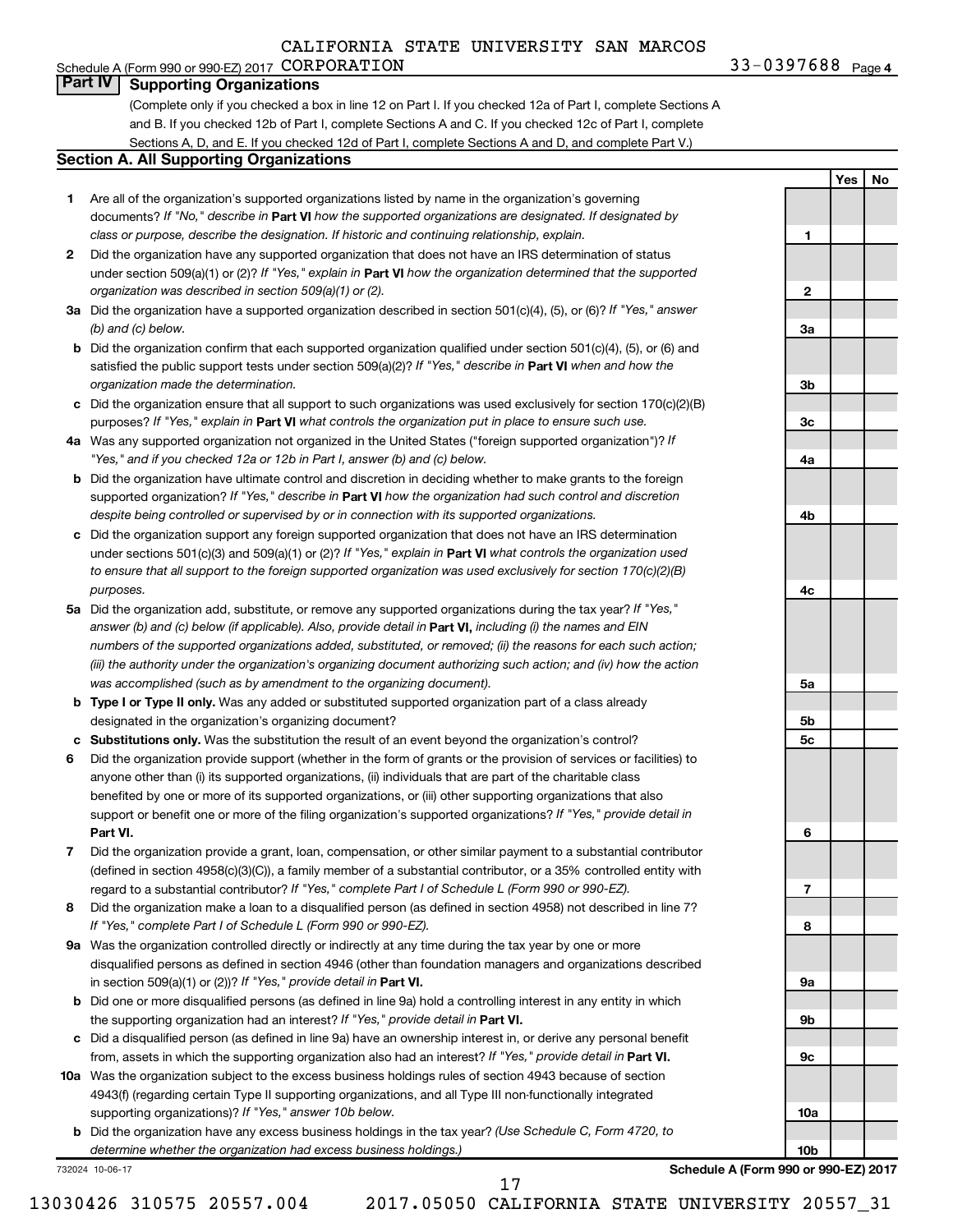33-0397688 Page 5 Schedule A (Form 990 or 990-EZ) 2017 Page CORPORATION 33-0397688

|    | Part IV<br><b>Supporting Organizations (continued)</b>                                                                          |                 |     |    |
|----|---------------------------------------------------------------------------------------------------------------------------------|-----------------|-----|----|
|    |                                                                                                                                 |                 | Yes | No |
| 11 | Has the organization accepted a gift or contribution from any of the following persons?                                         |                 |     |    |
|    | a A person who directly or indirectly controls, either alone or together with persons described in (b) and (c)                  |                 |     |    |
|    | below, the governing body of a supported organization?                                                                          | 11a             |     |    |
|    | <b>b</b> A family member of a person described in (a) above?                                                                    | 11 <sub>b</sub> |     |    |
|    | c A 35% controlled entity of a person described in (a) or (b) above? If "Yes" to a, b, or c, provide detail in Part VI.         | 11c             |     |    |
|    | <b>Section B. Type I Supporting Organizations</b>                                                                               |                 |     |    |
|    |                                                                                                                                 |                 | Yes | No |
|    |                                                                                                                                 |                 |     |    |
| 1  | Did the directors, trustees, or membership of one or more supported organizations have the power to                             |                 |     |    |
|    | regularly appoint or elect at least a majority of the organization's directors or trustees at all times during the              |                 |     |    |
|    | tax year? If "No," describe in Part VI how the supported organization(s) effectively operated, supervised, or                   |                 |     |    |
|    | controlled the organization's activities. If the organization had more than one supported organization,                         |                 |     |    |
|    | describe how the powers to appoint and/or remove directors or trustees were allocated among the supported                       |                 |     |    |
|    | organizations and what conditions or restrictions, if any, applied to such powers during the tax year.                          | 1               |     |    |
| 2  | Did the organization operate for the benefit of any supported organization other than the supported                             |                 |     |    |
|    | organization(s) that operated, supervised, or controlled the supporting organization? If "Yes," explain in                      |                 |     |    |
|    | Part VI how providing such benefit carried out the purposes of the supported organization(s) that operated,                     |                 |     |    |
|    | supervised, or controlled the supporting organization.                                                                          | 2               |     |    |
|    | <b>Section C. Type II Supporting Organizations</b>                                                                              |                 |     |    |
|    |                                                                                                                                 |                 | Yes | No |
| 1. | Were a majority of the organization's directors or trustees during the tax year also a majority of the directors                |                 |     |    |
|    | or trustees of each of the organization's supported organization(s)? If "No," describe in Part VI how control                   |                 |     |    |
|    | or management of the supporting organization was vested in the same persons that controlled or managed                          |                 |     |    |
|    | the supported organization(s).                                                                                                  | 1               |     |    |
|    | <b>Section D. All Type III Supporting Organizations</b>                                                                         |                 |     |    |
|    |                                                                                                                                 |                 | Yes | No |
| 1  | Did the organization provide to each of its supported organizations, by the last day of the fifth month of the                  |                 |     |    |
|    | organization's tax year, (i) a written notice describing the type and amount of support provided during the prior tax           |                 |     |    |
|    | year, (ii) a copy of the Form 990 that was most recently filed as of the date of notification, and (iii) copies of the          |                 |     |    |
|    | organization's governing documents in effect on the date of notification, to the extent not previously provided?                | 1               |     |    |
| 2  | Were any of the organization's officers, directors, or trustees either (i) appointed or elected by the supported                |                 |     |    |
|    | organization(s) or (ii) serving on the governing body of a supported organization? If "No," explain in Part VI how              |                 |     |    |
|    |                                                                                                                                 | $\mathbf{2}$    |     |    |
|    | the organization maintained a close and continuous working relationship with the supported organization(s).                     |                 |     |    |
| 3  | By reason of the relationship described in (2), did the organization's supported organizations have a                           |                 |     |    |
|    | significant voice in the organization's investment policies and in directing the use of the organization's                      |                 |     |    |
|    | income or assets at all times during the tax year? If "Yes," describe in Part VI the role the organization's                    |                 |     |    |
|    | supported organizations played in this regard.                                                                                  | з               |     |    |
|    | Section E. Type III Functionally Integrated Supporting Organizations                                                            |                 |     |    |
| 1  | Check the box next to the method that the organization used to satisfy the Integral Part Test during the yealsee instructions). |                 |     |    |
| a  | The organization satisfied the Activities Test. Complete line 2 below.                                                          |                 |     |    |
| b  | The organization is the parent of each of its supported organizations. Complete line 3 below.                                   |                 |     |    |
| c  | The organization supported a governmental entity. Describe in Part VI how you supported a government entity (see instructions). |                 |     |    |
| 2  | Activities Test. Answer (a) and (b) below.                                                                                      |                 | Yes | No |
| а  | Did substantially all of the organization's activities during the tax year directly further the exempt purposes of              |                 |     |    |
|    | the supported organization(s) to which the organization was responsive? If "Yes," then in Part VI identify                      |                 |     |    |
|    | those supported organizations and explain how these activities directly furthered their exempt purposes,                        |                 |     |    |
|    | how the organization was responsive to those supported organizations, and how the organization determined                       |                 |     |    |
|    | that these activities constituted substantially all of its activities.                                                          | 2a              |     |    |
| b  | Did the activities described in (a) constitute activities that, but for the organization's involvement, one or more             |                 |     |    |
|    | of the organization's supported organization(s) would have been engaged in? If "Yes," explain in Part VI the                    |                 |     |    |
|    | reasons for the organization's position that its supported organization(s) would have engaged in these                          |                 |     |    |
|    | activities but for the organization's involvement.                                                                              | 2b              |     |    |
| 3  | Parent of Supported Organizations. Answer (a) and (b) below.                                                                    |                 |     |    |
| а  | Did the organization have the power to regularly appoint or elect a majority of the officers, directors, or                     |                 |     |    |
|    | trustees of each of the supported organizations? Provide details in Part VI.                                                    | За              |     |    |
|    | <b>b</b> Did the organization exercise a substantial degree of direction over the policies, programs, and activities of each    |                 |     |    |
|    | of its supported organizations? If "Yes," describe in Part VI the role played by the organization in this regard.               | 3b              |     |    |
|    | Schedule A (Form 990 or 990-EZ) 2017<br>732025 10-06-17                                                                         |                 |     |    |
|    | 18                                                                                                                              |                 |     |    |
|    |                                                                                                                                 |                 |     |    |

<sup>13030426 310575 20557.004 2017.05050</sup> CALIFORNIA STATE UNIVERSITY 20557\_31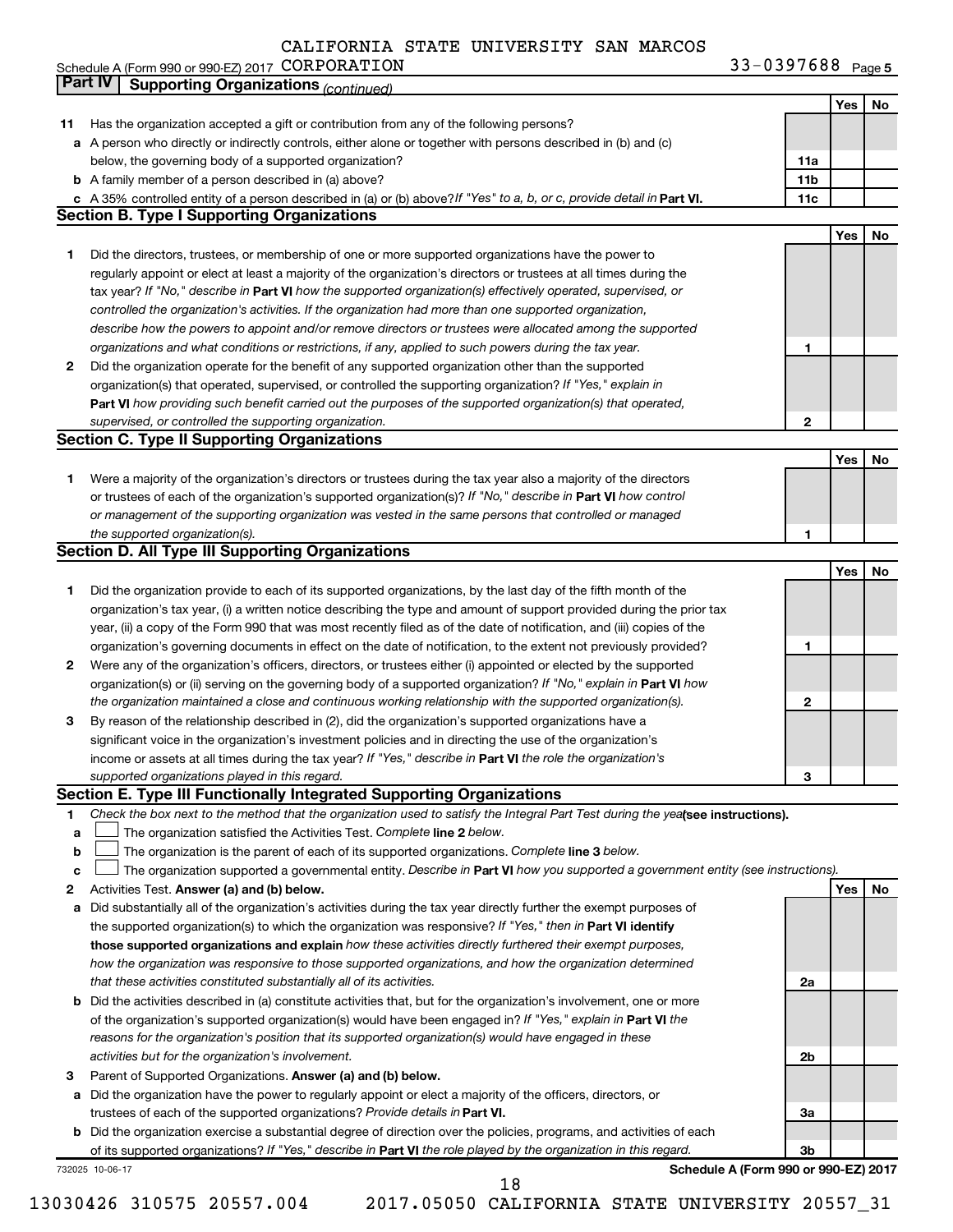#### **1 Letter See instructions.** All Check here if the organization satisfied the Integral Part Test as a qualifying trust on Nov. 20, 1970 (explain in Part VI.) See instructions. All **Section A - Adjusted Net Income 1 2 3 4 5 6 7 8 1 2 3 4 5 6 7 Adjusted Net Income** (subtract lines 5, 6, and 7 from line 4) **8 8 Section B - Minimum Asset Amount 1 2 3 4 5 6 7 8 a** Average monthly value of securities **b** Average monthly cash balances **c** Fair market value of other non-exempt-use assets **d Total**  (add lines 1a, 1b, and 1c) **e Discount** claimed for blockage or other **1a 1b 1c 1d 2 3 4 5 6 7 8** factors (explain in detail in Part VI): **Minimum Asset Amount**  (add line 7 to line 6) **Section C - Distributable Amount 1 2 3 4 5 6 1 2 3 4 5 6** Distributable Amount. Subtract line 5 from line 4, unless subject to other Type III non-functionally integrated supporting organizations must complete Sections A through E. (B) Current Year (A) Prior Year Net short-term capital gain Recoveries of prior-year distributions Other gross income (see instructions) Add lines 1 through 3 Depreciation and depletion Portion of operating expenses paid or incurred for production or collection of gross income or for management, conservation, or maintenance of property held for production of income (see instructions) Other expenses (see instructions) (B) Current Year  $(A)$  Prior Year  $\left\{\n\begin{array}{ccc}\n\end{array}\n\right\}$  (optional) Aggregate fair market value of all non-exempt-use assets (see instructions for short tax year or assets held for part of year): Acquisition indebtedness applicable to non-exempt-use assets Subtract line 2 from line 1d Cash deemed held for exempt use. Enter 1-1/2% of line 3 (for greater amount, see instructions) Net value of non-exempt-use assets (subtract line 4 from line 3) Multiply line 5 by .035 Recoveries of prior-year distributions Current Year Adjusted net income for prior year (from Section A, line 8, Column A) Enter 85% of line 1 Minimum asset amount for prior year (from Section B, line 8, Column A) Enter greater of line 2 or line 3 Income tax imposed in prior year emergency temporary reduction (see instructions) **Part V Type III Non-Functionally Integrated 509(a)(3) Supporting Organizations**   $\Box$

**7** Check here if the current year is the organization's first as a non-functionally integrated Type III supporting organization (see † instructions).

**Schedule A (Form 990 or 990-EZ) 2017**

732026 10-06-17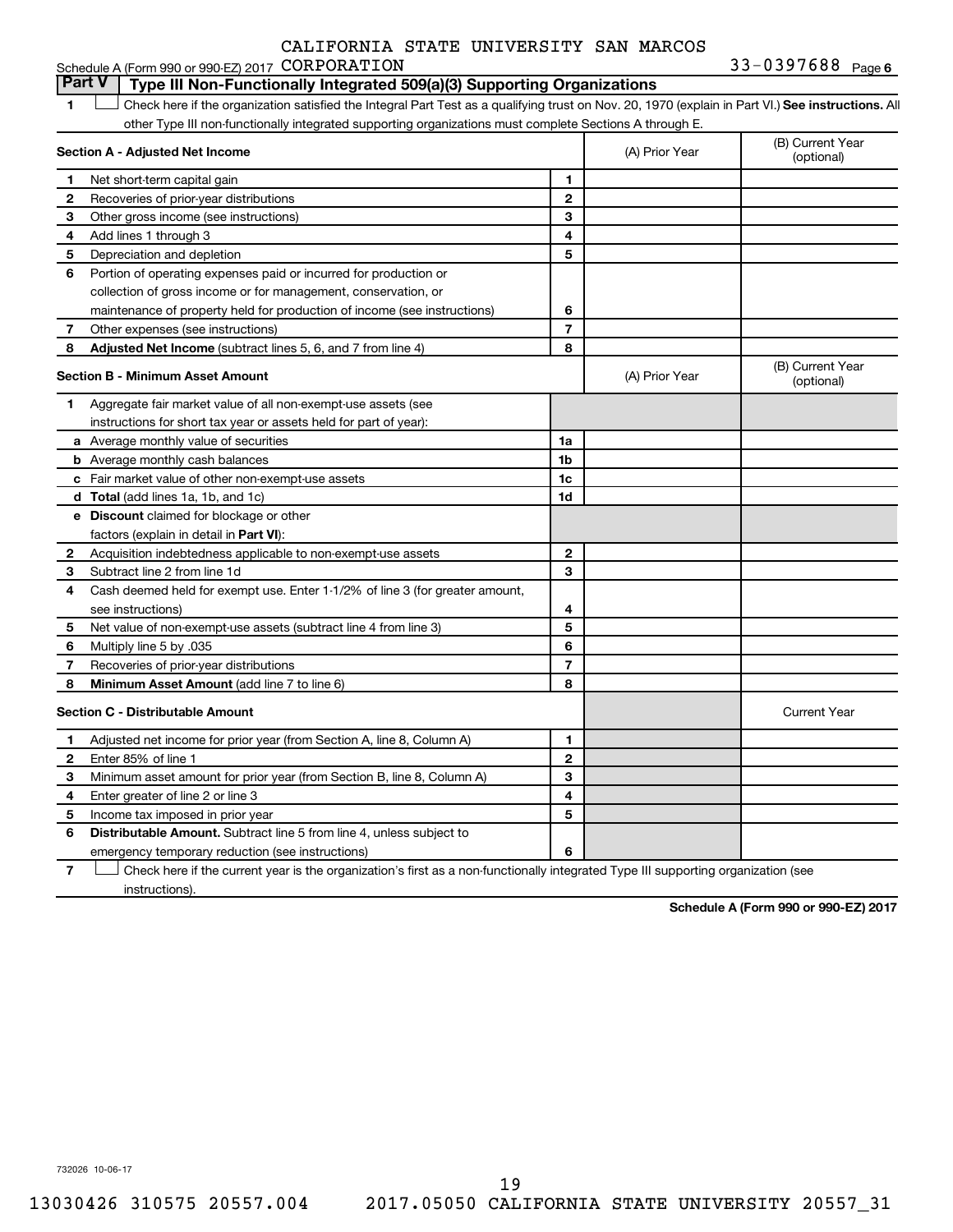|               | Schedule A (Form 990 or 990-EZ) 2017 CORPORATION                                           |                                    |                                               | 33-0397688 Page 7                                       |
|---------------|--------------------------------------------------------------------------------------------|------------------------------------|-----------------------------------------------|---------------------------------------------------------|
| <b>Part V</b> | Type III Non-Functionally Integrated 509(a)(3) Supporting Organizations (continued)        |                                    |                                               |                                                         |
|               | <b>Section D - Distributions</b>                                                           |                                    |                                               | <b>Current Year</b>                                     |
| 1             | Amounts paid to supported organizations to accomplish exempt purposes                      |                                    |                                               |                                                         |
| 2             | Amounts paid to perform activity that directly furthers exempt purposes of supported       |                                    |                                               |                                                         |
|               | organizations, in excess of income from activity                                           |                                    |                                               |                                                         |
| З             | Administrative expenses paid to accomplish exempt purposes of supported organizations      |                                    |                                               |                                                         |
| 4             | Amounts paid to acquire exempt-use assets                                                  |                                    |                                               |                                                         |
| 5             | Qualified set-aside amounts (prior IRS approval required)                                  |                                    |                                               |                                                         |
| 6             | Other distributions (describe in <b>Part VI</b> ). See instructions.                       |                                    |                                               |                                                         |
| 7             | <b>Total annual distributions.</b> Add lines 1 through 6.                                  |                                    |                                               |                                                         |
| 8             | Distributions to attentive supported organizations to which the organization is responsive |                                    |                                               |                                                         |
|               | (provide details in Part VI). See instructions.                                            |                                    |                                               |                                                         |
| 9             | Distributable amount for 2017 from Section C, line 6                                       |                                    |                                               |                                                         |
| 10            | Line 8 amount divided by line 9 amount                                                     |                                    |                                               |                                                         |
|               | Section E - Distribution Allocations (see instructions)                                    | (i)<br><b>Excess Distributions</b> | (ii)<br><b>Underdistributions</b><br>Pre-2017 | (iii)<br><b>Distributable</b><br><b>Amount for 2017</b> |
| 1             | Distributable amount for 2017 from Section C, line 6                                       |                                    |                                               |                                                         |
| 2             | Underdistributions, if any, for years prior to 2017 (reason-                               |                                    |                                               |                                                         |
|               | able cause required-explain in Part VI). See instructions.                                 |                                    |                                               |                                                         |
| 3             | Excess distributions carryover, if any, to 2017                                            |                                    |                                               |                                                         |
| a             |                                                                                            |                                    |                                               |                                                         |
|               | <b>b</b> From 2013                                                                         |                                    |                                               |                                                         |
|               | $c$ From 2014                                                                              |                                    |                                               |                                                         |
|               | d From 2015                                                                                |                                    |                                               |                                                         |
|               | e From 2016                                                                                |                                    |                                               |                                                         |
|               | f Total of lines 3a through e                                                              |                                    |                                               |                                                         |
|               | <b>g</b> Applied to underdistributions of prior years                                      |                                    |                                               |                                                         |
|               | <b>h</b> Applied to 2017 distributable amount                                              |                                    |                                               |                                                         |
| Ť.            | Carryover from 2012 not applied (see instructions)                                         |                                    |                                               |                                                         |
|               | Remainder. Subtract lines 3g, 3h, and 3i from 3f.                                          |                                    |                                               |                                                         |
| 4             | Distributions for 2017 from Section D.                                                     |                                    |                                               |                                                         |
|               | line $7:$                                                                                  |                                    |                                               |                                                         |
|               | a Applied to underdistributions of prior years                                             |                                    |                                               |                                                         |
|               | <b>b</b> Applied to 2017 distributable amount                                              |                                    |                                               |                                                         |
|               | <b>c</b> Remainder. Subtract lines 4a and 4b from 4.                                       |                                    |                                               |                                                         |
| 5             | Remaining underdistributions for years prior to 2017, if                                   |                                    |                                               |                                                         |
|               | any. Subtract lines 3g and 4a from line 2. For result greater                              |                                    |                                               |                                                         |
|               | than zero, explain in Part VI. See instructions.                                           |                                    |                                               |                                                         |
| 6             | Remaining underdistributions for 2017. Subtract lines 3h                                   |                                    |                                               |                                                         |
|               | and 4b from line 1. For result greater than zero, explain in                               |                                    |                                               |                                                         |
|               | <b>Part VI.</b> See instructions.                                                          |                                    |                                               |                                                         |
| 7             | Excess distributions carryover to 2018. Add lines 3j                                       |                                    |                                               |                                                         |
|               | and 4c.                                                                                    |                                    |                                               |                                                         |
| 8             | Breakdown of line 7:                                                                       |                                    |                                               |                                                         |
|               | a Excess from 2013                                                                         |                                    |                                               |                                                         |
|               | <b>b</b> Excess from 2014                                                                  |                                    |                                               |                                                         |
|               | c Excess from 2015                                                                         |                                    |                                               |                                                         |
|               | d Excess from 2016                                                                         |                                    |                                               |                                                         |
|               | e Excess from 2017                                                                         |                                    |                                               |                                                         |
|               |                                                                                            |                                    |                                               |                                                         |

**Schedule A (Form 990 or 990-EZ) 2017**

732027 10-06-17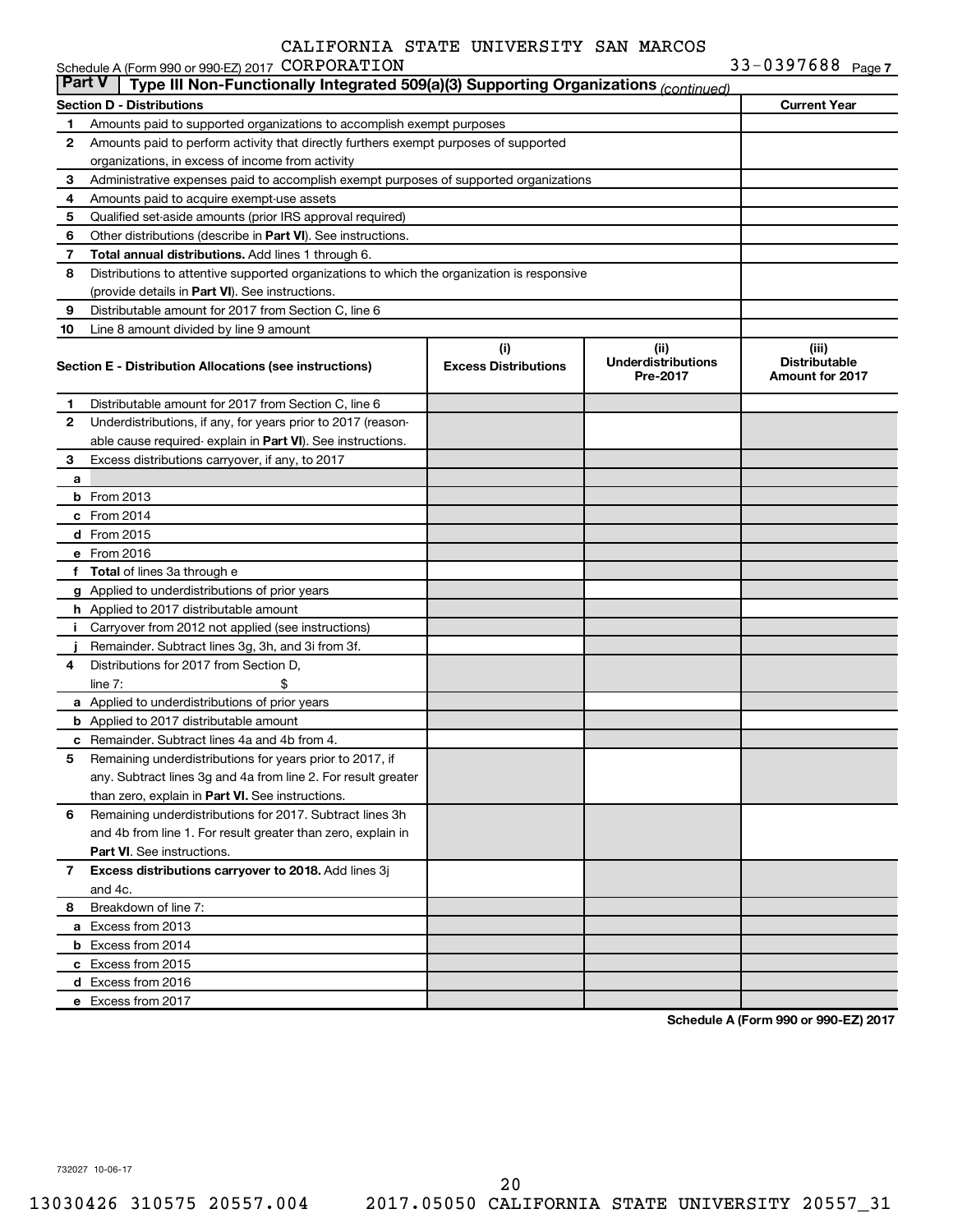|                 | Schedule A (Form 990 or 990 EZ) 2017 CORPORATION                                                                                                                                                                                                                                                                                                                                                                                                                                                                                                                                            | CALIFORNIA STATE UNIVERSITY SAN MARCOS |    |                                      | 33-0397688 Page 8 |
|-----------------|---------------------------------------------------------------------------------------------------------------------------------------------------------------------------------------------------------------------------------------------------------------------------------------------------------------------------------------------------------------------------------------------------------------------------------------------------------------------------------------------------------------------------------------------------------------------------------------------|----------------------------------------|----|--------------------------------------|-------------------|
| Part VI         | Supplemental Information. Provide the explanations required by Part II, line 10; Part II, line 17a or 17b; Part III, line 12;<br>Part IV, Section A, lines 1, 2, 3b, 3c, 4b, 4c, 5a, 6, 9a, 9b, 9c, 11a, 11b, and 11c; Part IV, Section B, lines 1 and 2; Part IV, Section C,<br>line 1; Part IV, Section D, lines 2 and 3; Part IV, Section E, lines 1c, 2a, 2b, 3a, and 3b; Part V, line 1; Part V, Section B, line 1e; Part V,<br>Section D, lines 5, 6, and 8; and Part V, Section E, lines 2, 5, and 6. Also complete this part for any additional information.<br>(See instructions.) |                                        |    |                                      |                   |
|                 |                                                                                                                                                                                                                                                                                                                                                                                                                                                                                                                                                                                             |                                        |    |                                      |                   |
|                 |                                                                                                                                                                                                                                                                                                                                                                                                                                                                                                                                                                                             |                                        |    |                                      |                   |
|                 |                                                                                                                                                                                                                                                                                                                                                                                                                                                                                                                                                                                             |                                        |    |                                      |                   |
|                 |                                                                                                                                                                                                                                                                                                                                                                                                                                                                                                                                                                                             |                                        |    |                                      |                   |
|                 |                                                                                                                                                                                                                                                                                                                                                                                                                                                                                                                                                                                             |                                        |    |                                      |                   |
|                 |                                                                                                                                                                                                                                                                                                                                                                                                                                                                                                                                                                                             |                                        |    |                                      |                   |
|                 |                                                                                                                                                                                                                                                                                                                                                                                                                                                                                                                                                                                             |                                        |    |                                      |                   |
|                 |                                                                                                                                                                                                                                                                                                                                                                                                                                                                                                                                                                                             |                                        |    |                                      |                   |
|                 |                                                                                                                                                                                                                                                                                                                                                                                                                                                                                                                                                                                             |                                        |    |                                      |                   |
|                 |                                                                                                                                                                                                                                                                                                                                                                                                                                                                                                                                                                                             |                                        |    |                                      |                   |
|                 |                                                                                                                                                                                                                                                                                                                                                                                                                                                                                                                                                                                             |                                        |    |                                      |                   |
|                 |                                                                                                                                                                                                                                                                                                                                                                                                                                                                                                                                                                                             |                                        |    |                                      |                   |
|                 |                                                                                                                                                                                                                                                                                                                                                                                                                                                                                                                                                                                             |                                        |    |                                      |                   |
|                 |                                                                                                                                                                                                                                                                                                                                                                                                                                                                                                                                                                                             |                                        |    |                                      |                   |
|                 |                                                                                                                                                                                                                                                                                                                                                                                                                                                                                                                                                                                             |                                        |    |                                      |                   |
|                 |                                                                                                                                                                                                                                                                                                                                                                                                                                                                                                                                                                                             |                                        |    |                                      |                   |
|                 |                                                                                                                                                                                                                                                                                                                                                                                                                                                                                                                                                                                             |                                        |    |                                      |                   |
|                 |                                                                                                                                                                                                                                                                                                                                                                                                                                                                                                                                                                                             |                                        |    |                                      |                   |
|                 |                                                                                                                                                                                                                                                                                                                                                                                                                                                                                                                                                                                             |                                        |    |                                      |                   |
|                 |                                                                                                                                                                                                                                                                                                                                                                                                                                                                                                                                                                                             |                                        |    |                                      |                   |
|                 |                                                                                                                                                                                                                                                                                                                                                                                                                                                                                                                                                                                             |                                        |    |                                      |                   |
|                 |                                                                                                                                                                                                                                                                                                                                                                                                                                                                                                                                                                                             |                                        |    |                                      |                   |
|                 |                                                                                                                                                                                                                                                                                                                                                                                                                                                                                                                                                                                             |                                        |    |                                      |                   |
|                 |                                                                                                                                                                                                                                                                                                                                                                                                                                                                                                                                                                                             |                                        |    |                                      |                   |
|                 |                                                                                                                                                                                                                                                                                                                                                                                                                                                                                                                                                                                             |                                        |    |                                      |                   |
|                 |                                                                                                                                                                                                                                                                                                                                                                                                                                                                                                                                                                                             |                                        |    |                                      |                   |
|                 |                                                                                                                                                                                                                                                                                                                                                                                                                                                                                                                                                                                             |                                        |    |                                      |                   |
| 732028 10-06-17 |                                                                                                                                                                                                                                                                                                                                                                                                                                                                                                                                                                                             |                                        | 21 | Schedule A (Form 990 or 990-EZ) 2017 |                   |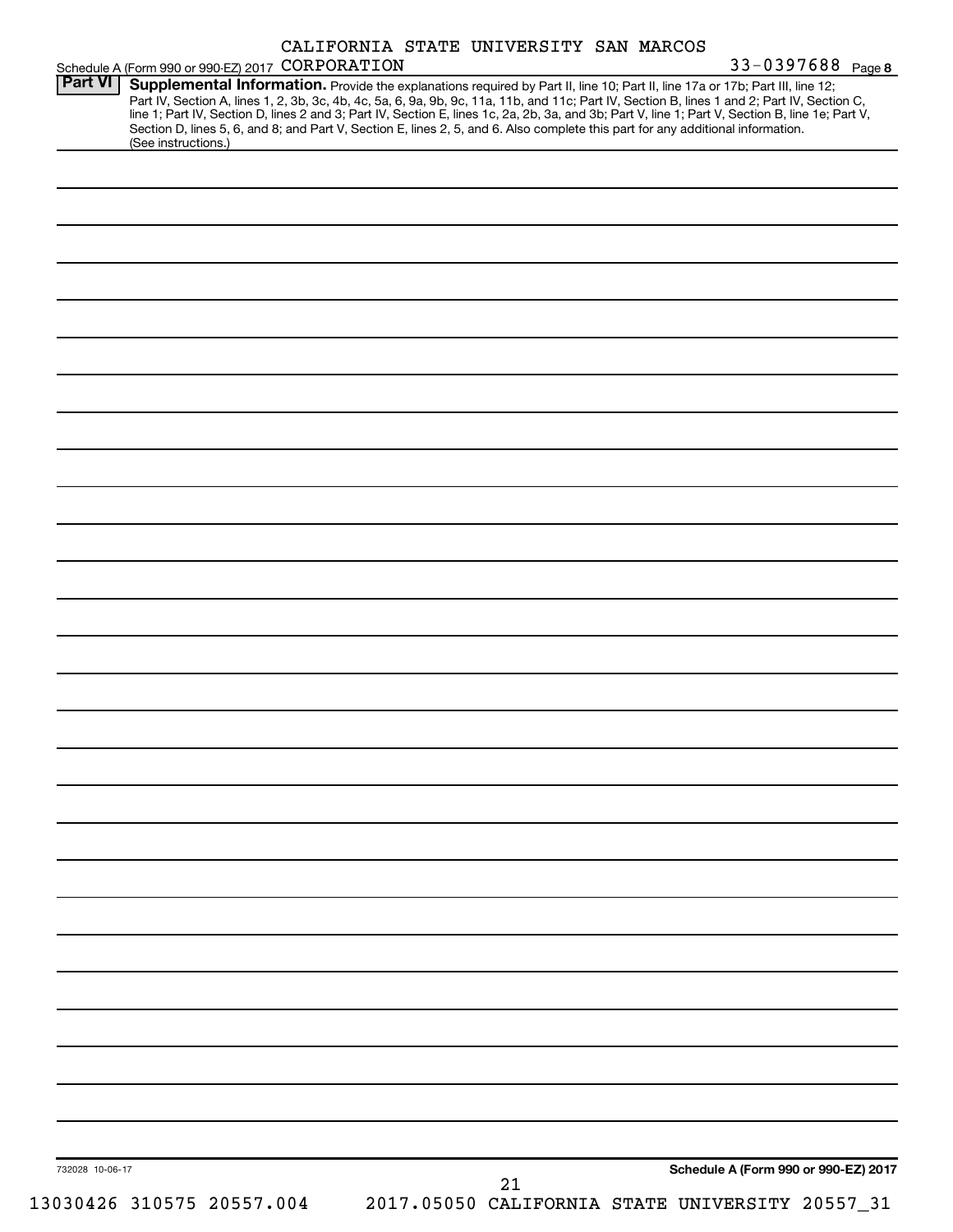Department of the Treasury **(Form 990, 990-EZ,**

| Department of the Treasury |  |
|----------------------------|--|
| Internal Revenue Service   |  |
|                            |  |

#### \*\* PUBLIC DISCLOSURE COPY \*\*

#### **Schedule B Schedule of Contributors**

**or 990-PF) | Attach to Form 990, Form 990-EZ, or Form 990-PF. | Go to www.irs.gov/Form990 for the latest information.** OMB No. 1545-0047

### **2017**

**Name of the organization Employer identification number**

| -- |    |
|----|----|
|    | CA |

CALIFORNIA STATE UNIVERSITY SAN MARCOS

CORPORATION 33-0397688

| Organization type (check one): |  |  |
|--------------------------------|--|--|
|                                |  |  |

| Filers of:         | Section:                                                                           |
|--------------------|------------------------------------------------------------------------------------|
| Form 990 or 990-EZ | $ \underline{X} $ 501(c)( 3) (enter number) organization                           |
|                    | $4947(a)(1)$ nonexempt charitable trust <b>not</b> treated as a private foundation |
|                    | 527 political organization                                                         |
| Form 990-PF        | 501(c)(3) exempt private foundation                                                |
|                    | 4947(a)(1) nonexempt charitable trust treated as a private foundation              |
|                    | 501(c)(3) taxable private foundation                                               |

Check if your organization is covered by the General Rule or a Special Rule.

**Note:**  Only a section 501(c)(7), (8), or (10) organization can check boxes for both the General Rule and a Special Rule. See instructions.

#### **General Rule**

 $\Box$ 

For an organization filing Form 990, 990-EZ, or 990-PF that received, during the year, contributions totaling \$5,000 or more (in money or property) from any one contributor. Complete Parts I and II. See instructions for determining a contributor's total contributions.

#### **Special Rules**

any one contributor, during the year, total contributions of the greater of (1) \$5,000; or (2) 2% of the amount on (i) Form 990, Part VIII, line 1h;  $\boxed{\text{X}}$  For an organization described in section 501(c)(3) filing Form 990 or 990-EZ that met the 33 1/3% support test of the regulations under sections 509(a)(1) and 170(b)(1)(A)(vi), that checked Schedule A (Form 990 or 990-EZ), Part II, line 13, 16a, or 16b, and that received from or (ii) Form 990-EZ, line 1. Complete Parts I and II.

year, total contributions of more than \$1,000 *exclusively* for religious, charitable, scientific, literary, or educational purposes, or for For an organization described in section 501(c)(7), (8), or (10) filing Form 990 or 990-EZ that received from any one contributor, during the the prevention of cruelty to children or animals. Complete Parts I, II, and III.  $\Box$ 

purpose. Don't complete any of the parts unless the General Rule applies to this organization because it received nonexclusively year, contributions exclusively for religious, charitable, etc., purposes, but no such contributions totaled more than \$1,000. If this box is checked, enter here the total contributions that were received during the year for an exclusively religious, charitable, etc., For an organization described in section 501(c)(7), (8), or (10) filing Form 990 or 990-EZ that received from any one contributor, during the religious, charitable, etc., contributions totaling \$5,000 or more during the year  $\ldots$  $\ldots$  $\ldots$  $\ldots$  $\ldots$  $\ldots$  $\Box$ 

**Caution:**  An organization that isn't covered by the General Rule and/or the Special Rules doesn't file Schedule B (Form 990, 990-EZ, or 990-PF),  **must** but it answer "No" on Part IV, line 2, of its Form 990; or check the box on line H of its Form 990-EZ or on its Form 990-PF, Part I, line 2, to certify that it doesn't meet the filing requirements of Schedule B (Form 990, 990-EZ, or 990-PF).

LHA For Paperwork Reduction Act Notice, see the instructions for Form 990, 990-EZ, or 990-PF. Schedule B (Form 990, 990-EZ, or 990-PF) (2017)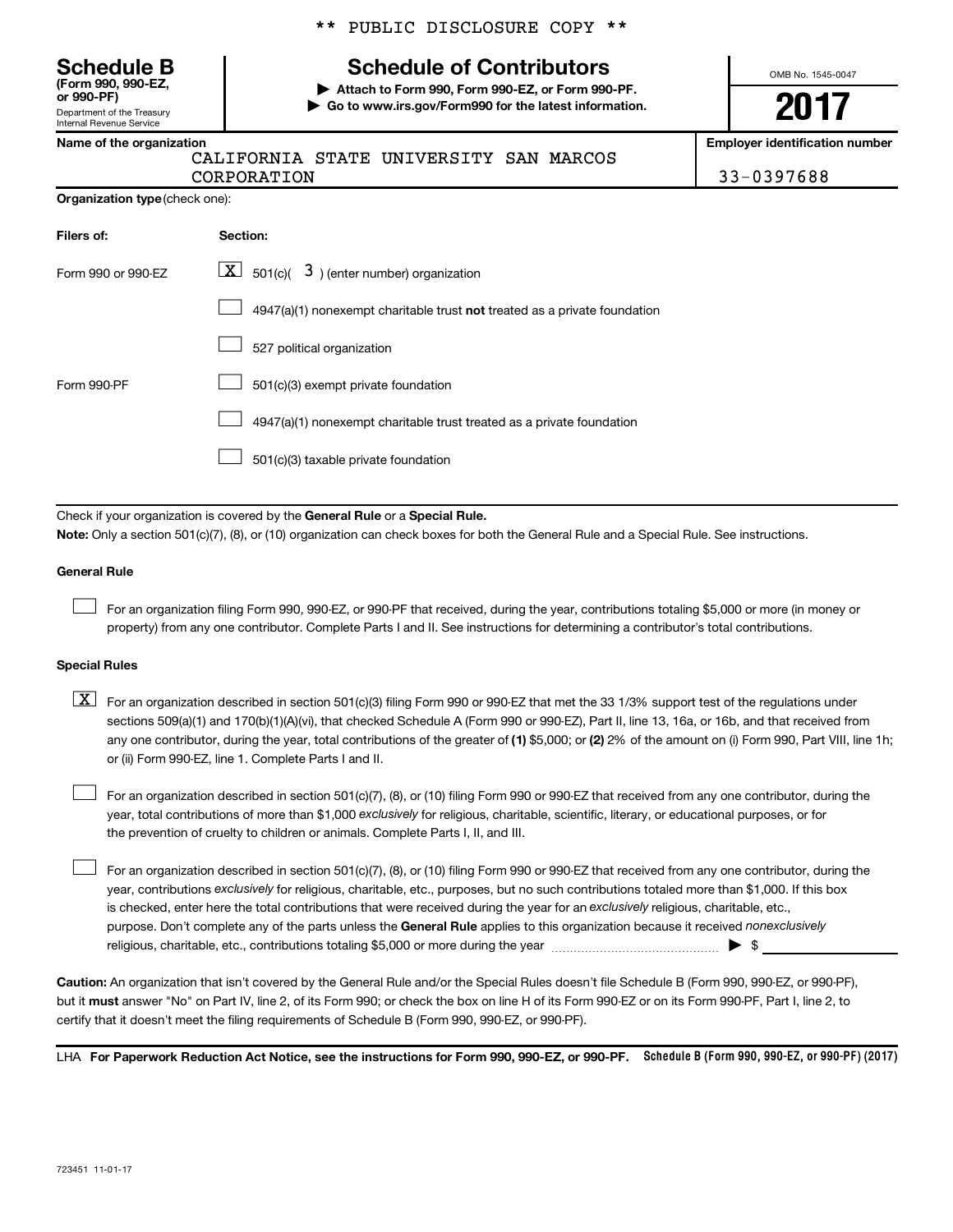#### Schedule B (Form 990, 990-EZ, or 990-PF) (2017)

**Name of organization Employer identification number** CALIFORNIA STATE UNIVERSITY SAN MARCOS CORPORATION 33-0397688

| (a)              | (b)                        | (c)                          | (d)                                                                                                                |
|------------------|----------------------------|------------------------------|--------------------------------------------------------------------------------------------------------------------|
| No.              | Name, address, and ZIP + 4 | <b>Total contributions</b>   | Type of contribution                                                                                               |
| 1                |                            | 3,099,304.<br>$\mathfrak{S}$ | $\boxed{\mathbf{X}}$<br>Person<br>Payroll<br><b>Noncash</b><br>(Complete Part II for<br>noncash contributions.)    |
| (a)              | (b)                        | (c)                          | (d)                                                                                                                |
| No.              | Name, address, and ZIP + 4 | <b>Total contributions</b>   | Type of contribution                                                                                               |
| $\boldsymbol{2}$ |                            | 2,793,846.<br>$\mathfrak{S}$ | $\mathbf{X}$<br>Person<br>Payroll<br><b>Noncash</b><br>(Complete Part II for<br>noncash contributions.)            |
| (a)              | (b)                        | (c)                          | (d)                                                                                                                |
| No.              | Name, address, and ZIP + 4 | <b>Total contributions</b>   | Type of contribution                                                                                               |
| 3                |                            | 2,510,907.<br>$\mathfrak{S}$ | $\overline{\mathbf{X}}$<br>Person<br>Payroll<br><b>Noncash</b><br>(Complete Part II for<br>noncash contributions.) |
| (a)              | (b)                        | (c)                          | (d)                                                                                                                |
| No.              | Name, address, and ZIP + 4 | <b>Total contributions</b>   | Type of contribution                                                                                               |
| 4                |                            | 323,571.<br>\$               | $\overline{\mathbf{X}}$<br>Person<br>Payroll<br><b>Noncash</b><br>(Complete Part II for<br>noncash contributions.) |
| (a)              | (b)                        | (c)                          | (d)                                                                                                                |
| No.              | Name, address, and ZIP + 4 | <b>Total contributions</b>   | Type of contribution                                                                                               |
| 5                |                            | 1, 142, 241.<br>\$           | $\overline{\text{X}}$<br>Person<br>Payroll<br><b>Noncash</b><br>(Complete Part II for<br>noncash contributions.)   |
| (a)              | (b)                        | (c)                          | (d)                                                                                                                |
| No.              | Name, address, and ZIP + 4 | <b>Total contributions</b>   | Type of contribution                                                                                               |
| 6                |                            | 318,091.<br>\$               | $\boxed{\text{X}}$<br>Person<br>Payroll<br><b>Noncash</b><br>(Complete Part II for<br>noncash contributions.)      |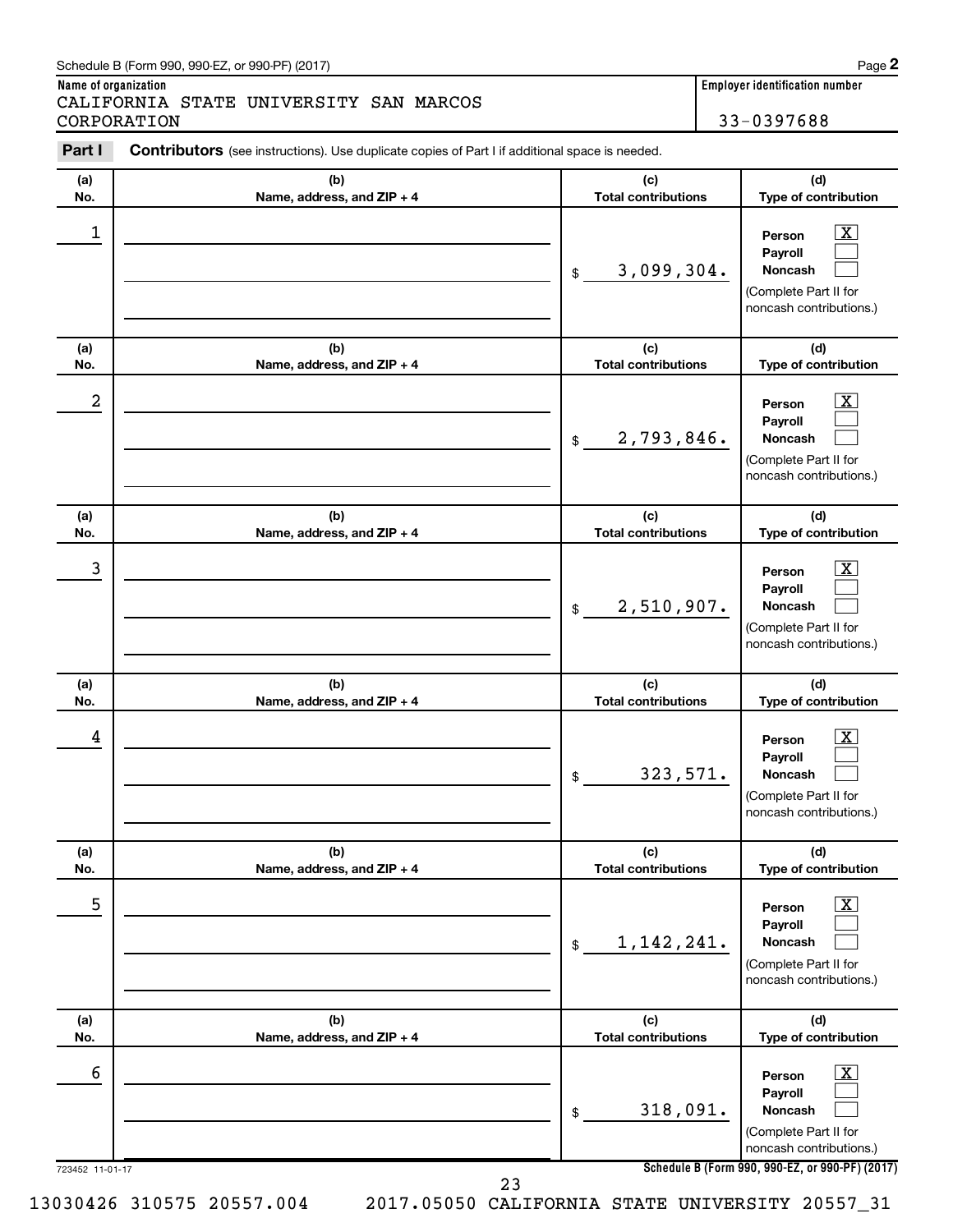| Part II                      | Noncash Property (see instructions). Use duplicate copies of Part II if additional space is needed. |                                                 |                                                 |
|------------------------------|-----------------------------------------------------------------------------------------------------|-------------------------------------------------|-------------------------------------------------|
| (a)<br>No.<br>from<br>Part I | (b)<br>Description of noncash property given                                                        | (c)<br>FMV (or estimate)<br>(See instructions.) | (d)<br>Date received                            |
|                              |                                                                                                     |                                                 |                                                 |
| (a)<br>No.                   | (b)                                                                                                 | \$<br>(c)<br>FMV (or estimate)                  | (d)                                             |
| from<br>Part I               | Description of noncash property given                                                               | (See instructions.)                             | Date received                                   |
|                              |                                                                                                     | \$                                              |                                                 |
| (a)<br>No.<br>from<br>Part I | (b)<br>Description of noncash property given                                                        | (c)<br>FMV (or estimate)<br>(See instructions.) | (d)<br>Date received                            |
|                              |                                                                                                     | \$                                              |                                                 |
| (a)<br>No.<br>from<br>Part I | (b)<br>Description of noncash property given                                                        | (c)<br>FMV (or estimate)<br>(See instructions.) | (d)<br>Date received                            |
|                              |                                                                                                     |                                                 |                                                 |
| (a)<br>No.<br>from<br>Part I | (b)<br>Description of noncash property given                                                        | (c)<br>FMV (or estimate)<br>(See instructions.) | (d)<br>Date received                            |
|                              |                                                                                                     | \$                                              |                                                 |
| (a)<br>No.<br>from<br>Part I | (b)<br>Description of noncash property given                                                        | (c)<br>FMV (or estimate)<br>(See instructions.) | (d)<br>Date received                            |
|                              |                                                                                                     |                                                 |                                                 |
| 723453 11-01-17              | 24                                                                                                  | \$                                              | Schedule B (Form 990, 990-EZ, or 990-PF) (2017) |

**Name of organization Employer identification number**

**3**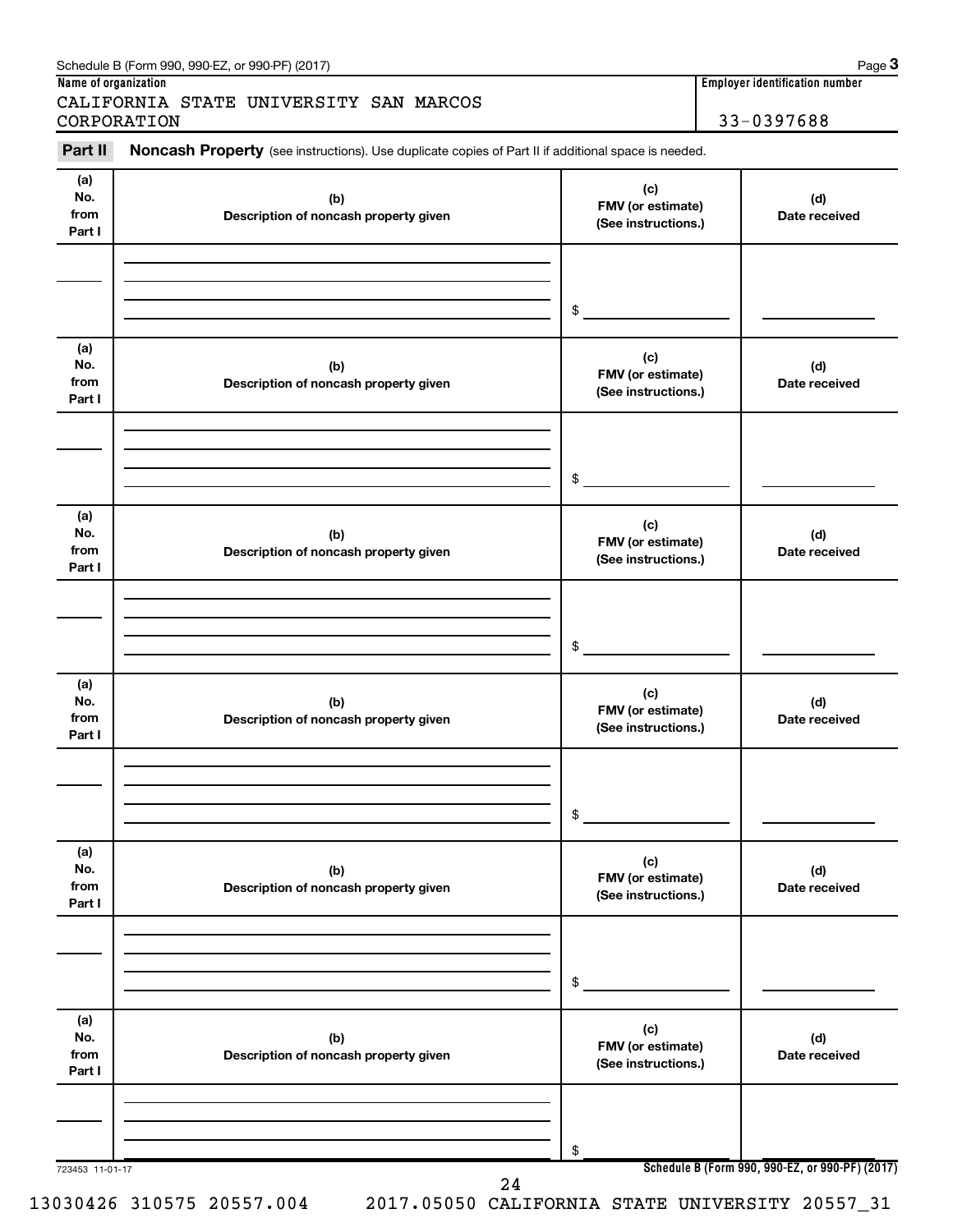|                         | CALIFORNIA STATE UNIVERSITY SAN MARCOS                                                                                                                                                                                                                                          |                      |  |                                          |  |  |  |
|-------------------------|---------------------------------------------------------------------------------------------------------------------------------------------------------------------------------------------------------------------------------------------------------------------------------|----------------------|--|------------------------------------------|--|--|--|
| CORPORATION<br>Part III | Exclusively religious, charitable, etc., contributions to organizations described in section $501(c)(7)$ , (8), or (10) that total more than \$1,000 for                                                                                                                        |                      |  | 33-0397688                               |  |  |  |
|                         | the year from any one contributor. Complete columns (a) through (e) and the following line entry. For organizations<br>completing Part III, enter the total of exclusively religious, charitable, etc., contributions of \$1,000 or less for the year. (Enter this info. once.) |                      |  | $\blacktriangleright$ \$                 |  |  |  |
|                         | Use duplicate copies of Part III if additional space is needed.                                                                                                                                                                                                                 |                      |  |                                          |  |  |  |
| (a) No.<br>from         | (b) Purpose of gift                                                                                                                                                                                                                                                             | (c) Use of gift      |  | (d) Description of how gift is held      |  |  |  |
| Part I                  |                                                                                                                                                                                                                                                                                 |                      |  |                                          |  |  |  |
|                         |                                                                                                                                                                                                                                                                                 |                      |  |                                          |  |  |  |
|                         |                                                                                                                                                                                                                                                                                 |                      |  |                                          |  |  |  |
|                         |                                                                                                                                                                                                                                                                                 | (e) Transfer of gift |  |                                          |  |  |  |
|                         |                                                                                                                                                                                                                                                                                 |                      |  |                                          |  |  |  |
|                         | Transferee's name, address, and ZIP + 4                                                                                                                                                                                                                                         |                      |  | Relationship of transferor to transferee |  |  |  |
|                         |                                                                                                                                                                                                                                                                                 |                      |  |                                          |  |  |  |
|                         |                                                                                                                                                                                                                                                                                 |                      |  |                                          |  |  |  |
| (a) No.<br>from         |                                                                                                                                                                                                                                                                                 |                      |  |                                          |  |  |  |
| Part I                  | (b) Purpose of gift                                                                                                                                                                                                                                                             | (c) Use of gift      |  | (d) Description of how gift is held      |  |  |  |
|                         |                                                                                                                                                                                                                                                                                 |                      |  |                                          |  |  |  |
|                         |                                                                                                                                                                                                                                                                                 |                      |  |                                          |  |  |  |
|                         |                                                                                                                                                                                                                                                                                 |                      |  |                                          |  |  |  |
|                         | (e) Transfer of gift                                                                                                                                                                                                                                                            |                      |  |                                          |  |  |  |
|                         | Transferee's name, address, and ZIP + 4                                                                                                                                                                                                                                         |                      |  | Relationship of transferor to transferee |  |  |  |
|                         |                                                                                                                                                                                                                                                                                 |                      |  |                                          |  |  |  |
|                         |                                                                                                                                                                                                                                                                                 |                      |  |                                          |  |  |  |
| (a) No.                 |                                                                                                                                                                                                                                                                                 |                      |  | (d) Description of how gift is held      |  |  |  |
| from<br>Part I          | (b) Purpose of gift                                                                                                                                                                                                                                                             | (c) Use of gift      |  |                                          |  |  |  |
|                         |                                                                                                                                                                                                                                                                                 |                      |  |                                          |  |  |  |
|                         |                                                                                                                                                                                                                                                                                 |                      |  |                                          |  |  |  |
|                         |                                                                                                                                                                                                                                                                                 | (e) Transfer of gift |  |                                          |  |  |  |
|                         |                                                                                                                                                                                                                                                                                 |                      |  |                                          |  |  |  |
|                         | Transferee's name, address, and ZIP + 4                                                                                                                                                                                                                                         |                      |  | Relationship of transferor to transferee |  |  |  |
|                         |                                                                                                                                                                                                                                                                                 |                      |  |                                          |  |  |  |
|                         |                                                                                                                                                                                                                                                                                 |                      |  |                                          |  |  |  |
| (a) No.<br>from         |                                                                                                                                                                                                                                                                                 |                      |  |                                          |  |  |  |
| Part I                  | (b) Purpose of gift                                                                                                                                                                                                                                                             | (c) Use of gift      |  | (d) Description of how gift is held      |  |  |  |
|                         |                                                                                                                                                                                                                                                                                 |                      |  |                                          |  |  |  |
|                         |                                                                                                                                                                                                                                                                                 |                      |  |                                          |  |  |  |
|                         | (e) Transfer of gift                                                                                                                                                                                                                                                            |                      |  |                                          |  |  |  |
|                         |                                                                                                                                                                                                                                                                                 |                      |  |                                          |  |  |  |
|                         | Transferee's name, address, and ZIP + 4                                                                                                                                                                                                                                         |                      |  | Relationship of transferor to transferee |  |  |  |
|                         |                                                                                                                                                                                                                                                                                 |                      |  |                                          |  |  |  |
|                         |                                                                                                                                                                                                                                                                                 |                      |  |                                          |  |  |  |
|                         |                                                                                                                                                                                                                                                                                 |                      |  |                                          |  |  |  |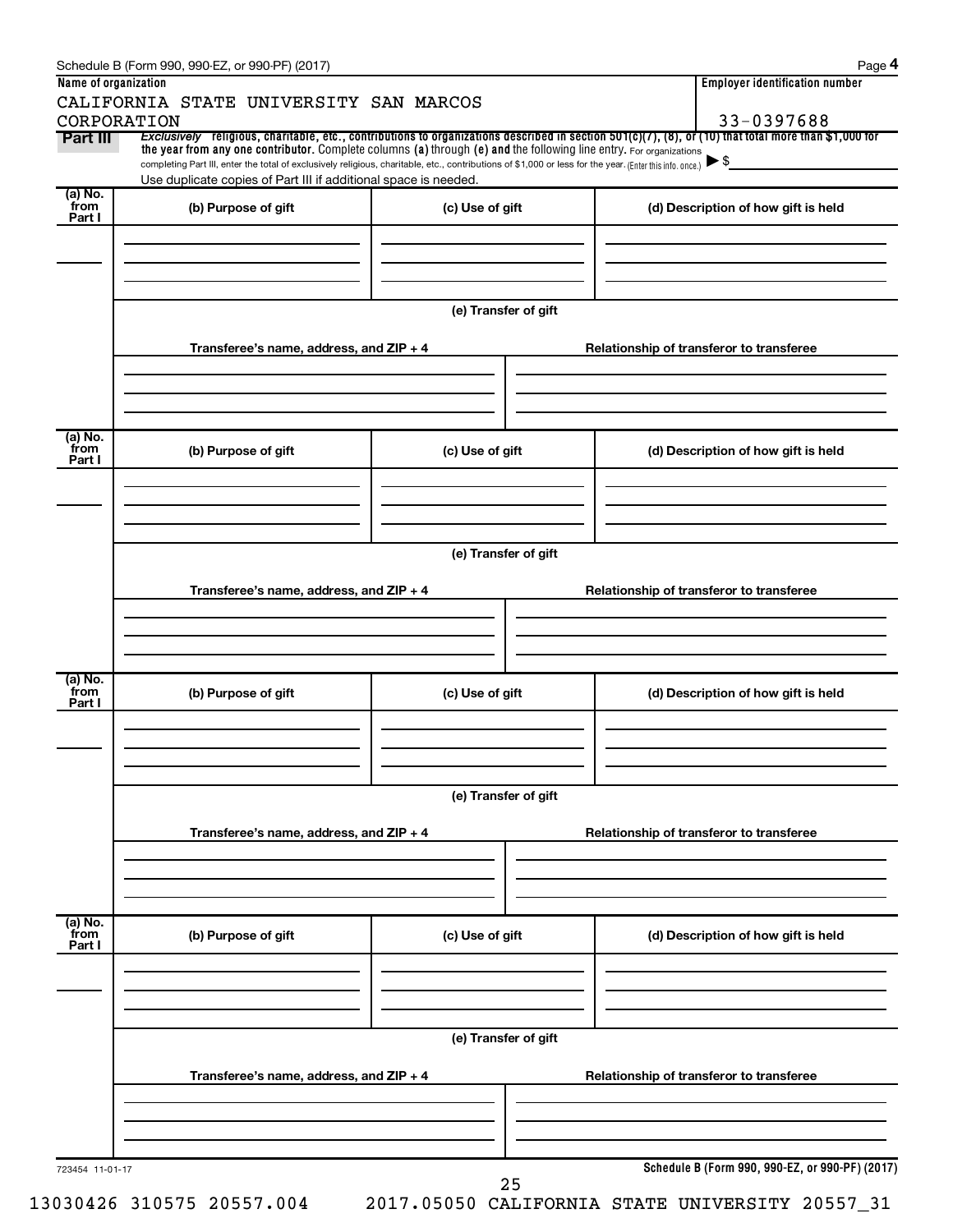|        |                                                                                                                                                                                                                                               |    | OMB No. 1545-0047                     |
|--------|-----------------------------------------------------------------------------------------------------------------------------------------------------------------------------------------------------------------------------------------------|----|---------------------------------------|
|        | <b>Supplemental Financial Statements</b><br><b>SCHEDULE D</b>                                                                                                                                                                                 |    |                                       |
|        | Complete if the organization answered "Yes" on Form 990,<br>(Form 990)<br>Part IV, line 6, 7, 8, 9, 10, 11a, 11b, 11c, 11d, 11e, 11f, 12a, or 12b.                                                                                            |    |                                       |
|        | Attach to Form 990.<br>Department of the Treasury<br>Go to www.irs.gov/Form990 for instructions and the latest information.<br>Internal Revenue Service                                                                                       |    | <b>Open to Public</b><br>Inspection   |
|        | CALIFORNIA STATE UNIVERSITY SAN MARCOS<br>Name of the organization                                                                                                                                                                            |    | <b>Employer identification number</b> |
|        | CORPORATION                                                                                                                                                                                                                                   |    | 33-0397688                            |
|        | Organizations Maintaining Donor Advised Funds or Other Similar Funds or Accounts. Complete if the<br>Part I                                                                                                                                   |    |                                       |
|        | organization answered "Yes" on Form 990, Part IV, line 6.                                                                                                                                                                                     |    |                                       |
|        | (a) Donor advised funds                                                                                                                                                                                                                       |    | (b) Funds and other accounts          |
| 1      |                                                                                                                                                                                                                                               |    |                                       |
| 2      | Aggregate value of contributions to (during year)                                                                                                                                                                                             |    |                                       |
| 3<br>4 | Aggregate value of grants from (during year)                                                                                                                                                                                                  |    |                                       |
| 5      | Did the organization inform all donors and donor advisors in writing that the assets held in donor advised funds                                                                                                                              |    |                                       |
|        |                                                                                                                                                                                                                                               |    | Yes<br><b>No</b>                      |
| 6      | Did the organization inform all grantees, donors, and donor advisors in writing that grant funds can be used only                                                                                                                             |    |                                       |
|        | for charitable purposes and not for the benefit of the donor or donor advisor, or for any other purpose conferring                                                                                                                            |    |                                       |
|        | impermissible private benefit?                                                                                                                                                                                                                |    | Yes<br>No                             |
|        | Part II<br>Conservation Easements. Complete if the organization answered "Yes" on Form 990, Part IV, line 7.                                                                                                                                  |    |                                       |
| 1.     | Purpose(s) of conservation easements held by the organization (check all that apply).                                                                                                                                                         |    |                                       |
|        | Preservation of land for public use (e.g., recreation or education)<br>Preservation of a historically important land area                                                                                                                     |    |                                       |
|        | Protection of natural habitat<br>Preservation of a certified historic structure                                                                                                                                                               |    |                                       |
|        | Preservation of open space                                                                                                                                                                                                                    |    |                                       |
| 2      | Complete lines 2a through 2d if the organization held a qualified conservation contribution in the form of a conservation easement on the last                                                                                                |    | Held at the End of the Tax Year       |
|        | day of the tax year.                                                                                                                                                                                                                          | 2a |                                       |
| b      | Total acreage restricted by conservation easements                                                                                                                                                                                            | 2b |                                       |
| с      |                                                                                                                                                                                                                                               | 2c |                                       |
| d      | Number of conservation easements included in (c) acquired after 7/25/06, and not on a historic structure                                                                                                                                      |    |                                       |
|        |                                                                                                                                                                                                                                               | 2d |                                       |
| 3      | Number of conservation easements modified, transferred, released, extinguished, or terminated by the organization during the tax                                                                                                              |    |                                       |
|        | year                                                                                                                                                                                                                                          |    |                                       |
| 4      | Number of states where property subject to conservation easement is located >                                                                                                                                                                 |    |                                       |
| 5      | Does the organization have a written policy regarding the periodic monitoring, inspection, handling of                                                                                                                                        |    |                                       |
|        | violations, and enforcement of the conservation easements it holds?                                                                                                                                                                           |    | Yes<br><b>No</b>                      |
| 6      | Staff and volunteer hours devoted to monitoring, inspecting, handling of violations, and enforcing conservation easements during the year                                                                                                     |    |                                       |
| 7      | Amount of expenses incurred in monitoring, inspecting, handling of violations, and enforcing conservation easements during the year                                                                                                           |    |                                       |
|        | $\blacktriangleright$ \$                                                                                                                                                                                                                      |    |                                       |
| 8      | Does each conservation easement reported on line 2(d) above satisfy the requirements of section 170(h)(4)(B)(i)                                                                                                                               |    |                                       |
|        |                                                                                                                                                                                                                                               |    | Yes<br><b>No</b>                      |
| 9      | In Part XIII, describe how the organization reports conservation easements in its revenue and expense statement, and balance sheet, and                                                                                                       |    |                                       |
|        | include, if applicable, the text of the footnote to the organization's financial statements that describes the organization's accounting for                                                                                                  |    |                                       |
|        | conservation easements.                                                                                                                                                                                                                       |    |                                       |
|        | Organizations Maintaining Collections of Art, Historical Treasures, or Other Similar Assets.<br>Part III                                                                                                                                      |    |                                       |
|        | Complete if the organization answered "Yes" on Form 990, Part IV, line 8.                                                                                                                                                                     |    |                                       |
|        | 1a If the organization elected, as permitted under SFAS 116 (ASC 958), not to report in its revenue statement and balance sheet works of art,                                                                                                 |    |                                       |
|        | historical treasures, or other similar assets held for public exhibition, education, or research in furtherance of public service, provide, in Part XIII,<br>the text of the footnote to its financial statements that describes these items. |    |                                       |
| b      | If the organization elected, as permitted under SFAS 116 (ASC 958), to report in its revenue statement and balance sheet works of art, historical                                                                                             |    |                                       |
|        | treasures, or other similar assets held for public exhibition, education, or research in furtherance of public service, provide the following amounts                                                                                         |    |                                       |
|        | relating to these items:                                                                                                                                                                                                                      |    |                                       |
|        |                                                                                                                                                                                                                                               |    |                                       |
|        | (ii) Assets included in Form 990, Part X [11] Marson Marson Marson Marson Marson Marson Marson Marson Marson M                                                                                                                                |    |                                       |
| 2      | If the organization received or held works of art, historical treasures, or other similar assets for financial gain, provide                                                                                                                  |    |                                       |
|        | the following amounts required to be reported under SFAS 116 (ASC 958) relating to these items:                                                                                                                                               |    |                                       |
| а      |                                                                                                                                                                                                                                               |    | SS.                                   |
|        |                                                                                                                                                                                                                                               |    | \$                                    |
|        | LHA For Paperwork Reduction Act Notice, see the Instructions for Form 990.                                                                                                                                                                    |    | Schedule D (Form 990) 2017            |
|        | 732051 10-09-17                                                                                                                                                                                                                               |    |                                       |

13030426 310575 20557.004 2017.05050 CALIFORNIA STATE UNIVERSITY 20557\_31

26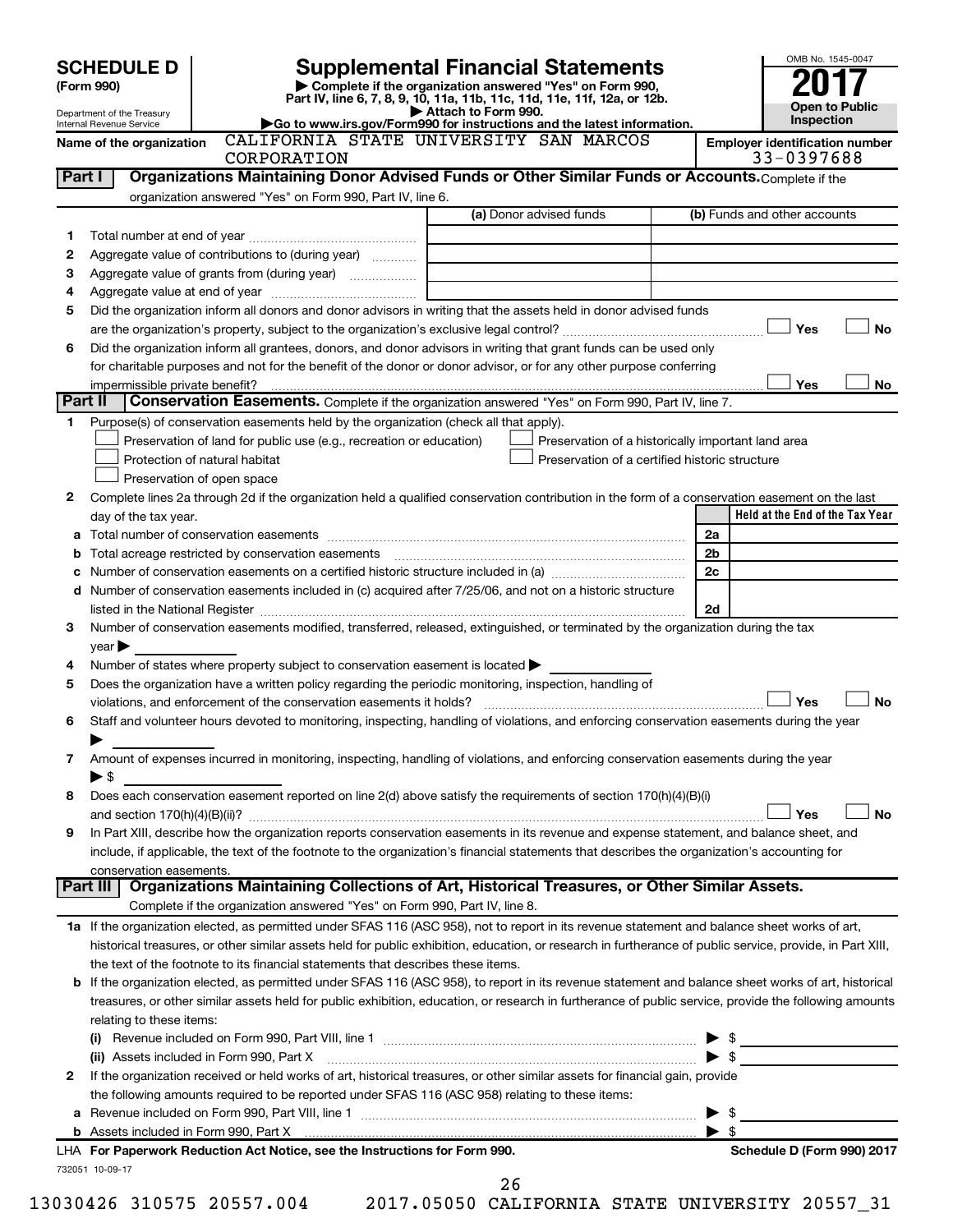|               |                                                                                                                                                                                                                                | CALIFORNIA STATE UNIVERSITY SAN MARCOS |   |                |                           |                                                 |                     |           |
|---------------|--------------------------------------------------------------------------------------------------------------------------------------------------------------------------------------------------------------------------------|----------------------------------------|---|----------------|---------------------------|-------------------------------------------------|---------------------|-----------|
|               | CORPORATION<br>Schedule D (Form 990) 2017                                                                                                                                                                                      |                                        |   |                |                           |                                                 | 33-0397688 Page 2   |           |
|               | Part III<br>Organizations Maintaining Collections of Art, Historical Treasures, or Other Similar Assets (continued)                                                                                                            |                                        |   |                |                           |                                                 |                     |           |
| З             | Using the organization's acquisition, accession, and other records, check any of the following that are a significant use of its collection items                                                                              |                                        |   |                |                           |                                                 |                     |           |
|               | (check all that apply):                                                                                                                                                                                                        |                                        |   |                |                           |                                                 |                     |           |
| a             | Public exhibition                                                                                                                                                                                                              | d                                      |   |                | Loan or exchange programs |                                                 |                     |           |
| b             | Scholarly research                                                                                                                                                                                                             | е                                      |   | Other          |                           |                                                 |                     |           |
| c             | Preservation for future generations                                                                                                                                                                                            |                                        |   |                |                           |                                                 |                     |           |
| 4             | Provide a description of the organization's collections and explain how they further the organization's exempt purpose in Part XIII.                                                                                           |                                        |   |                |                           |                                                 |                     |           |
| 5             | During the year, did the organization solicit or receive donations of art, historical treasures, or other similar assets                                                                                                       |                                        |   |                |                           |                                                 |                     |           |
|               |                                                                                                                                                                                                                                |                                        |   |                |                           |                                                 | Yes                 | No        |
|               | Part IV<br>Escrow and Custodial Arrangements. Complete if the organization answered "Yes" on Form 990, Part IV, line 9, or                                                                                                     |                                        |   |                |                           |                                                 |                     |           |
|               | reported an amount on Form 990, Part X, line 21.                                                                                                                                                                               |                                        |   |                |                           |                                                 |                     |           |
|               | 1a Is the organization an agent, trustee, custodian or other intermediary for contributions or other assets not included                                                                                                       |                                        |   |                |                           |                                                 |                     |           |
|               | on Form 990, Part X? [11] matter continuum matter contract to the contract of the contract of the contract of the contract of the contract of the contract of the contract of the contract of the contract of the contract of  |                                        |   |                |                           |                                                 | Yes                 | <b>No</b> |
|               | b If "Yes," explain the arrangement in Part XIII and complete the following table:                                                                                                                                             |                                        |   |                |                           |                                                 |                     |           |
|               |                                                                                                                                                                                                                                |                                        |   |                |                           |                                                 | Amount              |           |
|               |                                                                                                                                                                                                                                |                                        |   |                |                           |                                                 |                     |           |
|               | c Beginning balance measurements and the contract of Beginning balance measurements are all the contract of the contract of the contract of the contract of the contract of the contract of the contract of the contract of th |                                        |   |                |                           | 1c                                              |                     |           |
|               |                                                                                                                                                                                                                                |                                        |   |                |                           | 1d                                              |                     |           |
|               | e Distributions during the year manufactured and contained and contained and the year manufactured and contained and the year manufactured and contained and contained and contained and contained and contained and contained |                                        |   |                |                           | 1e                                              |                     |           |
|               |                                                                                                                                                                                                                                |                                        |   |                |                           | 1f                                              |                     |           |
|               | 2a Did the organization include an amount on Form 990, Part X, line 21, for escrow or custodial account liability?                                                                                                             |                                        |   |                |                           |                                                 | Yes                 | No        |
|               | b If "Yes," explain the arrangement in Part XIII. Check here if the explanation has been provided on Part XIII                                                                                                                 |                                        |   |                |                           |                                                 |                     |           |
| <b>Part V</b> | Endowment Funds. Complete if the organization answered "Yes" on Form 990, Part IV, line 10.                                                                                                                                    |                                        |   |                |                           |                                                 |                     |           |
|               |                                                                                                                                                                                                                                | (a) Current year                       |   | (b) Prior year |                           | (c) Two years back $\vert$ (d) Three years back | (e) Four years back |           |
|               | 1a Beginning of year balance                                                                                                                                                                                                   |                                        |   |                |                           |                                                 |                     |           |
|               |                                                                                                                                                                                                                                |                                        |   |                |                           |                                                 |                     |           |
|               | <b>c</b> Net investment earnings, gains, and losses                                                                                                                                                                            |                                        |   |                |                           |                                                 |                     |           |
|               |                                                                                                                                                                                                                                |                                        |   |                |                           |                                                 |                     |           |
|               | <b>e</b> Other expenditures for facilities                                                                                                                                                                                     |                                        |   |                |                           |                                                 |                     |           |
|               |                                                                                                                                                                                                                                |                                        |   |                |                           |                                                 |                     |           |
|               |                                                                                                                                                                                                                                |                                        |   |                |                           |                                                 |                     |           |
|               |                                                                                                                                                                                                                                |                                        |   |                |                           |                                                 |                     |           |
| g             |                                                                                                                                                                                                                                |                                        |   |                |                           |                                                 |                     |           |
| 2.            | Provide the estimated percentage of the current year end balance (line 1g, column (a)) held as:                                                                                                                                |                                        |   |                |                           |                                                 |                     |           |
| a             | Board designated or quasi-endowment                                                                                                                                                                                            |                                        | % |                |                           |                                                 |                     |           |
|               | <b>b</b> Permanent endowment $\blacktriangleright$                                                                                                                                                                             | %                                      |   |                |                           |                                                 |                     |           |
|               | <b>c</b> Temporarily restricted endowment $\blacktriangleright$                                                                                                                                                                | %                                      |   |                |                           |                                                 |                     |           |
|               | The percentages on lines 2a, 2b, and 2c should equal 100%                                                                                                                                                                      |                                        |   |                |                           |                                                 |                     |           |
|               | 3a Are there endowment funds not in the possession of the organization that are held and administered for the organization                                                                                                     |                                        |   |                |                           |                                                 |                     |           |
|               | by:                                                                                                                                                                                                                            |                                        |   |                |                           |                                                 |                     | Yes<br>No |
|               |                                                                                                                                                                                                                                |                                        |   |                |                           |                                                 | 3a(i)               |           |
|               |                                                                                                                                                                                                                                |                                        |   |                |                           |                                                 | 3a(ii)              |           |
|               |                                                                                                                                                                                                                                |                                        |   |                |                           |                                                 | 3b                  |           |
| 4             | Describe in Part XIII the intended uses of the organization's endowment funds.                                                                                                                                                 |                                        |   |                |                           |                                                 |                     |           |
|               | Land, Buildings, and Equipment.<br>Part VI                                                                                                                                                                                     |                                        |   |                |                           |                                                 |                     |           |
|               | Complete if the organization answered "Yes" on Form 990, Part IV, line 11a. See Form 990, Part X, line 10.                                                                                                                     |                                        |   |                |                           |                                                 |                     |           |
|               | Description of property                                                                                                                                                                                                        | (a) Cost or other                      |   |                | (b) Cost or other         | (c) Accumulated                                 | (d) Book value      |           |
|               |                                                                                                                                                                                                                                | basis (investment)                     |   |                | basis (other)             | depreciation                                    |                     |           |
|               |                                                                                                                                                                                                                                |                                        |   |                |                           |                                                 |                     |           |
|               |                                                                                                                                                                                                                                |                                        |   |                | 31,063,850.               | 11, 132, 665.                                   | 19,931,185.         |           |
|               |                                                                                                                                                                                                                                |                                        |   |                | 4,675,482.                | 1,503,361.                                      | 3, 172, 121.        |           |
|               |                                                                                                                                                                                                                                |                                        |   |                | 4,738,492.                | 3,531,091.                                      | 1,207,401.          |           |
|               |                                                                                                                                                                                                                                |                                        |   |                | 18,508,448.               |                                                 | 18,508,448.         |           |
|               | e Other.                                                                                                                                                                                                                       |                                        |   |                |                           |                                                 | 42,819,155.         |           |
|               | Total. Add lines 1a through 1e. (Column (d) must equal Form 990, Part X, column (B), line 10c.)                                                                                                                                |                                        |   |                |                           |                                                 |                     |           |

**Schedule D (Form 990) 2017**

732052 10-09-17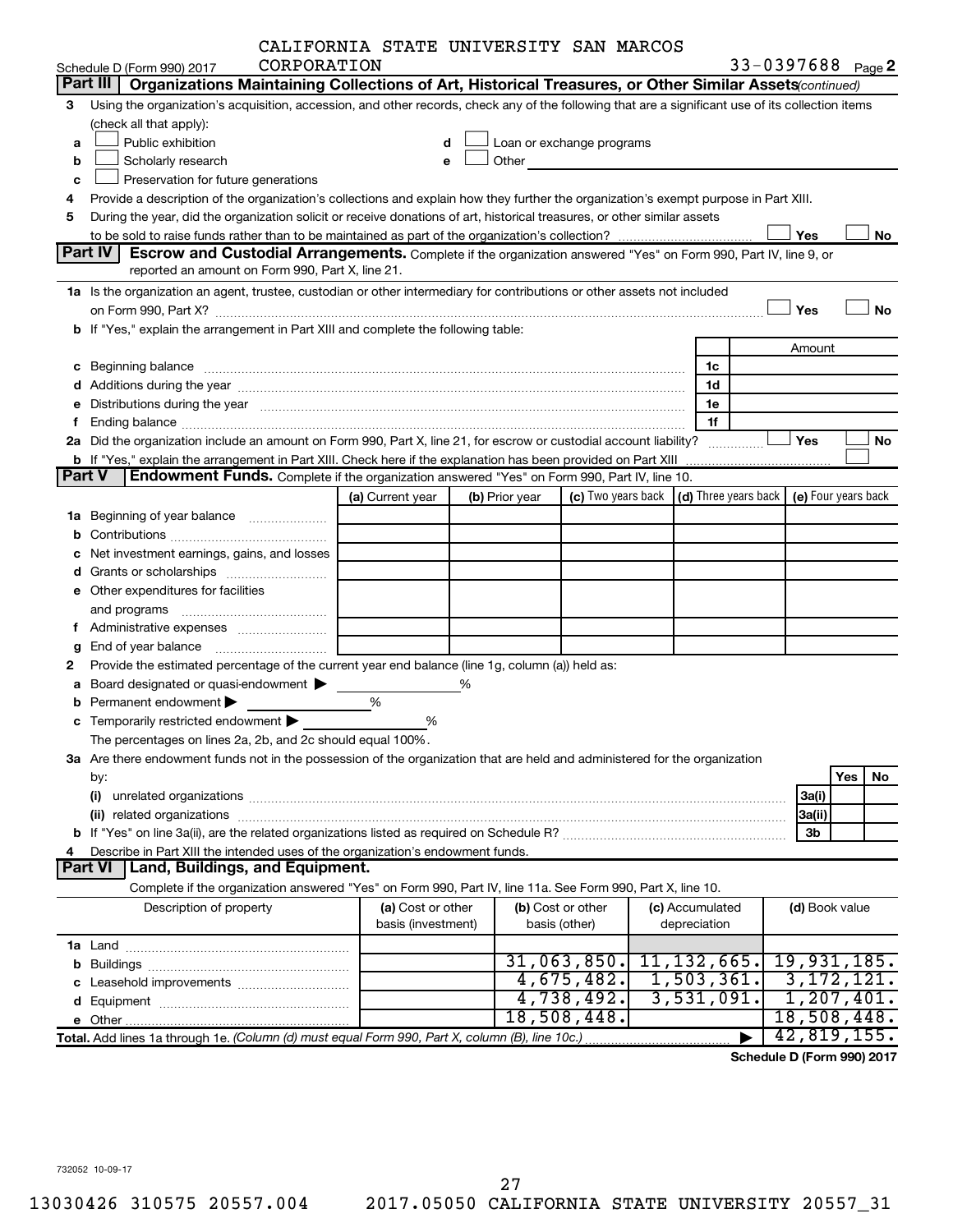|              |  | CALIFORNIA STATE UNIVERSITY SAN MARCOS |  |  |  |  |  |  |
|--------------|--|----------------------------------------|--|--|--|--|--|--|
| ------------ |  |                                        |  |  |  |  |  |  |

| CORPORATION<br>Schedule D (Form 990) 2017                                                                                                            |                       |                | $33 - 0397688$ Page 3                                     |
|------------------------------------------------------------------------------------------------------------------------------------------------------|-----------------------|----------------|-----------------------------------------------------------|
| Part VII Investments - Other Securities.                                                                                                             |                       |                |                                                           |
| Complete if the organization answered "Yes" on Form 990, Part IV, line 11b. See Form 990, Part X, line 12.                                           |                       |                |                                                           |
| (a) Description of security or category (including name of security)                                                                                 | (b) Book value        |                | (c) Method of valuation: Cost or end-of-year market value |
|                                                                                                                                                      |                       |                |                                                           |
|                                                                                                                                                      |                       |                |                                                           |
| (3) Other                                                                                                                                            |                       |                |                                                           |
| (A)                                                                                                                                                  |                       |                |                                                           |
| (B)                                                                                                                                                  |                       |                |                                                           |
| (C)                                                                                                                                                  |                       |                |                                                           |
| (D)                                                                                                                                                  |                       |                |                                                           |
| (E)                                                                                                                                                  |                       |                |                                                           |
|                                                                                                                                                      |                       |                |                                                           |
| (F)                                                                                                                                                  |                       |                |                                                           |
| (G)                                                                                                                                                  |                       |                |                                                           |
| (H)                                                                                                                                                  |                       |                |                                                           |
| Total. (Col. (b) must equal Form 990, Part X, col. (B) line 12.)                                                                                     |                       |                |                                                           |
| Part VIII Investments - Program Related.                                                                                                             |                       |                |                                                           |
| Complete if the organization answered "Yes" on Form 990, Part IV, line 11c. See Form 990, Part X, line 13.                                           |                       |                |                                                           |
| (a) Description of investment                                                                                                                        | (b) Book value        |                | (c) Method of valuation: Cost or end-of-year market value |
| (1)                                                                                                                                                  |                       |                |                                                           |
| (2)                                                                                                                                                  |                       |                |                                                           |
| (3)                                                                                                                                                  |                       |                |                                                           |
| (4)                                                                                                                                                  |                       |                |                                                           |
| (5)                                                                                                                                                  |                       |                |                                                           |
| (6)                                                                                                                                                  |                       |                |                                                           |
| (7)                                                                                                                                                  |                       |                |                                                           |
| (8)                                                                                                                                                  |                       |                |                                                           |
| (9)                                                                                                                                                  |                       |                |                                                           |
| Total. (Col. (b) must equal Form 990, Part X, col. (B) line 13.) $\blacktriangleright$                                                               |                       |                |                                                           |
| Part IX<br><b>Other Assets.</b>                                                                                                                      |                       |                |                                                           |
| Complete if the organization answered "Yes" on Form 990, Part IV, line 11d. See Form 990, Part X, line 15.                                           |                       |                |                                                           |
|                                                                                                                                                      | (a) Description       |                | (b) Book value                                            |
| (1)                                                                                                                                                  |                       |                |                                                           |
| (2)                                                                                                                                                  |                       |                |                                                           |
| (3)                                                                                                                                                  |                       |                |                                                           |
| (4)                                                                                                                                                  |                       |                |                                                           |
| (5)                                                                                                                                                  |                       |                |                                                           |
| (6)                                                                                                                                                  |                       |                |                                                           |
|                                                                                                                                                      |                       |                |                                                           |
| (7)                                                                                                                                                  |                       |                |                                                           |
| (8)                                                                                                                                                  |                       |                |                                                           |
| (9)                                                                                                                                                  |                       |                |                                                           |
| Total. (Column (b) must equal Form 990, Part X, col. (B) line 15.).<br><b>Other Liabilities.</b>                                                     |                       |                |                                                           |
| Part X                                                                                                                                               |                       |                |                                                           |
| Complete if the organization answered "Yes" on Form 990, Part IV, line 11e or 11f. See Form 990, Part X, line 25.                                    |                       |                |                                                           |
| (a) Description of liability<br>1.                                                                                                                   |                       | (b) Book value |                                                           |
| (1) Federal income taxes                                                                                                                             |                       |                |                                                           |
| POST RETIREMENT BENEFITS<br>(2)                                                                                                                      |                       | 1,531,547.     |                                                           |
| DUE TO RELATED ORGANIZATIONS<br>(3)                                                                                                                  |                       | 571,943.       |                                                           |
| <b>NOTE PAYABLE</b><br>(4)                                                                                                                           |                       | 198,291.       |                                                           |
| EXTENDED LEARNING BUILDING<br>(5)                                                                                                                    |                       | 14,900,000.    |                                                           |
| (6)                                                                                                                                                  |                       |                |                                                           |
| (7)                                                                                                                                                  |                       |                |                                                           |
| (8)                                                                                                                                                  |                       |                |                                                           |
| (9)                                                                                                                                                  |                       |                |                                                           |
| Total. (Column (b) must equal Form 990, Part X, col. (B) line 25.)                                                                                   | $\blacktriangleright$ | 17,201,781.    |                                                           |
| 2. Liability for uncertain tax positions. In Part XIII, provide the text of the footnote to the organization's financial statements that reports the |                       |                |                                                           |
|                                                                                                                                                      |                       |                |                                                           |

organization's liability for uncertain tax positions under FIN 48 (ASC 740). Check here if the text of the footnote has been provided in Part XIII  $\boxed{\text{X}}$ 

**Schedule D (Form 990) 2017**

732053 10-09-17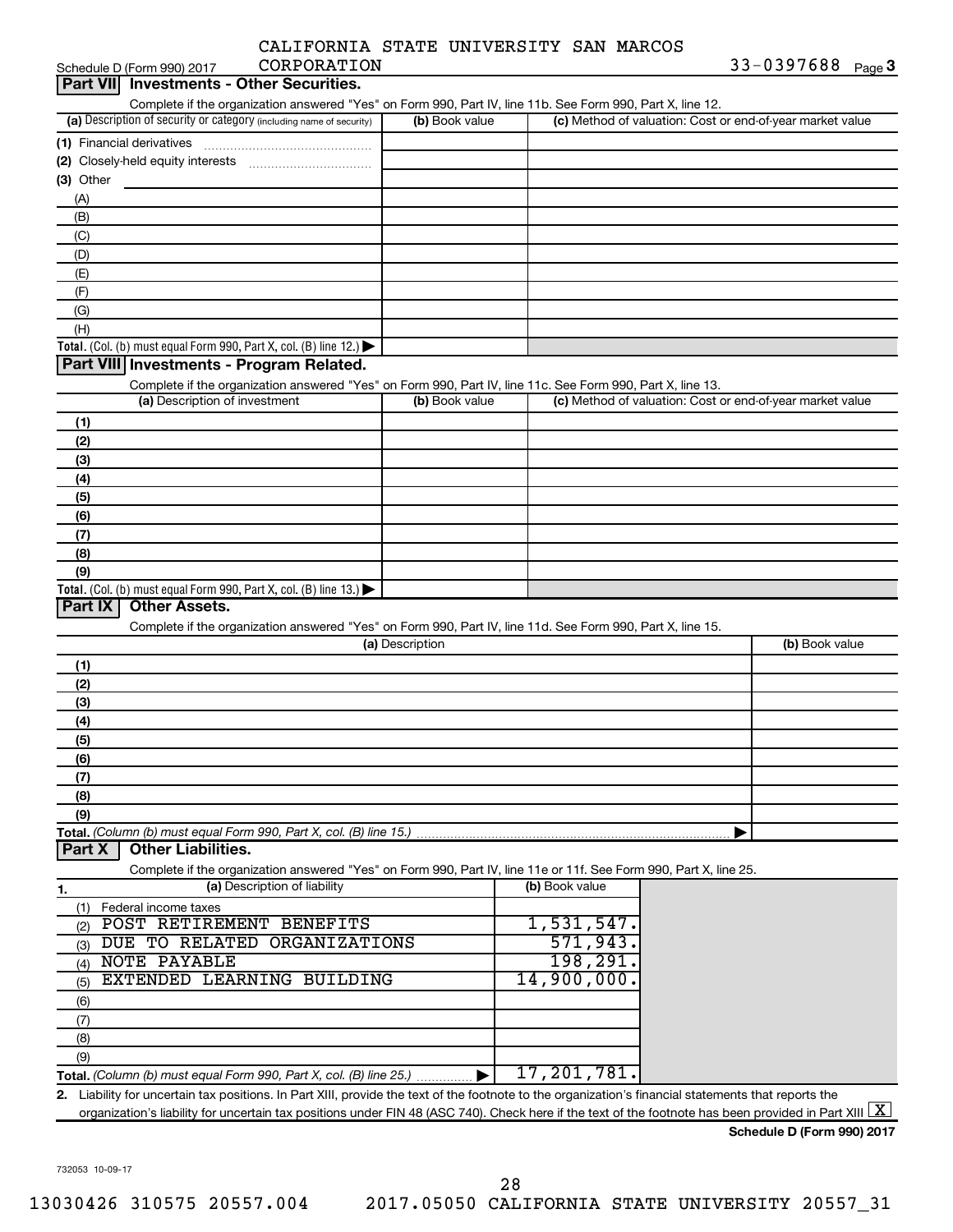|  | CALIFORNIA STATE UNIVERSITY SAN MARCOS |  |
|--|----------------------------------------|--|
|  |                                        |  |

|              | CORPORATION<br>Schedule D (Form 990) 2017                                                                      |                |            |                | 33-0397688 $_{Page 4}$ |
|--------------|----------------------------------------------------------------------------------------------------------------|----------------|------------|----------------|------------------------|
|              | Reconciliation of Revenue per Audited Financial Statements With Revenue per Return.<br><b>Part XI</b>          |                |            |                |                        |
|              | Complete if the organization answered "Yes" on Form 990, Part IV, line 12a.                                    |                |            |                |                        |
| 1            | Total revenue, gains, and other support per audited financial statements [[[[[[[[[[[[[[[[[[[[[[[[]]]]]]]]]]]]  |                |            | $\blacksquare$ | 23,423,948.            |
| $\mathbf{2}$ | Amounts included on line 1 but not on Form 990, Part VIII, line 12:                                            |                |            |                |                        |
| a            |                                                                                                                | 2a             | 38,003.    |                |                        |
| b            |                                                                                                                | 2 <sub>b</sub> | 1,315,615. |                |                        |
| C            | Recoveries of prior year grants [111] North Marconness Machines (1201) 1986                                    | 2c             |            |                |                        |
| d            |                                                                                                                | 2d             | 139,760.   |                |                        |
| e            | Add lines 2a through 2d                                                                                        |                |            | 2e             | 1,493,378.             |
| 3            |                                                                                                                |                |            | $\mathbf{a}$   | 21,930,570.            |
| 4            | Amounts included on Form 990. Part VIII. line 12, but not on line 1:                                           |                |            |                |                        |
| a            | Investment expenses not included on Form 990, Part VIII, line 7b []                                            | 4a l           |            |                |                        |
| b            |                                                                                                                | 4 <sub>h</sub> |            |                |                        |
|              | Add lines 4a and 4b                                                                                            |                |            | 4с             | 0.                     |
| 5.           |                                                                                                                |                |            | 5              | 21,930,570.            |
|              | Part XII   Reconciliation of Expenses per Audited Financial Statements With Expenses per Return.               |                |            |                |                        |
|              | Complete if the organization answered "Yes" on Form 990, Part IV, line 12a.                                    |                |            |                |                        |
| 1.           |                                                                                                                |                |            | $\blacksquare$ |                        |
| 2            |                                                                                                                |                |            |                | 21, 339, 654.          |
|              | Amounts included on line 1 but not on Form 990, Part IX, line 25:                                              |                |            |                |                        |
| a            |                                                                                                                | 2a             | 1,315,615. |                |                        |
| b            |                                                                                                                | 2 <sub>b</sub> |            |                |                        |
| C            |                                                                                                                | 2 <sub>c</sub> |            |                |                        |
| d            |                                                                                                                | 2d             | 139,760.   |                |                        |
| e            |                                                                                                                |                |            | 2e             | 1,455,375.             |
| З            |                                                                                                                |                |            | $\mathbf{a}$   | 19,884,279.            |
| 4            | Amounts included on Form 990, Part IX, line 25, but not on line 1:                                             |                |            |                |                        |
| a            | Investment expenses not included on Form 990, Part VIII, line 7b [100] [100] [100] [100] [100] [100] [100] [10 | 4a             |            |                |                        |
| b            |                                                                                                                | 4 <sub>h</sub> |            |                |                        |
|              | Add lines 4a and 4b                                                                                            |                |            | 4с             | 0.                     |
| 5            | Part XIII Supplemental Information.                                                                            |                |            | 5              | 19,884,279.            |

Provide the descriptions required for Part II, lines 3, 5, and 9; Part III, lines 1a and 4; Part IV, lines 1b and 2b; Part V, line 4; Part X, line 2; Part XI, lines 2d and 4b; and Part XII, lines 2d and 4b. Also complete this part to provide any additional information.

#### PART X, LINE 2:

| THE CORPORATION FOLLOWS ACCOUNTING STANDARDS GENERALLY ACCEPTED IN THE   |  |  |  |  |  |
|--------------------------------------------------------------------------|--|--|--|--|--|
| UNITED STATES OF AMERICA RELATED TO THE RECOGNITION OF UNCERTAIN TAX     |  |  |  |  |  |
| POSITIONS. THE CORPORATION RECOGNIZES ACCRUED INTEREST AND PENALTIES     |  |  |  |  |  |
| ASSOCIATED WITH UNCERTAIN TAX POSITIONS AS PART OF THE STATEMENTS OF     |  |  |  |  |  |
| ACTIVITIES, WHEN APPLICABLE. MANAGEMENT HAS DETERMINED THAT THE          |  |  |  |  |  |
| CORPORATION HAS NO UNCERTAIN TAX POSITIONS AS OF JUNE 30, 2018 AND 2017; |  |  |  |  |  |
| THEREFORE, NO AMOUNTS HAVE BEEN ACCRUED.                                 |  |  |  |  |  |
|                                                                          |  |  |  |  |  |
| PART XI, LINE 2D - OTHER ADJUSTMENTS:                                    |  |  |  |  |  |

RENT EXPENSE - NETTED TO REVENUE 139,760.

732054 10-09-17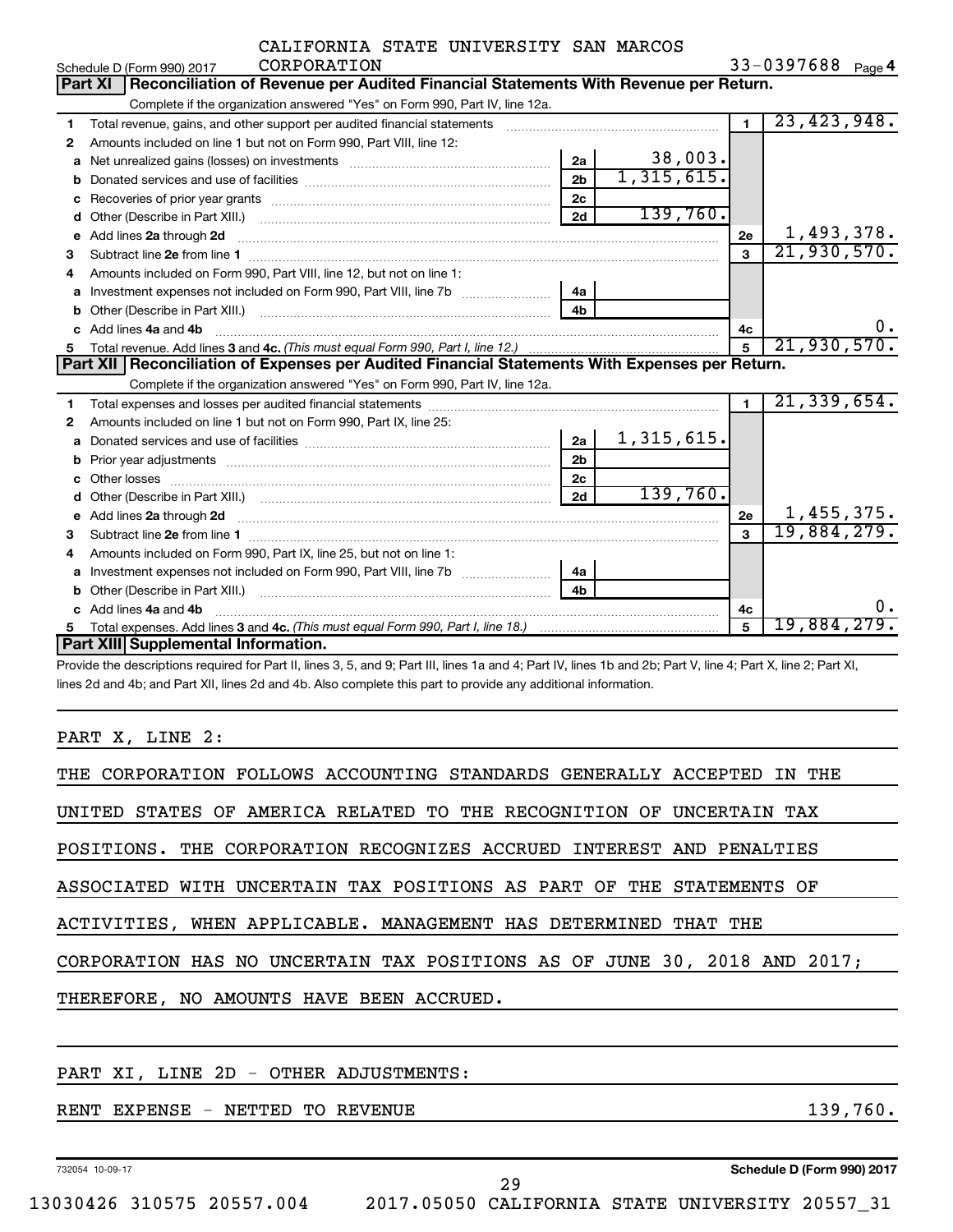| Schedule D (Form 990) 2017<br><b>Part XIII Supplemental Information (continued)</b> | CORPORATION | CALIFORNIA STATE UNIVERSITY SAN MARCOS | 33-0397688 Page 5          |
|-------------------------------------------------------------------------------------|-------------|----------------------------------------|----------------------------|
| PART XII, LINE 2D - OTHER ADJUSTMENTS:                                              |             |                                        |                            |
| RENT EXPENSE - NETTED TO REVENUE                                                    |             |                                        | 139,760.                   |
|                                                                                     |             |                                        |                            |
|                                                                                     |             |                                        |                            |
|                                                                                     |             |                                        |                            |
|                                                                                     |             |                                        |                            |
|                                                                                     |             |                                        |                            |
|                                                                                     |             |                                        |                            |
|                                                                                     |             |                                        |                            |
|                                                                                     |             |                                        |                            |
|                                                                                     |             |                                        |                            |
|                                                                                     |             |                                        |                            |
|                                                                                     |             |                                        |                            |
|                                                                                     |             |                                        |                            |
|                                                                                     |             |                                        |                            |
|                                                                                     |             |                                        |                            |
|                                                                                     |             |                                        |                            |
|                                                                                     |             |                                        |                            |
|                                                                                     |             |                                        |                            |
| 732055 10-09-17                                                                     |             | $30\,$                                 | Schedule D (Form 990) 2017 |

13030426 310575 20557.004 2017.05050 CALIFORNIA STATE UNIVERSITY 20557\_31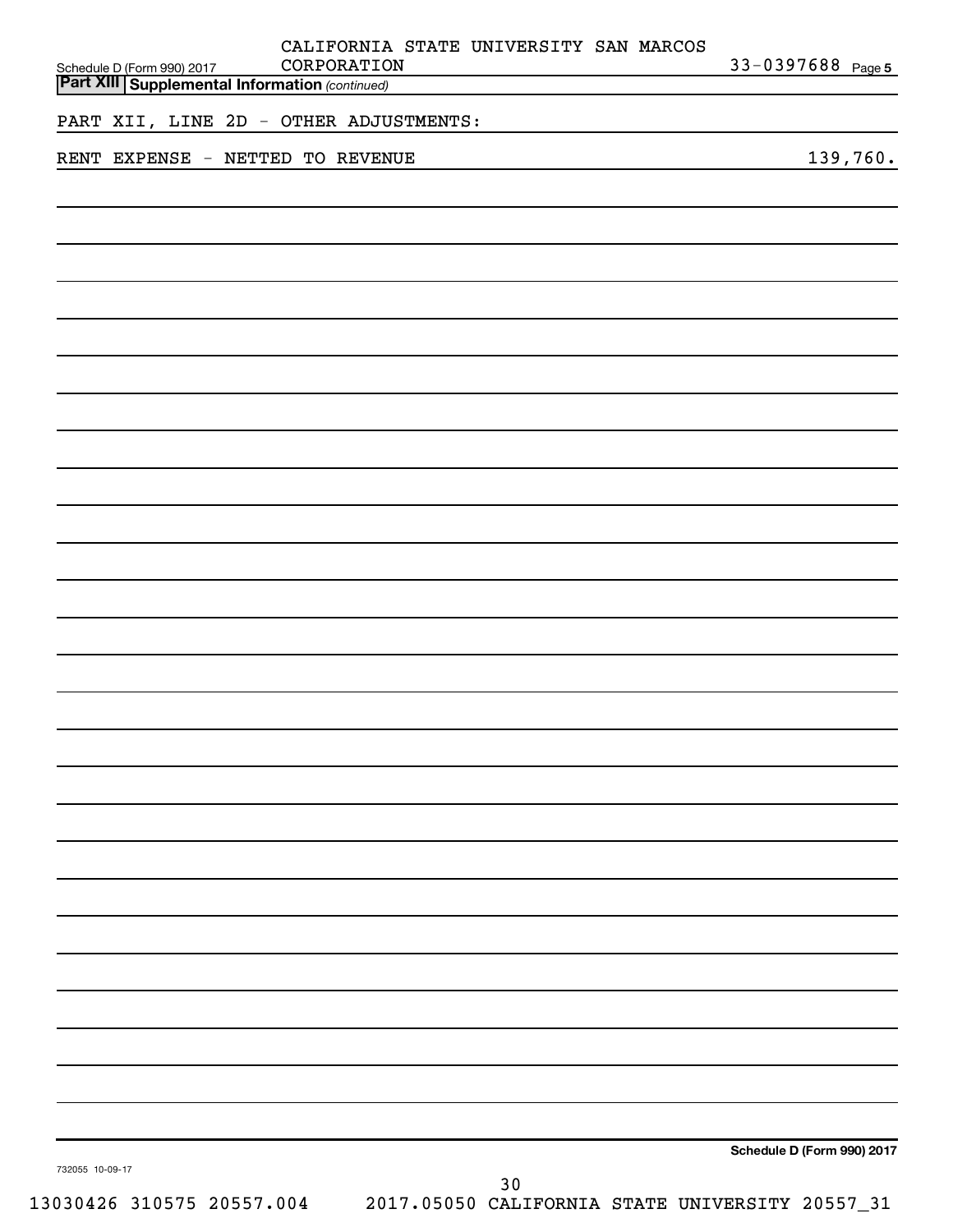| <b>Grants and Other Assistance to Organizations,</b><br><b>SCHEDULE I</b><br>(Form 990)<br>Governments, and Individuals in the United States<br>Complete if the organization answered "Yes" on Form 990, Part IV, line 21 or 22.                                                                               |            |                                        |                                                                              |                                         |                                                                |                                          |                                                     |  |
|----------------------------------------------------------------------------------------------------------------------------------------------------------------------------------------------------------------------------------------------------------------------------------------------------------------|------------|----------------------------------------|------------------------------------------------------------------------------|-----------------------------------------|----------------------------------------------------------------|------------------------------------------|-----------------------------------------------------|--|
| Department of the Treasury<br>Internal Revenue Service                                                                                                                                                                                                                                                         |            |                                        | Attach to Form 990.<br>Go to www.irs.gov/Form990 for the latest information. |                                         |                                                                |                                          | <b>Open to Public</b><br>Inspection                 |  |
| Name of the organization<br>CORPORATION                                                                                                                                                                                                                                                                        |            | CALIFORNIA STATE UNIVERSITY SAN MARCOS |                                                                              |                                         |                                                                |                                          | <b>Employer identification number</b><br>33-0397688 |  |
| Part I<br><b>General Information on Grants and Assistance</b>                                                                                                                                                                                                                                                  |            |                                        |                                                                              |                                         |                                                                |                                          |                                                     |  |
| Does the organization maintain records to substantiate the amount of the grants or assistance, the grantees' eligibility for the grants or assistance, and the selection<br>1<br>Describe in Part IV the organization's procedures for monitoring the use of grant funds in the United States.<br>$\mathbf{2}$ |            |                                        |                                                                              |                                         |                                                                |                                          | $\boxed{\text{X}}$ Yes<br>1 No                      |  |
| Part II<br>Grants and Other Assistance to Domestic Organizations and Domestic Governments. Complete if the organization answered "Yes" on Form 990, Part IV, line 21, for any                                                                                                                                  |            |                                        |                                                                              |                                         |                                                                |                                          |                                                     |  |
| recipient that received more than \$5,000. Part II can be duplicated if additional space is needed.<br>1 (a) Name and address of organization<br>or government                                                                                                                                                 | $(b)$ EIN  | (c) IRC section<br>(if applicable)     | (d) Amount of<br>cash grant                                                  | (e) Amount of<br>non-cash<br>assistance | (f) Method of<br>valuation (book,<br>FMV, appraisal,<br>other) | (g) Description of<br>noncash assistance | (h) Purpose of grant<br>or assistance               |  |
| CALIFORNIA STATE UNIVERSITY SAN<br>MARCOS - 333 S. TWIN OAKS ROAD -<br>SAN MARCOS, CA 92096                                                                                                                                                                                                                    | 33-0535371 | 115                                    | 895,479.                                                                     | $\mathbf{0}$ .                          |                                                                |                                          | CAL STATE SAN MARCOS<br>STUDENT SCHOLARSHIPS        |  |
| CALIFORNIA STATE UNIVERSITY SAN<br>MARCOS - 333 S. TWIN OAKS ROAD -<br>SAN MARCOS, CA 92096                                                                                                                                                                                                                    | 33-0535371 | 115                                    | 500,000,                                                                     | $\mathbf{0}$ .                          |                                                                |                                          | CONTRIBUTION TO CAMPUS                              |  |
|                                                                                                                                                                                                                                                                                                                |            |                                        |                                                                              |                                         |                                                                |                                          |                                                     |  |
|                                                                                                                                                                                                                                                                                                                |            |                                        |                                                                              |                                         |                                                                |                                          |                                                     |  |
|                                                                                                                                                                                                                                                                                                                |            |                                        |                                                                              |                                         |                                                                |                                          |                                                     |  |
|                                                                                                                                                                                                                                                                                                                |            |                                        |                                                                              |                                         |                                                                |                                          |                                                     |  |
| $\mathbf{2}$                                                                                                                                                                                                                                                                                                   |            |                                        |                                                                              |                                         |                                                                |                                          | 1.<br>▶                                             |  |

**For Paperwork Reduction Act Notice, see the Instructions for Form 990. Schedule I (Form 990) (2017)** LHA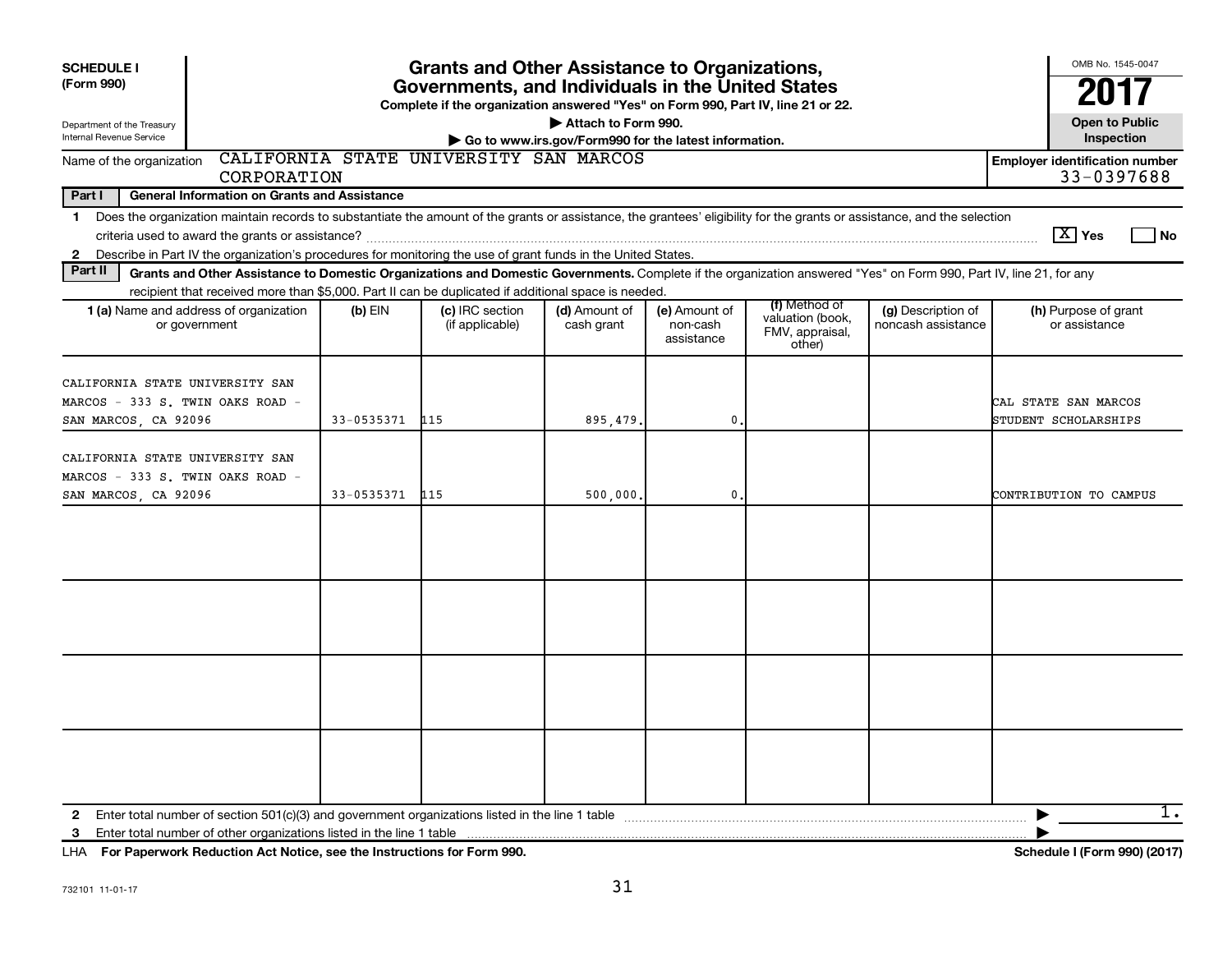Schedule I (Form 990) (2017) CORPORATION  $33-0397688$ CORPORATION

**2**

Part III | Grants and Other Assistance to Domestic Individuals. Complete if the organization answered "Yes" on Form 990, Part IV, line 22. Part III can be duplicated if additional space is needed.

| (a) Type of grant or assistance                                                                                      | (b) Number of<br>recipients | (c) Amount of<br>cash grant | (d) Amount of non-<br>cash assistance | (e) Method of valuation<br>(book, FMV, appraisal, other) | (f) Description of noncash assistance |
|----------------------------------------------------------------------------------------------------------------------|-----------------------------|-----------------------------|---------------------------------------|----------------------------------------------------------|---------------------------------------|
|                                                                                                                      |                             |                             |                                       |                                                          |                                       |
| STIPENDS                                                                                                             | 1835                        | 1,334,250.                  | $\mathbf{0}$ .                        |                                                          |                                       |
|                                                                                                                      |                             |                             |                                       |                                                          |                                       |
|                                                                                                                      |                             |                             |                                       |                                                          |                                       |
|                                                                                                                      |                             |                             |                                       |                                                          |                                       |
|                                                                                                                      |                             |                             |                                       |                                                          |                                       |
|                                                                                                                      |                             |                             |                                       |                                                          |                                       |
|                                                                                                                      |                             |                             |                                       |                                                          |                                       |
|                                                                                                                      |                             |                             |                                       |                                                          |                                       |
|                                                                                                                      |                             |                             |                                       |                                                          |                                       |
| <u>n indo i ilizin din dilizi di seria dollar anglia di seria di seria di seria di seria di seria di seria di se</u> |                             |                             |                                       |                                                          |                                       |

Part IV | Supplemental Information. Provide the information required in Part I, line 2; Part III, column (b); and any other additional information.

PART I, LINE 2:

GRANTS GIVEN TO CSUSM ARE FOR STUDENT SCHOLARSHIPS AND THE UNIVERSITY

MONITORS THE FUNDS GIVEN TO EACH STUDENT. THE FINANCIAL AID OFFICE OF THE

UNIVERSITY QUALIFIES APPLICANTS FOR SCHOLARSHIPS BASED ON CRITERIA OVER

WHICH CSUSM CORPORATION HAS NO CONTROL. EXPENDITURES ON GRANTS AND

CONTRACTS ARE CLOSELY MONITORED BY THE CSUSM CORPORATION STAFF TO COMPLY

WITH SPONSOR REQUIREMENTS.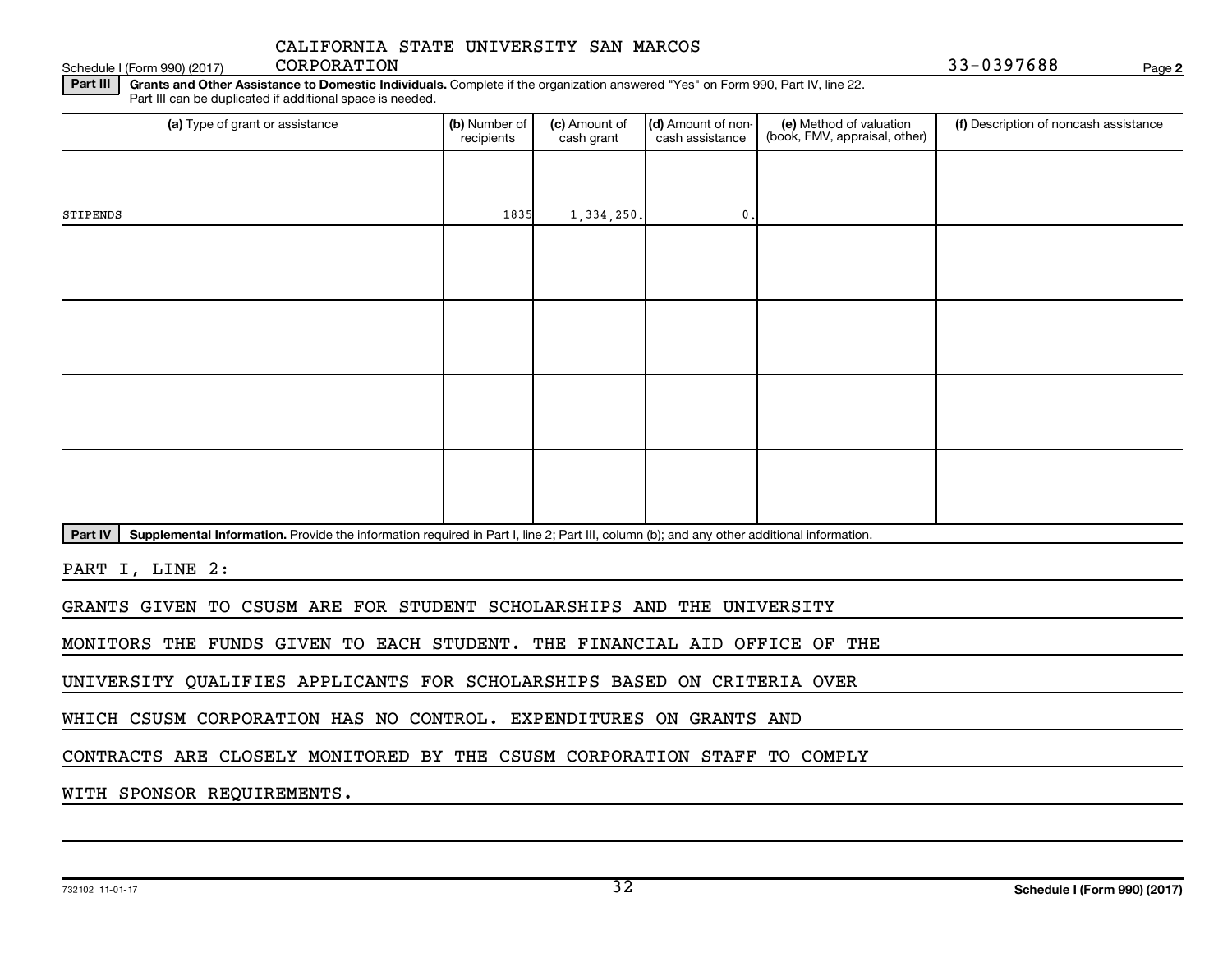| (Form 990)<br>For certain Officers, Directors, Trustees, Key Employees, and Highest<br><b>Compensated Employees</b><br>Complete if the organization answered "Yes" on Form 990, Part IV, line 23.<br><b>Open to Public</b><br>Attach to Form 990.<br>Department of the Treasury<br>Inspection<br>Go to www.irs.gov/Form990 for instructions and the latest information.<br>Internal Revenue Service<br>CALIFORNIA STATE UNIVERSITY SAN MARCOS<br><b>Employer identification number</b><br>Name of the organization<br>33-0397688<br>CORPORATION<br>Part I<br><b>Questions Regarding Compensation</b><br><b>Yes</b><br>No<br>1a Check the appropriate box(es) if the organization provided any of the following to or for a person listed on Form 990,<br>Part VII, Section A, line 1a. Complete Part III to provide any relevant information regarding these items.<br>First-class or charter travel<br>Housing allowance or residence for personal use<br>Travel for companions<br>Payments for business use of personal residence<br>Health or social club dues or initiation fees<br>Tax indemnification and gross-up payments<br>Discretionary spending account<br>Personal services (such as, maid, chauffeur, chef)<br><b>b</b> If any of the boxes on line 1a are checked, did the organization follow a written policy regarding payment or<br>1b<br>Did the organization require substantiation prior to reimbursing or allowing expenses incurred by all directors,<br>2<br>$\mathbf{2}$<br>З<br>Indicate which, if any, of the following the filing organization used to establish the compensation of the organization's<br>CEO/Executive Director. Check all that apply. Do not check any boxes for methods used by a related organization to<br>establish compensation of the CEO/Executive Director, but explain in Part III.<br>Compensation committee<br>Written employment contract<br>Independent compensation consultant<br>Compensation survey or study<br>Form 990 of other organizations<br>Approval by the board or compensation committee<br>During the year, did any person listed on Form 990, Part VII, Section A, line 1a, with respect to the filing<br>4<br>organization or a related organization:<br>х<br>Receive a severance payment or change-of-control payment?<br>4a<br>а<br>$\overline{\textbf{x}}$<br>4b<br>b<br>X<br>4c<br>c<br>If "Yes" to any of lines 4a-c, list the persons and provide the applicable amounts for each item in Part III.<br>Only section 501(c)(3), 501(c)(4), and 501(c)(29) organizations must complete lines 5-9.<br>For persons listed on Form 990, Part VII, Section A, line 1a, did the organization pay or accrue any compensation<br>contingent on the revenues of:<br>х<br>5a<br>X<br>5b<br>If "Yes" on line 5a or 5b, describe in Part III.<br>6 For persons listed on Form 990, Part VII, Section A, line 1a, did the organization pay or accrue any compensation<br>contingent on the net earnings of:<br>х<br>6a<br>X<br>6b<br>If "Yes" on line 6a or 6b, describe in Part III.<br>7 For persons listed on Form 990, Part VII, Section A, line 1a, did the organization provide any nonfixed payments<br>x<br>7<br>Were any amounts reported on Form 990, Part VII, paid or accrued pursuant to a contract that was subject to the<br>8<br>x<br>8<br>If "Yes" on line 8, did the organization also follow the rebuttable presumption procedure described in<br>9<br>9<br>LHA For Paperwork Reduction Act Notice, see the Instructions for Form 990.<br>Schedule J (Form 990) 2017 | <b>SCHEDULE J</b> | <b>Compensation Information</b> |  | OMB No. 1545-0047 |  |  |  |
|--------------------------------------------------------------------------------------------------------------------------------------------------------------------------------------------------------------------------------------------------------------------------------------------------------------------------------------------------------------------------------------------------------------------------------------------------------------------------------------------------------------------------------------------------------------------------------------------------------------------------------------------------------------------------------------------------------------------------------------------------------------------------------------------------------------------------------------------------------------------------------------------------------------------------------------------------------------------------------------------------------------------------------------------------------------------------------------------------------------------------------------------------------------------------------------------------------------------------------------------------------------------------------------------------------------------------------------------------------------------------------------------------------------------------------------------------------------------------------------------------------------------------------------------------------------------------------------------------------------------------------------------------------------------------------------------------------------------------------------------------------------------------------------------------------------------------------------------------------------------------------------------------------------------------------------------------------------------------------------------------------------------------------------------------------------------------------------------------------------------------------------------------------------------------------------------------------------------------------------------------------------------------------------------------------------------------------------------------------------------------------------------------------------------------------------------------------------------------------------------------------------------------------------------------------------------------------------------------------------------------------------------------------------------------------------------------------------------------------------------------------------------------------------------------------------------------------------------------------------------------------------------------------------------------------------------------------------------------------------------------------------------------------------------------------------------------------------------------------------------------------------------------------------------------------------------------------------------------------------------------------------------------------------------------------------------------------------------------------------------------------------------------------------------------------------------------------------------------------------------------------------------------------------------------------------|-------------------|---------------------------------|--|-------------------|--|--|--|
|                                                                                                                                                                                                                                                                                                                                                                                                                                                                                                                                                                                                                                                                                                                                                                                                                                                                                                                                                                                                                                                                                                                                                                                                                                                                                                                                                                                                                                                                                                                                                                                                                                                                                                                                                                                                                                                                                                                                                                                                                                                                                                                                                                                                                                                                                                                                                                                                                                                                                                                                                                                                                                                                                                                                                                                                                                                                                                                                                                                                                                                                                                                                                                                                                                                                                                                                                                                                                                                                                                                                                              |                   |                                 |  |                   |  |  |  |
|                                                                                                                                                                                                                                                                                                                                                                                                                                                                                                                                                                                                                                                                                                                                                                                                                                                                                                                                                                                                                                                                                                                                                                                                                                                                                                                                                                                                                                                                                                                                                                                                                                                                                                                                                                                                                                                                                                                                                                                                                                                                                                                                                                                                                                                                                                                                                                                                                                                                                                                                                                                                                                                                                                                                                                                                                                                                                                                                                                                                                                                                                                                                                                                                                                                                                                                                                                                                                                                                                                                                                              |                   |                                 |  |                   |  |  |  |
|                                                                                                                                                                                                                                                                                                                                                                                                                                                                                                                                                                                                                                                                                                                                                                                                                                                                                                                                                                                                                                                                                                                                                                                                                                                                                                                                                                                                                                                                                                                                                                                                                                                                                                                                                                                                                                                                                                                                                                                                                                                                                                                                                                                                                                                                                                                                                                                                                                                                                                                                                                                                                                                                                                                                                                                                                                                                                                                                                                                                                                                                                                                                                                                                                                                                                                                                                                                                                                                                                                                                                              |                   |                                 |  |                   |  |  |  |
|                                                                                                                                                                                                                                                                                                                                                                                                                                                                                                                                                                                                                                                                                                                                                                                                                                                                                                                                                                                                                                                                                                                                                                                                                                                                                                                                                                                                                                                                                                                                                                                                                                                                                                                                                                                                                                                                                                                                                                                                                                                                                                                                                                                                                                                                                                                                                                                                                                                                                                                                                                                                                                                                                                                                                                                                                                                                                                                                                                                                                                                                                                                                                                                                                                                                                                                                                                                                                                                                                                                                                              |                   |                                 |  |                   |  |  |  |
|                                                                                                                                                                                                                                                                                                                                                                                                                                                                                                                                                                                                                                                                                                                                                                                                                                                                                                                                                                                                                                                                                                                                                                                                                                                                                                                                                                                                                                                                                                                                                                                                                                                                                                                                                                                                                                                                                                                                                                                                                                                                                                                                                                                                                                                                                                                                                                                                                                                                                                                                                                                                                                                                                                                                                                                                                                                                                                                                                                                                                                                                                                                                                                                                                                                                                                                                                                                                                                                                                                                                                              |                   |                                 |  |                   |  |  |  |
|                                                                                                                                                                                                                                                                                                                                                                                                                                                                                                                                                                                                                                                                                                                                                                                                                                                                                                                                                                                                                                                                                                                                                                                                                                                                                                                                                                                                                                                                                                                                                                                                                                                                                                                                                                                                                                                                                                                                                                                                                                                                                                                                                                                                                                                                                                                                                                                                                                                                                                                                                                                                                                                                                                                                                                                                                                                                                                                                                                                                                                                                                                                                                                                                                                                                                                                                                                                                                                                                                                                                                              |                   |                                 |  |                   |  |  |  |
|                                                                                                                                                                                                                                                                                                                                                                                                                                                                                                                                                                                                                                                                                                                                                                                                                                                                                                                                                                                                                                                                                                                                                                                                                                                                                                                                                                                                                                                                                                                                                                                                                                                                                                                                                                                                                                                                                                                                                                                                                                                                                                                                                                                                                                                                                                                                                                                                                                                                                                                                                                                                                                                                                                                                                                                                                                                                                                                                                                                                                                                                                                                                                                                                                                                                                                                                                                                                                                                                                                                                                              |                   |                                 |  |                   |  |  |  |
|                                                                                                                                                                                                                                                                                                                                                                                                                                                                                                                                                                                                                                                                                                                                                                                                                                                                                                                                                                                                                                                                                                                                                                                                                                                                                                                                                                                                                                                                                                                                                                                                                                                                                                                                                                                                                                                                                                                                                                                                                                                                                                                                                                                                                                                                                                                                                                                                                                                                                                                                                                                                                                                                                                                                                                                                                                                                                                                                                                                                                                                                                                                                                                                                                                                                                                                                                                                                                                                                                                                                                              |                   |                                 |  |                   |  |  |  |
|                                                                                                                                                                                                                                                                                                                                                                                                                                                                                                                                                                                                                                                                                                                                                                                                                                                                                                                                                                                                                                                                                                                                                                                                                                                                                                                                                                                                                                                                                                                                                                                                                                                                                                                                                                                                                                                                                                                                                                                                                                                                                                                                                                                                                                                                                                                                                                                                                                                                                                                                                                                                                                                                                                                                                                                                                                                                                                                                                                                                                                                                                                                                                                                                                                                                                                                                                                                                                                                                                                                                                              |                   |                                 |  |                   |  |  |  |
|                                                                                                                                                                                                                                                                                                                                                                                                                                                                                                                                                                                                                                                                                                                                                                                                                                                                                                                                                                                                                                                                                                                                                                                                                                                                                                                                                                                                                                                                                                                                                                                                                                                                                                                                                                                                                                                                                                                                                                                                                                                                                                                                                                                                                                                                                                                                                                                                                                                                                                                                                                                                                                                                                                                                                                                                                                                                                                                                                                                                                                                                                                                                                                                                                                                                                                                                                                                                                                                                                                                                                              |                   |                                 |  |                   |  |  |  |
|                                                                                                                                                                                                                                                                                                                                                                                                                                                                                                                                                                                                                                                                                                                                                                                                                                                                                                                                                                                                                                                                                                                                                                                                                                                                                                                                                                                                                                                                                                                                                                                                                                                                                                                                                                                                                                                                                                                                                                                                                                                                                                                                                                                                                                                                                                                                                                                                                                                                                                                                                                                                                                                                                                                                                                                                                                                                                                                                                                                                                                                                                                                                                                                                                                                                                                                                                                                                                                                                                                                                                              |                   |                                 |  |                   |  |  |  |
|                                                                                                                                                                                                                                                                                                                                                                                                                                                                                                                                                                                                                                                                                                                                                                                                                                                                                                                                                                                                                                                                                                                                                                                                                                                                                                                                                                                                                                                                                                                                                                                                                                                                                                                                                                                                                                                                                                                                                                                                                                                                                                                                                                                                                                                                                                                                                                                                                                                                                                                                                                                                                                                                                                                                                                                                                                                                                                                                                                                                                                                                                                                                                                                                                                                                                                                                                                                                                                                                                                                                                              |                   |                                 |  |                   |  |  |  |
|                                                                                                                                                                                                                                                                                                                                                                                                                                                                                                                                                                                                                                                                                                                                                                                                                                                                                                                                                                                                                                                                                                                                                                                                                                                                                                                                                                                                                                                                                                                                                                                                                                                                                                                                                                                                                                                                                                                                                                                                                                                                                                                                                                                                                                                                                                                                                                                                                                                                                                                                                                                                                                                                                                                                                                                                                                                                                                                                                                                                                                                                                                                                                                                                                                                                                                                                                                                                                                                                                                                                                              |                   |                                 |  |                   |  |  |  |
|                                                                                                                                                                                                                                                                                                                                                                                                                                                                                                                                                                                                                                                                                                                                                                                                                                                                                                                                                                                                                                                                                                                                                                                                                                                                                                                                                                                                                                                                                                                                                                                                                                                                                                                                                                                                                                                                                                                                                                                                                                                                                                                                                                                                                                                                                                                                                                                                                                                                                                                                                                                                                                                                                                                                                                                                                                                                                                                                                                                                                                                                                                                                                                                                                                                                                                                                                                                                                                                                                                                                                              |                   |                                 |  |                   |  |  |  |
|                                                                                                                                                                                                                                                                                                                                                                                                                                                                                                                                                                                                                                                                                                                                                                                                                                                                                                                                                                                                                                                                                                                                                                                                                                                                                                                                                                                                                                                                                                                                                                                                                                                                                                                                                                                                                                                                                                                                                                                                                                                                                                                                                                                                                                                                                                                                                                                                                                                                                                                                                                                                                                                                                                                                                                                                                                                                                                                                                                                                                                                                                                                                                                                                                                                                                                                                                                                                                                                                                                                                                              |                   |                                 |  |                   |  |  |  |
|                                                                                                                                                                                                                                                                                                                                                                                                                                                                                                                                                                                                                                                                                                                                                                                                                                                                                                                                                                                                                                                                                                                                                                                                                                                                                                                                                                                                                                                                                                                                                                                                                                                                                                                                                                                                                                                                                                                                                                                                                                                                                                                                                                                                                                                                                                                                                                                                                                                                                                                                                                                                                                                                                                                                                                                                                                                                                                                                                                                                                                                                                                                                                                                                                                                                                                                                                                                                                                                                                                                                                              |                   |                                 |  |                   |  |  |  |
|                                                                                                                                                                                                                                                                                                                                                                                                                                                                                                                                                                                                                                                                                                                                                                                                                                                                                                                                                                                                                                                                                                                                                                                                                                                                                                                                                                                                                                                                                                                                                                                                                                                                                                                                                                                                                                                                                                                                                                                                                                                                                                                                                                                                                                                                                                                                                                                                                                                                                                                                                                                                                                                                                                                                                                                                                                                                                                                                                                                                                                                                                                                                                                                                                                                                                                                                                                                                                                                                                                                                                              |                   |                                 |  |                   |  |  |  |
|                                                                                                                                                                                                                                                                                                                                                                                                                                                                                                                                                                                                                                                                                                                                                                                                                                                                                                                                                                                                                                                                                                                                                                                                                                                                                                                                                                                                                                                                                                                                                                                                                                                                                                                                                                                                                                                                                                                                                                                                                                                                                                                                                                                                                                                                                                                                                                                                                                                                                                                                                                                                                                                                                                                                                                                                                                                                                                                                                                                                                                                                                                                                                                                                                                                                                                                                                                                                                                                                                                                                                              |                   |                                 |  |                   |  |  |  |
|                                                                                                                                                                                                                                                                                                                                                                                                                                                                                                                                                                                                                                                                                                                                                                                                                                                                                                                                                                                                                                                                                                                                                                                                                                                                                                                                                                                                                                                                                                                                                                                                                                                                                                                                                                                                                                                                                                                                                                                                                                                                                                                                                                                                                                                                                                                                                                                                                                                                                                                                                                                                                                                                                                                                                                                                                                                                                                                                                                                                                                                                                                                                                                                                                                                                                                                                                                                                                                                                                                                                                              |                   |                                 |  |                   |  |  |  |
|                                                                                                                                                                                                                                                                                                                                                                                                                                                                                                                                                                                                                                                                                                                                                                                                                                                                                                                                                                                                                                                                                                                                                                                                                                                                                                                                                                                                                                                                                                                                                                                                                                                                                                                                                                                                                                                                                                                                                                                                                                                                                                                                                                                                                                                                                                                                                                                                                                                                                                                                                                                                                                                                                                                                                                                                                                                                                                                                                                                                                                                                                                                                                                                                                                                                                                                                                                                                                                                                                                                                                              |                   |                                 |  |                   |  |  |  |
|                                                                                                                                                                                                                                                                                                                                                                                                                                                                                                                                                                                                                                                                                                                                                                                                                                                                                                                                                                                                                                                                                                                                                                                                                                                                                                                                                                                                                                                                                                                                                                                                                                                                                                                                                                                                                                                                                                                                                                                                                                                                                                                                                                                                                                                                                                                                                                                                                                                                                                                                                                                                                                                                                                                                                                                                                                                                                                                                                                                                                                                                                                                                                                                                                                                                                                                                                                                                                                                                                                                                                              |                   |                                 |  |                   |  |  |  |
|                                                                                                                                                                                                                                                                                                                                                                                                                                                                                                                                                                                                                                                                                                                                                                                                                                                                                                                                                                                                                                                                                                                                                                                                                                                                                                                                                                                                                                                                                                                                                                                                                                                                                                                                                                                                                                                                                                                                                                                                                                                                                                                                                                                                                                                                                                                                                                                                                                                                                                                                                                                                                                                                                                                                                                                                                                                                                                                                                                                                                                                                                                                                                                                                                                                                                                                                                                                                                                                                                                                                                              |                   |                                 |  |                   |  |  |  |
|                                                                                                                                                                                                                                                                                                                                                                                                                                                                                                                                                                                                                                                                                                                                                                                                                                                                                                                                                                                                                                                                                                                                                                                                                                                                                                                                                                                                                                                                                                                                                                                                                                                                                                                                                                                                                                                                                                                                                                                                                                                                                                                                                                                                                                                                                                                                                                                                                                                                                                                                                                                                                                                                                                                                                                                                                                                                                                                                                                                                                                                                                                                                                                                                                                                                                                                                                                                                                                                                                                                                                              |                   |                                 |  |                   |  |  |  |
|                                                                                                                                                                                                                                                                                                                                                                                                                                                                                                                                                                                                                                                                                                                                                                                                                                                                                                                                                                                                                                                                                                                                                                                                                                                                                                                                                                                                                                                                                                                                                                                                                                                                                                                                                                                                                                                                                                                                                                                                                                                                                                                                                                                                                                                                                                                                                                                                                                                                                                                                                                                                                                                                                                                                                                                                                                                                                                                                                                                                                                                                                                                                                                                                                                                                                                                                                                                                                                                                                                                                                              |                   |                                 |  |                   |  |  |  |
|                                                                                                                                                                                                                                                                                                                                                                                                                                                                                                                                                                                                                                                                                                                                                                                                                                                                                                                                                                                                                                                                                                                                                                                                                                                                                                                                                                                                                                                                                                                                                                                                                                                                                                                                                                                                                                                                                                                                                                                                                                                                                                                                                                                                                                                                                                                                                                                                                                                                                                                                                                                                                                                                                                                                                                                                                                                                                                                                                                                                                                                                                                                                                                                                                                                                                                                                                                                                                                                                                                                                                              |                   |                                 |  |                   |  |  |  |
|                                                                                                                                                                                                                                                                                                                                                                                                                                                                                                                                                                                                                                                                                                                                                                                                                                                                                                                                                                                                                                                                                                                                                                                                                                                                                                                                                                                                                                                                                                                                                                                                                                                                                                                                                                                                                                                                                                                                                                                                                                                                                                                                                                                                                                                                                                                                                                                                                                                                                                                                                                                                                                                                                                                                                                                                                                                                                                                                                                                                                                                                                                                                                                                                                                                                                                                                                                                                                                                                                                                                                              |                   |                                 |  |                   |  |  |  |
|                                                                                                                                                                                                                                                                                                                                                                                                                                                                                                                                                                                                                                                                                                                                                                                                                                                                                                                                                                                                                                                                                                                                                                                                                                                                                                                                                                                                                                                                                                                                                                                                                                                                                                                                                                                                                                                                                                                                                                                                                                                                                                                                                                                                                                                                                                                                                                                                                                                                                                                                                                                                                                                                                                                                                                                                                                                                                                                                                                                                                                                                                                                                                                                                                                                                                                                                                                                                                                                                                                                                                              |                   |                                 |  |                   |  |  |  |
|                                                                                                                                                                                                                                                                                                                                                                                                                                                                                                                                                                                                                                                                                                                                                                                                                                                                                                                                                                                                                                                                                                                                                                                                                                                                                                                                                                                                                                                                                                                                                                                                                                                                                                                                                                                                                                                                                                                                                                                                                                                                                                                                                                                                                                                                                                                                                                                                                                                                                                                                                                                                                                                                                                                                                                                                                                                                                                                                                                                                                                                                                                                                                                                                                                                                                                                                                                                                                                                                                                                                                              |                   |                                 |  |                   |  |  |  |
|                                                                                                                                                                                                                                                                                                                                                                                                                                                                                                                                                                                                                                                                                                                                                                                                                                                                                                                                                                                                                                                                                                                                                                                                                                                                                                                                                                                                                                                                                                                                                                                                                                                                                                                                                                                                                                                                                                                                                                                                                                                                                                                                                                                                                                                                                                                                                                                                                                                                                                                                                                                                                                                                                                                                                                                                                                                                                                                                                                                                                                                                                                                                                                                                                                                                                                                                                                                                                                                                                                                                                              |                   |                                 |  |                   |  |  |  |
|                                                                                                                                                                                                                                                                                                                                                                                                                                                                                                                                                                                                                                                                                                                                                                                                                                                                                                                                                                                                                                                                                                                                                                                                                                                                                                                                                                                                                                                                                                                                                                                                                                                                                                                                                                                                                                                                                                                                                                                                                                                                                                                                                                                                                                                                                                                                                                                                                                                                                                                                                                                                                                                                                                                                                                                                                                                                                                                                                                                                                                                                                                                                                                                                                                                                                                                                                                                                                                                                                                                                                              |                   |                                 |  |                   |  |  |  |
|                                                                                                                                                                                                                                                                                                                                                                                                                                                                                                                                                                                                                                                                                                                                                                                                                                                                                                                                                                                                                                                                                                                                                                                                                                                                                                                                                                                                                                                                                                                                                                                                                                                                                                                                                                                                                                                                                                                                                                                                                                                                                                                                                                                                                                                                                                                                                                                                                                                                                                                                                                                                                                                                                                                                                                                                                                                                                                                                                                                                                                                                                                                                                                                                                                                                                                                                                                                                                                                                                                                                                              |                   |                                 |  |                   |  |  |  |
|                                                                                                                                                                                                                                                                                                                                                                                                                                                                                                                                                                                                                                                                                                                                                                                                                                                                                                                                                                                                                                                                                                                                                                                                                                                                                                                                                                                                                                                                                                                                                                                                                                                                                                                                                                                                                                                                                                                                                                                                                                                                                                                                                                                                                                                                                                                                                                                                                                                                                                                                                                                                                                                                                                                                                                                                                                                                                                                                                                                                                                                                                                                                                                                                                                                                                                                                                                                                                                                                                                                                                              |                   |                                 |  |                   |  |  |  |
|                                                                                                                                                                                                                                                                                                                                                                                                                                                                                                                                                                                                                                                                                                                                                                                                                                                                                                                                                                                                                                                                                                                                                                                                                                                                                                                                                                                                                                                                                                                                                                                                                                                                                                                                                                                                                                                                                                                                                                                                                                                                                                                                                                                                                                                                                                                                                                                                                                                                                                                                                                                                                                                                                                                                                                                                                                                                                                                                                                                                                                                                                                                                                                                                                                                                                                                                                                                                                                                                                                                                                              |                   |                                 |  |                   |  |  |  |
|                                                                                                                                                                                                                                                                                                                                                                                                                                                                                                                                                                                                                                                                                                                                                                                                                                                                                                                                                                                                                                                                                                                                                                                                                                                                                                                                                                                                                                                                                                                                                                                                                                                                                                                                                                                                                                                                                                                                                                                                                                                                                                                                                                                                                                                                                                                                                                                                                                                                                                                                                                                                                                                                                                                                                                                                                                                                                                                                                                                                                                                                                                                                                                                                                                                                                                                                                                                                                                                                                                                                                              |                   |                                 |  |                   |  |  |  |
|                                                                                                                                                                                                                                                                                                                                                                                                                                                                                                                                                                                                                                                                                                                                                                                                                                                                                                                                                                                                                                                                                                                                                                                                                                                                                                                                                                                                                                                                                                                                                                                                                                                                                                                                                                                                                                                                                                                                                                                                                                                                                                                                                                                                                                                                                                                                                                                                                                                                                                                                                                                                                                                                                                                                                                                                                                                                                                                                                                                                                                                                                                                                                                                                                                                                                                                                                                                                                                                                                                                                                              |                   |                                 |  |                   |  |  |  |
|                                                                                                                                                                                                                                                                                                                                                                                                                                                                                                                                                                                                                                                                                                                                                                                                                                                                                                                                                                                                                                                                                                                                                                                                                                                                                                                                                                                                                                                                                                                                                                                                                                                                                                                                                                                                                                                                                                                                                                                                                                                                                                                                                                                                                                                                                                                                                                                                                                                                                                                                                                                                                                                                                                                                                                                                                                                                                                                                                                                                                                                                                                                                                                                                                                                                                                                                                                                                                                                                                                                                                              |                   |                                 |  |                   |  |  |  |
|                                                                                                                                                                                                                                                                                                                                                                                                                                                                                                                                                                                                                                                                                                                                                                                                                                                                                                                                                                                                                                                                                                                                                                                                                                                                                                                                                                                                                                                                                                                                                                                                                                                                                                                                                                                                                                                                                                                                                                                                                                                                                                                                                                                                                                                                                                                                                                                                                                                                                                                                                                                                                                                                                                                                                                                                                                                                                                                                                                                                                                                                                                                                                                                                                                                                                                                                                                                                                                                                                                                                                              |                   |                                 |  |                   |  |  |  |
|                                                                                                                                                                                                                                                                                                                                                                                                                                                                                                                                                                                                                                                                                                                                                                                                                                                                                                                                                                                                                                                                                                                                                                                                                                                                                                                                                                                                                                                                                                                                                                                                                                                                                                                                                                                                                                                                                                                                                                                                                                                                                                                                                                                                                                                                                                                                                                                                                                                                                                                                                                                                                                                                                                                                                                                                                                                                                                                                                                                                                                                                                                                                                                                                                                                                                                                                                                                                                                                                                                                                                              |                   |                                 |  |                   |  |  |  |
|                                                                                                                                                                                                                                                                                                                                                                                                                                                                                                                                                                                                                                                                                                                                                                                                                                                                                                                                                                                                                                                                                                                                                                                                                                                                                                                                                                                                                                                                                                                                                                                                                                                                                                                                                                                                                                                                                                                                                                                                                                                                                                                                                                                                                                                                                                                                                                                                                                                                                                                                                                                                                                                                                                                                                                                                                                                                                                                                                                                                                                                                                                                                                                                                                                                                                                                                                                                                                                                                                                                                                              |                   |                                 |  |                   |  |  |  |
|                                                                                                                                                                                                                                                                                                                                                                                                                                                                                                                                                                                                                                                                                                                                                                                                                                                                                                                                                                                                                                                                                                                                                                                                                                                                                                                                                                                                                                                                                                                                                                                                                                                                                                                                                                                                                                                                                                                                                                                                                                                                                                                                                                                                                                                                                                                                                                                                                                                                                                                                                                                                                                                                                                                                                                                                                                                                                                                                                                                                                                                                                                                                                                                                                                                                                                                                                                                                                                                                                                                                                              |                   |                                 |  |                   |  |  |  |
|                                                                                                                                                                                                                                                                                                                                                                                                                                                                                                                                                                                                                                                                                                                                                                                                                                                                                                                                                                                                                                                                                                                                                                                                                                                                                                                                                                                                                                                                                                                                                                                                                                                                                                                                                                                                                                                                                                                                                                                                                                                                                                                                                                                                                                                                                                                                                                                                                                                                                                                                                                                                                                                                                                                                                                                                                                                                                                                                                                                                                                                                                                                                                                                                                                                                                                                                                                                                                                                                                                                                                              |                   |                                 |  |                   |  |  |  |
|                                                                                                                                                                                                                                                                                                                                                                                                                                                                                                                                                                                                                                                                                                                                                                                                                                                                                                                                                                                                                                                                                                                                                                                                                                                                                                                                                                                                                                                                                                                                                                                                                                                                                                                                                                                                                                                                                                                                                                                                                                                                                                                                                                                                                                                                                                                                                                                                                                                                                                                                                                                                                                                                                                                                                                                                                                                                                                                                                                                                                                                                                                                                                                                                                                                                                                                                                                                                                                                                                                                                                              |                   |                                 |  |                   |  |  |  |
|                                                                                                                                                                                                                                                                                                                                                                                                                                                                                                                                                                                                                                                                                                                                                                                                                                                                                                                                                                                                                                                                                                                                                                                                                                                                                                                                                                                                                                                                                                                                                                                                                                                                                                                                                                                                                                                                                                                                                                                                                                                                                                                                                                                                                                                                                                                                                                                                                                                                                                                                                                                                                                                                                                                                                                                                                                                                                                                                                                                                                                                                                                                                                                                                                                                                                                                                                                                                                                                                                                                                                              |                   |                                 |  |                   |  |  |  |
|                                                                                                                                                                                                                                                                                                                                                                                                                                                                                                                                                                                                                                                                                                                                                                                                                                                                                                                                                                                                                                                                                                                                                                                                                                                                                                                                                                                                                                                                                                                                                                                                                                                                                                                                                                                                                                                                                                                                                                                                                                                                                                                                                                                                                                                                                                                                                                                                                                                                                                                                                                                                                                                                                                                                                                                                                                                                                                                                                                                                                                                                                                                                                                                                                                                                                                                                                                                                                                                                                                                                                              |                   |                                 |  |                   |  |  |  |
|                                                                                                                                                                                                                                                                                                                                                                                                                                                                                                                                                                                                                                                                                                                                                                                                                                                                                                                                                                                                                                                                                                                                                                                                                                                                                                                                                                                                                                                                                                                                                                                                                                                                                                                                                                                                                                                                                                                                                                                                                                                                                                                                                                                                                                                                                                                                                                                                                                                                                                                                                                                                                                                                                                                                                                                                                                                                                                                                                                                                                                                                                                                                                                                                                                                                                                                                                                                                                                                                                                                                                              |                   |                                 |  |                   |  |  |  |
|                                                                                                                                                                                                                                                                                                                                                                                                                                                                                                                                                                                                                                                                                                                                                                                                                                                                                                                                                                                                                                                                                                                                                                                                                                                                                                                                                                                                                                                                                                                                                                                                                                                                                                                                                                                                                                                                                                                                                                                                                                                                                                                                                                                                                                                                                                                                                                                                                                                                                                                                                                                                                                                                                                                                                                                                                                                                                                                                                                                                                                                                                                                                                                                                                                                                                                                                                                                                                                                                                                                                                              |                   |                                 |  |                   |  |  |  |
|                                                                                                                                                                                                                                                                                                                                                                                                                                                                                                                                                                                                                                                                                                                                                                                                                                                                                                                                                                                                                                                                                                                                                                                                                                                                                                                                                                                                                                                                                                                                                                                                                                                                                                                                                                                                                                                                                                                                                                                                                                                                                                                                                                                                                                                                                                                                                                                                                                                                                                                                                                                                                                                                                                                                                                                                                                                                                                                                                                                                                                                                                                                                                                                                                                                                                                                                                                                                                                                                                                                                                              |                   |                                 |  |                   |  |  |  |
|                                                                                                                                                                                                                                                                                                                                                                                                                                                                                                                                                                                                                                                                                                                                                                                                                                                                                                                                                                                                                                                                                                                                                                                                                                                                                                                                                                                                                                                                                                                                                                                                                                                                                                                                                                                                                                                                                                                                                                                                                                                                                                                                                                                                                                                                                                                                                                                                                                                                                                                                                                                                                                                                                                                                                                                                                                                                                                                                                                                                                                                                                                                                                                                                                                                                                                                                                                                                                                                                                                                                                              |                   |                                 |  |                   |  |  |  |
|                                                                                                                                                                                                                                                                                                                                                                                                                                                                                                                                                                                                                                                                                                                                                                                                                                                                                                                                                                                                                                                                                                                                                                                                                                                                                                                                                                                                                                                                                                                                                                                                                                                                                                                                                                                                                                                                                                                                                                                                                                                                                                                                                                                                                                                                                                                                                                                                                                                                                                                                                                                                                                                                                                                                                                                                                                                                                                                                                                                                                                                                                                                                                                                                                                                                                                                                                                                                                                                                                                                                                              |                   |                                 |  |                   |  |  |  |
|                                                                                                                                                                                                                                                                                                                                                                                                                                                                                                                                                                                                                                                                                                                                                                                                                                                                                                                                                                                                                                                                                                                                                                                                                                                                                                                                                                                                                                                                                                                                                                                                                                                                                                                                                                                                                                                                                                                                                                                                                                                                                                                                                                                                                                                                                                                                                                                                                                                                                                                                                                                                                                                                                                                                                                                                                                                                                                                                                                                                                                                                                                                                                                                                                                                                                                                                                                                                                                                                                                                                                              |                   |                                 |  |                   |  |  |  |
|                                                                                                                                                                                                                                                                                                                                                                                                                                                                                                                                                                                                                                                                                                                                                                                                                                                                                                                                                                                                                                                                                                                                                                                                                                                                                                                                                                                                                                                                                                                                                                                                                                                                                                                                                                                                                                                                                                                                                                                                                                                                                                                                                                                                                                                                                                                                                                                                                                                                                                                                                                                                                                                                                                                                                                                                                                                                                                                                                                                                                                                                                                                                                                                                                                                                                                                                                                                                                                                                                                                                                              |                   |                                 |  |                   |  |  |  |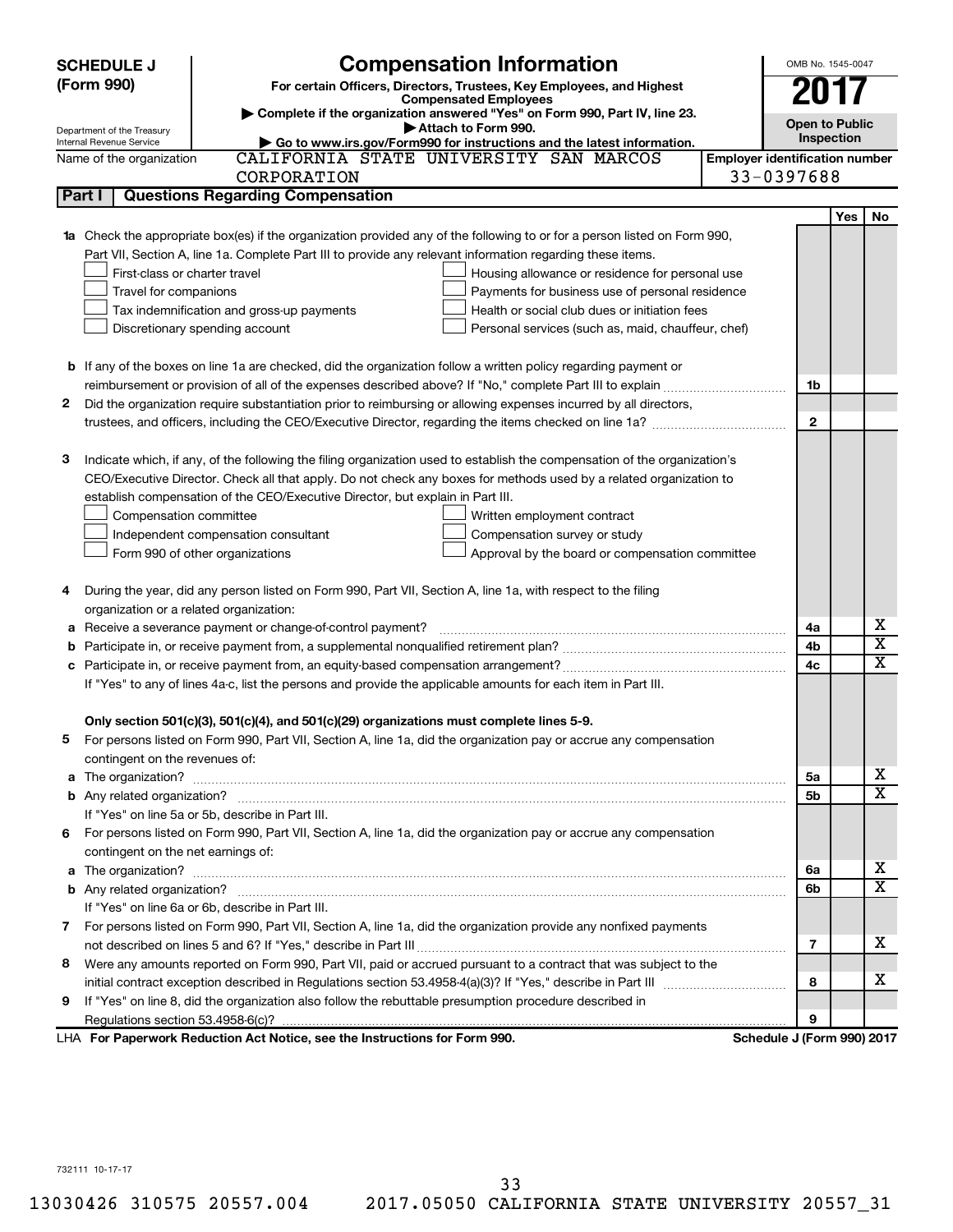#### CALIFORNIA STATE UNIVERSITY SAN MARCOS CORPORATION

Schedule J (Form 990) 2017 CORPORATION 33-0397688

Part II | Officers, Directors, Trustees, Key Employees, and Highest Compensated Employees. Use duplicate copies if additional space is needed.

For each individual whose compensation must be reported on Schedule J, report compensation from the organization on row (i) and from related organizations, described in the instructions, on row (ii). Do not list any individuals that aren't listed on Form 990, Part VII.

Note: The sum of columns (B)(i)-(iii) for each listed individual must equal the total amount of Form 990, Part VII, Section A, line 1a, applicable column (D) and (E) amounts for that individual.

|                               |      |                          | (B) Breakdown of W-2 and/or 1099-MISC compensation |                                           | (C) Retirement and<br>other deferred | (D) Nontaxable<br>benefits | (E) Total of columns | (F) Compensation<br>in column (B)         |  |
|-------------------------------|------|--------------------------|----------------------------------------------------|-------------------------------------------|--------------------------------------|----------------------------|----------------------|-------------------------------------------|--|
| (A) Name and Title            |      | (i) Base<br>compensation | (ii) Bonus &<br>incentive<br>compensation          | (iii) Other<br>reportable<br>compensation | compensation                         |                            | $(B)(i)-(D)$         | reported as deferred<br>on prior Form 990 |  |
| MATTHEW J. CEPPI<br>(1)       | (i)  | 0.                       | 0.                                                 | Ο.                                        | $\overline{0}$ .                     | 0.                         | Ω.                   | $0$ .                                     |  |
| CHAIRMAN                      | (ii) | 152, 175.                | $\mathbf 0$ .                                      | 0.                                        | 32,432.                              | 6, 283.                    | 190, 890.            | $\overline{0}$ .                          |  |
| CYNTHIA CHAVEZ METOYER<br>(2) | (i)  | 0.                       | $\mathbf 0$ .                                      | Ο.                                        | $\overline{0}$ .                     | Ω.                         | Ω.                   | $\overline{0}$ .                          |  |
| <b>SECRETARY</b>              | (ii) | 116,654.                 | $\mathbf 0$ .                                      | $\overline{0}$ .                          | 27,977.                              | 21,746.                    | 166,377.             | $\overline{0}$ .                          |  |
| (3) NEAL HOSS                 | (i)  | $\overline{0}$ .         | $\mathbf 0$ .                                      | Ο.                                        | 0.                                   | Ω.                         | 0.                   | $\overline{0}$ .                          |  |
| TREASURER                     | (ii) | 246, 400.                | $\mathbf 0$ .                                      | Ο.                                        | 67,639.                              | 8,897.                     | 322,936.             | $\overline{0}$ .                          |  |
| DR. GRAHAM OBEREM<br>(4)      | (i)  | 0.                       | $\mathbf 0$ .                                      | Ο.                                        | 0.                                   | Ω.                         | 0                    | $\overline{0}$ .                          |  |
| <b>DIRECTOR</b>               | (ii) | 243,850.                 | $\mathbf 0$ .                                      | Ο.                                        | 66,928.                              | 17,655.                    | 328, 433.            | $\overline{0}$ .                          |  |
| (5) DR. CHARLES DE LEONE      | (i)  | 26, 251.                 | $\mathbf 0$ .                                      | Ο.                                        | 0.                                   | 0.                         | 26, 251.             | $\overline{0}$ .                          |  |
| <b>DIRECTOR</b>               | (ii) | 137,344.                 | $\mathbf 0$ .                                      | Ο.                                        | 33,227.                              | 25,031                     | 195,602.             | $\overline{0}$ .                          |  |
| (6) DR. REGINA EISENBACH      | (i)  | 0.                       | $\mathbf 0$ .                                      | Ο.                                        | 0.                                   | 0.                         | Ω.                   | $\overline{0}$ .                          |  |
| <b>DIRECTOR</b>               | (ii) | 163, 115.                | $\overline{0}$                                     | Ο.                                        | 44,769.                              | 20, 346.                   | 228, 230.            | $\overline{0}$ .                          |  |
| JENNIFER WILLIAMS<br>(7)      | (i)  | Ο.                       | $\mathbf 0$ .                                      | Ο.                                        | О.                                   | 0.                         | Ω.                   | $\overline{0}$ .                          |  |
| <b>DIRECTOR</b>               | (ii) | 114,588.                 | $\overline{0}$                                     | Ο.                                        | 31,642.                              | 9,425.                     | 155,655.             | $\overline{0}$ .                          |  |
| <b>BELLA NEWBERG</b><br>(8)   | (i)  | 0.                       | $\mathbf 0$ .                                      | Ο.                                        | о.                                   | Ω.                         | 0.                   | $\overline{0}$ .                          |  |
| SECRETARY/EXECUTIVE DIRECTOR  | (ii) | 155, 765.                | 0.                                                 | 0.                                        | 42,752.                              | 23, 258.                   | 221,775.             | $\overline{0}$ .                          |  |
|                               | (i)  |                          |                                                    |                                           |                                      |                            |                      |                                           |  |
|                               | (ii) |                          |                                                    |                                           |                                      |                            |                      |                                           |  |
|                               | (i)  |                          |                                                    |                                           |                                      |                            |                      |                                           |  |
|                               | (ii) |                          |                                                    |                                           |                                      |                            |                      |                                           |  |
|                               | (i)  |                          |                                                    |                                           |                                      |                            |                      |                                           |  |
|                               | (ii) |                          |                                                    |                                           |                                      |                            |                      |                                           |  |
|                               | (i)  |                          |                                                    |                                           |                                      |                            |                      |                                           |  |
|                               | (ii) |                          |                                                    |                                           |                                      |                            |                      |                                           |  |
|                               | (i)  |                          |                                                    |                                           |                                      |                            |                      |                                           |  |
|                               | (ii) |                          |                                                    |                                           |                                      |                            |                      |                                           |  |
|                               | (i)  |                          |                                                    |                                           |                                      |                            |                      |                                           |  |
|                               | (ii) |                          |                                                    |                                           |                                      |                            |                      |                                           |  |
|                               | (i)  |                          |                                                    |                                           |                                      |                            |                      |                                           |  |
|                               | (ii) |                          |                                                    |                                           |                                      |                            |                      |                                           |  |
|                               | (i)  |                          |                                                    |                                           |                                      |                            |                      |                                           |  |
|                               | (ii) |                          |                                                    |                                           |                                      |                            |                      |                                           |  |

**2**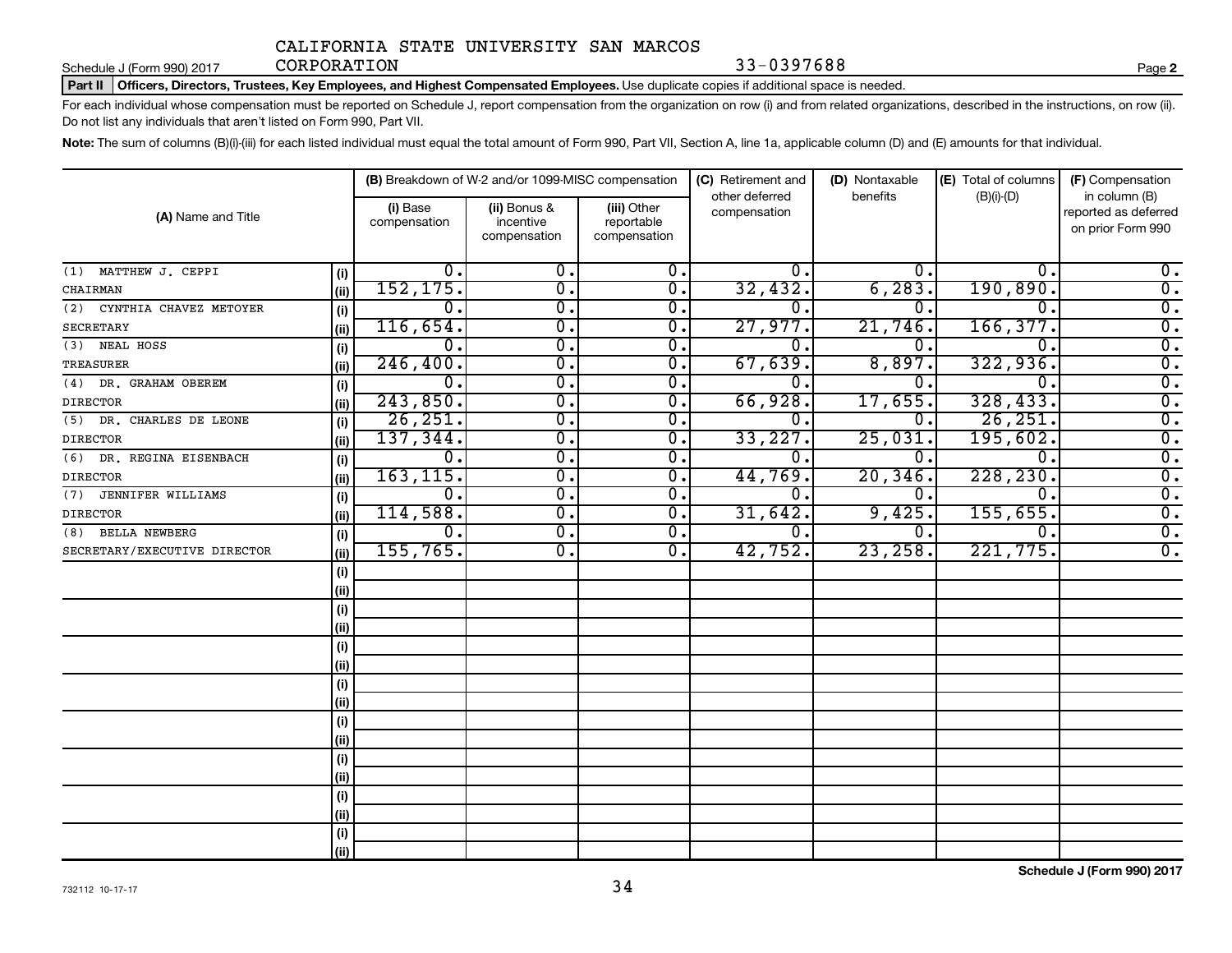Schedule J (Form 990) 2017 CORPORATION CORPORATION 33-0397688

#### **Part III Supplemental Information**

Provide the information, explanation, or descriptions required for Part I, lines 1a, 1b, 3, 4a, 4b, 4c, 5a, 5b, 6a, 6b, 7, and 8, and for Part II. Also complete this part for any additional information.

PART I, LINE 3:

THE OFFICERS LISTED ON SCHEDULE J ARE EMPLOYEES OF THE RELATED

CORPORATION

ORGANIZATION, CALIFORNIA STATE UNIVERSITY SAN MARCOS. THE RELATED

ORGANIZATION HAS POLICIES IN PLACE WHICH ARE USED TO DETERMINE

COMPENSATION.

**Schedule J (Form 990) 2017**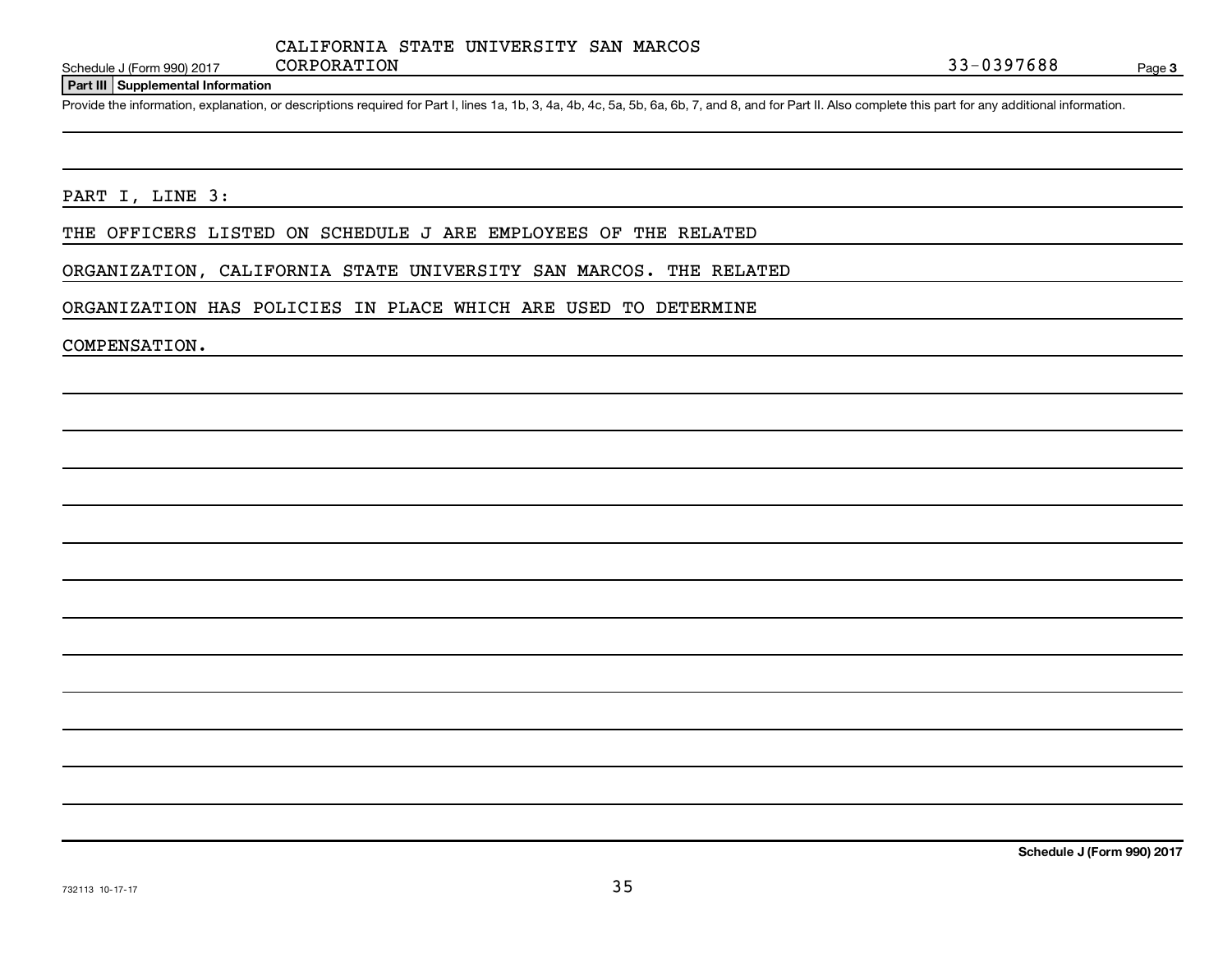|              | <b>Supplemental Information on Tax-Exempt Bonds</b><br><b>SCHEDULE K</b><br>Complete if the organization answered "Yes" on Form 990, Part IV, line 24a. Provide descriptions,<br>(Form 990)<br>explanations, and any additional information in Part VI.<br>Department of the Treasury<br>▶ Attach to Form 990. ♦ Go to www.irs.gov/Form990 for instructions and the latest information.<br>Internal Revenue Service<br>CALIFORNIA STATE UNIVERSITY SAN MARCOS |                                          |                 |                         |              |                         |                     |                            |    |          |                                                     | OMB No. 1545-0047<br><b>Open to Public</b><br>Inspection | 2017       |    |
|--------------|---------------------------------------------------------------------------------------------------------------------------------------------------------------------------------------------------------------------------------------------------------------------------------------------------------------------------------------------------------------------------------------------------------------------------------------------------------------|------------------------------------------|-----------------|-------------------------|--------------|-------------------------|---------------------|----------------------------|----|----------|-----------------------------------------------------|----------------------------------------------------------|------------|----|
|              | Name of the organization<br>CORPORATION                                                                                                                                                                                                                                                                                                                                                                                                                       |                                          |                 |                         |              |                         |                     |                            |    |          | <b>Employer identification number</b><br>33-0397688 |                                                          |            |    |
| Part I       | <b>Bond Issues</b>                                                                                                                                                                                                                                                                                                                                                                                                                                            | SEE PART VI FOR COLUMN (A) CONTINUATIONS |                 |                         |              |                         |                     |                            |    |          |                                                     |                                                          |            |    |
|              | (a) Issuer name                                                                                                                                                                                                                                                                                                                                                                                                                                               | (b) Issuer EIN                           | $(c)$ CUSIP $#$ | (d) Date issued         |              | (e) Issue price         |                     | (f) Description of purpose |    |          | (g) Defeased (h) On behalf                          |                                                          | (i) Pooled |    |
|              |                                                                                                                                                                                                                                                                                                                                                                                                                                                               |                                          |                 |                         |              |                         |                     |                            |    |          |                                                     | of issuer                                                | financing  |    |
|              |                                                                                                                                                                                                                                                                                                                                                                                                                                                               |                                          |                 |                         |              |                         |                     |                            |    | Yes   No | Yes   No                                            |                                                          | Yes        | No |
|              | TRUSTEES OF THE                                                                                                                                                                                                                                                                                                                                                                                                                                               |                                          |                 |                         |              |                         | <b>REFUND PRIOR</b> |                            |    |          |                                                     |                                                          |            |    |
|              | A CALIFORNIA STATE UNIVERS 91-2155587 13077 CXXX 08/07/13                                                                                                                                                                                                                                                                                                                                                                                                     |                                          |                 |                         |              |                         | 13060835.LSSUE      |                            |    | Χ        |                                                     | x                                                        |            | x  |
|              | TRUSTEES OF THE                                                                                                                                                                                                                                                                                                                                                                                                                                               |                                          |                 |                         |              |                         | REFUND PRIOR        |                            |    |          |                                                     |                                                          |            |    |
|              | B CALIFORNIA STATE UNIVERS 91-2155587 13077 CXXX 08/20/14 9,705,474. ISSUE                                                                                                                                                                                                                                                                                                                                                                                    |                                          |                 |                         |              |                         |                     |                            |    | х        |                                                     | x                                                        |            | X  |
|              |                                                                                                                                                                                                                                                                                                                                                                                                                                                               |                                          |                 |                         |              |                         |                     |                            |    |          |                                                     |                                                          |            |    |
| C            |                                                                                                                                                                                                                                                                                                                                                                                                                                                               |                                          |                 |                         |              |                         |                     |                            |    |          |                                                     |                                                          |            |    |
|              |                                                                                                                                                                                                                                                                                                                                                                                                                                                               |                                          |                 |                         |              |                         |                     |                            |    |          |                                                     |                                                          |            |    |
| D            |                                                                                                                                                                                                                                                                                                                                                                                                                                                               |                                          |                 |                         |              |                         |                     |                            |    |          |                                                     |                                                          |            |    |
| Part II      | <b>Proceeds</b>                                                                                                                                                                                                                                                                                                                                                                                                                                               |                                          |                 |                         |              |                         |                     |                            |    |          |                                                     |                                                          |            |    |
|              |                                                                                                                                                                                                                                                                                                                                                                                                                                                               |                                          |                 |                         |              |                         | В                   | C                          |    |          |                                                     | D                                                        |            |    |
| 1.           |                                                                                                                                                                                                                                                                                                                                                                                                                                                               |                                          |                 |                         | 2, 235, 000. |                         |                     |                            |    |          |                                                     |                                                          |            |    |
| $\mathbf{2}$ |                                                                                                                                                                                                                                                                                                                                                                                                                                                               |                                          |                 |                         |              |                         |                     |                            |    |          |                                                     |                                                          |            |    |
| 3            |                                                                                                                                                                                                                                                                                                                                                                                                                                                               |                                          |                 |                         | 13,060,835.  |                         | 9,705,474.          |                            |    |          |                                                     |                                                          |            |    |
| 4            |                                                                                                                                                                                                                                                                                                                                                                                                                                                               |                                          |                 |                         |              |                         |                     |                            |    |          |                                                     |                                                          |            |    |
| 5            | Capitalized interest from proceeds                                                                                                                                                                                                                                                                                                                                                                                                                            |                                          |                 |                         |              |                         |                     |                            |    |          |                                                     |                                                          |            |    |
| 6            | Proceeds in refunding escrows                                                                                                                                                                                                                                                                                                                                                                                                                                 |                                          |                 |                         |              |                         |                     |                            |    |          |                                                     |                                                          |            |    |
| 7            | Issuance costs from proceeds                                                                                                                                                                                                                                                                                                                                                                                                                                  |                                          |                 |                         | 61,788.      |                         | 44,812.             |                            |    |          |                                                     |                                                          |            |    |
| 8            | Credit enhancement from proceeds                                                                                                                                                                                                                                                                                                                                                                                                                              |                                          |                 |                         |              |                         |                     |                            |    |          |                                                     |                                                          |            |    |
| 9            |                                                                                                                                                                                                                                                                                                                                                                                                                                                               |                                          |                 |                         |              |                         |                     |                            |    |          |                                                     |                                                          |            |    |
| 10           |                                                                                                                                                                                                                                                                                                                                                                                                                                                               |                                          |                 |                         |              |                         |                     |                            |    |          |                                                     |                                                          |            |    |
| 11           | Other spent proceeds                                                                                                                                                                                                                                                                                                                                                                                                                                          |                                          |                 |                         | 12,999,047.  |                         | 9,660,662.          |                            |    |          |                                                     |                                                          |            |    |
| 12           | Other unspent proceeds                                                                                                                                                                                                                                                                                                                                                                                                                                        |                                          |                 |                         |              |                         |                     |                            |    |          |                                                     |                                                          |            |    |
| 13           |                                                                                                                                                                                                                                                                                                                                                                                                                                                               |                                          |                 |                         |              |                         |                     |                            |    |          |                                                     |                                                          |            |    |
|              |                                                                                                                                                                                                                                                                                                                                                                                                                                                               |                                          |                 | Yes                     | No           | Yes                     | No                  | <b>Yes</b>                 | No |          | <b>Yes</b>                                          |                                                          | No         |    |
| 14           | Were the bonds issued as part of a current refunding issue?                                                                                                                                                                                                                                                                                                                                                                                                   |                                          |                 |                         | х            |                         | х                   |                            |    |          |                                                     |                                                          |            |    |
| 15           |                                                                                                                                                                                                                                                                                                                                                                                                                                                               |                                          |                 | $\overline{\textbf{x}}$ |              | x                       |                     |                            |    |          |                                                     |                                                          |            |    |
| 16           |                                                                                                                                                                                                                                                                                                                                                                                                                                                               |                                          |                 | $\overline{\text{x}}$   |              | $\overline{\texttt{x}}$ |                     |                            |    |          |                                                     |                                                          |            |    |
| 17           | Does the organization maintain adequate books and records to support the final allocation of proceeds?                                                                                                                                                                                                                                                                                                                                                        |                                          |                 | $\overline{\text{x}}$   |              | $\overline{\texttt{x}}$ |                     |                            |    |          |                                                     |                                                          |            |    |
|              | Part III Private Business Use                                                                                                                                                                                                                                                                                                                                                                                                                                 |                                          |                 |                         |              |                         |                     |                            |    |          |                                                     |                                                          |            |    |
|              |                                                                                                                                                                                                                                                                                                                                                                                                                                                               |                                          |                 | A                       |              |                         | B                   | C                          |    |          |                                                     | D                                                        |            |    |
| 1.           | Was the organization a partner in a partnership, or a member of an LLC,                                                                                                                                                                                                                                                                                                                                                                                       |                                          |                 | Yes                     | No           | Yes                     | No                  | Yes                        | No |          | Yes                                                 |                                                          | No         |    |
|              |                                                                                                                                                                                                                                                                                                                                                                                                                                                               |                                          |                 |                         | X            |                         | X                   |                            |    |          |                                                     |                                                          |            |    |
| $\mathbf{2}$ | Are there any lease arrangements that may result in private business use of                                                                                                                                                                                                                                                                                                                                                                                   |                                          |                 |                         |              |                         |                     |                            |    |          |                                                     |                                                          |            |    |
|              |                                                                                                                                                                                                                                                                                                                                                                                                                                                               |                                          |                 |                         | x            |                         | X                   |                            |    |          |                                                     |                                                          |            |    |
|              | 732121 10-18-17 LHA For Paperwork Reduction Act Notice, see the Instructions for Form 990. 36                                                                                                                                                                                                                                                                                                                                                                 |                                          |                 |                         |              |                         |                     |                            |    |          | Schedule K (Form 990) 2017                          |                                                          |            |    |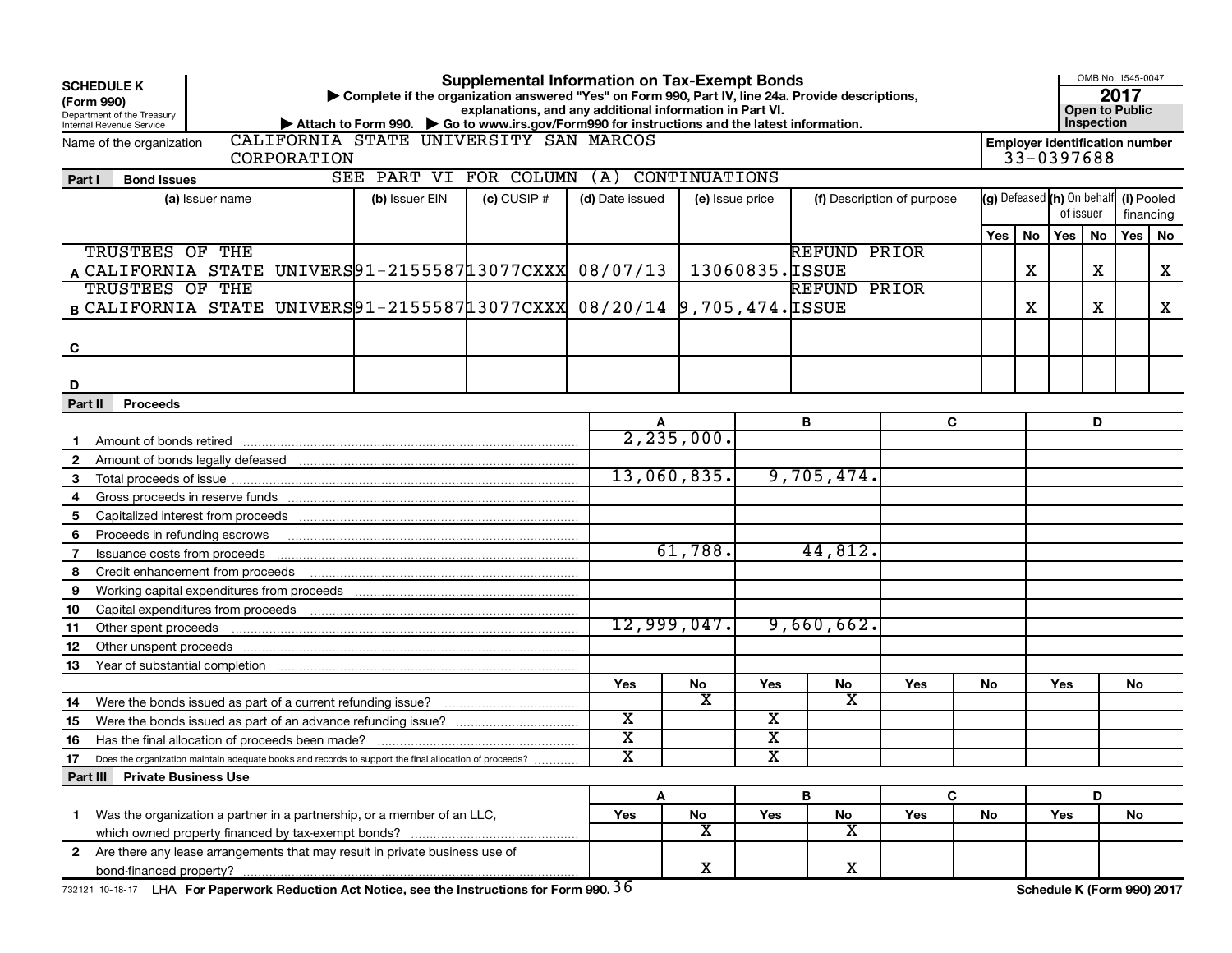#### CALIFORNIA STATE UNIVERSITY SAN MARCOS CORPORATION 33-0397688

| Schedule K (Form 990) 2017<br><b>CORPORATION</b>                                                                |     |                         |            | 33-039/688              |     |    |     | Page 2 |
|-----------------------------------------------------------------------------------------------------------------|-----|-------------------------|------------|-------------------------|-----|----|-----|--------|
| <b>Part III</b> Private Business Use (Continued)                                                                |     |                         |            |                         |     |    |     |        |
|                                                                                                                 |     | A                       |            | В                       |     | C  | D   |        |
| 3a Are there any management or service contracts that may result in private                                     | Yes | No                      | Yes        | No                      | Yes | No | Yes | No     |
|                                                                                                                 |     | х                       |            | x                       |     |    |     |        |
| <b>b</b> If "Yes" to line 3a, does the organization routinely engage bond counsel or other outside              |     |                         |            |                         |     |    |     |        |
| counsel to review any management or service contracts relating to the financed property?                        |     |                         |            |                         |     |    |     |        |
| $\epsilon$ Are there any research agreements that may result in private business use of bond-financed property? |     | $\overline{\texttt{x}}$ |            | $\overline{\texttt{x}}$ |     |    |     |        |
| d If "Yes" to line 3c, does the organization routinely engage bond counsel or other outside                     |     |                         |            |                         |     |    |     |        |
| counsel to review any research agreements relating to the financed property?                                    |     |                         |            |                         |     |    |     |        |
| Enter the percentage of financed property used in a private business use by<br>4                                |     |                         |            |                         |     |    |     |        |
| entities other than a section 501(c)(3) organization or a state or local government $\ldots$                    |     | %                       |            | %                       |     | %  |     | %      |
| 5<br>Enter the percentage of financed property used in a private business use as a result of                    |     |                         |            |                         |     |    |     |        |
| unrelated trade or business activity carried on by your organization, another                                   |     |                         |            |                         |     |    |     |        |
|                                                                                                                 |     | %                       |            | %                       |     | %  |     | %      |
| 6                                                                                                               |     | %                       |            | %                       |     | %  |     | %      |
| $\overline{7}$                                                                                                  |     | $\overline{\textbf{x}}$ |            | $\overline{\mathbf{X}}$ |     |    |     |        |
| 8a Has there been a sale or disposition of any of the bond-financed property to a non-                          |     |                         |            |                         |     |    |     |        |
| governmental person other than a 501(c)(3) organization since the bonds were issued?                            |     | $\mathbf X$             |            | X                       |     |    |     |        |
| <b>b</b> If "Yes" to line 8a, enter the percentage of bond-financed property sold or disposed                   |     |                         |            |                         |     |    |     |        |
|                                                                                                                 |     | %                       |            | %                       |     | %  |     | %      |
| c If "Yes" to line 8a, was any remedial action taken pursuant to Regulations sections                           |     |                         |            |                         |     |    |     |        |
|                                                                                                                 |     |                         |            |                         |     |    |     |        |
| Has the organization established written procedures to ensure that all nongualified<br>9                        |     |                         |            |                         |     |    |     |        |
| bonds of the issue are remediated in accordance with the requirements under                                     |     |                         |            |                         |     |    |     |        |
| Regulations sections 1.141-12 and 1.145-2?                                                                      |     | X.                      |            | x                       |     |    |     |        |
| Part IV Arbitrage                                                                                               |     |                         |            |                         |     |    |     |        |
|                                                                                                                 |     | A                       | B          |                         | C   |    | D   |        |
| Has the issuer filed Form 8038-T, Arbitrage Rebate, Yield Reduction and<br>1.                                   | Yes | <b>No</b>               | <b>Yes</b> | No                      | Yes | No | Yes | No     |
|                                                                                                                 |     | $\overline{\textbf{x}}$ |            | X                       |     |    |     |        |
|                                                                                                                 |     |                         |            |                         |     |    |     |        |
|                                                                                                                 |     | $\overline{\texttt{x}}$ |            | $\overline{\texttt{x}}$ |     |    |     |        |
|                                                                                                                 |     | $\overline{\textbf{x}}$ |            | $\overline{\texttt{x}}$ |     |    |     |        |
|                                                                                                                 |     | $\overline{\textbf{x}}$ |            | $\overline{\texttt{x}}$ |     |    |     |        |
| If "Yes" to line 2c, provide in Part VI the date the rebate computation was                                     |     |                         |            |                         |     |    |     |        |
|                                                                                                                 |     |                         |            |                         |     |    |     |        |
| 3                                                                                                               |     | $\overline{\texttt{x}}$ |            | $\overline{\mathbf{X}}$ |     |    |     |        |
| 4a Has the organization or the governmental issuer entered into a qualified                                     |     |                         |            |                         |     |    |     |        |
|                                                                                                                 |     | x                       |            | x                       |     |    |     |        |
|                                                                                                                 |     |                         |            |                         |     |    |     |        |
|                                                                                                                 |     |                         |            |                         |     |    |     |        |
|                                                                                                                 |     |                         |            |                         |     |    |     |        |
|                                                                                                                 |     |                         |            |                         |     |    |     |        |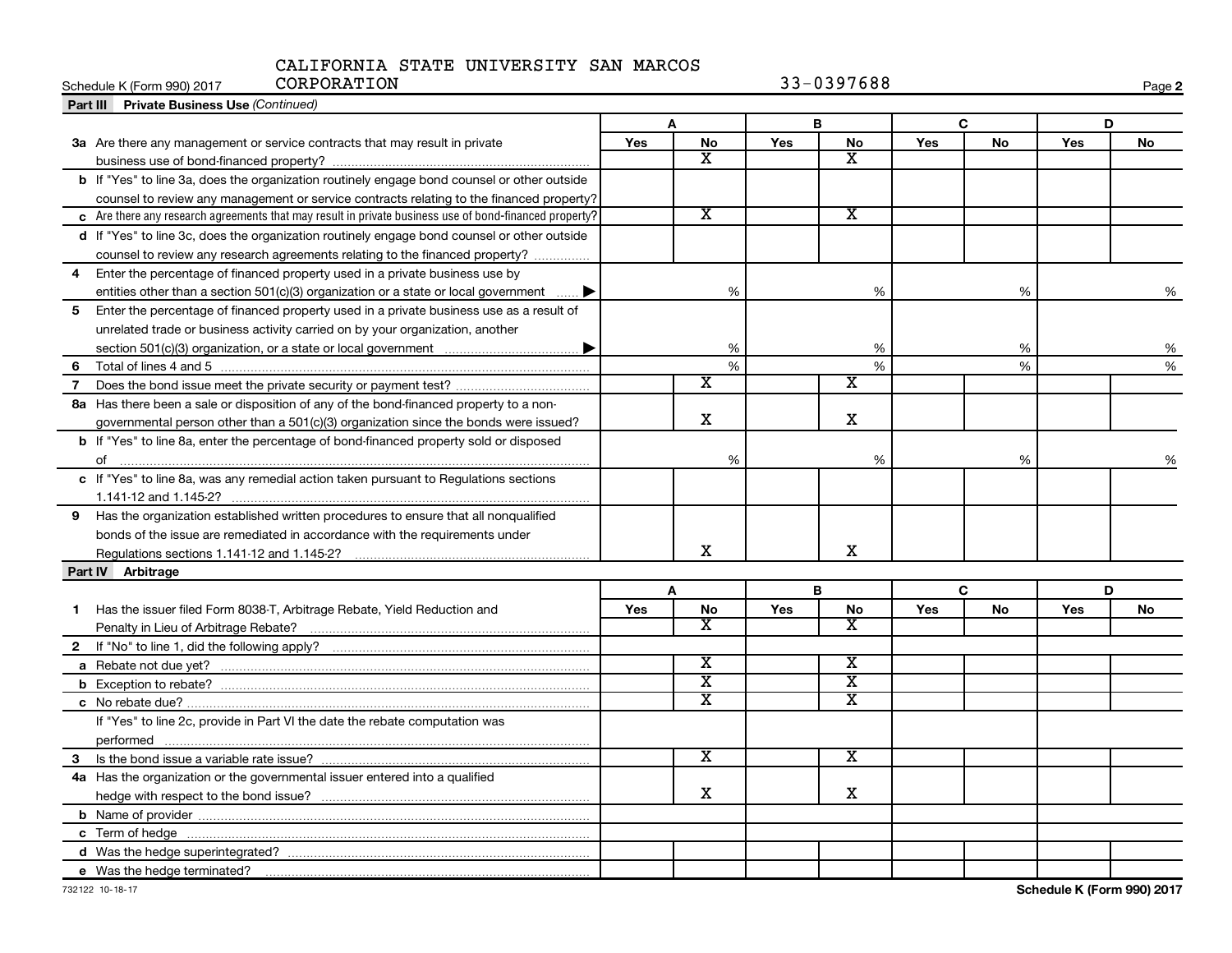| CORPORATION<br>Schedule K (Form 990) 2017                                                                                                                                                                                                                                                                                                                                                                                                                                                                                                                                                                                                               |     |    |     | 33-0397688  |     |    |     | Page 3                     |
|---------------------------------------------------------------------------------------------------------------------------------------------------------------------------------------------------------------------------------------------------------------------------------------------------------------------------------------------------------------------------------------------------------------------------------------------------------------------------------------------------------------------------------------------------------------------------------------------------------------------------------------------------------|-----|----|-----|-------------|-----|----|-----|----------------------------|
| Part IV Arbitrage (Continued)                                                                                                                                                                                                                                                                                                                                                                                                                                                                                                                                                                                                                           |     |    |     |             |     |    |     |                            |
|                                                                                                                                                                                                                                                                                                                                                                                                                                                                                                                                                                                                                                                         | A   |    | в   |             | C   |    | D   |                            |
|                                                                                                                                                                                                                                                                                                                                                                                                                                                                                                                                                                                                                                                         | Yes | No | Yes | No          | Yes | No | Yes | No                         |
| 5a Were gross proceeds invested in a guaranteed investment contract (GIC)?                                                                                                                                                                                                                                                                                                                                                                                                                                                                                                                                                                              |     | x  |     | X           |     |    |     |                            |
|                                                                                                                                                                                                                                                                                                                                                                                                                                                                                                                                                                                                                                                         |     |    |     |             |     |    |     |                            |
| c Term of GIC                                                                                                                                                                                                                                                                                                                                                                                                                                                                                                                                                                                                                                           |     |    |     |             |     |    |     |                            |
| d Was the regulatory safe harbor for establishing the fair market value of the GIC satisfied?                                                                                                                                                                                                                                                                                                                                                                                                                                                                                                                                                           |     |    |     |             |     |    |     |                            |
| 6 Were any gross proceeds invested beyond an available temporary period?                                                                                                                                                                                                                                                                                                                                                                                                                                                                                                                                                                                |     | X  |     | $\mathbf x$ |     |    |     |                            |
| 7 Has the organization established written procedures to monitor the requirements of                                                                                                                                                                                                                                                                                                                                                                                                                                                                                                                                                                    |     |    |     |             |     |    |     |                            |
|                                                                                                                                                                                                                                                                                                                                                                                                                                                                                                                                                                                                                                                         |     | x  |     | х           |     |    |     |                            |
| <b>Procedures To Undertake Corrective Action</b><br>Part V                                                                                                                                                                                                                                                                                                                                                                                                                                                                                                                                                                                              |     |    |     |             |     |    |     |                            |
|                                                                                                                                                                                                                                                                                                                                                                                                                                                                                                                                                                                                                                                         | A   |    | в   |             | C   |    | D   |                            |
|                                                                                                                                                                                                                                                                                                                                                                                                                                                                                                                                                                                                                                                         | Yes | No | Yes | No          | Yes | No | Yes | No                         |
| Has the organization established written procedures to ensure that violations of                                                                                                                                                                                                                                                                                                                                                                                                                                                                                                                                                                        |     |    |     |             |     |    |     |                            |
| federal tax requirements are timely identified and corrected through the voluntary                                                                                                                                                                                                                                                                                                                                                                                                                                                                                                                                                                      |     |    |     |             |     |    |     |                            |
| closing agreement program if self-remediation isn't available under applicable                                                                                                                                                                                                                                                                                                                                                                                                                                                                                                                                                                          |     |    |     |             |     |    |     |                            |
| regulations?                                                                                                                                                                                                                                                                                                                                                                                                                                                                                                                                                                                                                                            | х   |    | x   |             |     |    |     |                            |
| (A) ISSUER NAME: TRUSTEES OF THE CALIFORNIA STATE UNIVERSITY<br>ISSUER NAME: TRUSTEES OF THE CALIFORNIA STATE UNIVERSITY<br>(A)<br>SCHEDULE K-1, PART I, BOND ISSUES:<br>SCHEDULE K, SUPPLEMENTAL INFORMATION: THE TOTAL PROCEEDS OF ISSUE IN<br><b>PART</b><br>II DISCLOSE THE SAN MARCOS UNIVERSITY CORPORATION'S PORTION OF TOTAL<br><b>ISSUE</b><br>PRICE OF BONDS ISSUED BY THE TRUSTEES OF THE CALIFORNIA STATE<br>UNIVERSITY.<br>IN AUGUST 2014, THE BOARD OF TRUSTEES OF THE CALIFORNIA STATE<br>UNIVERSITY ISSUED \$8,340,000 OF SERIES 2014A SYSTEMWIDE REVENUE BONDS<br>AT A NET PREMIUM OF \$1,365,474. THE SERIES 2014A BOND PROCEEDS WERE |     |    |     |             |     |    |     |                            |
| USED TO REFUND \$9,205,000 OF THE SERIES 2005A SYSTEMWIDE REVENUE BONDS.                                                                                                                                                                                                                                                                                                                                                                                                                                                                                                                                                                                |     |    |     |             |     |    |     |                            |
| THE REMAINING PORTION OF THE SERIES 2005A BOND OF \$705,000 WAS PAID<br>UPON MATURITY IN NOVEMBER 2014.                                                                                                                                                                                                                                                                                                                                                                                                                                                                                                                                                 |     |    |     |             |     |    |     |                            |
| IN MARCH 2005, A GROUND AND FACILITY LEASE WAS SIGNED BETWEEN THE BOARD<br>AND UCORP FOR A TERM OF 28 YEARS BEGINNING ON MAY 1, 2005, WITH AN<br>OPTION TO EXTEND AN ADDITIONAL 10 YEARS. THE GROUND AND FACILITY LEASE<br>AGREEMENT WAS AMENDED IN JULY 2017 DUE TO THE UCORP AND CORPORATION                                                                                                                                                                                                                                                                                                                                                          |     |    |     |             |     |    |     |                            |
| 732123 10-18-17                                                                                                                                                                                                                                                                                                                                                                                                                                                                                                                                                                                                                                         |     |    |     |             |     |    |     | Schedule K (Form 990) 2017 |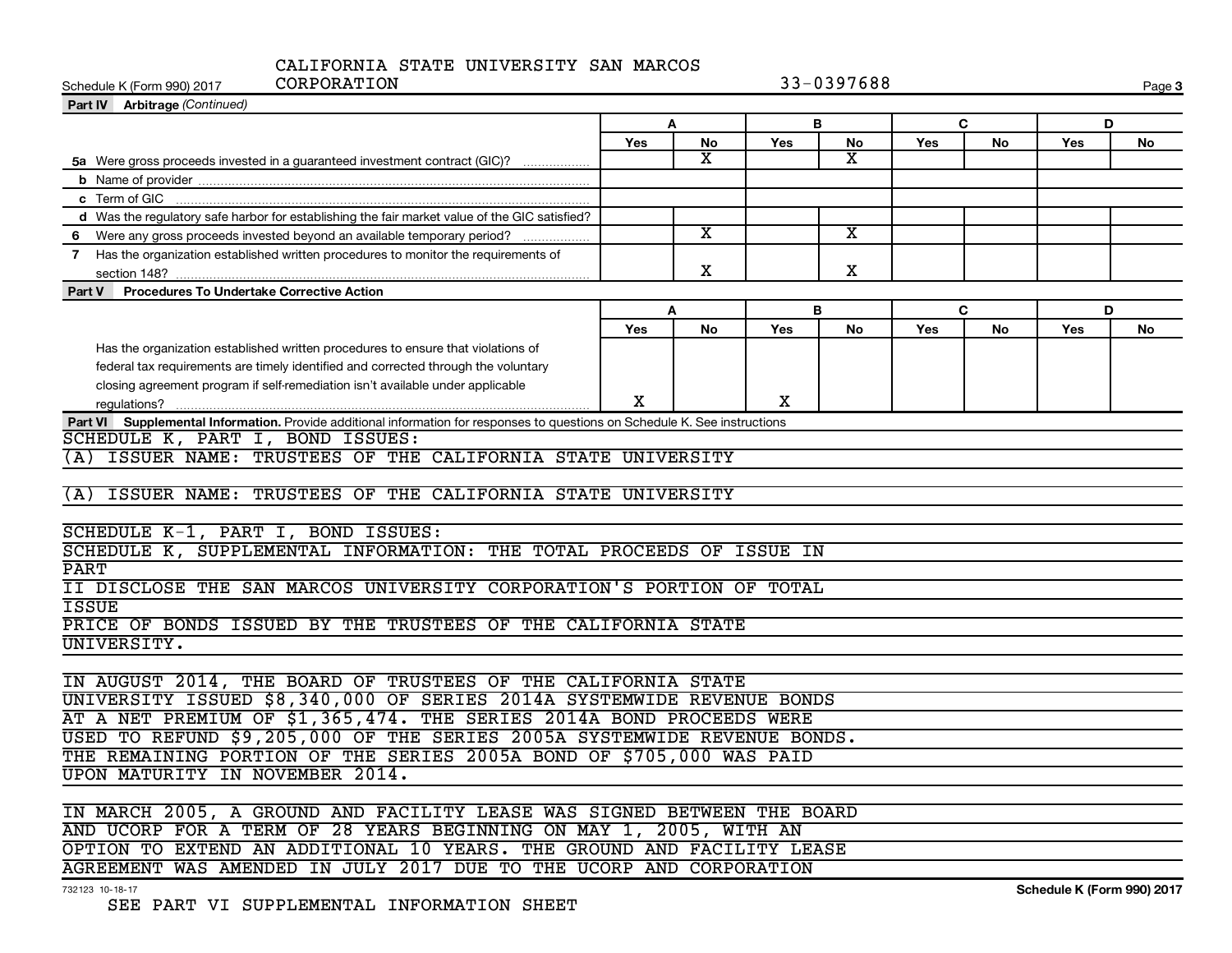| CALIFORNIA STATE UNIVERSITY SAN MARCOS                                                                                                  |        |
|-----------------------------------------------------------------------------------------------------------------------------------------|--------|
| CORPORATION<br>33-0397688<br>Schedule K (Form 990) 2017                                                                                 | Page 4 |
| Part VI Supplemental Information. Provide additional information for responses to questions on Schedule K. See instructions (Continued) |        |
| MERGER. THE CORPORATION IS RESPONSIBLE FOR PAYING A BASE RENT EQUAL TO                                                                  |        |
| THE RELATING BOND OBLIGATION AND ADDITIONAL RENTAL PAYMENTS TO COVER                                                                    |        |
| ALL ADMINISTRATIVE COSTS AND OTHER EXPENSES IN CONNECTION WITH THE                                                                      |        |
| REFINANCING OR LEASING OF THE FACILITY. THE BONDS COMPRISE SERIES 2013A                                                                 |        |
| AND SERIES 2014A BONDS BEARING ANNUAL INTEREST OF 5.0 PERCENT (PAID                                                                     |        |
| SEMIANNUALLY). RENTAL PAYMENTS ARE SECURED BY A PLEDGE OF ALL UCORP                                                                     |        |
| REVENUES. THE LEASE OBLIGATION DUE TO THE BOARD IS TREATED AS A                                                                         |        |
| FINANCING ARRANGEMENT. ACCOUNTING PRINCIPLES GENERALLY ACCEPTED IN THE                                                                  |        |
| UNITED STATES OF AMERICA PRECLUDE RECOGNITION OF A REAL ESTATE SALE                                                                     |        |
| WHERE THERE IS CONTINUING INVOLVEMENT WITH THE PROPERTY ON THE PART OF                                                                  |        |
| THE SELLER. IF THE SELLER-LESSEE HAS ANY CONTINUING INVOLVEMENT OTHER                                                                   |        |
| THAN THE LEASEBACK, SALE LEASEBACK ACCOUNTING IS PROHIBITED.                                                                            |        |
| ADDITIONALLY, IF THE SELLER IS REQUIRED TO SUPPORT OPERATIONS OR                                                                        |        |
| CONTINUE TO OPERATE THE PROPERTY AT ITS OWN RISK FOR AN EXTENDED PERIOD                                                                 |        |
| OF TIME, THE TRANSACTIONS SHOULD BE ACCOUNTED FOR AS A FINANCING,                                                                       |        |
| LEASING OR PROFIT-SHARING ARRANGEMENT. THE FINANCING METHOD IS USED                                                                     |        |
| WHEN THE SITUATIONS ARE GENERALLY SIGNIFICANT ENOUGH THAT, IN                                                                           |        |
| SUBSTANCE, THE ARRANGEMENT IS A LOAN BY THE BUYER-LESSOR TO THE                                                                         |        |
| SELLER-LESSEE.                                                                                                                          |        |
| SINCE THE PRESENT VALUE OF THE FUTURE LEASE PAYMENTS ON MAY 1, 2005                                                                     |        |
| EXCEEDED 90 PERCENT OF THE FAIR VALUE OF THE LEASED BUILDING, THE                                                                       |        |
| BUILDING AND THE RELATED LIABILITY UNDER THE CAPITAL LEASES WERE                                                                        |        |
| RECORDED IN 2005 AT THE PRESENT VALUE OF THE FUTURE PAYMENTS DUE UNDER                                                                  |        |
| THE LEASES.                                                                                                                             |        |
| THE BALANCE OF THE LIABILITY UNDER CAPITAL LEASE AT JUNE 30, 2018, IN                                                                   |        |
| THE AMOUNT OF \$18,950,023, IS NET OF THE REMAINING \$194,388 OF                                                                        |        |
| UNAMORTIZED GAIN ASSOCIATED WITH THE MODIFICATION OF THE CAPITAL LEASE                                                                  |        |
| IN AUGUST 2014, AND REPRESENTS THE PRESENT VALUE OF THE BALANCE DUE IN                                                                  |        |
| FUTURE YEARS FOR LEASE RENTALS, DISCOUNTED AT 3.89 PERCENT. THE BALANCE                                                                 |        |
| OUTSTANDING AT JUNE 30, 2017 WAS \$19,896,734, WHICH WAS NET OF \$219,180                                                               |        |
| IN UNAMORTIZED GAIN ASSOCIATED WITH THE MODIFICATION OF THE CAPITAL                                                                     |        |
| LEASE IN AUGUST 2014.                                                                                                                   |        |
|                                                                                                                                         |        |
|                                                                                                                                         |        |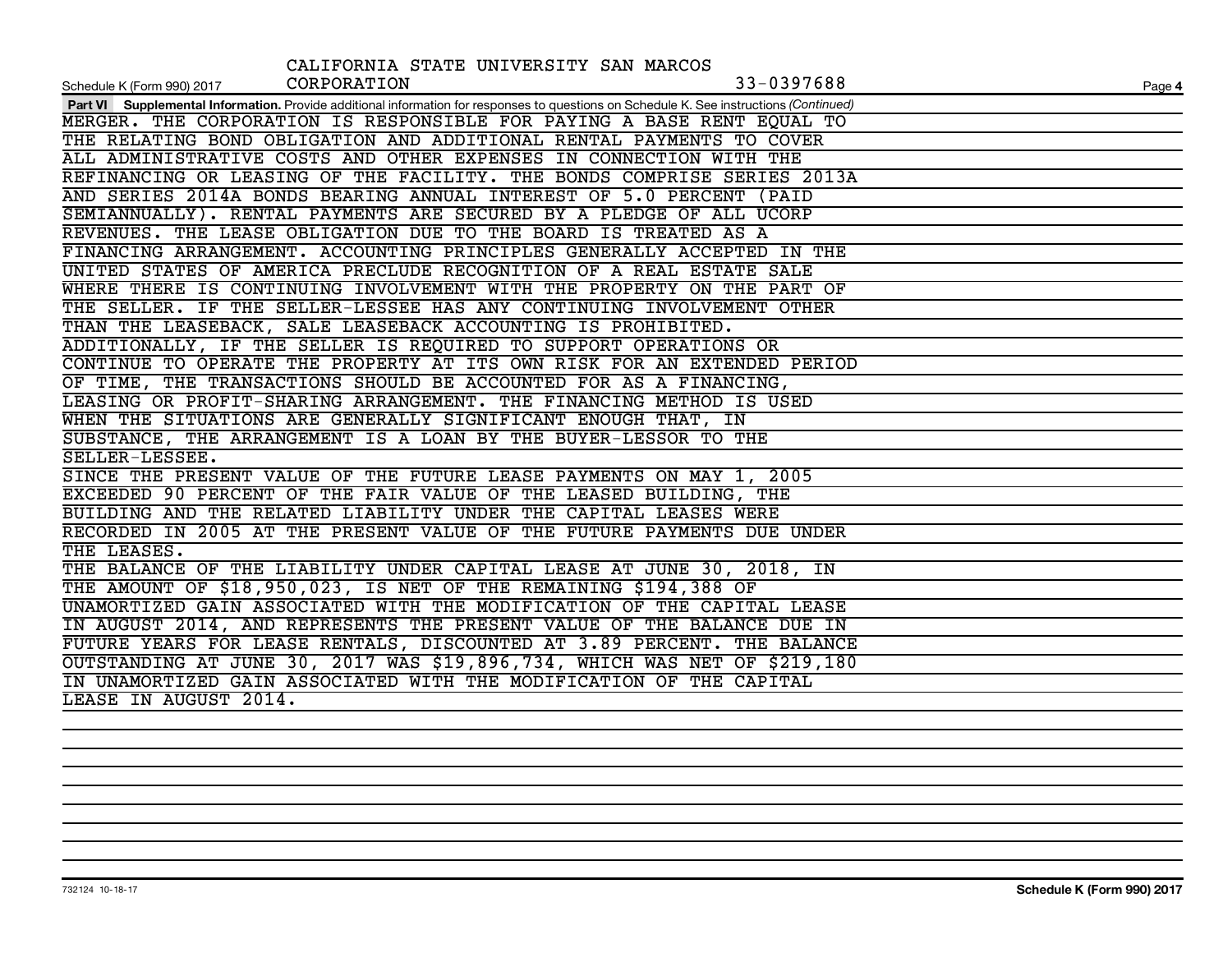**(Form 990 or 990-EZ)**

Department of the Treasury Internal Revenue Service Name of the organization

**Complete to provide information for responses to specific questions on Form 990 or 990-EZ or to provide any additional information. | Attach to Form 990 or 990-EZ. | Go to www.irs.gov/Form990 for the latest information. SCHEDULE O Supplemental Information to Form 990 or 990-EZ** <br>(Form 990 or 990-EZ) Complete to provide information for responses to specific questions on



CALIFORNIA STATE UNIVERSITY SAN MARCOS CORPORATION 33-0397688

FORM 990, PART III, LINE 1, DESCRIPTION OF ORGANIZATION MISSION:

RESEARCH AND TRAINING GRANT AWARDS TO CAMPUS FACULTY, AND OPERATION OF

VARIOUS CAMPUS COMMERCIAL OPERATIONS INCLUDING THE BOOKSTORE AND FOOD

SERVICES. OTHER SERVICES PROVIDED INCLUDE FINANCIAL MANAGEMENT SUPPORT

TO OTHER CAMPUS ENTITIES AND PROGRAMS.

FORM 990, PART III, LINE 2, NEW PROGRAM SERVICES:

DEVELOPMENT AND MANAGEMENT OF THE ON-CAMPUS AND AFFILIATED OFF-CAMPUS

STUDENT HOUSING PROGRAM WHICH PROVIDES HOUSING AND STUDENT-LIFE

ACTIVITIES FOR APPROXIMATELY 1,500 STUDENTS. STUDENT HOUSING FUNDS AND

ACTIVITIES WERE MERGED AS A RESULT OF THE MERGER WITH RELATED

ORGANIZATION, UCORP, DISCLOSED ON THE PRIOR YEAR FORM 990 FOR THE YEAR

ENDED 6/30/2017.

FORM 990, PART III, LINE 4D, OTHER PROGRAM SERVICES:

OPERATIONS OF COMMERCIAL SERVICES INCLUDE CAMPUS FOOD SERVICE,

BOOKSTORE, VENDING AND ATM SERVICE ACTIVITIES FOR THE STUDENTS, FACULTY

AND STAFF OF CALIFORNIA STATE UNIVERSITY SAN MARCOS. SUMMER CONFERENCES

IS EDUCATIONALLY BASED AND SUPPORTS THE MISSION OF THE UNIVERSITY TO

PROVIDE A SAFE AND SUPPORTIVE ENVIRONMENT WHICH ENCOURAGES EXPLORATION

AND DEVELOPMENT IN THE ACADEMIC, ATHLETIC, LEADERSHIP, AND

DEVELOPMENTAL FIELDS WHICH ARE VITAL TO INDIVIDUAL'S LEARNING, GROWTH,

AND SUCCESS.

EXPENSES \$ 0. INCLUDING GRANTS OF \$ 0. REVENUE \$ 643,035.

732211 09-07-17 LHA For Paperwork Reduction Act Notice, see the Instructions for Form 990 or 990-EZ. Schedule O (Form 990 or 990-EZ) (2017) FORM 990, PART VI, SECTION B, LINE 11B: 13030426 310575 20557.004 2017.05050 CALIFORNIA STATE UNIVERSITY 20557\_31 40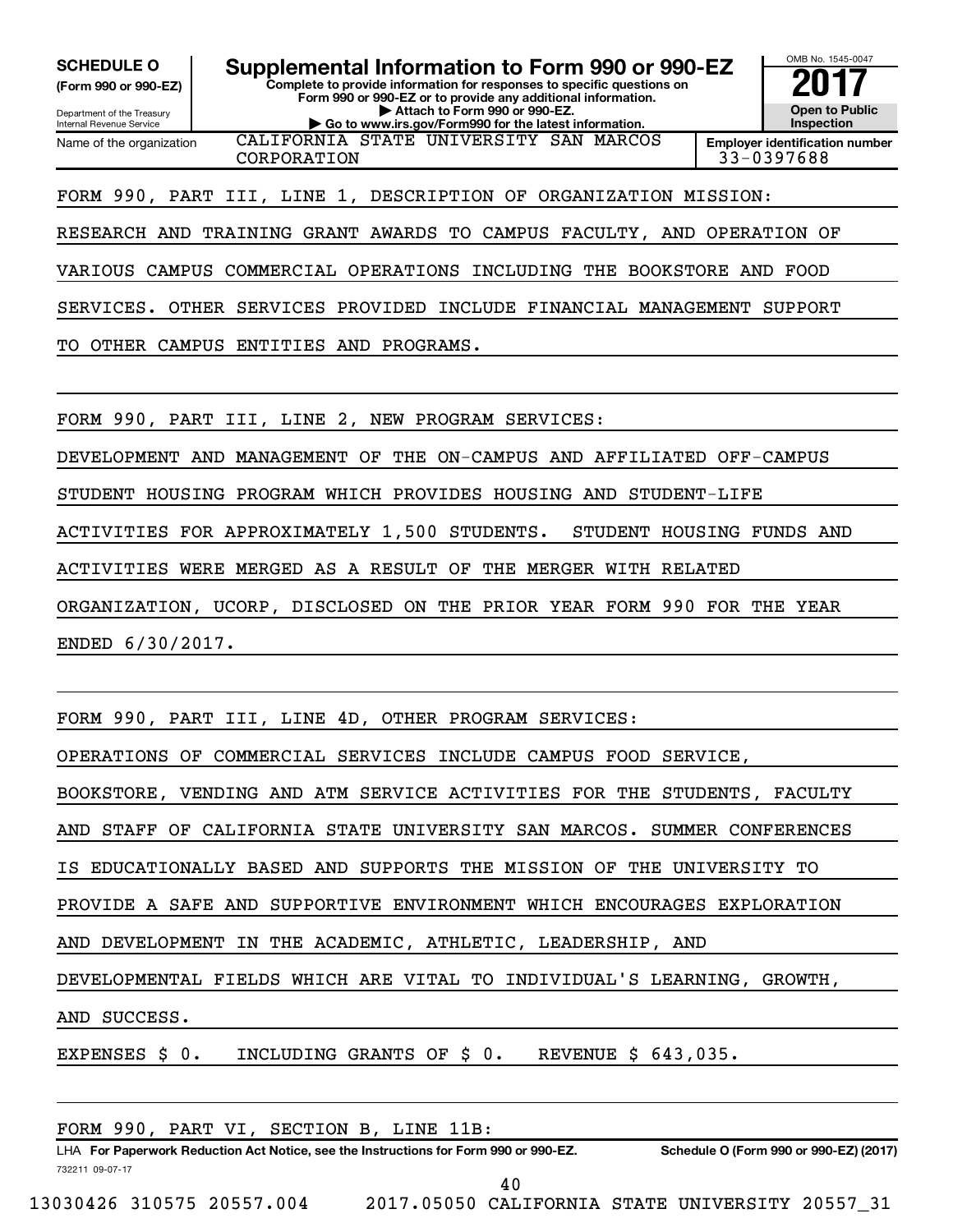| Schedule O (Form 990 or 990-EZ) (2017) |                                                                                | Page 2                                              |
|----------------------------------------|--------------------------------------------------------------------------------|-----------------------------------------------------|
|                                        | Name of the organization CALIFORNIA STATE UNIVERSITY SAN MARCOS<br>CORPORATION | <b>Employer identification number</b><br>33-0397688 |
|                                        | AN ELECTRONIC FORM OF THE 990 IS EMAILED TO EACH BOARD MEMBER PRIOR TO         |                                                     |
|                                        | FILING. THE FORM 990 IS ALSO REVIEWED BY THE EXECUTIVE DIRECTOR PRIOR TO       |                                                     |
| FILING.                                |                                                                                |                                                     |
|                                        |                                                                                |                                                     |

FORM 990, PART VI, SECTION B, LINE 12C:

AT THE BEGINNING OF EACH FISCAL YEAR ALL MEMBERS OF THE AUXILIARY'S BOARD OF DIRECTORS ARE REQUIRED TO SIGN A CONFLICT OF INTEREST STATEMENT. THIS POLICY ALSO APPLIES TO ALL DIRECTOR LEVEL POSITIONS, INCLUDING THE EXECUTIVE DIRECTOR, AND ALL OTHER POSITIONS THAT HAVE SIGNIFICANT EXPOSURE AND/OR DECISION MAKING AUTHORITY TO WARRANT REGULAR MONITORING OF THE CONFLICT OF INTEREST ACTIVITIES.

FORM 990, PART VI, SECTION B, LINE 15:

SOME OF THE ORGANIZATION'S OFFICERS ARE EMPLOYEES OF THE RELATED

ORGANIZATION, CALIFORNIA STATE UNIVERSITY SAN MARCOS. THE RELATED

ORGANIZATION HAS POLICIES IN PLACE WHICH ARE USED TO DETERMINE

COMPENSATION. THE EXECUTIVE EMPLOYEE'S SALARY IS INCLUDED WITH THE

ORGANIZATION'S FISCAL YEAR OPERATING BUDGET, WHICH IS REVIEWED AND APPROVED BY THE BOARD OF DIRECTORS.

|  |  | FORM 990, PART VI, SECTION C, LINE 19: |  |  |  |  |                                                                          |  |                                                                             |
|--|--|----------------------------------------|--|--|--|--|--------------------------------------------------------------------------|--|-----------------------------------------------------------------------------|
|  |  |                                        |  |  |  |  |                                                                          |  | THE GOVERNING DOCUMENTS, CONFLICT OF INTEREST POLICY, FINANCIAL STATEMENTS, |
|  |  |                                        |  |  |  |  | AND FORMS 990 (FROM THE PREVIOUS NINE YEARS) ARE AVAILABLE ON THE        |  |                                                                             |
|  |  |                                        |  |  |  |  | ORGANIZATIONS WEBSITE OR FOR INSPECTION OR COPYING AT THE ORGANIZATION'S |  |                                                                             |
|  |  |                                        |  |  |  |  |                                                                          |  | MAIN OFFICE DURING NORMAL BUSINESS HOURS WITHOUT INQUIRING AS TO THE REASON |
|  |  | FOR THE PUBLIC INSPECTION REQUEST.     |  |  |  |  |                                                                          |  |                                                                             |

732212 09-07-17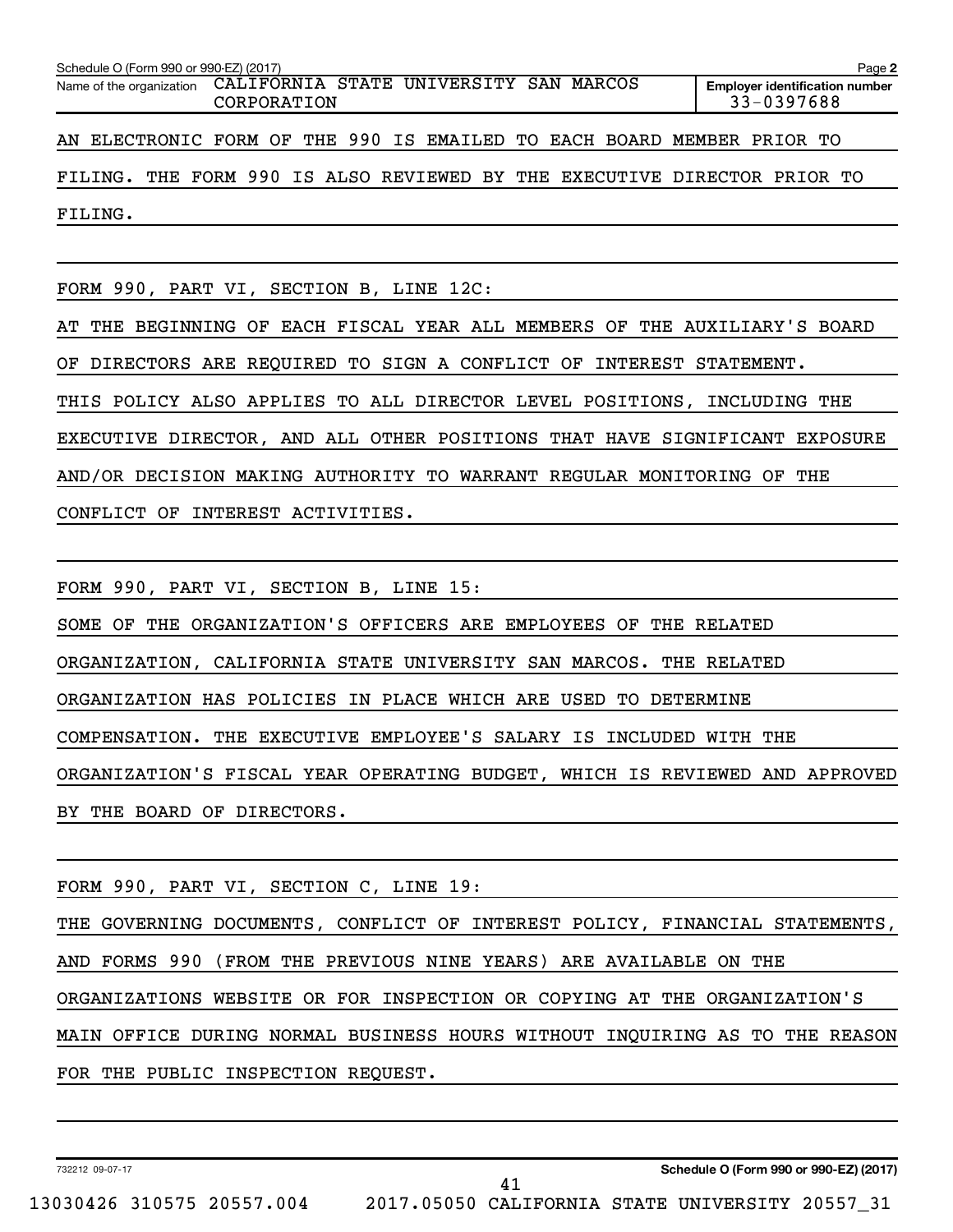| <b>SCHEDULE R</b><br>(Form 990)<br>Department of the Treasury<br>Internal Revenue Service<br>Name of the organization<br>CORPORATION<br>Identification of Disregarded Entities. Complete if the organization answered "Yes" on Form 990, Part IV, line 33.<br>Part I | <b>Related Organizations and Unrelated Partnerships</b><br>> Complete if the organization answered "Yes" on Form 990, Part IV, line 33, 34, 35b, 36, or 37.<br>Go to www.irs.gov/Form990 for instructions and the latest information.<br>CALIFORNIA STATE UNIVERSITY SAN MARCOS | Attach to Form 990.                                 |                               |                                      | <b>Employer identification number</b><br>$33 - 0397688$ | OMB No. 1545-0047<br>2017<br><b>Open to Public</b><br>Inspection |                                                      |
|----------------------------------------------------------------------------------------------------------------------------------------------------------------------------------------------------------------------------------------------------------------------|---------------------------------------------------------------------------------------------------------------------------------------------------------------------------------------------------------------------------------------------------------------------------------|-----------------------------------------------------|-------------------------------|--------------------------------------|---------------------------------------------------------|------------------------------------------------------------------|------------------------------------------------------|
| (a)<br>Name, address, and EIN (if applicable)<br>of disregarded entity                                                                                                                                                                                               | (b)<br>Primary activity                                                                                                                                                                                                                                                         | (c)<br>Legal domicile (state or<br>foreign country) | (d)<br>Total income           | (e)<br>End-of-year assets            |                                                         | (f)<br>Direct controlling<br>entity                              |                                                      |
|                                                                                                                                                                                                                                                                      |                                                                                                                                                                                                                                                                                 |                                                     |                               |                                      |                                                         |                                                                  |                                                      |
| Identification of Related Tax-Exempt Organizations. Complete if the organization answered "Yes" on Form 990, Part IV, line 34, because it had one or more related tax-exempt<br>Part II<br>organizations during the tax year.<br>(a)                                 | (b)                                                                                                                                                                                                                                                                             | (c)                                                 | (d)                           | (e)                                  | (f)                                                     |                                                                  |                                                      |
| Name, address, and EIN<br>of related organization                                                                                                                                                                                                                    | Primary activity                                                                                                                                                                                                                                                                | Legal domicile (state or<br>foreign country)        | <b>Exempt Code</b><br>section | Public charity<br>status (if section | Direct controlling<br>entity                            |                                                                  | $(g)$<br>Section 512(b)(13)<br>controlled<br>entity? |
|                                                                                                                                                                                                                                                                      |                                                                                                                                                                                                                                                                                 |                                                     |                               | 501(c)(3)                            |                                                         | Yes                                                              | No.                                                  |
| CALIFORNIA STATE UNIVERSITY SAN MARCOS -<br>33-0535371, 333 S. TWIN OAKS VALLEY ROAD<br>SAN MARCOS, CA 92096                                                                                                                                                         | CALIFORNIA STATE<br>UNIVERSITY- HIGHER                                                                                                                                                                                                                                          |                                                     | 115                           |                                      |                                                         |                                                                  | $\mathbf X$                                          |
|                                                                                                                                                                                                                                                                      | EDUCATIONAL INSTITUTION                                                                                                                                                                                                                                                         | CALIFORNIA                                          |                               |                                      |                                                         |                                                                  |                                                      |
| ASSOCIATED STUDENTS, INC. CALIFORNIA STATE<br>UNIVERSITY SAN MARCOS - 33-055691, 333 S.                                                                                                                                                                              | STUDENT LEADERSHIP,                                                                                                                                                                                                                                                             |                                                     |                               |                                      |                                                         |                                                                  |                                                      |
| TWIN OAKS VALLEY ROAD, SAN MARCOS, CA 92096                                                                                                                                                                                                                          | ACTIVITIES, & RECREATION                                                                                                                                                                                                                                                        | CALIFORNIA                                          | 501(C)(3)                     | LINE 5                               |                                                         |                                                                  | X                                                    |
| CALIFORNIA STATE UNIVERSITY SAN MARCOS                                                                                                                                                                                                                               |                                                                                                                                                                                                                                                                                 |                                                     |                               |                                      |                                                         |                                                                  |                                                      |
| FOUNDATION - 80-0390564, 333 S. TWIN OAKS                                                                                                                                                                                                                            | <b>FUNDRAISING &amp; GRANTS</b>                                                                                                                                                                                                                                                 |                                                     |                               |                                      |                                                         |                                                                  |                                                      |
| VALLEY ROAD, SAN MARCOS, CA 92096                                                                                                                                                                                                                                    | <b>ADMINISTRATION</b>                                                                                                                                                                                                                                                           | CALIFORNIA                                          | 501(C)(3)                     | LINE 5                               |                                                         |                                                                  | $\mathbf X$                                          |
|                                                                                                                                                                                                                                                                      |                                                                                                                                                                                                                                                                                 |                                                     |                               |                                      |                                                         |                                                                  |                                                      |
|                                                                                                                                                                                                                                                                      |                                                                                                                                                                                                                                                                                 |                                                     |                               |                                      |                                                         |                                                                  |                                                      |
|                                                                                                                                                                                                                                                                      |                                                                                                                                                                                                                                                                                 |                                                     |                               |                                      |                                                         |                                                                  |                                                      |

**For Paperwork Reduction Act Notice, see the Instructions for Form 990. Schedule R (Form 990) 2017**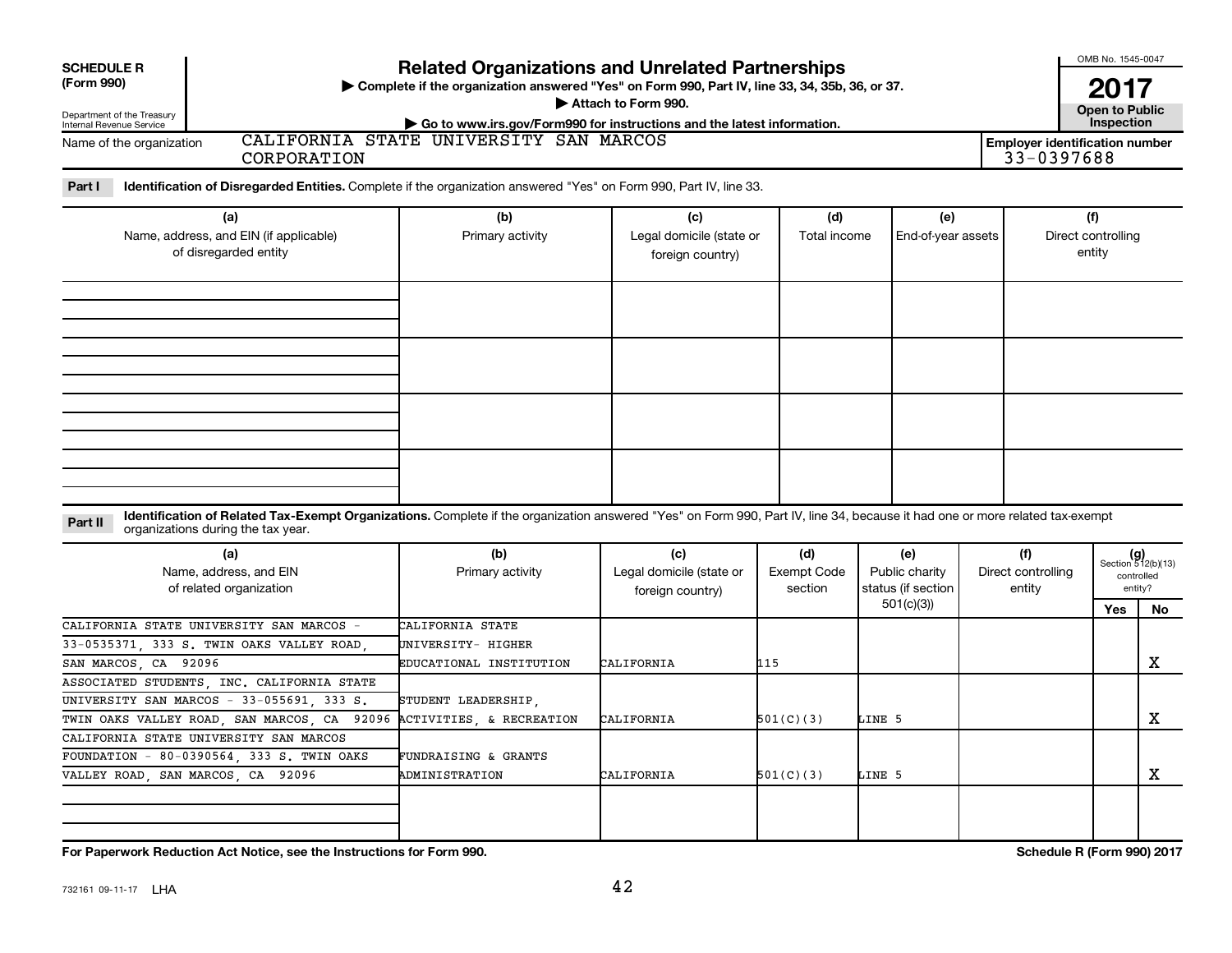Schedule R (Form 990) 2017 CORPORATION 33-0397688 CORPORATION

Part III Identification of Related Organizations Taxable as a Partnership. Complete if the organization answered "Yes" on Form 990, Part IV, line 34, because it had one or more related<br>Part III International tracted as a p organizations treated as a partnership during the tax year.

| (a)                                                                                                                                                                                                                                                                         | (b)              | (c)                                       | (d)                          | (e)                                                                   | (f)                      | (g)                               | (h)                              | (i)                                           | (i) | (k)                                         |
|-----------------------------------------------------------------------------------------------------------------------------------------------------------------------------------------------------------------------------------------------------------------------------|------------------|-------------------------------------------|------------------------------|-----------------------------------------------------------------------|--------------------------|-----------------------------------|----------------------------------|-----------------------------------------------|-----|---------------------------------------------|
| Name, address, and EIN<br>of related organization                                                                                                                                                                                                                           | Primary activity | Legal<br>domicile<br>(state or<br>foreign | Direct controlling<br>entity | Predominant income<br>(related, unrelated,<br>excluded from tax under | Share of total<br>income | Share of<br>end-of-year<br>assets | Disproportionate<br>allocations? | Code V-UBI<br>amount in box<br>20 of Schedule |     | General or Percentage<br>managing ownership |
|                                                                                                                                                                                                                                                                             |                  | country)                                  |                              | sections 512-514)                                                     |                          |                                   | Yes   No                         | K-1 (Form 1065) <b>Yes No</b>                 |     |                                             |
|                                                                                                                                                                                                                                                                             |                  |                                           |                              |                                                                       |                          |                                   |                                  |                                               |     |                                             |
|                                                                                                                                                                                                                                                                             |                  |                                           |                              |                                                                       |                          |                                   |                                  |                                               |     |                                             |
|                                                                                                                                                                                                                                                                             |                  |                                           |                              |                                                                       |                          |                                   |                                  |                                               |     |                                             |
|                                                                                                                                                                                                                                                                             |                  |                                           |                              |                                                                       |                          |                                   |                                  |                                               |     |                                             |
|                                                                                                                                                                                                                                                                             |                  |                                           |                              |                                                                       |                          |                                   |                                  |                                               |     |                                             |
|                                                                                                                                                                                                                                                                             |                  |                                           |                              |                                                                       |                          |                                   |                                  |                                               |     |                                             |
|                                                                                                                                                                                                                                                                             |                  |                                           |                              |                                                                       |                          |                                   |                                  |                                               |     |                                             |
|                                                                                                                                                                                                                                                                             |                  |                                           |                              |                                                                       |                          |                                   |                                  |                                               |     |                                             |
|                                                                                                                                                                                                                                                                             |                  |                                           |                              |                                                                       |                          |                                   |                                  |                                               |     |                                             |
|                                                                                                                                                                                                                                                                             |                  |                                           |                              |                                                                       |                          |                                   |                                  |                                               |     |                                             |
|                                                                                                                                                                                                                                                                             |                  |                                           |                              |                                                                       |                          |                                   |                                  |                                               |     |                                             |
|                                                                                                                                                                                                                                                                             |                  |                                           |                              |                                                                       |                          |                                   |                                  |                                               |     |                                             |
|                                                                                                                                                                                                                                                                             |                  |                                           |                              |                                                                       |                          |                                   |                                  |                                               |     |                                             |
|                                                                                                                                                                                                                                                                             |                  |                                           |                              |                                                                       |                          |                                   |                                  |                                               |     |                                             |
|                                                                                                                                                                                                                                                                             |                  |                                           |                              |                                                                       |                          |                                   |                                  |                                               |     |                                             |
|                                                                                                                                                                                                                                                                             |                  |                                           |                              |                                                                       |                          |                                   |                                  |                                               |     |                                             |
| Identification of Related Organizations Taxable as a Corporation or Trust. Complete if the organization answered "Yes" on Form 990, Part IV, line 34, because it had one or more related<br>Part IV<br>organizations treated as a corporation or trust during the tax year. |                  |                                           |                              |                                                                       |                          |                                   |                                  |                                               |     |                                             |

| (a)                                               | (b)              | (c)                                    | (d)                          | (e)                                             | (f)                      | (g)                               | (h)                       |                                                                                                                                 |
|---------------------------------------------------|------------------|----------------------------------------|------------------------------|-------------------------------------------------|--------------------------|-----------------------------------|---------------------------|---------------------------------------------------------------------------------------------------------------------------------|
| Name, address, and EIN<br>of related organization | Primary activity | Legal domicile<br>(state or<br>foreign | Direct controlling<br>entity | Type of entity<br>(C corp, S corp,<br>or trust) | Share of total<br>income | Share of<br>end-of-year<br>assets | Percentage<br>  ownership | $\begin{array}{c} \textbf{(i)}\\ \text{Section}\\ 512 \text{(b)} \text{(13)}\\ \text{controlled} \\ \text{entity?} \end{array}$ |
|                                                   |                  | country)                               |                              |                                                 |                          |                                   |                           | Yes   No                                                                                                                        |
|                                                   |                  |                                        |                              |                                                 |                          |                                   |                           |                                                                                                                                 |
|                                                   |                  |                                        |                              |                                                 |                          |                                   |                           |                                                                                                                                 |
|                                                   |                  |                                        |                              |                                                 |                          |                                   |                           |                                                                                                                                 |
|                                                   |                  |                                        |                              |                                                 |                          |                                   |                           |                                                                                                                                 |
|                                                   |                  |                                        |                              |                                                 |                          |                                   |                           |                                                                                                                                 |
|                                                   |                  |                                        |                              |                                                 |                          |                                   |                           |                                                                                                                                 |
|                                                   |                  |                                        |                              |                                                 |                          |                                   |                           |                                                                                                                                 |
|                                                   |                  |                                        |                              |                                                 |                          |                                   |                           |                                                                                                                                 |
|                                                   |                  |                                        |                              |                                                 |                          |                                   |                           |                                                                                                                                 |
|                                                   |                  |                                        |                              |                                                 |                          |                                   |                           |                                                                                                                                 |
|                                                   |                  |                                        |                              |                                                 |                          |                                   |                           |                                                                                                                                 |
|                                                   |                  |                                        |                              |                                                 |                          |                                   |                           |                                                                                                                                 |
|                                                   |                  |                                        |                              |                                                 |                          |                                   |                           |                                                                                                                                 |
|                                                   |                  |                                        |                              |                                                 |                          |                                   |                           |                                                                                                                                 |
|                                                   |                  |                                        |                              |                                                 |                          |                                   |                           |                                                                                                                                 |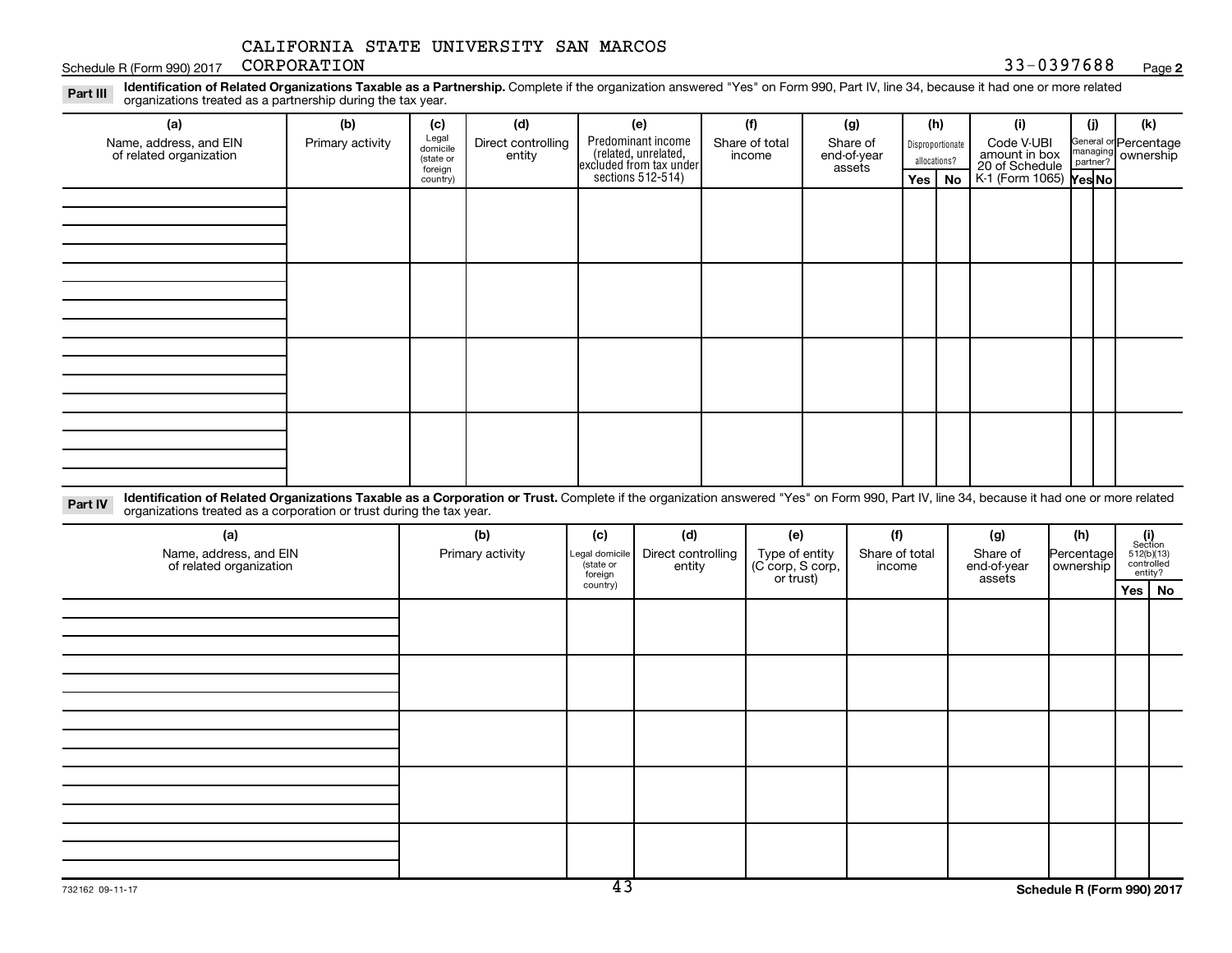**3** Schedule R (Form 990) 2017 Page CORPORATION

|  | Part V Transactions With Related Organizations. Complete if the organization answered "Yes" on Form 990, Part IV, line 34, 35b, or 36. |
|--|----------------------------------------------------------------------------------------------------------------------------------------|
|--|----------------------------------------------------------------------------------------------------------------------------------------|

|          | Note: Complete line 1 if any entity is listed in Parts II, III, or IV of this schedule.                                                                                                                                        |                 | <b>Yes</b>              | <b>No</b>                   |
|----------|--------------------------------------------------------------------------------------------------------------------------------------------------------------------------------------------------------------------------------|-----------------|-------------------------|-----------------------------|
| 1.       | During the tax year, did the organization engage in any of the following transactions with one or more related organizations listed in Parts II-IV?                                                                            |                 |                         |                             |
|          |                                                                                                                                                                                                                                | 1a              |                         | $\overline{\textnormal{x}}$ |
|          |                                                                                                                                                                                                                                | 1 <sub>b</sub>  |                         | х                           |
|          |                                                                                                                                                                                                                                | 1c              |                         | $\overline{\textbf{x}}$     |
|          | d Loans or loan guarantees to or for related organization(s) www.communically.com/www.communically.com/www.communically.com/www.communically.com/www.communically.com/www.communically.com/www.communically.com/www.communical | 1 <sub>d</sub>  |                         | $\overline{\textnormal{x}}$ |
|          |                                                                                                                                                                                                                                | 1e              | х                       |                             |
|          |                                                                                                                                                                                                                                |                 |                         |                             |
|          |                                                                                                                                                                                                                                | 1f              |                         | х                           |
| g        | Sale of assets to related organization(s) www.communically.communically content to related organization(s) www.communically content of the set of assets to related organization(s) www.communically content of the set of the | 1g              |                         | $\overline{\textbf{x}}$     |
|          | h Purchase of assets from related organization(s) manufactured content to the content of the content of the content of the content of the content of the content of the content of the content of the content of the content o | 1 <sub>h</sub>  |                         | $\overline{\text{x}}$       |
|          | Exchange of assets with related organization(s) manufactured and content to the content of the content of the content of the content of the content of the content of the content of the content of the content of the content | 11              |                         | $\overline{\textbf{X}}$     |
|          |                                                                                                                                                                                                                                | 1j              | $\overline{\textbf{x}}$ |                             |
|          |                                                                                                                                                                                                                                |                 |                         |                             |
|          |                                                                                                                                                                                                                                | 1k              | х                       |                             |
|          |                                                                                                                                                                                                                                | 11              |                         | X                           |
|          |                                                                                                                                                                                                                                | 1 <sub>m</sub>  | х                       |                             |
|          |                                                                                                                                                                                                                                | 1n              |                         | X                           |
|          | o Sharing of paid employees with related organization(s) manufaction contains and an example and an example and the state organization (s) manufacture and an example and an example and an example and an example and state a | 10 <sub>o</sub> | X                       |                             |
|          |                                                                                                                                                                                                                                |                 |                         |                             |
| <b>D</b> |                                                                                                                                                                                                                                | 1 <sub>p</sub>  | х                       |                             |
|          |                                                                                                                                                                                                                                | 1q              | Χ                       |                             |
|          |                                                                                                                                                                                                                                |                 |                         |                             |
| r        |                                                                                                                                                                                                                                | 1r              | х                       |                             |
|          |                                                                                                                                                                                                                                | 1s              |                         | $\overline{\mathbf{x}}$     |
|          | 2 If the answer to any of the above is "Yes," see the instructions for information on who must complete this line, including covered relationships and transaction thresholds.                                                 |                 |                         |                             |

| (a)<br>Name of related organization        | (b)<br>Transaction<br>type (a-s) | (c)<br>Amount involved | (d)<br>Method of determining amount involved |
|--------------------------------------------|----------------------------------|------------------------|----------------------------------------------|
| (1) CALIFORNIA STATE UNIVERSITY SAN MARCOS | P                                |                        | 4,327,673. COST REIMBURSEMENT                |
| (2) CALIFORNIA STATE UNIVERSITY SAN MARCOS | Q                                |                        | 1,387,762. COST OF SERVICES                  |
| (3)                                        |                                  |                        |                                              |
| (4)                                        |                                  |                        |                                              |
| (5)                                        |                                  |                        |                                              |
| (6)                                        | 1 A                              |                        |                                              |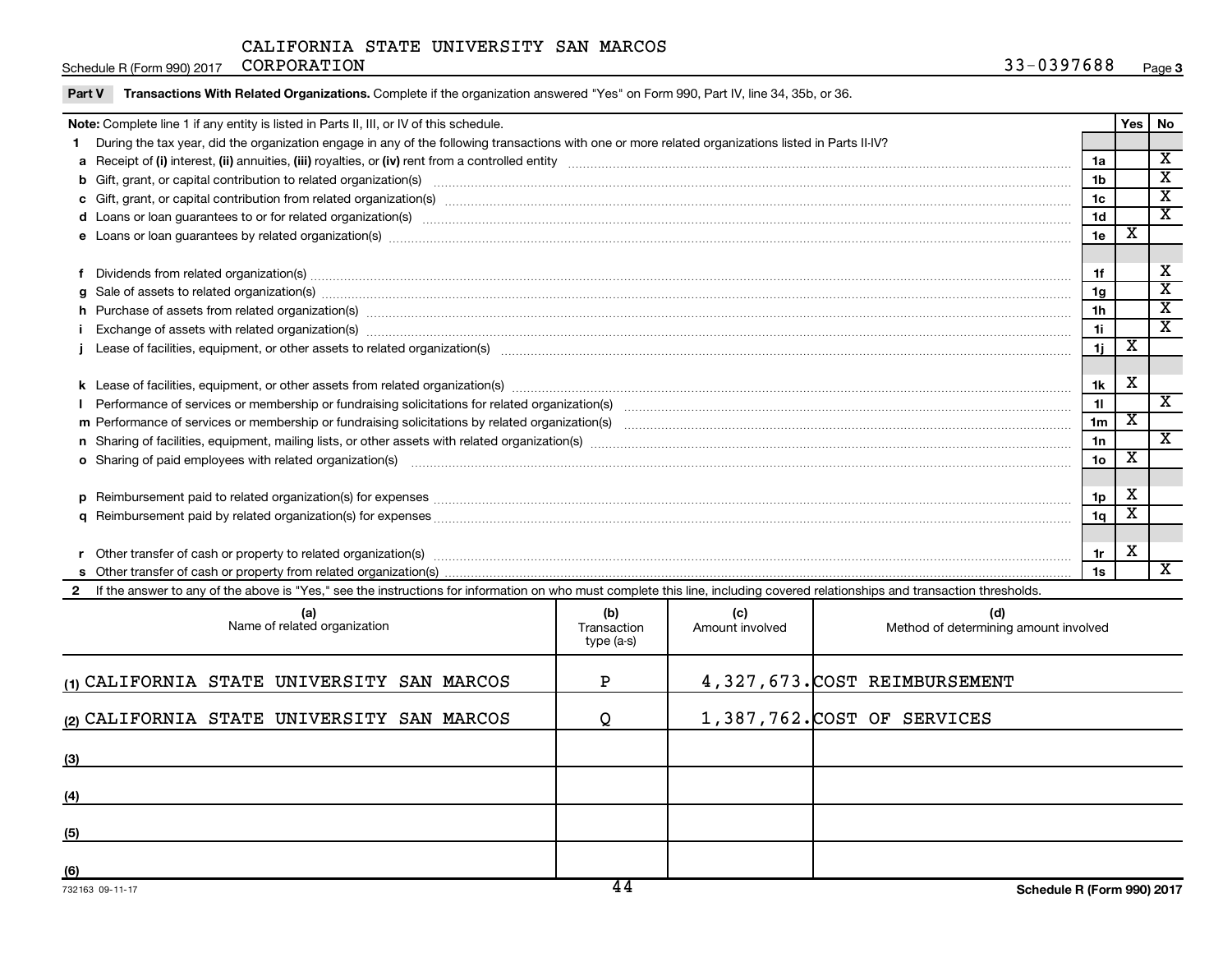Schedule R (Form 990) 2017 CORPORATION 33-0397688 CORPORATION

#### Part VI Unrelated Organizations Taxable as a Partnership. Complete if the organization answered "Yes" on Form 990, Part IV, line 37.

Provide the following information for each entity taxed as a partnership through which the organization conducted more than five percent of its activities (measured by total assets or gross revenue) that was not a related organization. See instructions regarding exclusion for certain investment partnerships.

| that was not a related organization. Occ instructions regarding exclusion for certain investment partnerships.<br>(a) | (b)              | (c)               |                                                                                                                                                                                                                                                                                                                       |  | (f)      | (g)         |        | (h)                              | (i)                                                                                                                                                                                                                                                       | (j)    | (k) |
|-----------------------------------------------------------------------------------------------------------------------|------------------|-------------------|-----------------------------------------------------------------------------------------------------------------------------------------------------------------------------------------------------------------------------------------------------------------------------------------------------------------------|--|----------|-------------|--------|----------------------------------|-----------------------------------------------------------------------------------------------------------------------------------------------------------------------------------------------------------------------------------------------------------|--------|-----|
| Name, address, and EIN                                                                                                | Primary activity | Legal domicile    | (d)<br>Predominant income<br>(related, unrelated, $\begin{bmatrix} 1 & 1 & 1 \\ 1 & 1 & 1 \\ 1 & 1 & 1 \\ 1 & 1 & 1 \\ 1 & 1 & 1 \\ 1 & 1 & 1 \\ 1 & 1 & 1 \\ 1 & 1 & 1 \\ 1 & 1 & 1 \\ 1 & 1 & 1 \\ 1 & 1 & 1 \\ 1 & 1 & 1 \\ 1 & 1 & 1 \\ 1 & 1 & 1 \\ 1 & 1 & 1 \\ 1 & 1 & 1 \\ 1 & 1 & 1 \\ 1 & 1 & 1 \\ 1 & 1 &$ |  | Share of | Share of    |        |                                  |                                                                                                                                                                                                                                                           |        |     |
| of entity                                                                                                             |                  | (state or foreign |                                                                                                                                                                                                                                                                                                                       |  | total    | end-of-year |        | Disproportionate<br>allocations? |                                                                                                                                                                                                                                                           |        |     |
|                                                                                                                       |                  | country)          |                                                                                                                                                                                                                                                                                                                       |  | income   | assets      | Yes No |                                  | Code V-UBI<br>amount in box 20 managing<br>2 of Schedule K-1<br>Form 1065)<br>The No Managing<br>The No Managing<br>The No Managing<br>The No Managing<br>The No Managing<br>The No Managing<br>The No Managing<br>The No Managing<br>The No Managing<br> | Yes NO |     |
|                                                                                                                       |                  |                   |                                                                                                                                                                                                                                                                                                                       |  |          |             |        |                                  |                                                                                                                                                                                                                                                           |        |     |
|                                                                                                                       |                  |                   |                                                                                                                                                                                                                                                                                                                       |  |          |             |        |                                  |                                                                                                                                                                                                                                                           |        |     |
|                                                                                                                       |                  |                   |                                                                                                                                                                                                                                                                                                                       |  |          |             |        |                                  |                                                                                                                                                                                                                                                           |        |     |
|                                                                                                                       |                  |                   |                                                                                                                                                                                                                                                                                                                       |  |          |             |        |                                  |                                                                                                                                                                                                                                                           |        |     |
|                                                                                                                       |                  |                   |                                                                                                                                                                                                                                                                                                                       |  |          |             |        |                                  |                                                                                                                                                                                                                                                           |        |     |
|                                                                                                                       |                  |                   |                                                                                                                                                                                                                                                                                                                       |  |          |             |        |                                  |                                                                                                                                                                                                                                                           |        |     |
|                                                                                                                       |                  |                   |                                                                                                                                                                                                                                                                                                                       |  |          |             |        |                                  |                                                                                                                                                                                                                                                           |        |     |
|                                                                                                                       |                  |                   |                                                                                                                                                                                                                                                                                                                       |  |          |             |        |                                  |                                                                                                                                                                                                                                                           |        |     |
|                                                                                                                       |                  |                   |                                                                                                                                                                                                                                                                                                                       |  |          |             |        |                                  |                                                                                                                                                                                                                                                           |        |     |
|                                                                                                                       |                  |                   |                                                                                                                                                                                                                                                                                                                       |  |          |             |        |                                  |                                                                                                                                                                                                                                                           |        |     |
|                                                                                                                       |                  |                   |                                                                                                                                                                                                                                                                                                                       |  |          |             |        |                                  |                                                                                                                                                                                                                                                           |        |     |
|                                                                                                                       |                  |                   |                                                                                                                                                                                                                                                                                                                       |  |          |             |        |                                  |                                                                                                                                                                                                                                                           |        |     |
|                                                                                                                       |                  |                   |                                                                                                                                                                                                                                                                                                                       |  |          |             |        |                                  |                                                                                                                                                                                                                                                           |        |     |
|                                                                                                                       |                  |                   |                                                                                                                                                                                                                                                                                                                       |  |          |             |        |                                  |                                                                                                                                                                                                                                                           |        |     |
|                                                                                                                       |                  |                   |                                                                                                                                                                                                                                                                                                                       |  |          |             |        |                                  |                                                                                                                                                                                                                                                           |        |     |
|                                                                                                                       |                  |                   |                                                                                                                                                                                                                                                                                                                       |  |          |             |        |                                  |                                                                                                                                                                                                                                                           |        |     |
|                                                                                                                       |                  |                   |                                                                                                                                                                                                                                                                                                                       |  |          |             |        |                                  |                                                                                                                                                                                                                                                           |        |     |
|                                                                                                                       |                  |                   |                                                                                                                                                                                                                                                                                                                       |  |          |             |        |                                  |                                                                                                                                                                                                                                                           |        |     |
|                                                                                                                       |                  |                   |                                                                                                                                                                                                                                                                                                                       |  |          |             |        |                                  |                                                                                                                                                                                                                                                           |        |     |
|                                                                                                                       |                  |                   |                                                                                                                                                                                                                                                                                                                       |  |          |             |        |                                  |                                                                                                                                                                                                                                                           |        |     |
|                                                                                                                       |                  |                   |                                                                                                                                                                                                                                                                                                                       |  |          |             |        |                                  |                                                                                                                                                                                                                                                           |        |     |
|                                                                                                                       |                  |                   |                                                                                                                                                                                                                                                                                                                       |  |          |             |        |                                  |                                                                                                                                                                                                                                                           |        |     |
|                                                                                                                       |                  |                   |                                                                                                                                                                                                                                                                                                                       |  |          |             |        |                                  |                                                                                                                                                                                                                                                           |        |     |
|                                                                                                                       |                  |                   |                                                                                                                                                                                                                                                                                                                       |  |          |             |        |                                  |                                                                                                                                                                                                                                                           |        |     |
|                                                                                                                       |                  |                   |                                                                                                                                                                                                                                                                                                                       |  |          |             |        |                                  |                                                                                                                                                                                                                                                           |        |     |
|                                                                                                                       |                  |                   |                                                                                                                                                                                                                                                                                                                       |  |          |             |        |                                  |                                                                                                                                                                                                                                                           |        |     |
|                                                                                                                       |                  |                   |                                                                                                                                                                                                                                                                                                                       |  |          |             |        |                                  |                                                                                                                                                                                                                                                           |        |     |
|                                                                                                                       |                  |                   |                                                                                                                                                                                                                                                                                                                       |  |          |             |        |                                  |                                                                                                                                                                                                                                                           |        |     |
|                                                                                                                       |                  |                   |                                                                                                                                                                                                                                                                                                                       |  |          |             |        |                                  |                                                                                                                                                                                                                                                           |        |     |
|                                                                                                                       |                  |                   |                                                                                                                                                                                                                                                                                                                       |  |          |             |        |                                  |                                                                                                                                                                                                                                                           |        |     |
|                                                                                                                       |                  |                   |                                                                                                                                                                                                                                                                                                                       |  |          |             |        |                                  |                                                                                                                                                                                                                                                           |        |     |
|                                                                                                                       |                  |                   |                                                                                                                                                                                                                                                                                                                       |  |          |             |        |                                  |                                                                                                                                                                                                                                                           |        |     |
|                                                                                                                       |                  |                   |                                                                                                                                                                                                                                                                                                                       |  |          |             |        |                                  |                                                                                                                                                                                                                                                           |        |     |

**Schedule R (Form 990) 2017**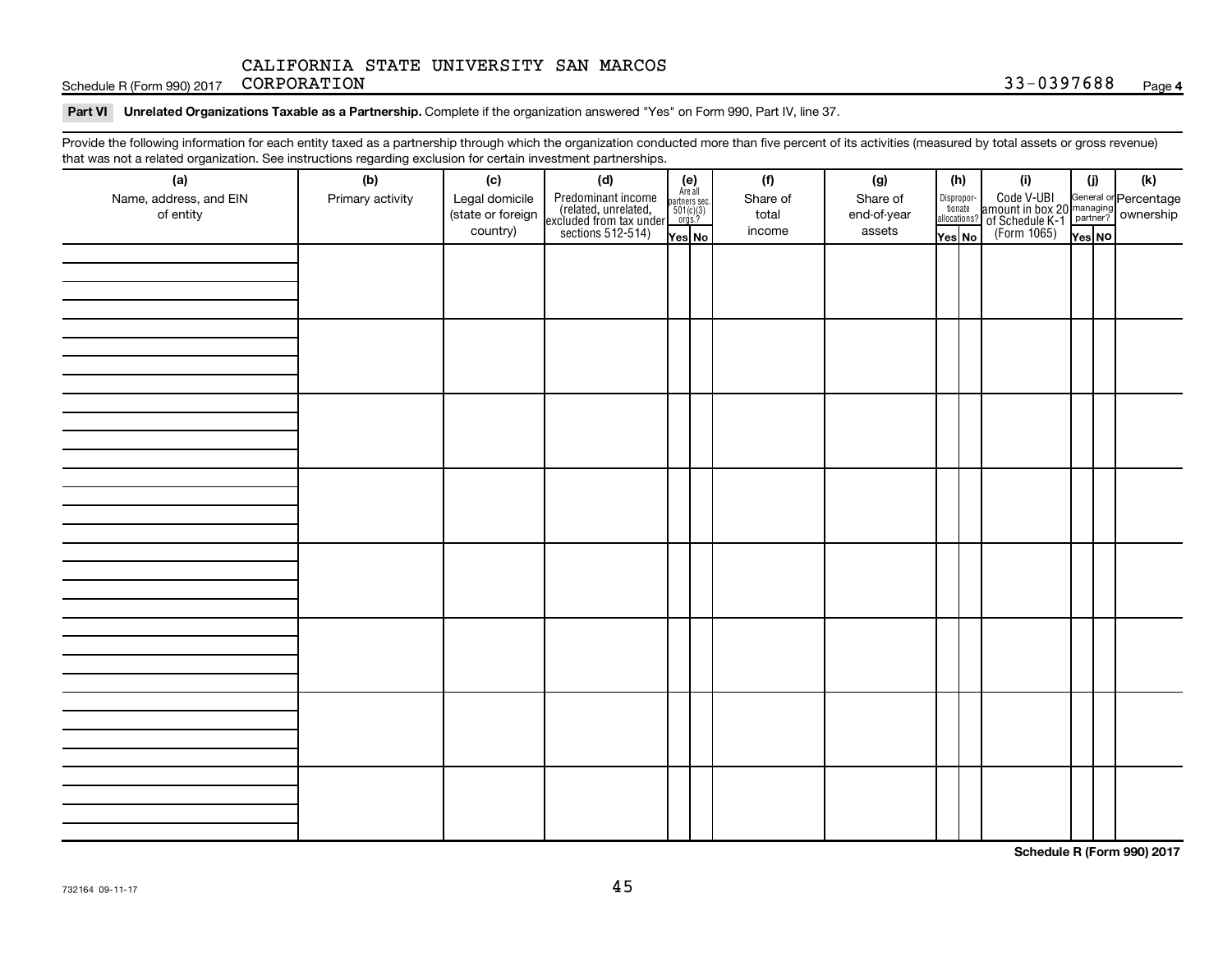|             | CALIFORNIA STATE UNIVERSITY SAN MARCOS |  |
|-------------|----------------------------------------|--|
| CORPORATION |                                        |  |

Schedule R (Form 990) 2017 CORPORATION 3 3-0 39 7 6 8 8 Page 5

| Schedule R (Form 990) 2017 |  |  |
|----------------------------|--|--|
|                            |  |  |

#### **Part VII Supplemental Information.**

Provide additional information for responses to questions on Schedule R. See instructions.

| 732165 09-11-17 |                           |  |  |                                                 |  | Schedule R (Form 990) 2017 |
|-----------------|---------------------------|--|--|-------------------------------------------------|--|----------------------------|
|                 |                           |  |  | 46                                              |  |                            |
|                 | 13030426 310575 20557.004 |  |  | 2017.05050 CALIFORNIA STATE UNIVERSITY 20557_31 |  |                            |
|                 |                           |  |  |                                                 |  |                            |